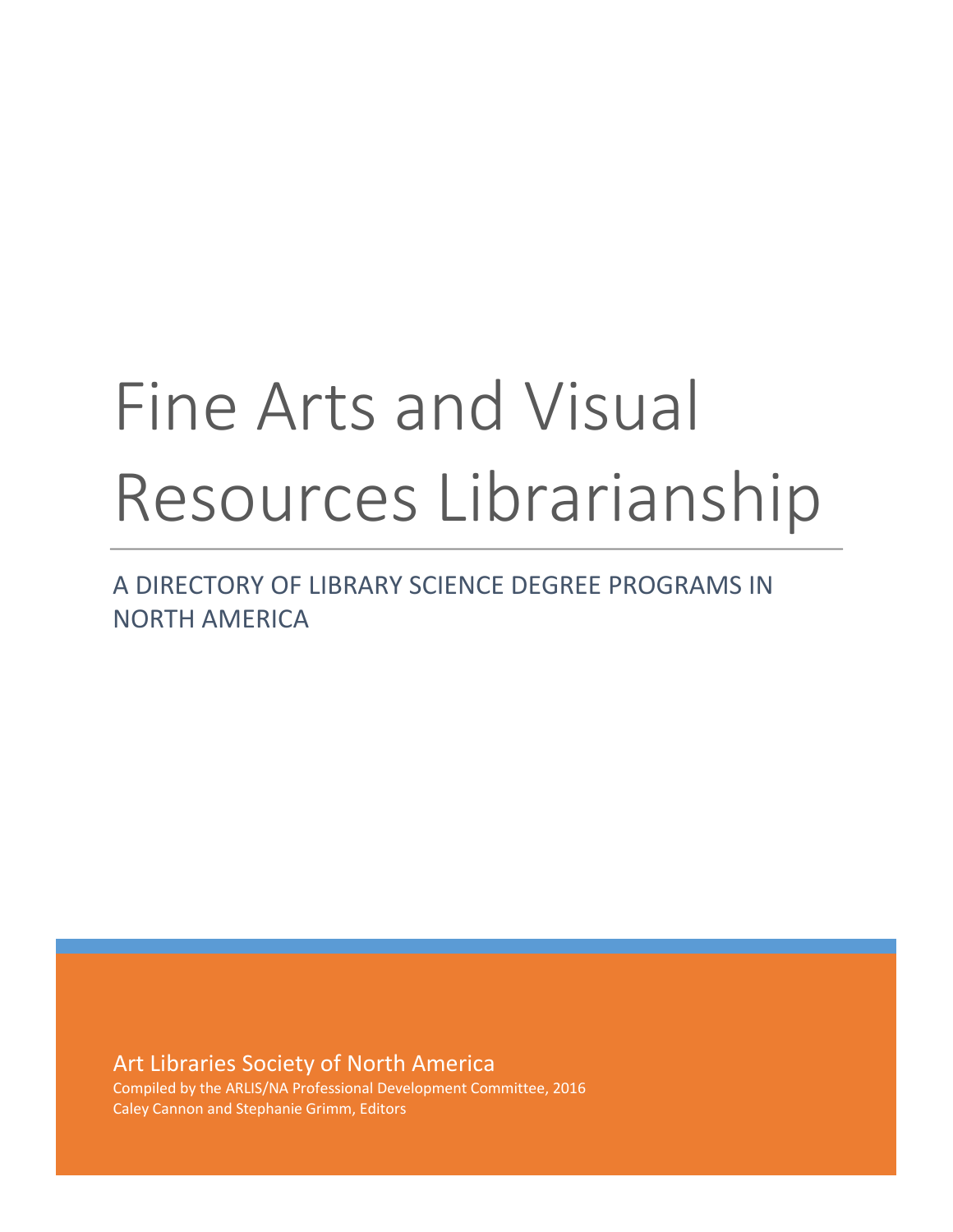# Table of Contents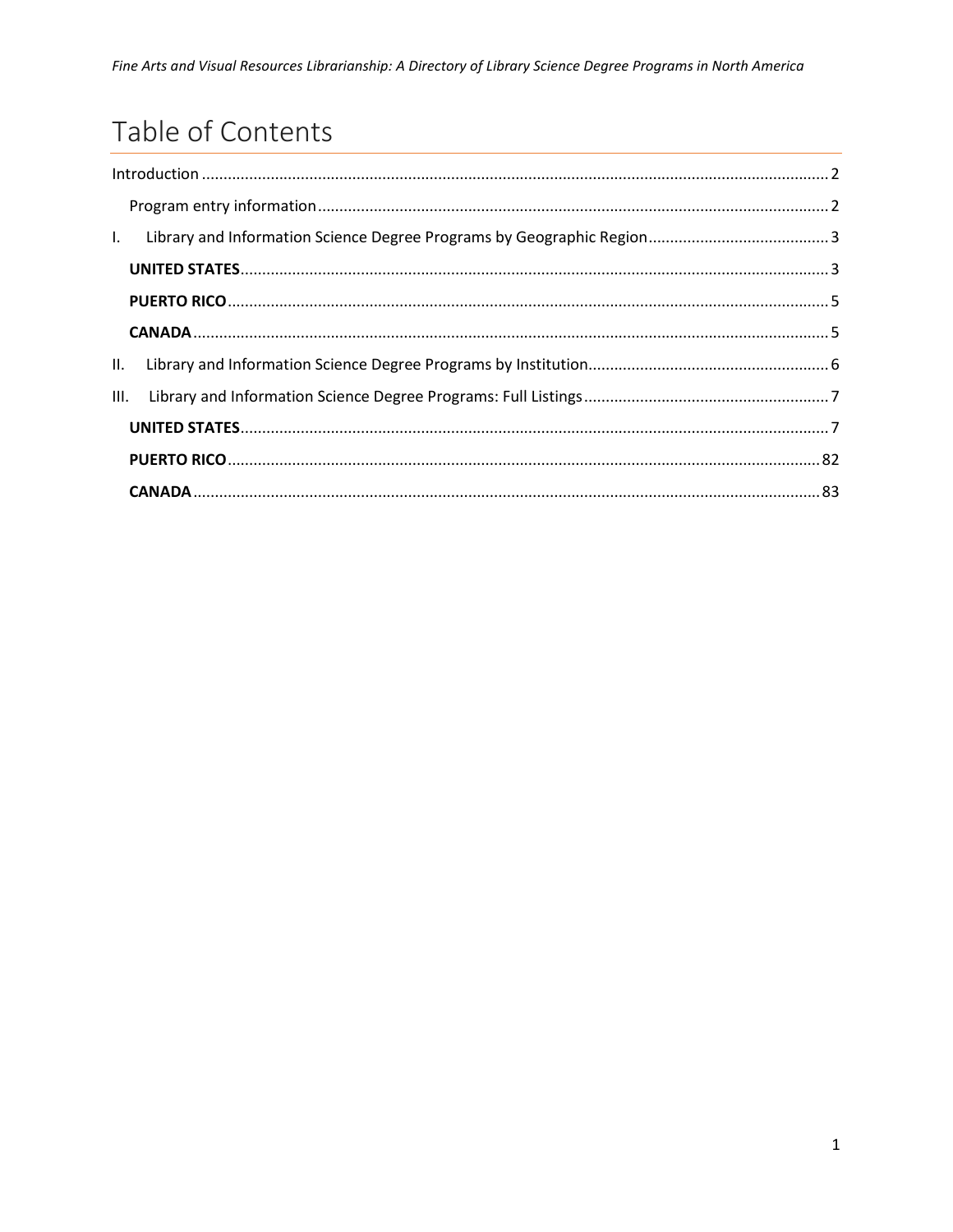# <span id="page-2-0"></span>Introduction

In 2015, the [Professional Development Committee](https://arlisna.org/organization/committees/85-professional-development-committee) (PDC) of the Art Libraries Society of North America undertook a project to update the 2008 publication *Fine Arts and Visual Resources Librarianship*. (The 2008 publication was itself an update to a report from 1995, *Library Schools in the United States and Canada: Educational Opportunities for Careers in Fine Arts and Visual Resources Librarianship*.) Members of the PDC utilized a survey composed of a broad range of questions, aimed at helping prospective students determine the range and depth of course offerings and support services available to those interested in art librarianship, visual resources, and related careers. This survey was created by the PDC in 2008 and slightly modified in 2015 to reflect changes in language and program structures at library science and iSchool institutions. Information was solicited via an online survey of all Library Science programs that were accredited by the American Library Association as of January 2015. Responses were edited for uniformity, but no changes were made to the content submitted by the responding institutions.

At the time of the survey, there were 59 ALA-accredited library and information science programs in North America. The PDC received completed surveys from 42 programs. Concise program listings have been provided for those programs that did not complete the survey. "NR" indicates questions for which an institution provided no response.

This report is intended to provide useful information to those seeking a master's degree in library and information science with the goal of entering into art librarianship or visual resources as a career. Because changes may be made to an institution's course offerings, admission deadlines, etc., information should be confirmed with each individual school.

Updates or corrections should be submitted to the current chair of the [Education Subcommittee of the](https://arlisna.org/organization/committees/85-professional-development-committee)  [Professional Development Committee,](https://arlisna.org/organization/committees/85-professional-development-committee) which may be found on the [ARLIS/NA](http://www.arlisna.org/) website.

### <span id="page-2-1"></span>Program entry information

The full library and information science program entries presented here expand the fields of information from the 1995 *Library Schools in the United States and Canada: Educational Opportunities for Careers in Fine Arts and Visual Resources Librarianship* to include internships, campus resources, deadlines and financial assistance. The sections below are included in each full entry.

**Programs Offered:** Lists the major LIS programs and specializations.

**Specialized Courses Offered:** Lists specific courses in art and visual resources librarianship and how they are offered (evening, day, off-site, online)

**Credit and Exemption:** Details how credits will transfer from other departments and schools. **Internships:** Lists the number and type of internships/practicums available.

**Campus Resources:** Lists cultural resources such as museums or galleries available to students. **Admission deadlines:** Details Semester deadlines for application.

**Financial Assistance:** Lists the types of funding and assistance available and deadlines for application.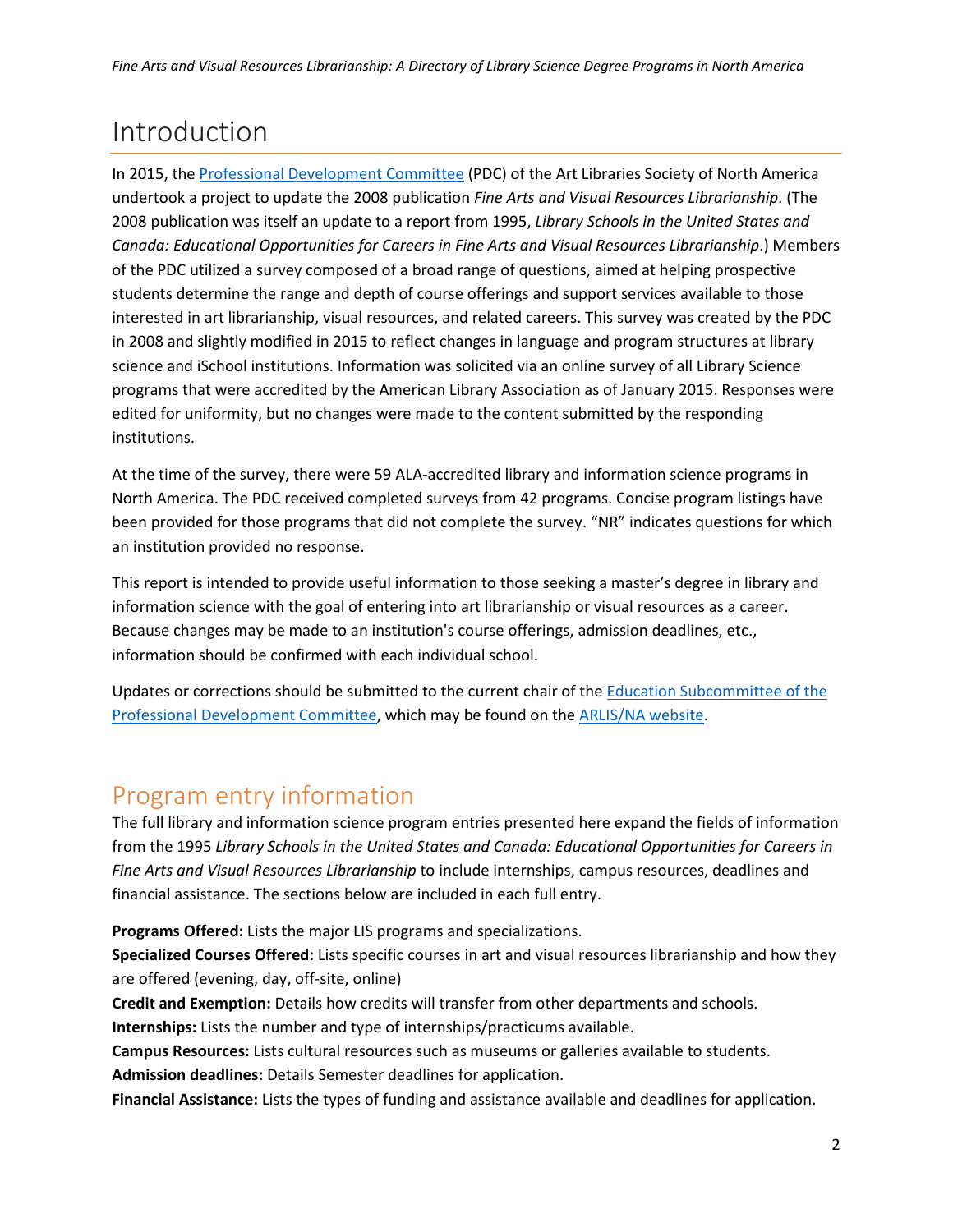<span id="page-3-0"></span>I. Library and Information Science Degree Programs by Geographic Region

# <span id="page-3-1"></span>UNITED STATES

Alabama University of Alabama

Arizona University of Arizona

California San Jose State University University of California, Los Angeles

Colorado University of Denver

Connecticut Southern Connecticut State University

District of Columbia Catholic University of America

Florida Florida State University University of South Florida

Georgia Valdosta State University Hawaii University of Hawaii

Illinois Dominican University University of Illinois at Urbana- Champaign

Indiana Indiana University

Iowa University of Iowa

Kansas Emporia State University

Kentucky University of Kentucky

Louisiana Louisiana State University

Maryland University of Maryland at College Park

Massachusetts Simmons College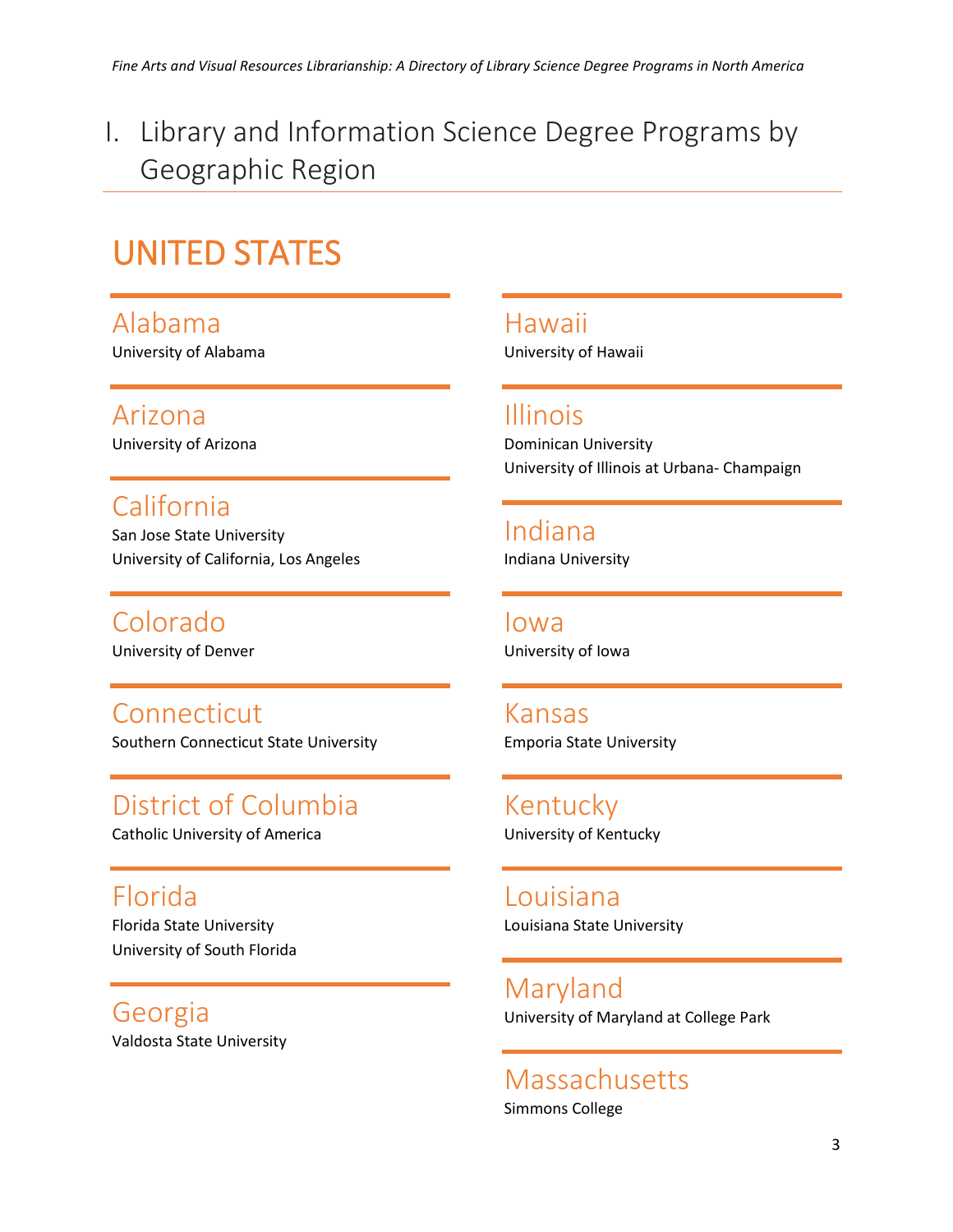### Michigan

University of Michigan Wayne State University

### Minnesota

St. Catherine University

### Mississippi University of Southern Mississippi

Missouri University of Missouri

### New Jersey

Rutgers, the State University of New Jersey

### New York

University at Albany, State University of New York University at Buffalo Long Island University Pratt Institute Queens College, CUNY St. Johns University Syracuse

### North Carolina

East Carolina University University of North Carolina at Chapel Hill University of North Carolina at Greensboro North Carolina Central University

Ohio Kent State University

Oklahoma University of Oklahoma

### Pennsylvania

Clarion University of Pennsylvania Drexel University University of Pittsburgh

# Rhode Island

University of Rhode Island

South Carolina University of South Carolina

Tennessee University of Tennessee, Knoxville

### Texas

Texas Woman's University University of Texas at Austin University of North Texas

### Washington

University of Washington

### Wisconsin

University of Wisconsin-Madison University of Wisconsin-Milwaukee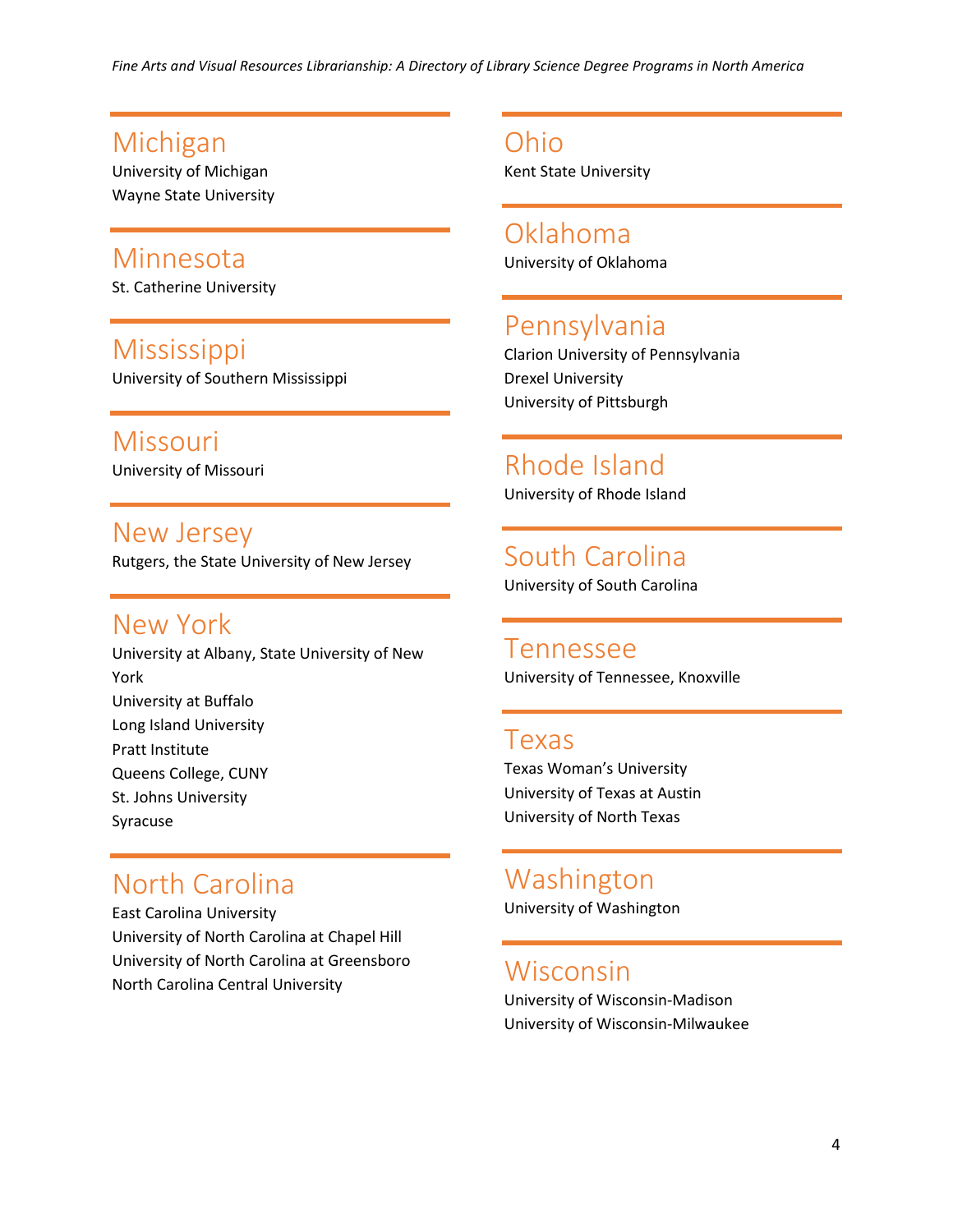<span id="page-5-0"></span>

# <span id="page-5-1"></span>**CANADA**

Alberta University of Alberta

# British Columbia

University of British Columbia

### Nova Scotia

Dalhousie University

### Ontario

University of Toronto University of Western Ontario

### Quebec

McGill University Université de Montréal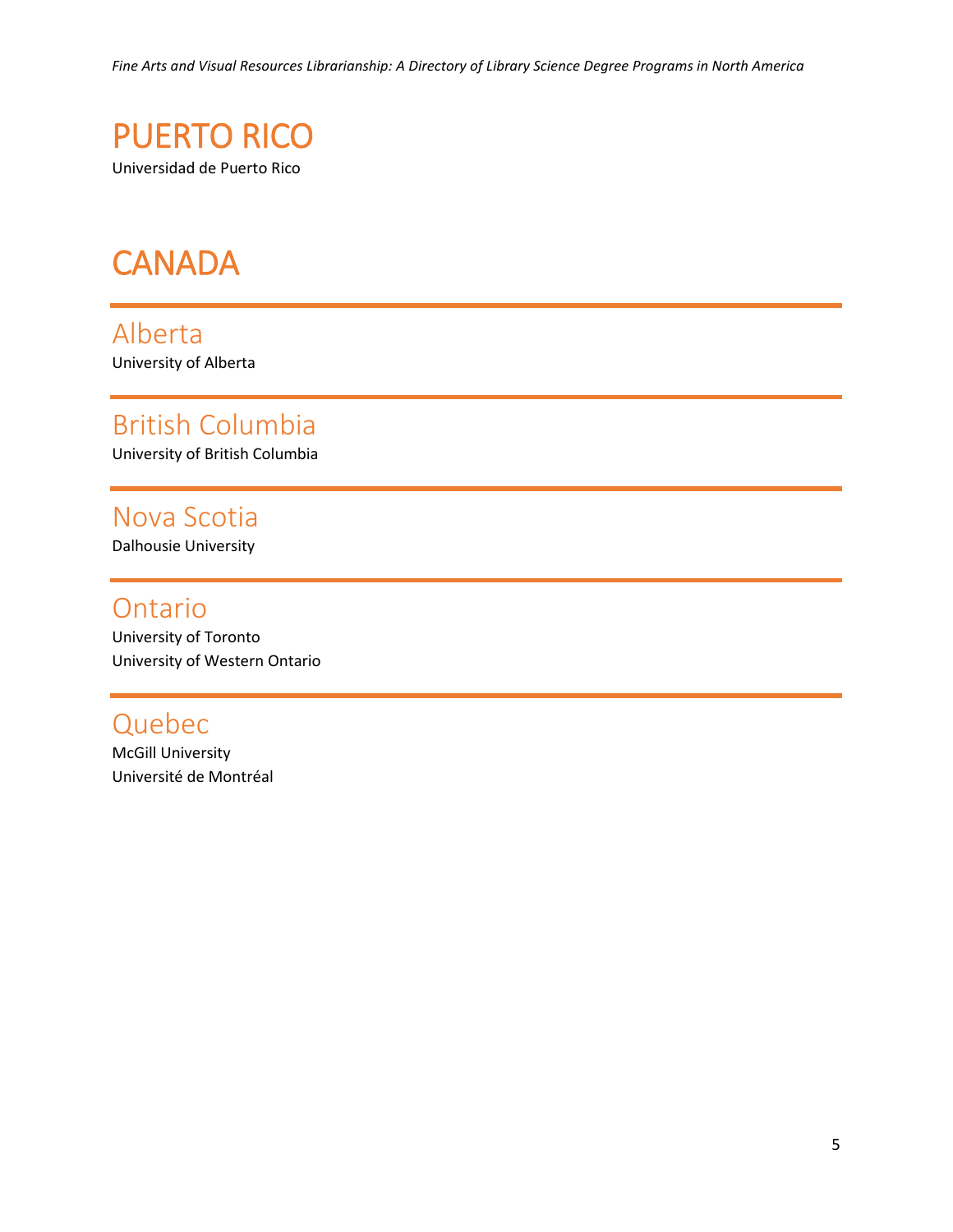# <span id="page-6-0"></span>II. Library and Information Science Degree Programs by Institution

Catholic University of America Clarion University of Pennsylvania Dalhousie University Dominican University Drexel University East Carolina University Emporia State University Florida State University Indiana University Kent State University Long Island University Louisiana State University McGill University North Carolina Central University Pratt Institute Queens College, CUNY Rutgers, the State University of New Jersey San Jose State University Simmons College Southern Connecticut State University St. Catherine University St. Johns University Syracuse University Texas Woman's University Universidad de Puerto Rico Université de Montréal University at Albany, SUNY University at Buffalo, SUNY University of Alabama University of Alberta

University of Arizona University of British Columbia University of California, Los Angeles University of Denver University of Hawaii University of Illinois at Urbana-Champaign University of Iowa University of Kentucky University of Maryland at College Park University of Michigan University of Missouri University of North Carolina at Chapel Hill University of North Carolina at Greensboro University of North Texas University of Oklahoma University of Pittsburgh University of Rhode Island University of South Carolina University of South Florida University of Southern Mississippi University of Tennessee, Knoxville University of Texas at Austin University of Toronto University of Washington University of Western Ontario University of Wisconsin-Madison University of Wisconsin-Milwaukee Valdosta State University Wayne State University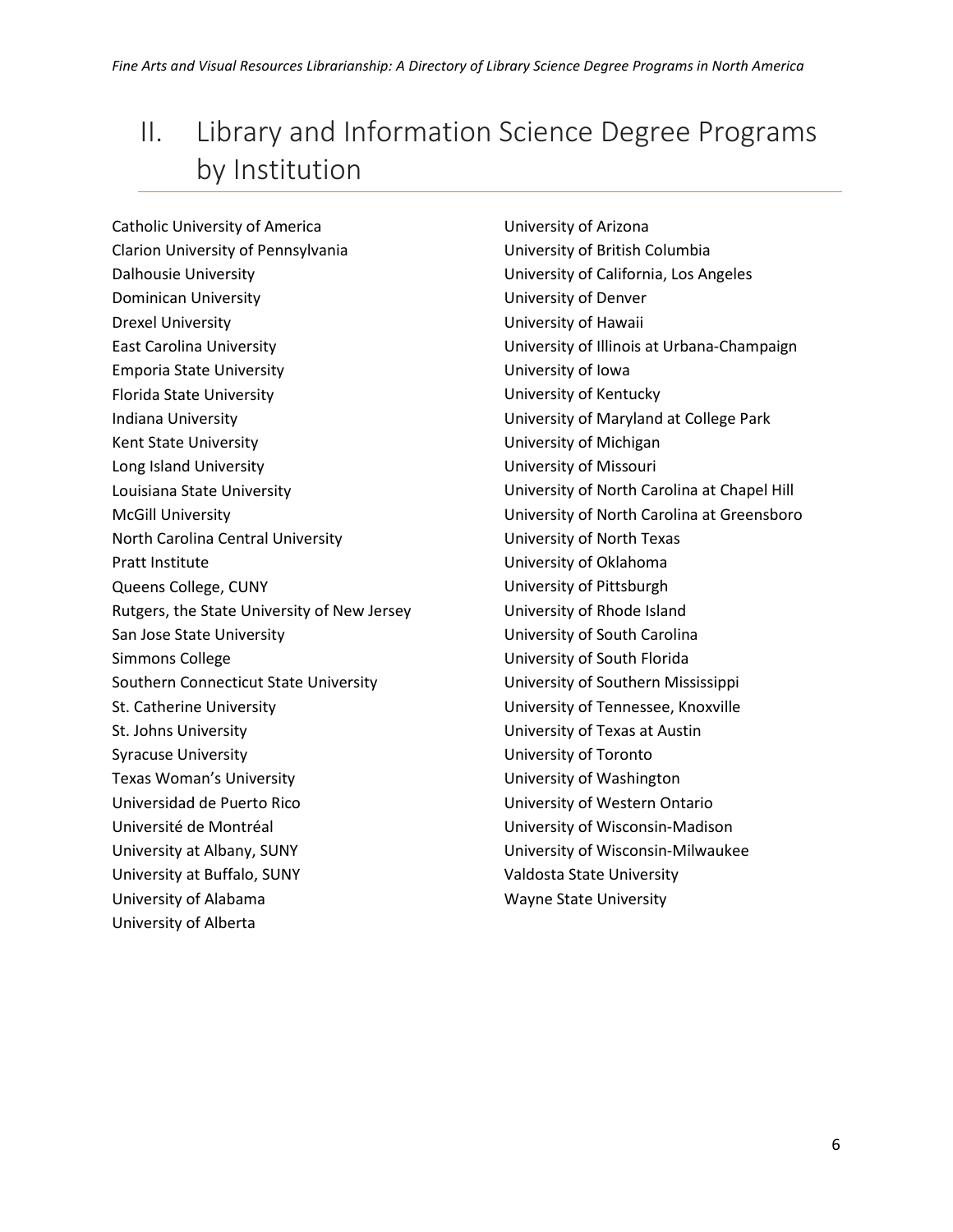# <span id="page-7-0"></span>III. Library and Information Science Degree Programs: Full Listings

# <span id="page-7-1"></span>UNITED STATES

### ALABAMA

#### University of Alabama

School of Library & Information Studies 711 Capstone Drive Box 870252 Tuscaloosa, AL 35487 USA 205.348.4610 [info@slis.ua.edu](mailto:info@slis.ua.edu) [http://www.slis.ua.edu](http://www.slis.ua.edu/)

#### *PROGRAMS OFFERED*

#### **Graduate degrees offered in Library and/or Information Science:**

MLIS | PhD

**Dual Library and/or Information Science graduate degree programs offered in conjunction with art history and/or visual arts graduate degree programs:** No dual degree in arts/art history; dual degree in Digital Media planned for Fall 2016.

**Specializations or certificates within the Library and/or Information Science department which pertain to art librarianship:** NR

#### **Art Librarianship or related classes offered:**

LS 533 – Special Libraries LS 536 – Intro to Archival Studies LS 562 – Digital Libraries LS 566 – Metadata LS 590 – Art Librarianship

#### *AREAS OF CONCENTRATION*

| Academic Librarianship |
|------------------------|
| Archives               |
| <b>Book Arts</b>       |
| Digital Libraries      |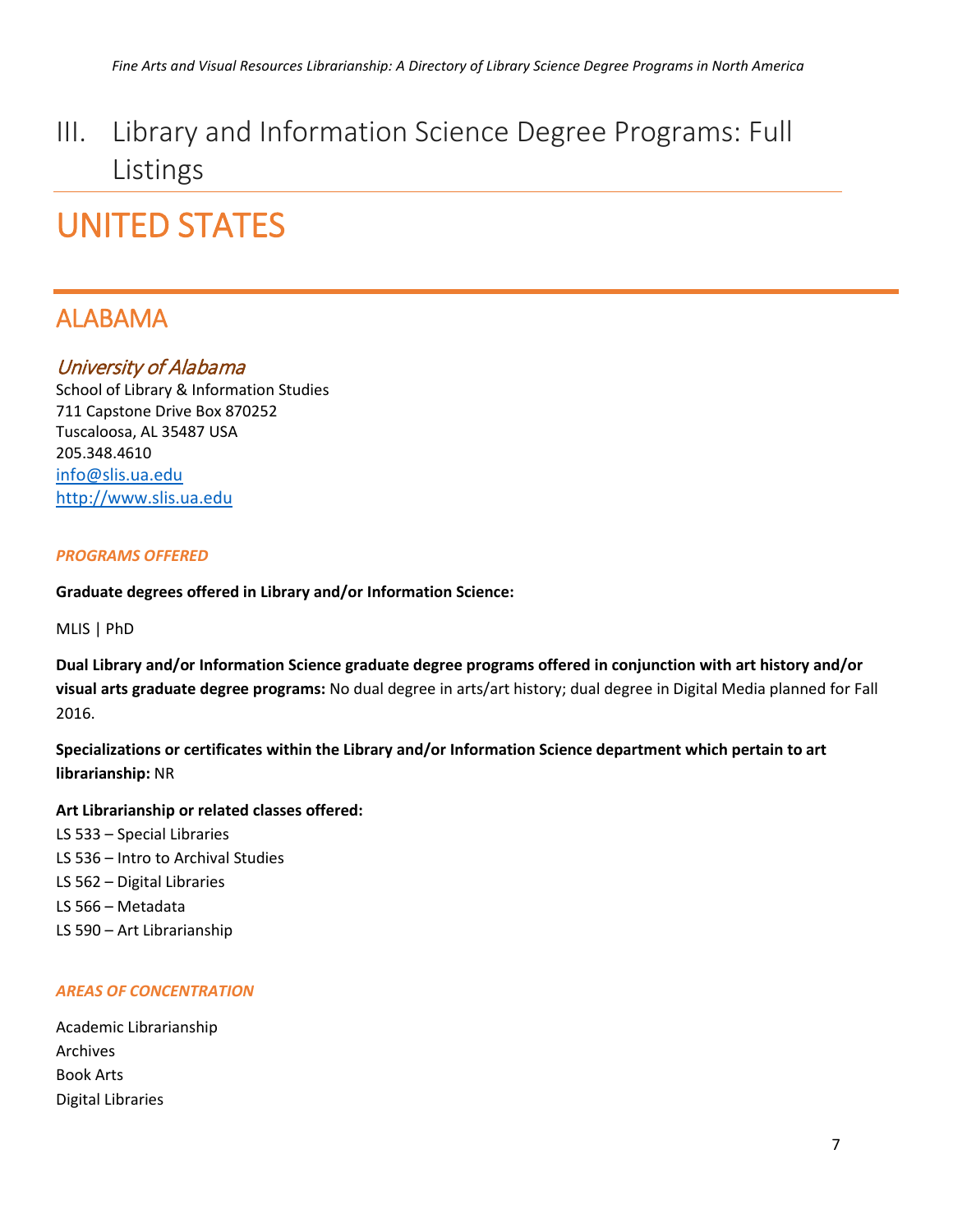Organization of Information Reference and User Services Other: Students can design a program with any focus.

**Are specialized courses offered off-site or through distance education?** On-campus, blended, and fully online programs are available; course offerings may vary.

**Are students required to complete a thesis, comprehensive exam, or other evaluation prior to graduation?** No; students have the option to complete a thesis, but it is not required.

**Are students required to complete an e-portfolio prior to graduation?** Yes

#### *CREDIT and EXEMPTION*

**Is it possible to apply course credit in visual arts or art history to the Library Science degree?** Yes; only 6 of 36 hours may be completed outside the department.

**Please note the specific course titles, if applicable:** Any course can be considered with advisor approval.

**Is it possible to transfer credits from another institution?** Yes

**Please note any special requirements or restrictions for credits earned at other institutions, including the maximum number of transfer credits:** Only 6 of 36 hours may be completed outside the department.

**Is credit or exemption granted for a previously-earned graduate level degree?** Yes

#### *INTERNSHIPS*

**Are internships and/or practicums available?** Yes

**Does the department offer course credit for the completion of an internship or practicum?** Yes

**Are paid internships eligible for course credit?** No

**Is there a faculty or staff member who works with students to coordinate and schedule the internship or practicum?** Yes

**Does the department advertise or facilitate internship and practicum opportunities which are not for credit?** Yes

#### *CAMPUS RESOURCES*

**Resources related to art, museum, and visual resources librarianship at your institution that might be of interest to a prospective student:** UA Libraries include the Hoole Special Collections Library; additional Special Collections housed within the Humanities Library (Gorgas)

#### *ADMISSION DEADLINES*

**Fall semester application deadline:** Rolling admission for on-campus students, all terms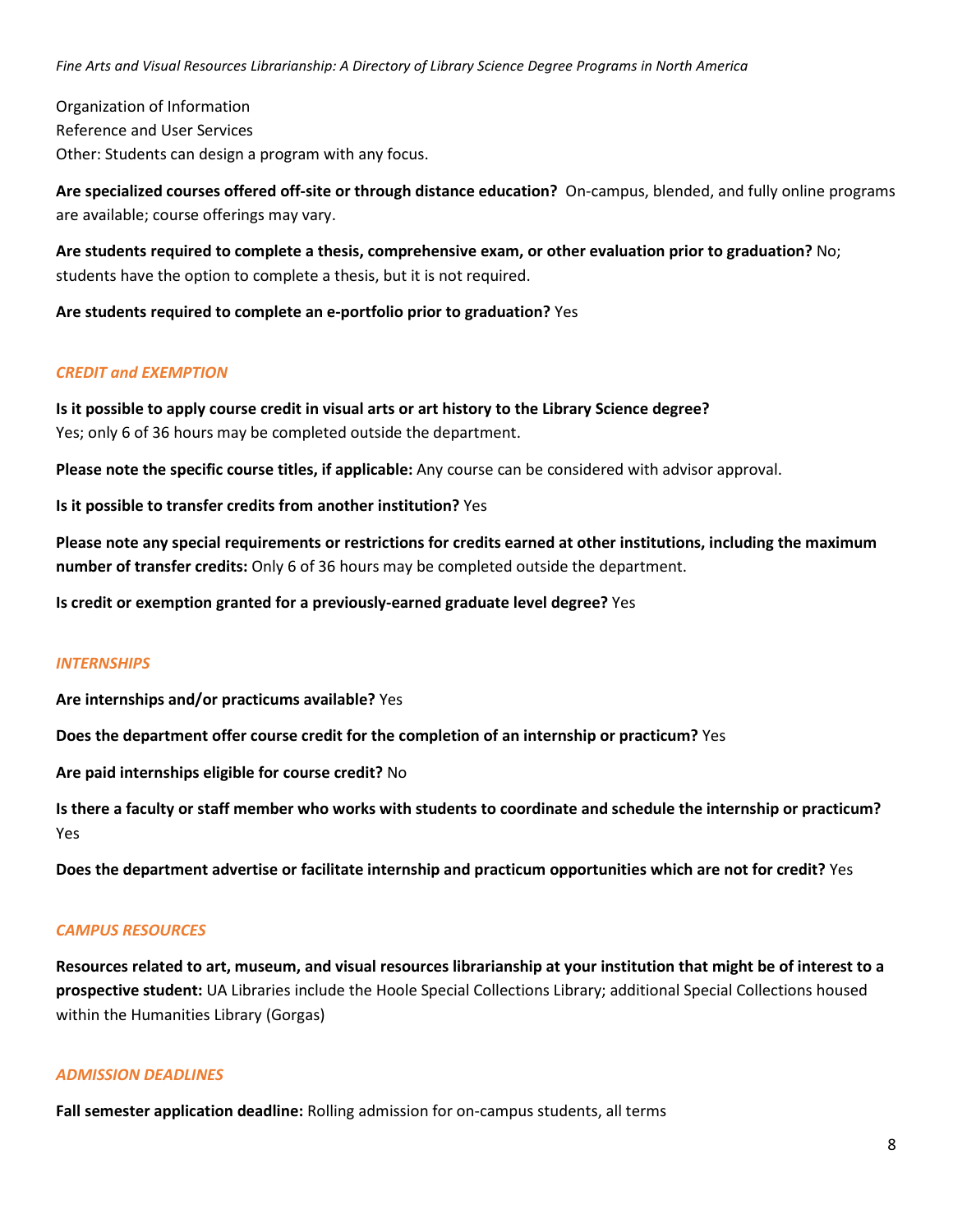**Spring semester application deadline:** Rolling admission for on-campus students, all terms

**Other admission deadlines:** Online students apply by 4/1 for first consideration

#### *FINANCIAL ASSISTANCE*

**Is financial aid available through the University?** Yes

**Please describe the types of financial assistance available:** Graduate Council Fellowships; graduate assistantships; student employment.

**Is additional funding available to students in the Library and/or Information Science program?** Yes; departmental scholarships and assistantships are available through SLIS

**Deadlines:** March 15 for summer/fall; October 15 for spring term

**Is additional funding available specifically for students interested Art Librarianship and/or Visual Resources?** No

**Is funding available for conference attendance/special projects?** Yes; the graduate school will accept applications for research-related travel. Funds will be matched in the department. The student must be presenting.

### ARIZONA

#### University of Arizona

School of Information Resources and Library Science 1515 E.  $1^{st}$  St. Tucson, AZ 85721 520.621.3565 [sirls@email.arizona.edu](mailto:sirls@email.arizona.edu) [www.sirls.arizona.edu](http://www.sirls.arizona.edu/)

#### *PROGRAMS OFFERED*

**Graduate degrees offered in Library and/or Information Science:** Master's | PhD | Post-master's Certification

**Dual Library and/or Information Science graduate degree programs offered in conjunction with art history and/or visual arts graduate degree programs:** No

**Specializations or certificates within the Library and/or Information Science department which pertain to art librarianship:** NR

**Art Librarianship or related classes offered:** No

#### *AREAS OF CONCENTRATION*

Academic Librarianship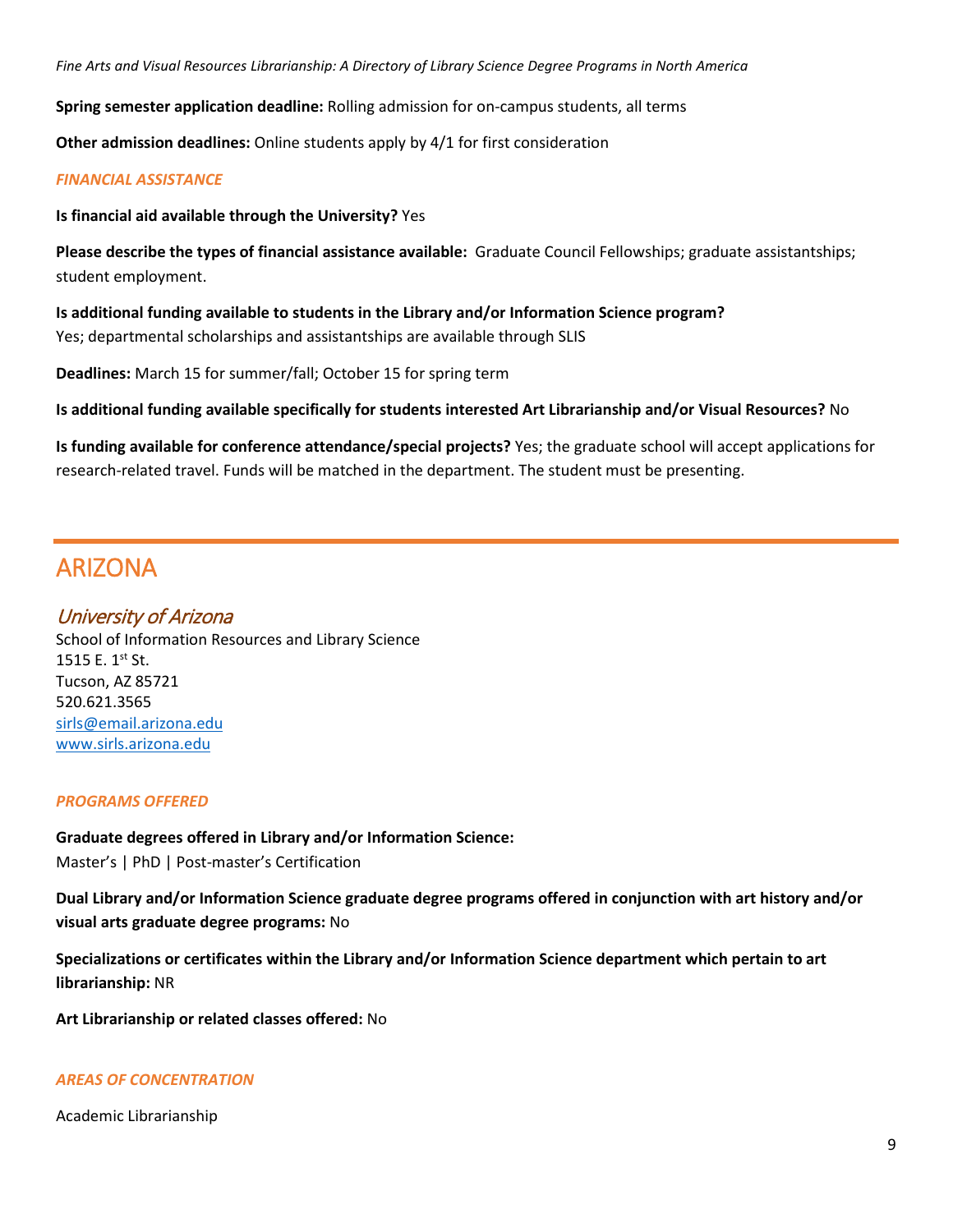Archival Studies Digital Libraries Information Systems Design/Analysis Management and Administration Organization of Information Reference and User Services Special Collections

**Are specialized courses offered off-site or through distance education?** Yes; face-to-face courses are offered at other locations and a fully online program is available

**Are students required to complete a thesis, comprehensive exam, or other evaluation prior to graduation?** No

**Are students required to complete an e-portfolio prior to graduation?** Yes

#### *CREDIT and EXEMPTION*

**Is it possible to apply course credit in visual arts or art history to the Library Science degree?** Yes; approval required from MA advisor prior to registration

**Is it possible to transfer credits from another institution?** Yes; 6 units max; approval required from MA advisor prior to course registration, and must be from ALA-accredited library school

**Is credit or exemption granted for a previously-earned graduate level degree?** No

#### *INTERNSHIPS*

**Are internships and/or practicums available?** Yes

**Does the department offer course credit for the completion of an internship or practicum?** Yes

**Are paid internships eligible for course credit?** Yes

**Is there a faculty or staff member who works with students to coordinate and schedule the internship or practicum?** Yes

**Does the department advertise or facilitate internship and practicum opportunities which are not for credit?** Yes

#### *CAMPUS RESOURCES*

**Resources related to art, museum, and visual resources librarianship at your institution that might be of interest to a prospective student:** Center for Creative Photography; University of Arizona Museum of Art; Arizona State Museum; Arizona Historical Society

#### *ADMISSION DEADLINES*

**Fall semester application deadline:** April 1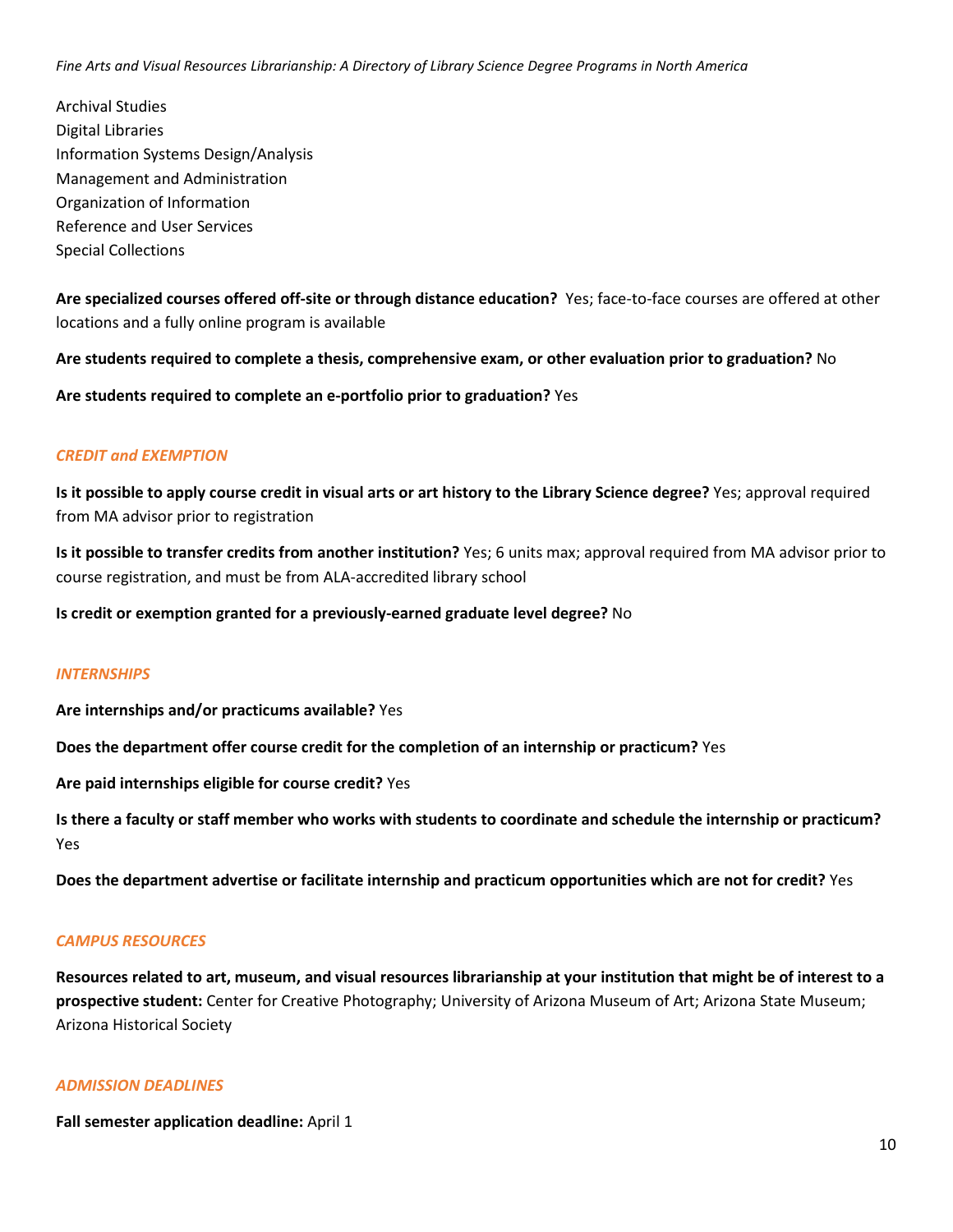**Spring semester application deadline:** November 1

**Other admission deadlines:** Summer – April 1

#### *FINANCIAL ASSISTANCE*

**Is financial aid available through the University?** Yes; fellowships, scholarships, grants, and graduate assistantships.

**Is additional funding available to students in the Library and/or Information Science program?** Yes; Grants, scholarships, graduate assistantships, and the Knowledge River Program.

**Please note any deadlines:** March 1<sup>st</sup> for Fall term; November 1<sup>st</sup> for Spring term. No financial aid given for Summer or Winter terms.

**Is additional funding available specifically for students interested Art Librarianship and/or Visual Resources?** No

**Is funding available for conference attendance/special projects?** Yes; The Knowledge River program fully funds students for the entire degree and provides funding for travel to conferences.

### **CALIFORNIA**

San Jose State University

School of Information One Washington Square San José, CA 95192 408.924.2490 <https://ischool.sjsu.edu/about/contact-sjsu-school-information> [http://ischool.sjsu.edu](http://ischool.sjsu.edu/)

#### *PROGRAMS OFFERED*

**Graduate degrees offered in Library and/or Information Science:**

MLIS | PhD | Post-master's certification | Continuing Ed

**Dual Library and/or Information Science graduate degree programs offered in conjunction with art history and/or visual arts graduate degree programs:** NR

**Specializations or certificates within the Library and/or Information Science department which pertain to art librarianship:** Yes; Preservation and Digital Curation: courses include Preservation Management, Digital Curation, Photographic Preservation, Archives and Manuscripts, Medieval Manuscripts

**Art Librarianship or related classes offered:** See above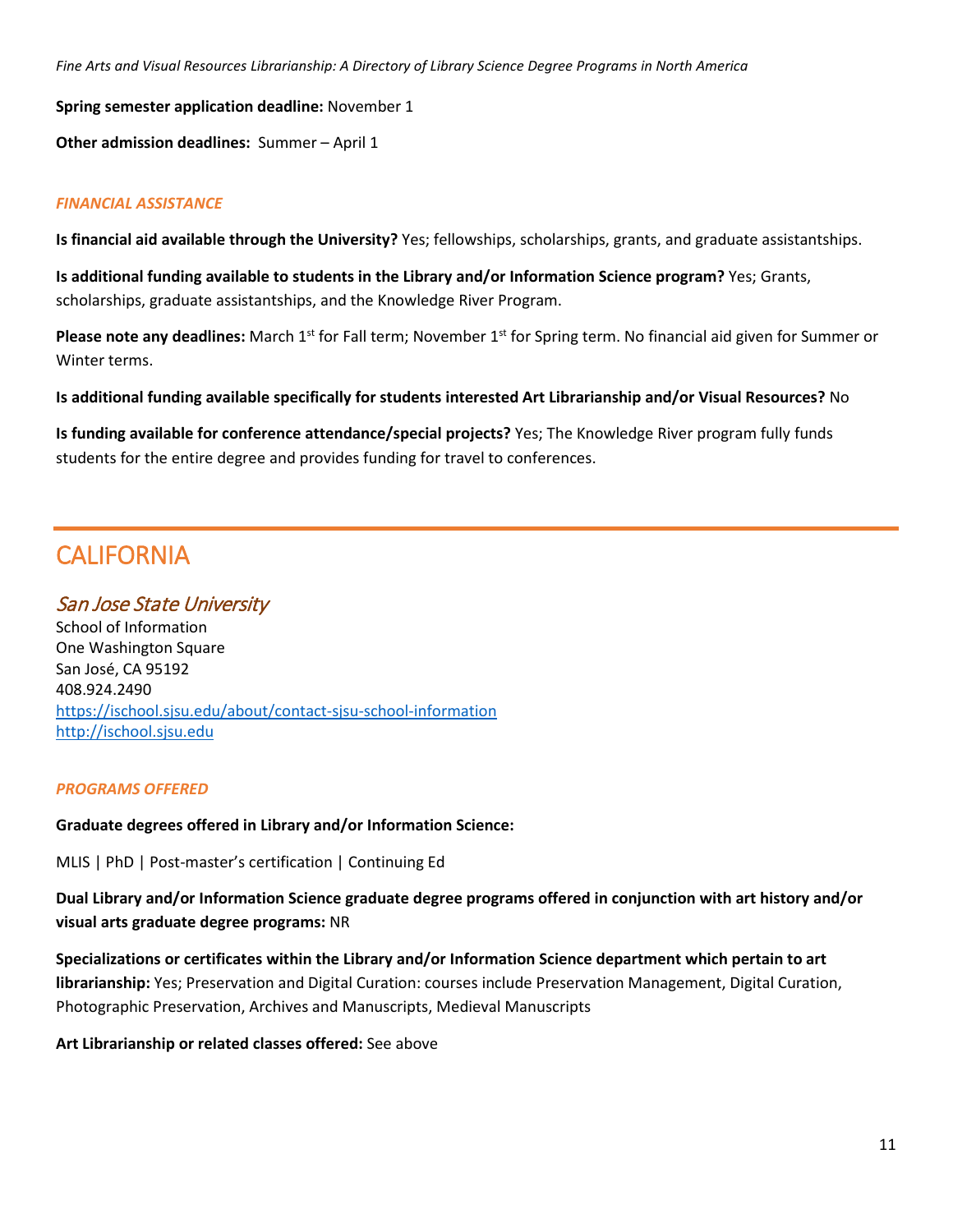#### *AREAS OF CONCENTRATION*

Academic Librarianship Archival Studies Cultural Heritage Information Management Digital Libraries Information Systems Design/Analysis Management and Administration Information Organization Records Management Reference and User Services

**Are specialized courses offered off-site or through distance education?** Fully online program available, specialized course offerings may vary.

**Are students required to complete a thesis, comprehensive exam, or other evaluation prior to graduation?** Yes; must complete e-portfolio or thesis.

**Are students required to complete an e-portfolio prior to graduation?** Yes; e-portfolio or thesis.

#### *CREDIT and EXEMPTION*

**Is it possible to apply course credit in visual arts or art history to the Library Science degree?**  Varies; see<http://ischool.sjsu.edu/current-students/registration-and-enrollment/how-transfer-units>

**Is it possible to transfer credits from another institution?** Yes; see [http://ischool.sjsu.edu/current](http://ischool.sjsu.edu/current-students/registration-and-enrollment/how-transfer-units)[students/registration-and-enrollment/how-transfer-units](http://ischool.sjsu.edu/current-students/registration-and-enrollment/how-transfer-units)

**Is credit or exemption granted for a previously-earned graduate level degree?** No

#### *INTERNSHIPS*

**Are internships and/or practicums available?** Yes

**Does the department offer course credit for the completion of an internship or practicum?** Yes

**Are paid internships eligible for course credit?** Yes

**Is there a faculty or staff member who works with students to coordinate and schedule the internship or practicum?** Yes

**Does the department advertise or facilitate internship and practicum opportunities which are not for credit?** Yes

#### *CAMPUS RESOURCES*

**Resources related to art, museum, and visual resources librarianship at your institution that might be of interest to a prospective student:** Virtual Center for Archives and Records Administration: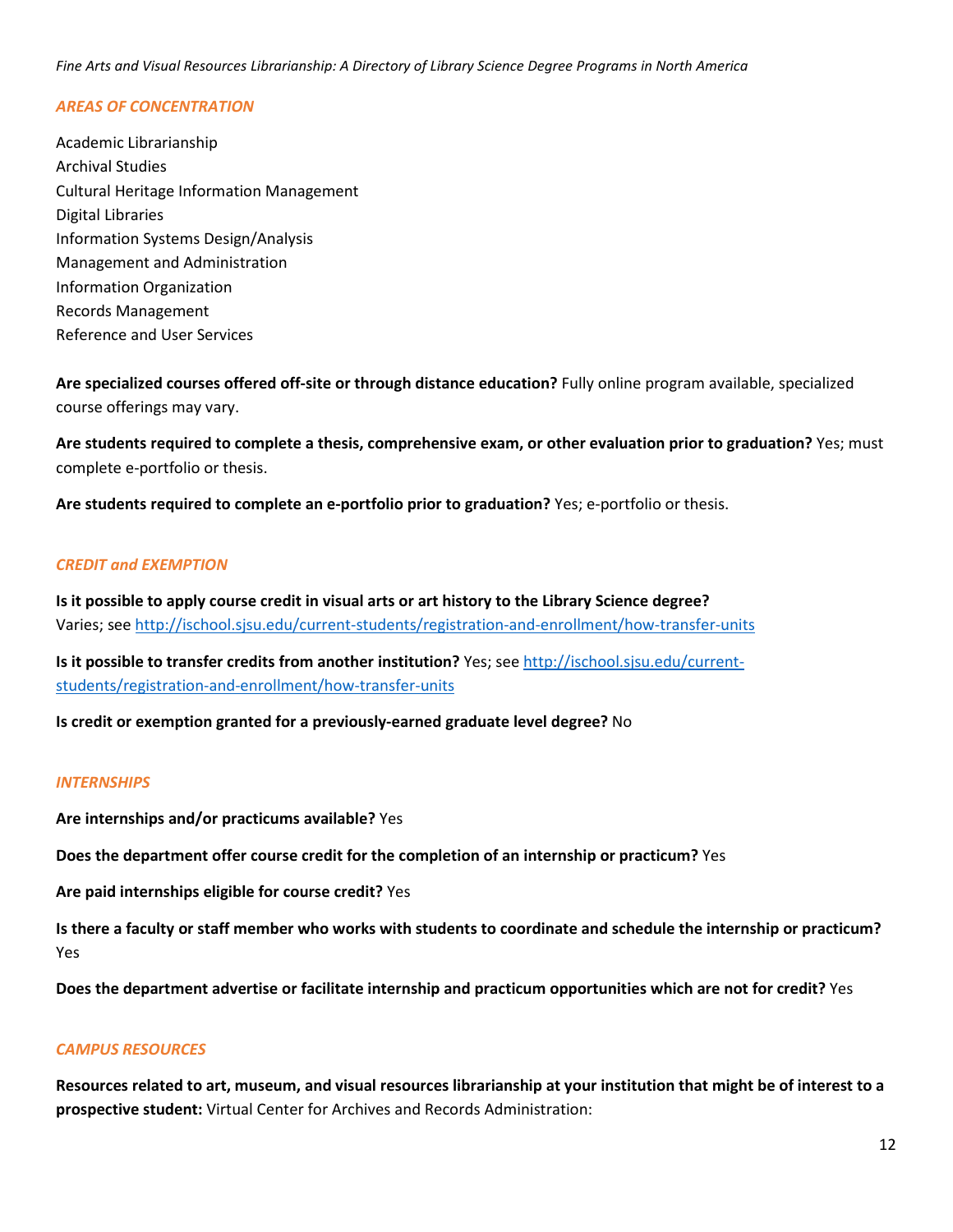[https://ischool.sjsu.edu/programs/mara/community-and-resources/virtual-center-archives-records-administration;](https://ischool.sjsu.edu/programs/mara/community-and-resources/virtual-center-archives-records-administration) Art and Design Lib Guide: [http://libguides.sjsu.edu/ArtDesignResources?hs=a;](http://libguides.sjsu.edu/ArtDesignResources?hs=a) MARA Lib Guide <http://libguides.sjsu.edu/mara?hs=a>

#### *ADMISSION DEADLINES*

**Fall semester application deadline:** April 1 (extended to April 15 for Fall 2016)

**Spring semester application deadline:** November 1, typically

**Other admission deadlines:** NR

#### *FINANCIAL ASSISTANCE*

**Is financial aid available through the University?** Yes

**Please describe the types of financial assistance available:** Federal Financial Aid, See:<http://www.sjsu.edu/faso/> and <https://ischool.sjsu.edu/prospective-students/how-apply/financial-aid>

**Is additional funding available to students in the Library and/or Information Science program?** Yes; scholarships, see: [https://ischool.sjsu.edu/prospective-students/how-apply/directors-scholarship-excellence;](https://ischool.sjsu.edu/prospective-students/how-apply/directors-scholarship-excellence) <https://ischool.sjsu.edu/current-students/scholarship-award-and-grant-information>

**Is additional funding available specifically for students interested Art Librarianship and/or Visual Resources?** No

**Is funding available for conference attendance/special projects?** Yes; see [https://ischool.sjsu.edu/prospective](https://ischool.sjsu.edu/prospective-students/how-apply/conference-funding-new-students)[students/how-apply/conference-funding-new-students](https://ischool.sjsu.edu/prospective-students/how-apply/conference-funding-new-students)

#### University of California, Los Angeles

#### **Graduate School of Education & Information Studies**

UCLA Department of Information Studies 2320 Moore Hall UCLA Box 951521 Los Angeles, CA 90095-1521 (310) 825-8799 [info@gseis.ucla.edu](mailto:info@gseis.ucla.edu) [http://is.gseis.ucla.edu](http://is.gseis.ucla.edu/)

#### *PROGRAMS OFFERED*

**Graduate degrees offered in Library and/or Information Science:**

Master's | PhD | Post-master's certifications

**Graduate degrees offered in art history and/or visual arts:** Yes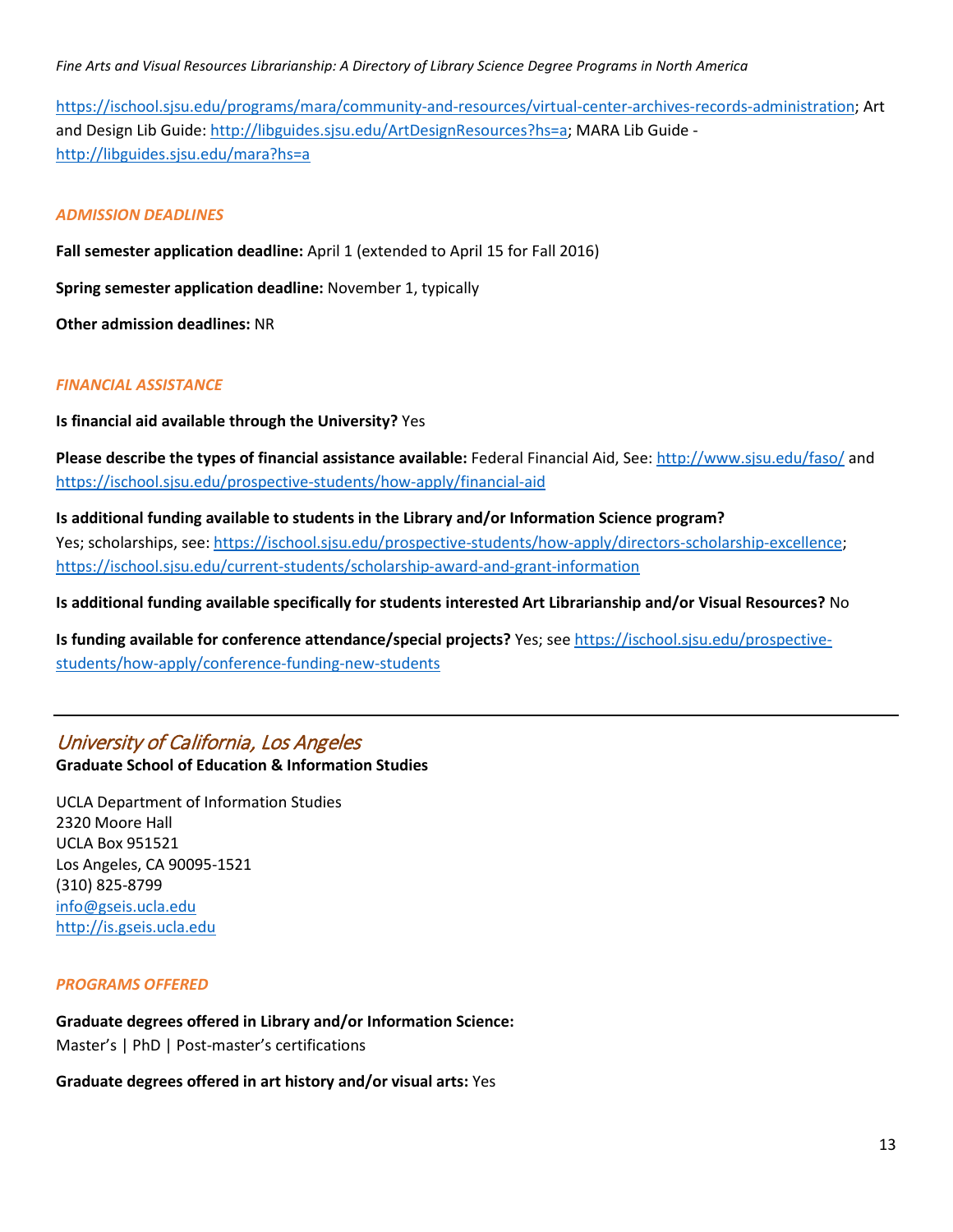**Dual Library and/or Information Science graduate degree programs offered in conjunction with art history and/or visual arts graduate degree programs:** No

**Specializations or certificates within the Library and/or Information Science department which pertain to art librarianship:** NR

**Art Librarianship or related classes offered:** No

#### *AREAS OF CONCENTRATION*

Academic Librarianship Archival Studies Book Arts Cultural Heritage Information Management Digital Libraries Information Systems Design/Analysis Knowledge Management Music Librarianship Organization of Information Records Management Reference and User Services Special Collections

**Are specialized courses offered off-site or through distance education?** NR

**Are students required to complete a thesis, comprehensive exam, or other evaluation prior to graduation?** Thesis option

**Are students required to complete an e-portfolio prior to graduation?** No e-portfolio required; a professional portfolio evaluation or thesis is required for graduation

#### *CREDIT and EXEMPTION*

**Is it possible to apply course credit in visual arts or art history to the Library Science degree?** Two non-department electives allowed toward degree requirements

**Is it possible to transfer credits from another institution?** Yes; two courses taken prior to enrollment that have not been "used" for another degree

**Is credit or exemption granted for a previously-earned graduate level degree?** No

#### *INTERNSHIPS*

**Are internships and/or practicums available?** Yes

**Does the department offer course credit for the completion of an internship or practicum?** Yes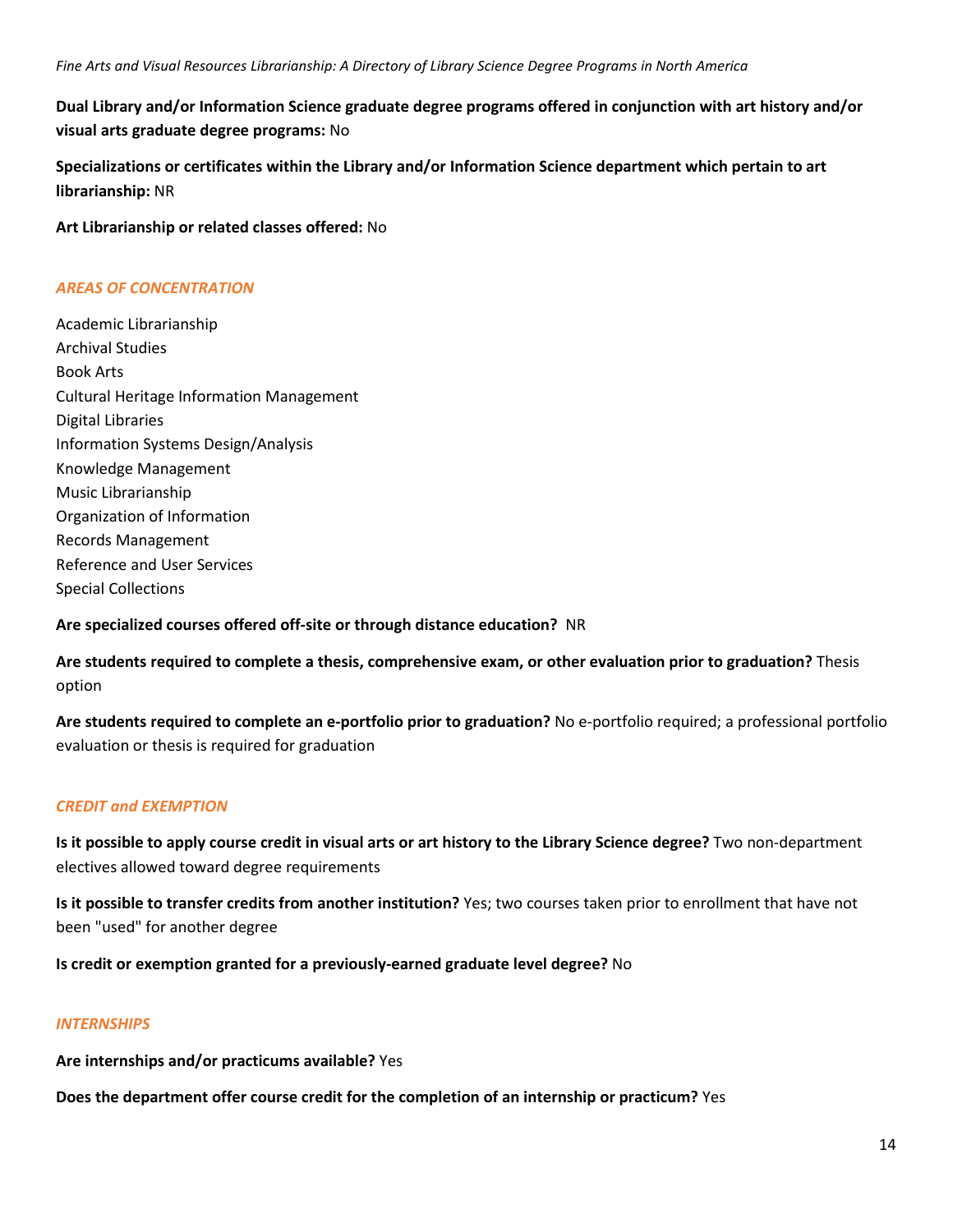**Are paid internships eligible for course credit?** Yes

**Is there a faculty or staff member who works with students to coordinate and schedule the internship or practicum?** Yes

**Does the department advertise or facilitate internship and practicum opportunities which are not for credit?** No

#### *CAMPUS RESOURCES*

**Resources related to art, museum, and visual resources librarianship at your institution that might be of interest to a prospective student:** Fowler Museum, Getty Conservation Program, Hammer Museum Film & Television Archives, UCLA Special Collections; UCLA Digital Collections and Services, Andrew Clark Library

#### *ADMISSION DEADLINES*

**Fall semester application deadline:** 12/15 **Spring semester application deadline:** N/A **Other admission deadlines:** NR

#### *FINANCIAL ASSISTANCE*

**Is financial aid available through the University?** Yes; some fellowships and federal aid

**Is additional funding available to students in the Library and/or Information Science program?** Yes; area-specific endowed fellowships are awarded on the basis of merit.

**Deadlines:** December 15 with application

**Is additional funding available specifically for students interested Art Librarianship and/or Visual Resources?** No

**Is funding available for conference attendance/special projects?** Yes; conference travel awards available in small amounts

### COLORADO

### University of Denver

Morgridge College of Education 1999 E. Evans Ave. Denver, CO 80208 303.871.2509 // 800.835.1607 [mce@du.edu](mailto:mce@du.edu)  <http://morgridge.du.edu/programs/library-and-information-science/>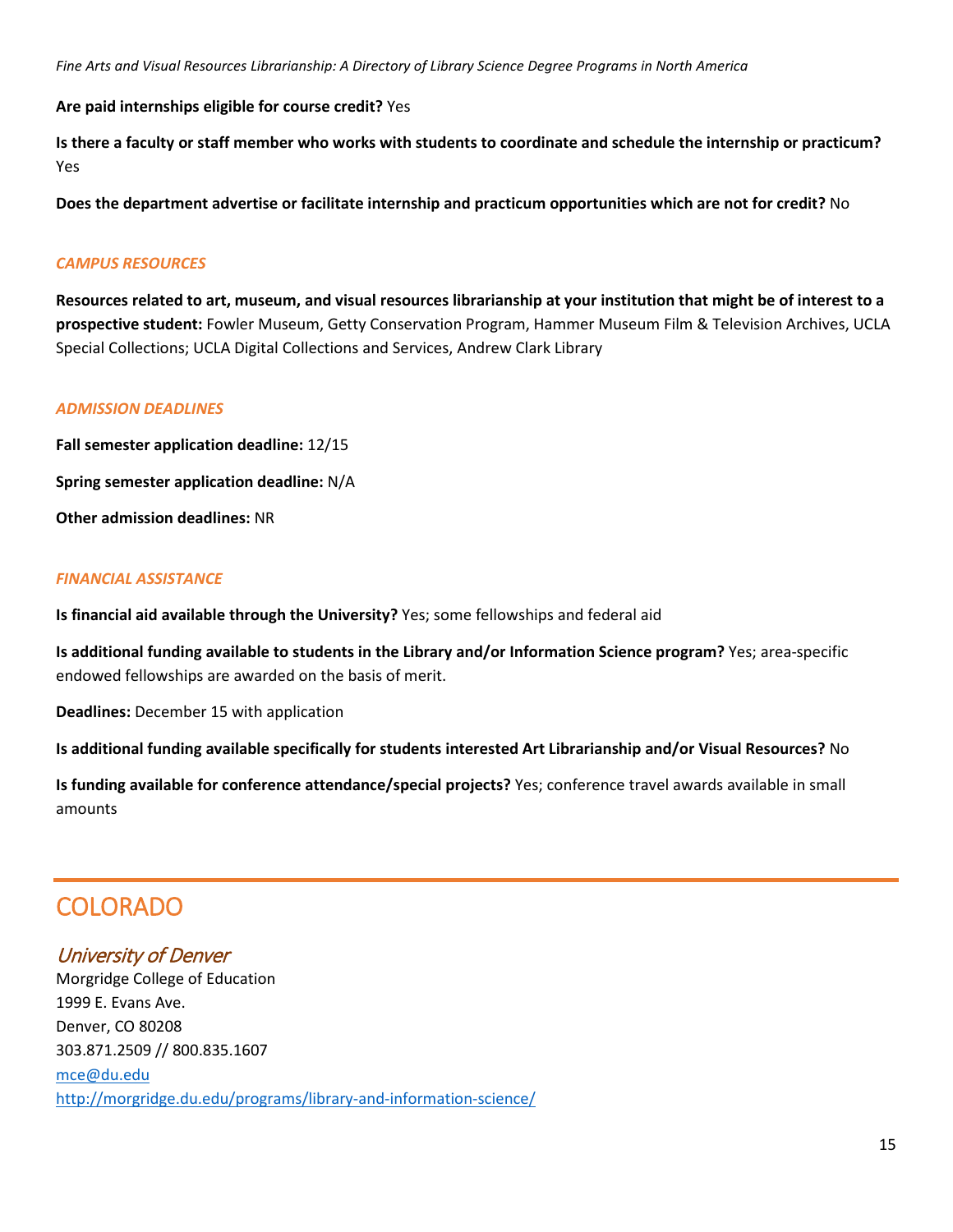#### *PROGRAMS OFFERED*

**Graduate degrees offered in Library and/or Information Science:**

Master's

**Graduate degrees offered in art history and/or visual arts:** MA | MFA

### **CONNECTICUT**

#### Southern Connecticut State University

School of Education – Department of Information and Library Science 501 Crescent St. New Haven, CT 06515 203.392.5781 <https://www.southernct.edu/academics/schools/education/departments/ils/index.html/>

#### *PROGRAMS OFFERED*

**MLIS program is in Precandidacy status but is not currently ALA-accredited.**

### DISTRICT OF COLUMBIA

#### Catholic University of America

Department of Library and Information Science 620 Michigan Ave. NE - LAW 315 Washington, DC 20064 202.319.5085 [cua-lis@cua.edu](mailto:cua-lis@cua.edu) [http://lis.cua.edu](http://lis.cua.edu/)

#### *PROGRAMS OFFERED*

#### **Graduate degrees offered in Library and/or Information Science:**

Master's | Post-master's | Continuing Ed | Post-Master's Certification

#### **Dual Library and/or Information Science graduate degree programs offered in conjunction with art history and/or visual arts graduate degree programs:** No

**Specializations or certificates within the Library and/or Information Science department which pertain to art librarianship:** NR

**Art Librarianship or related classes offered:** Art and Museum Librarianship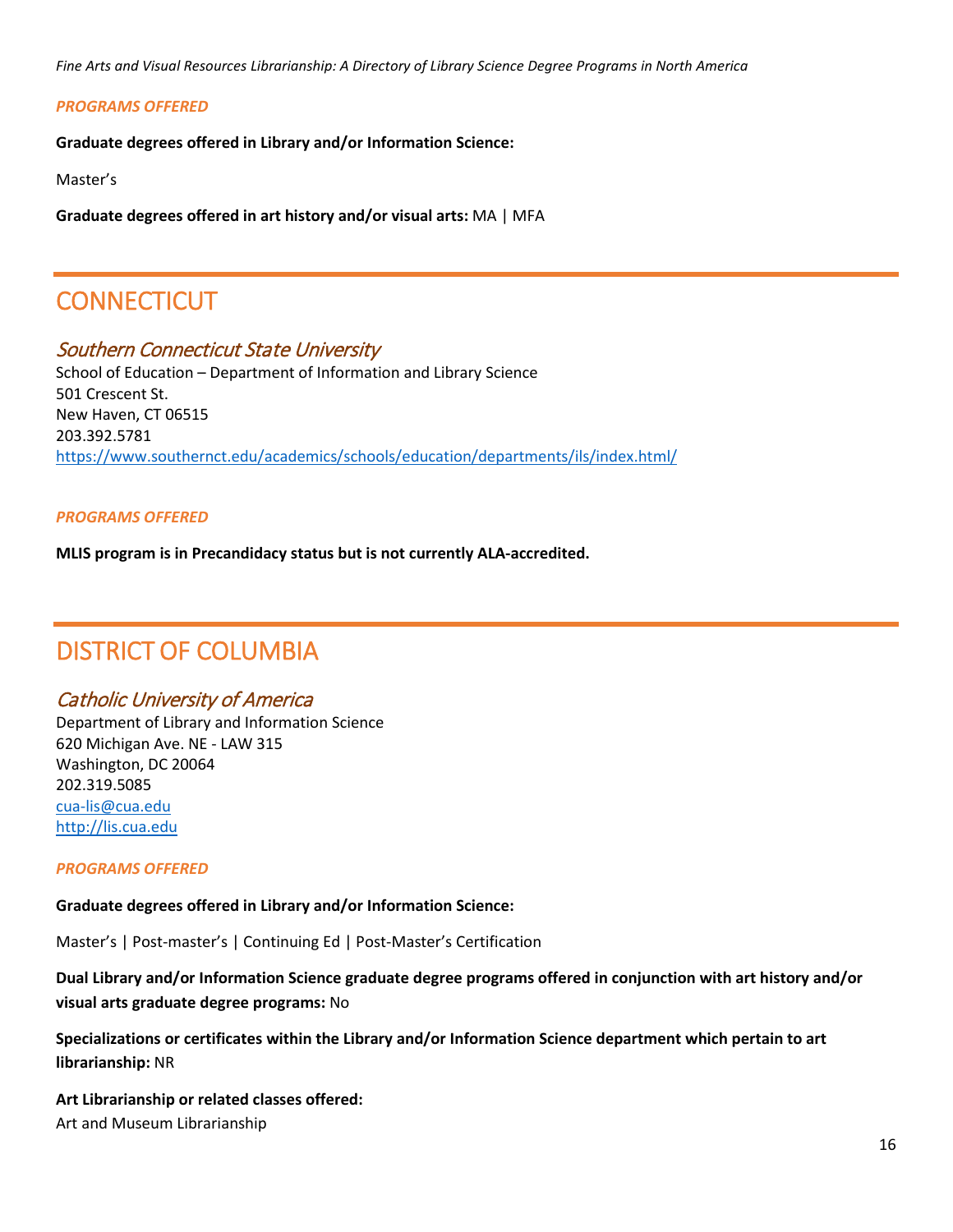Digital Collections in Libraries, Archives, and Museums Public Programs Outreach and Digital Exhibits in Libraries, Archives, and Museums

#### *AREAS OF CONCENTRATION*

Archival Studies Cultural Heritage Information Management Digital Libraries Information Systems Design/Analysis Music Librarianship Organization of Information Reference and User Services Special Collections

**Are specialized courses offered off-site or through distance education?** Yes; some face-to-face courses available at other locations.

**Are students required to complete a thesis, comprehensive exam, or other evaluation prior to graduation?** Yes; comprehensive exams required

**Are students required to complete an e-portfolio prior to graduation?** No

#### *CREDIT and EXEMPTION*

**Is it possible to apply course credit in visual arts or art history to the Library Science degree?** Yes; students may apply up to 6 credits from graduate classes taken in the art or art history department

**Is it possible to transfer credits from another institution?** Yes; students may have up to 6 credits transferred from other graduate programs

**Is credit or exemption granted for a previously-earned graduate level degree?** Yes

#### *INTERNSHIPS*

**Are internships and/or practicums available?** Yes

**Does the department offer course credit for the completion of an internship or practicum?** Yes

**Are paid internships eligible for course credit?** No

**Is there a faculty or staff member who works with students to coordinate and schedule the internship or practicum?** Yes

**Does the department advertise or facilitate internship and practicum opportunities which are not for credit?** Yes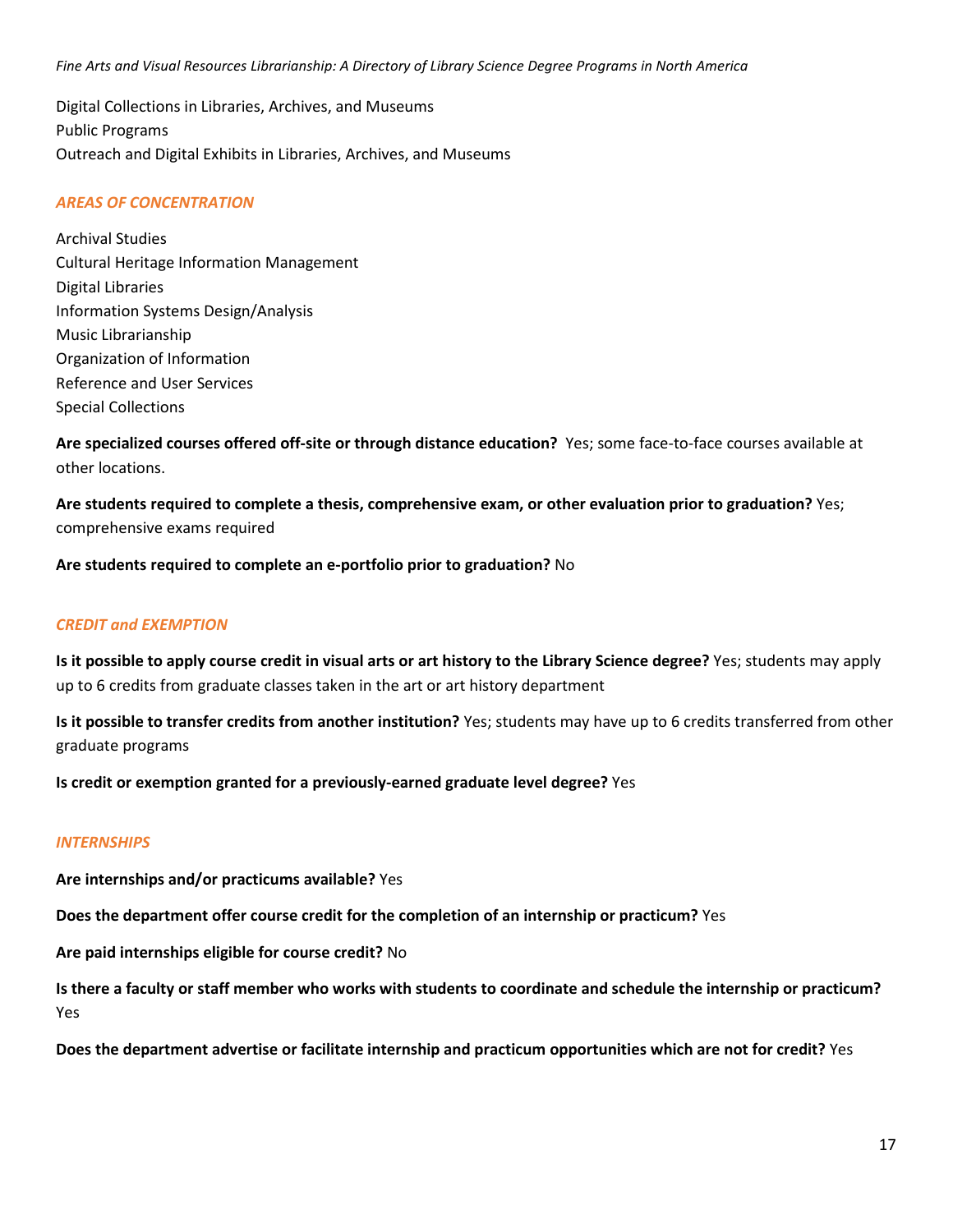#### *CAMPUS RESOURCES*

**Resources related to art, museum, and visual resources librarianship at your institution that might be of interest to a prospective student:** Mullen library collection; CUA Archives; University Museum Collection

#### *ADMISSION DEADLINES*

**Fall semester application deadline:** July 15 **Spring semester application deadline:** November 15 **Other admission deadlines:** April 1 for Summer

#### *FINANCIAL ASSISTANCE*

**Is financial aid available through the University?** Yes; scholarships and a Graduate Library Professional program

**Is additional funding available to students in the Library and/or Information Science program?** Yes; tuition discounts for those employed with select COG and other institution; MOU (Memorandum of Understanding) agreements with institutions offering half-price tuition to CUA employees

**Is additional funding available specifically for students interested Art Librarianship and/or Visual Resources?** No

**Is funding available for conference attendance/special projects?** Yes; Graduate Student Association offers a conference travel fund

### FLORIDA

#### Florida State University

School of Information – Florida's iSchool 142 Collegiate Loop PO Box 3062100 Tallahassee, FL 32306-2100 850.645.6943 <https://fsuslis.wufoo.com/forms/information-request-form/> [http://ischool.cci.fsu.edu](http://ischool.cci.fsu.edu/)

#### *PROGRAMS OFFERED*

#### **Graduate degrees offered in Library and/or Information Science:**

Master's | PhD | Post-Master's Certification

**Dual Library and/or Information Science graduate degree programs offered in conjunction with art history and/or visual arts graduate degree programs:** No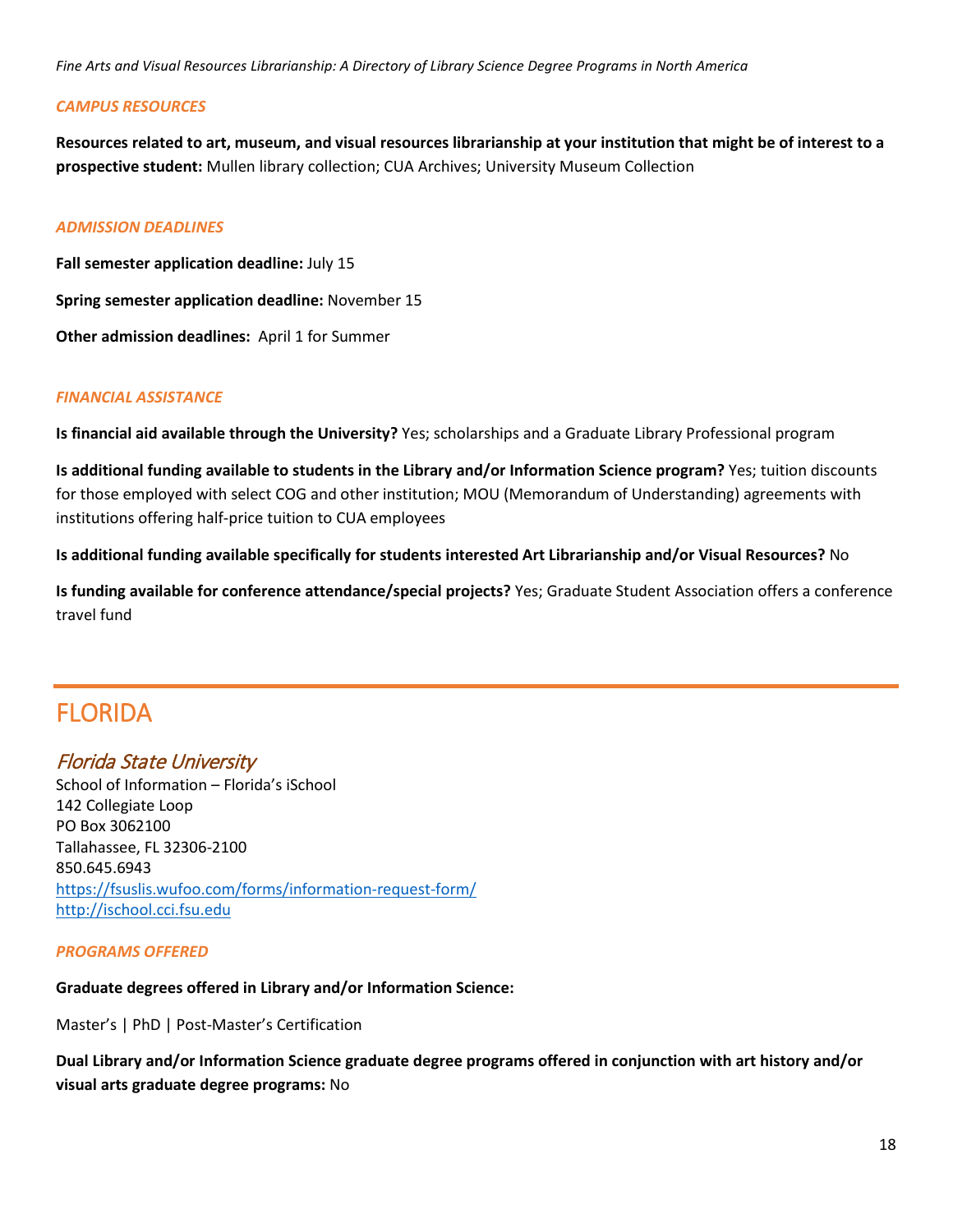#### **Specializations or certificates within the Library and/or Information Science department which pertain to art librarianship:** NR

**Art Librarianship or related classes offered?** No

#### *AREAS OF CONCENTRATION*

Academic Librarianship Digital Libraries Information Systems Design/Analysis Knowledge Management Management and Administration Organization of Information Reference and User Services

**Are specialized courses offered off-site or through distance education?** Fully online program available

**Are students required to complete a thesis, comprehensive exam, or other evaluation prior to graduation?** No

**Are students required to complete an e-portfolio prior to graduation?** No

#### *CREDIT and EXEMPTION*

**Is it possible to apply course credit in visual arts or art history to the Library Science degree?** Yes; all courses must be completed with a grade of B or better and must be pre-approved by submission of an online request for consideration of external coursework.

**Is it possible to transfer credits from another institution?** Yes; up to 6 semester hours of credit from another regionally accredited institution may be submitted for consideration of transfer. Courses may not be used to satisfy another degree and must be completed with a grade of B or better.

**Is credit or exemption granted for a previously-earned graduate level degree?** No

#### *INTERNSHIPS*

**Are internships and/or practicums available?** Yes

**Does the department offer course credit for the completion of an internship or practicum?** Yes

**Are paid internships eligible for course credit?** Yes

**Is there a faculty or staff member who works with students to coordinate and schedule the internship or practicum?** Yes

**Does the department advertise or facilitate internship and practicum opportunities which are not for credit?** Yes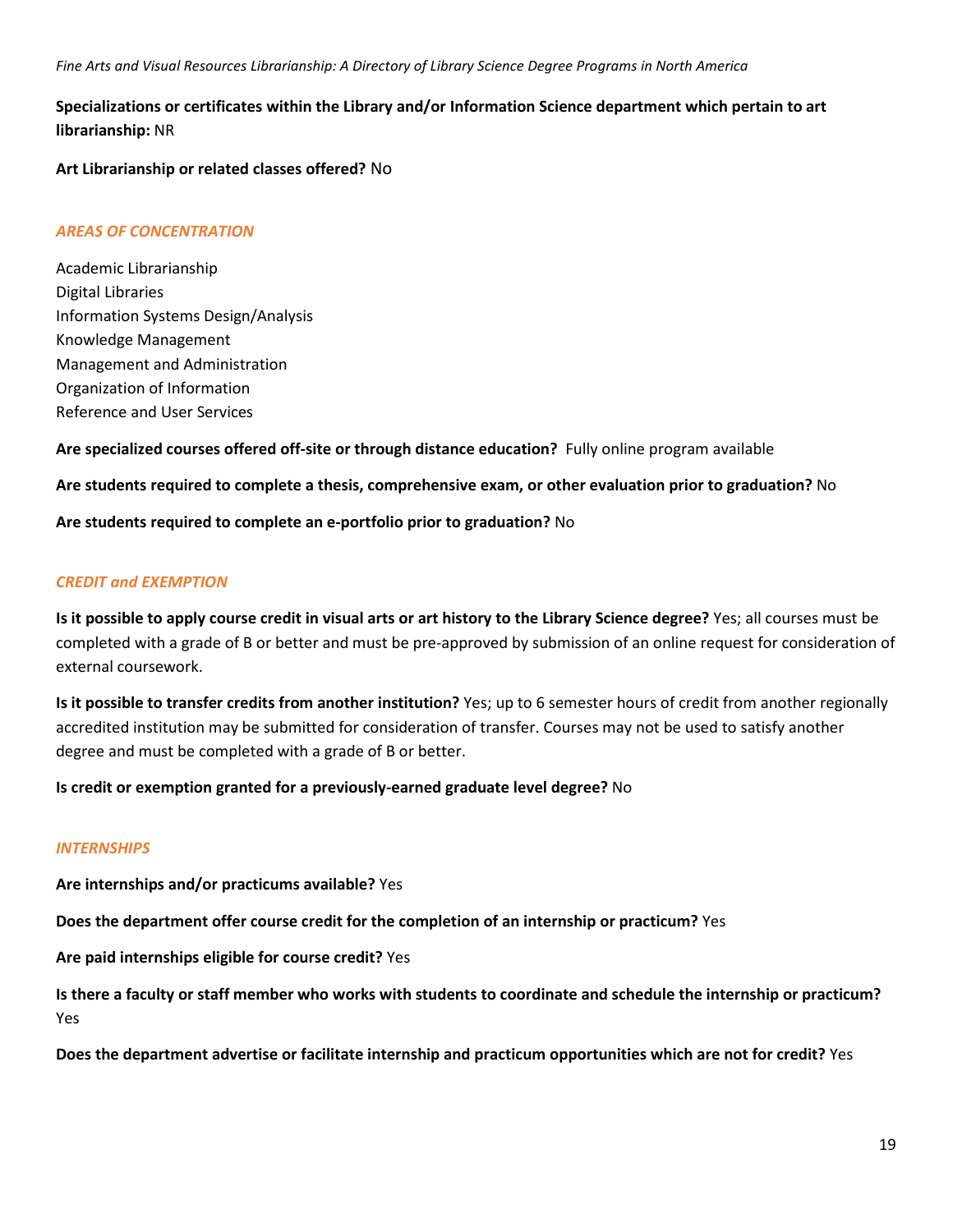#### *CAMPUS RESOURCES*

**Resources related to art, museum, and visual resources librarianship at your institution that might be of interest to a prospective student:** FSU Art Museum

#### *ADMISSION DEADLINES*

**Fall semester application deadline:** July 1 **Spring semester application deadline:** November 1 **Other admission deadlines:** N/A

#### *FINANCIAL ASSISTANCE*

**Is financial aid available through the University?** Yes; federal financial aid and external funding opportunities available: <http://ischool.cci.fsu.edu/admissions/financial/>

**Is additional funding available to students in the Library and/or Information Science program?** Yes; assistantships with accompanying tuition waiver, scholarships[: http://ischool.cci.fsu.edu/admissions/financial/](http://ischool.cci.fsu.edu/admissions/financial/)

#### **Is additional funding available specifically for students interested Art Librarianship and/or Visual Resources?** No

**Is funding available for conference attendance/special projects?** The Congress of Graduate Students provides graduate students with grants for conference travel[. http://sga.fsu.edu/cogs-funding.shtml](http://sga.fsu.edu/cogs-funding.shtml)

#### University of South Florida

School of Information 4202 E. Fowler Ave. CIS 1040 Tampa, FL 33620 [si@usf.edu](mailto:si@usf.edu) [http://si.usf.edu](http://si.usf.edu/)

#### *PROGRAMS OFFERED*

**Graduate degrees offered in Library and/or Information Science:**

Master's | Post-Master's Certifications | Continuing Ed

#### **Dual Library and/or Information Science graduate degree programs offered in conjunction with art history and/or visual arts graduate degree programs:** No

**Specializations or certificates within the Library and/or Information Science department which pertain to art librarianship:** NA

**Art Librarianship or related classes offered:** No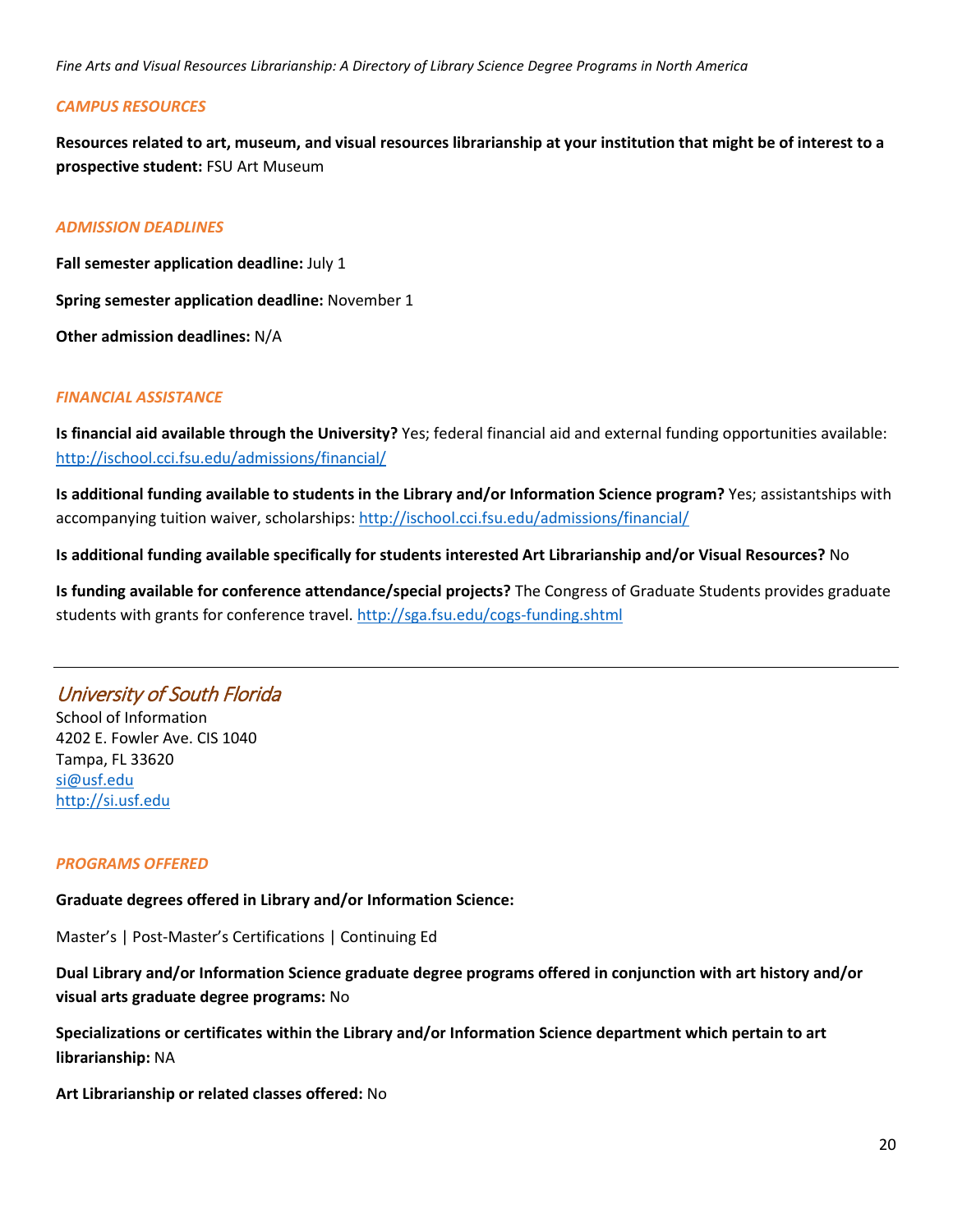#### *AREAS OF CONCENTRATION*

Academic Librarianship Archival Studies Information Systems Design/Analysis Knowledge Management Management and Administration Organization of Information Records Management Reference and User Services Special Collections

**Are specialized courses offered off-site or through distance education?** Yes; primarily online program with some faceto-face courses; fully online program available

**Are students required to complete a thesis, comprehensive exam, or other evaluation prior to graduation?** Yes; comprehensive examination required

**Are students required to complete an e-portfolio prior to graduation?** Yes

#### *CREDIT and EXEMPTION*

**Is it possible to apply course credit in visual arts or art history to the Library Science degree?** Yes, with advisor approval

**Is it possible to transfer credits from another institution?** Yes

**Is credit or exemption granted for a previously-earned graduate level degree?** No

#### *INTERNSHIPS*

**Are internships and/or practicums available?** Yes

**Does the department offer course credit for the completion of an internship or practicum?** Yes

**Are paid internships eligible for course credit?** NR

**Is there a faculty or staff member who works with students to coordinate and schedule the internship or practicum?** Yes

**Does the department advertise or facilitate internship and practicum opportunities which are not for credit?** Yes

#### *CAMPUS RESOURCES*

**Resources related to art, museum, and visual resources librarianship at your institution that might be of interest to a prospective student:** NR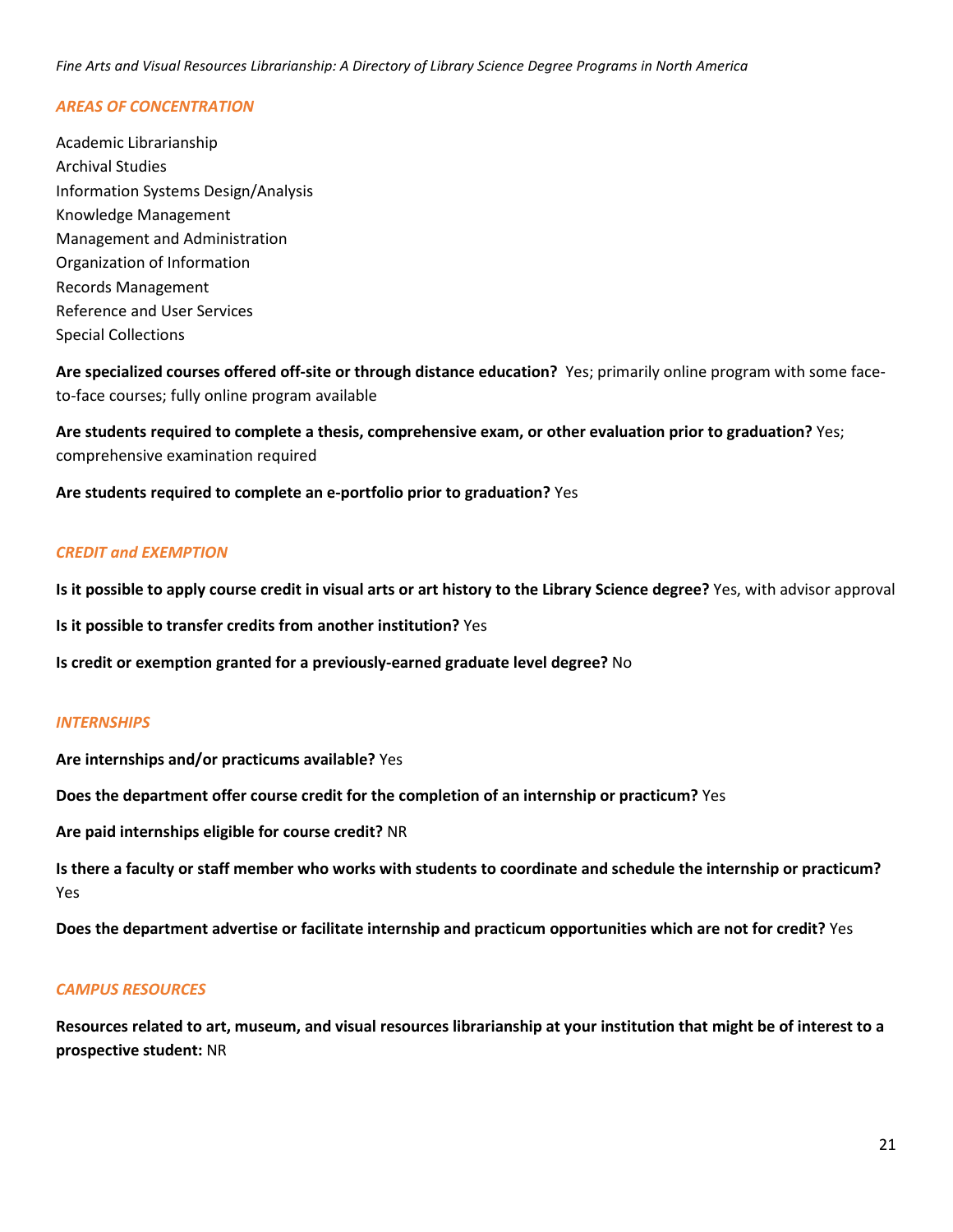#### *ADMISSION DEADLINES*

**Fall semester application deadline:** June 1 **Spring semester application deadline:** October 15

**Other admission deadlines:** March 1

#### *FINANCIAL ASSISTANCE*

**Is financial aid available through the University?** Yes[; http://usfweb2.usf.edu/finaid/](http://usfweb2.usf.edu/finaid/)

**Is additional funding available to students in the Library and/or Information Science program?** Yes; <http://si.usf.edu/graduate/scholarships.aspx>

**Is additional funding available specifically for students interested Art Librarianship and/or Visual Resources?** No

**Is funding available for conference attendance/special projects?** Occasional funding for students from department to attend state or national conferences, with other funding available via research grants or internal awards (e.g. grad student association grants).

### GEORGIA

#### Valdosta State University

Odum Library 4600 1500 N. Patterson St. Valdosta, GA 31698 229.333.5966 [lrmost@valdosta.edu](mailto:lrmost@valdosta.edu) <http://www.valdosta.edu/colleges/education/master-of-library-and-information-science/>

#### *PROGRAMS OFFERED*

**Graduate degrees offered in Library and/or Information Science:**

Master's

**Dual Library and/or Information Science graduate degree programs offered in conjunction with art history and/or visual arts graduate degree programs:** No

**Specializations or certificates within the Library and/or Information Science department which pertain to art librarianship:** NR

**Art Librarianship or related classes offered:** No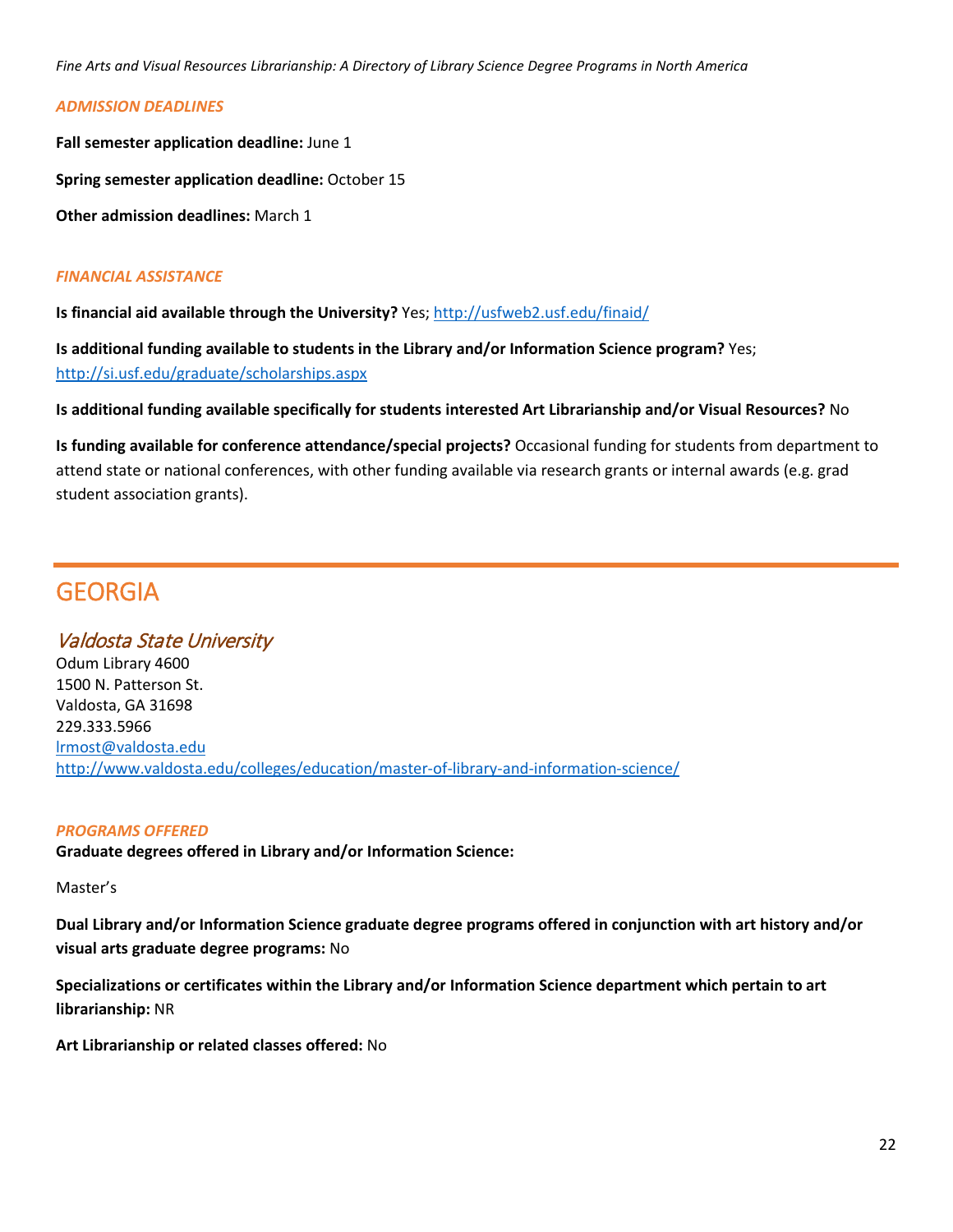#### *AREAS OF CONCENTRATION*

Optional Tracks Available [http://www.valdosta.edu/colleges/education/master-of-library-and-information-science/our](http://www.valdosta.edu/colleges/education/master-of-library-and-information-science/our-program/)[program/](http://www.valdosta.edu/colleges/education/master-of-library-and-information-science/our-program/)

**Are specialized courses offered off-site or through distance education?** Yes; online with some face-to-face courses or fully online program available

**Are students required to complete a thesis, comprehensive exam, or other evaluation prior to graduation?** Yes; a final Capstone paper and electronic portfolio, submitted as part of a capstone course

**Are students required to complete an e-portfolio prior to graduation?** Yes: see above

#### *CREDIT and EXEMPTION*

**Is it possible to apply course credit in visual arts or art history to the Library Science degree?** Students must discuss any requests for courses outside of the MLIS program with their advisors.

**Is it possible to transfer credits from another institution?** Yes; A maximum of six credits completed no more than seven years before the MLIS degree is completed, with the approval of the advisor and the Dean of the Graduate School.

**Please note any special requirements or restrictions for credits earned at other institutions, including the maximum number of transfer credits:** No

**Is credit or exemption granted for a previously-earned graduate level degree?** No

#### *INTERNSHIPS*

**Are internships and/or practicums available?** Yes

**Does the department offer course credit for the completion of an internship or practicum?** Yes

**Are paid internships eligible for course credit?** Yes

**Is there a faculty or staff member who works with students to coordinate and schedule the internship or practicum?** Yes

**Does the department advertise or facilitate internship and practicum opportunities which are not for credit?** No

#### *CAMPUS RESOURCES*

**Resources related to art, museum, and visual resources librarianship at your institution that might be of interest to a prospective student:** N/A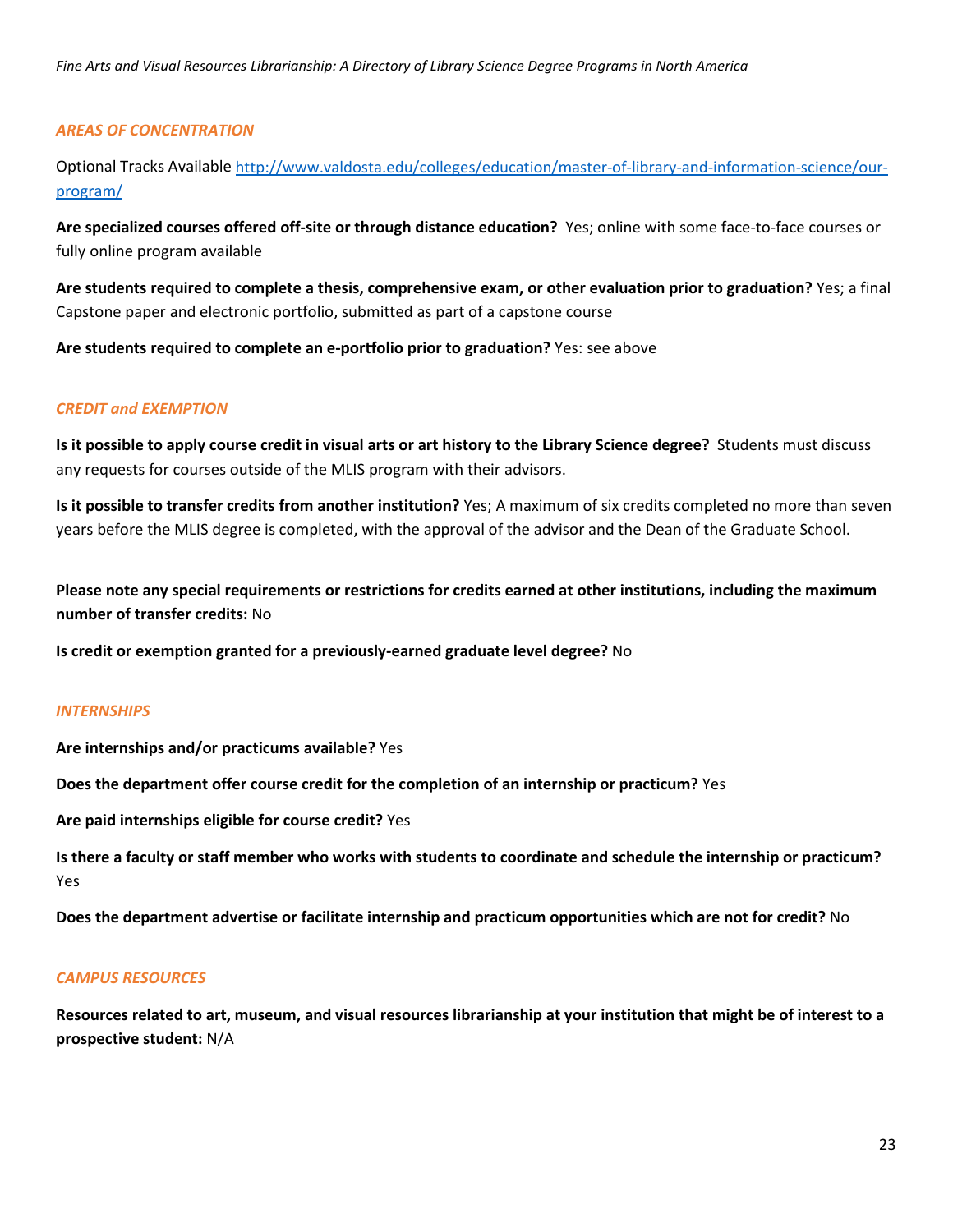#### *ADMISSION DEADLINES*

**Fall semester application deadline:** March 15th **Spring semester application deadline:** October 15th **Other admission deadlines:** N/A

#### *FINANCIAL ASSISTANCE*

**Is financial aid available through the University?** Yes; loans and limited scholarship funds

**Is additional funding available to students in the Library and/or Information Science program?** Yes; very limited departmental scholarship funds are available

**Is additional funding available specifically for students interested Art Librarianship and/or Visual Resources?** No

**Is funding available for conference attendance/special projects?** Limited funds are available for conference presentations offered by the Graduate School as the budgets permit.

### HAWAII

#### University of Hawaii at Manoa

Library and Information Science Program 2550 McCarthy Mall Honolulu, HI 96822 808.956.7321 [LISinfo@hawaii.edu](mailto:LISinfo@hawaii.edu) <http://www.hawaii.edu/lis>

#### *PROGRAMS OFFERED*

**Graduate degrees offered in Library and/or Information Science:**

Master's | Post-Master's Certification

**Dual Library and/or Information Science graduate degree programs offered in conjunction with art history and/or visual arts graduate degree programs:** No

**Specializations or certificates within the Library and/or Information Science department which pertain to art librarianship:** NR

**Art Librarianship or related classes offered:** No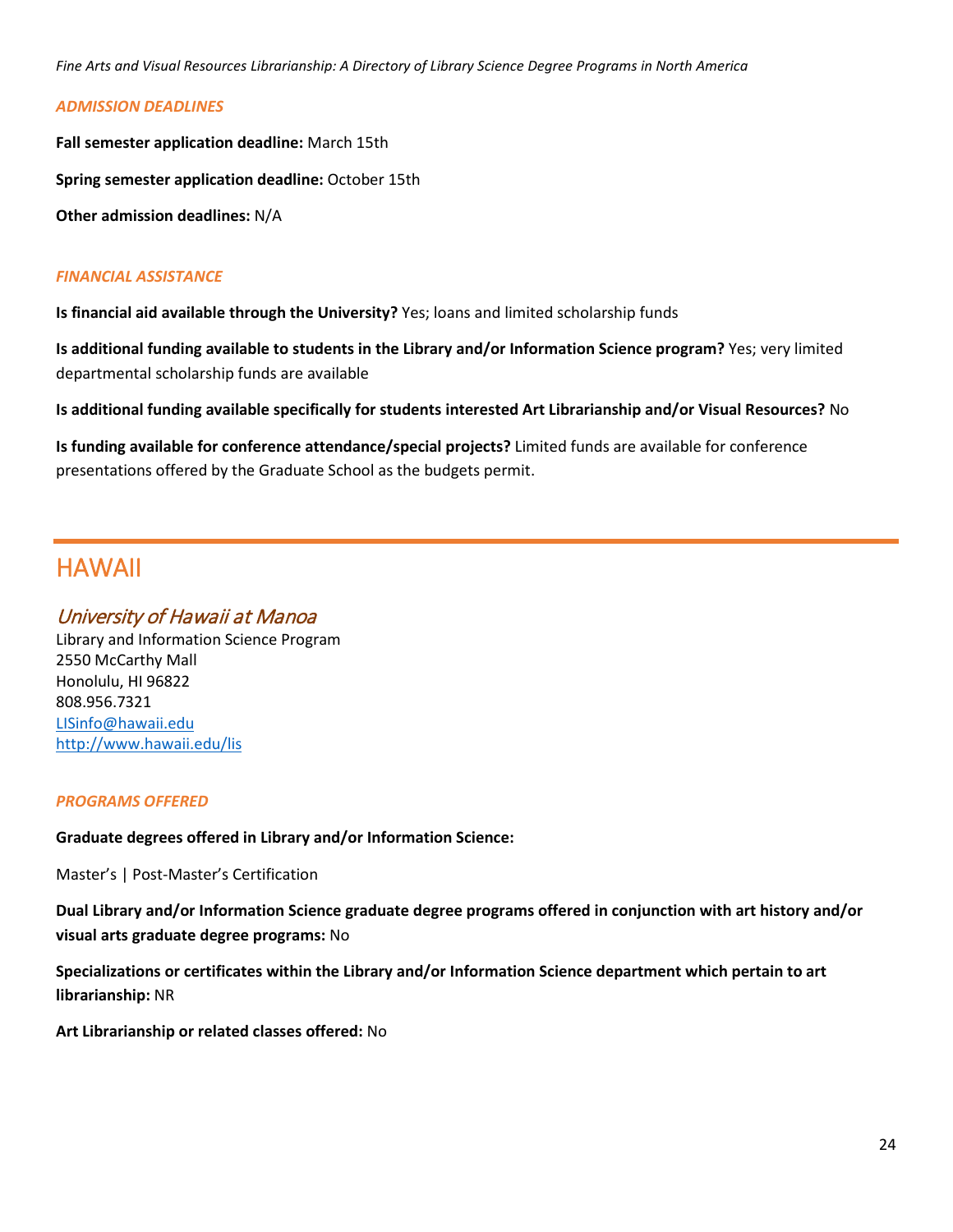#### *AREAS OF CONCENTRATION*

Academic Librarianship Archival Studies Cultural Heritage Information Management Digital Libraries Organization of Information Reference and User Services Special Collections School Library Media Specialist

**Are specialized courses offered off-site or through distance education?** Primarily face-to-face classes with some online courses offered

**Are students required to complete a thesis, comprehensive exam, or other evaluation prior to graduation?** Yes; comprehensive oral exams or thesis

**Are students required to complete an e-portfolio prior to graduation?** No

#### *CREDIT and EXEMPTION*

**Is it possible to apply course credit in visual arts or art history to the Library Science degree?** Yes; Students may take up to 6 elective credit hours from other departments or colleges as part of the MLISc degree requirements if they are relevant to their area of interest and are approved in advance by an advisor.

**Is it possible to transfer credits from another institution?** Yes; Incoming new students may petition to transfer up to 18 credits from another ALA accredited master's program

**Is credit or exemption granted for a previously-earned graduate level degree?** No

#### *INTERNSHIPS*

**Are internships and/or practicums available?** Yes

**Does the department offer course credit for the completion of an internship or practicum?** Yes

**Are paid internships eligible for course credit?** No

**Is there a faculty or staff member who works with students to coordinate and schedule the internship or practicum?** Yes

**Does the department advertise or facilitate internship and practicum opportunities which are not for credit?** No

#### *CAMPUS RESOURCES*

**Resources related to art, museum, and visual resources librarianship at your institution that might be of interest to a prospective student:** NR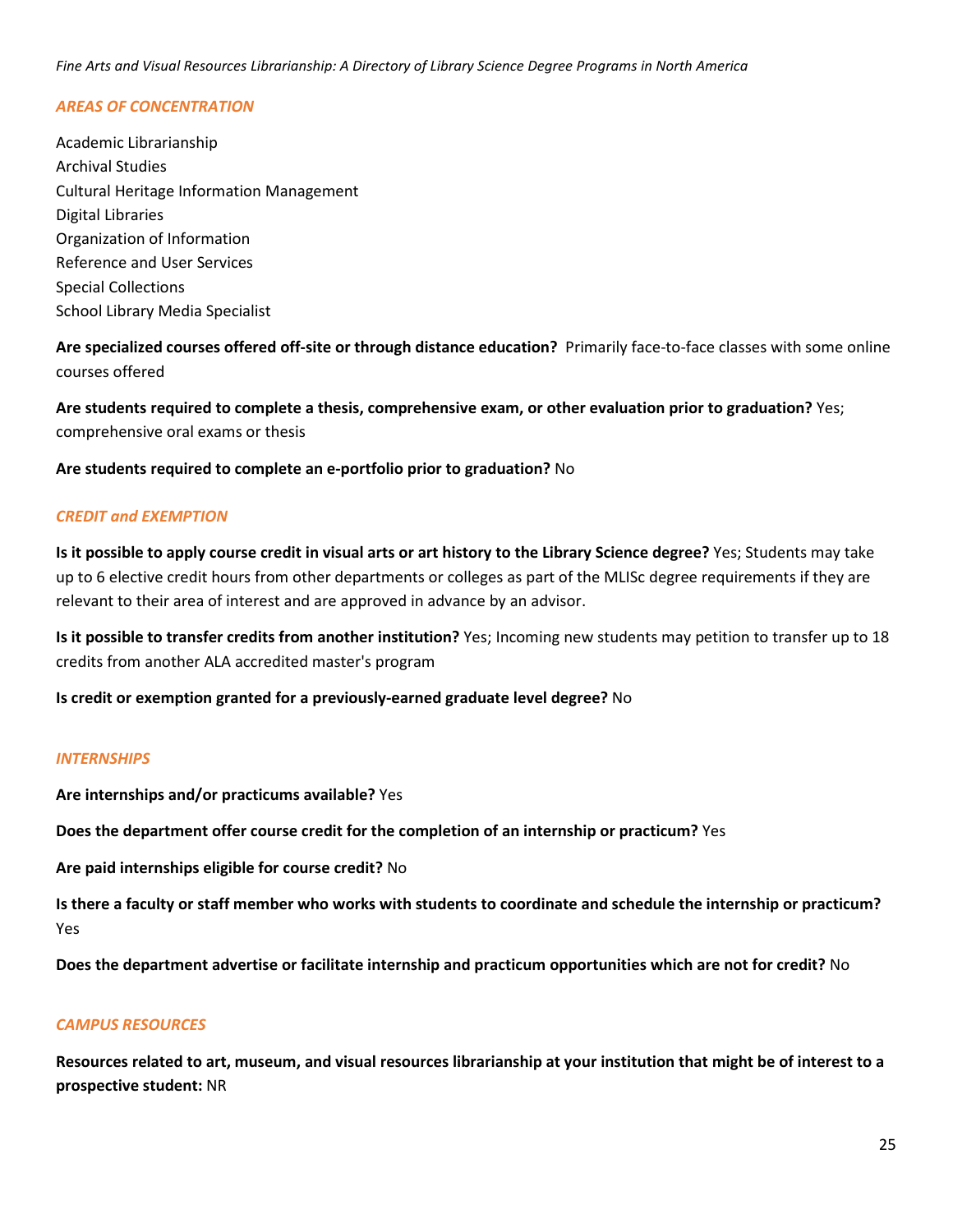#### *ADMISSION DEADLINES*

**Fall semester application deadline:** April 1st

**Spring semester application deadline:** November 1st

**Other admission deadlines:** N/A

#### *FINANCIAL ASSISTANCE*

**Is financial aid available through the University?** Yes; federal student loans

**Is additional funding available to students in the Library and/or Information Science program?** Yes; Various local/national scholarships and annual achievement scholarships from the UH Office of Graduate Education. Deadlines vary.

**Is additional funding available specifically for students interested Art Librarianship and/or Visual Resources?** No

**Is funding available for conference attendance/special projects?** Yes; LIS students may petition the UH Graduate Student Organization for conference funding

### ILLINOIS

#### Dominican University

Library and Information Science 7900 W. Division St. River Forest, IL 60305 708.524.6845 [gslis@dom.edu](mailto:gslis@dom.edu) <http://gslis.dom.edu/>

#### *PROGRAMS OFFERED*

#### **Graduate degrees offered in Library and/or Information Science:**

MLIS | MSIM | PhD | Certificate programs

#### University of Illinois at Urbana- Champaign

Graduate School of Library and Information Science 501 E. Daniel Street, MC-493 Champaign, IL 61820-6211 217.333.3280 [gslis@illinois.edu](mailto:gslis@illinois.edu) <https://www.lis.illinois.edu/>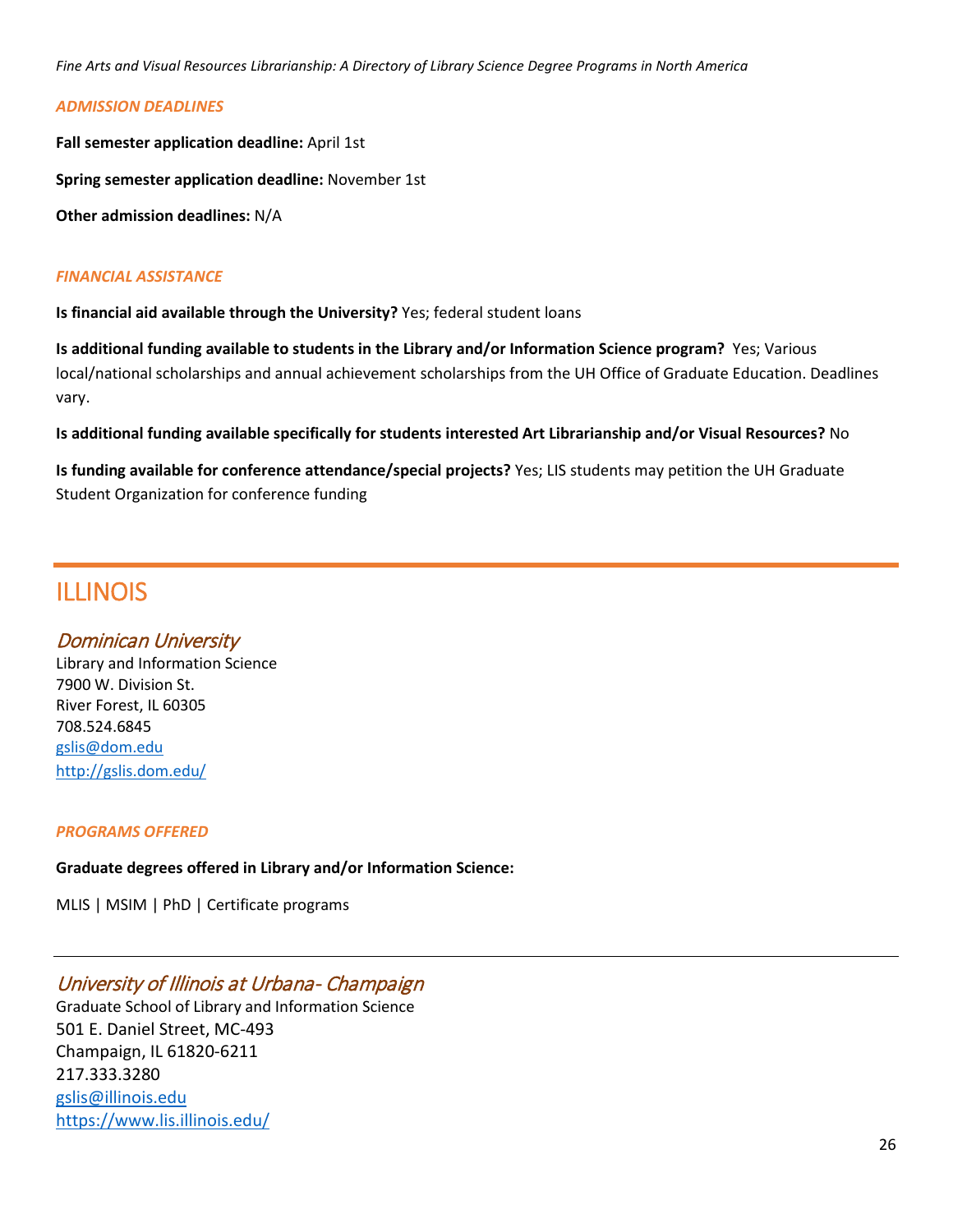#### *PROGRAMS OFFERED*

#### **Graduate degrees offered in Library and/or Information Science:**

MS | PhD | Certificate programs | School Librarianship

### INDIANA

#### Indiana University

Department of Information and Library Science, SoIC 1320 E.  $10^{th}$  Street, LI - 011 Bloomington, IN 47405-3908 812.855.2018 [ilsmain@indiana.edu](mailto:ilsmain@indiana.edu) [http://www.ils.indiana.edu](http://www.ils.indiana.edu/)

#### *PROGRAMS OFFERED*

#### **Graduate degrees offered in Library and/or Information Science:**

Master's | PhD | Continuing Ed | Post-Master's Certification

**Dual Library and/or Information Science graduate degree programs offered in conjunction with art history and/or visual arts graduate degree programs:** Yes; rare books and manuscripts, archives, folklore

**Specializations or certificates within the Library and/or Information Science department which pertain to art librarianship:** NR

**Art Librarianship or related classes offered?** Yes; courses vary

#### *AREAS OF CONCENTRATION*

Academic Librarianship Archival Studies Cultural Heritage Information Management Digital Libraries Information Systems Design/Analysis Knowledge Management Management and Administration Music Librarianship Organization of Information Records Management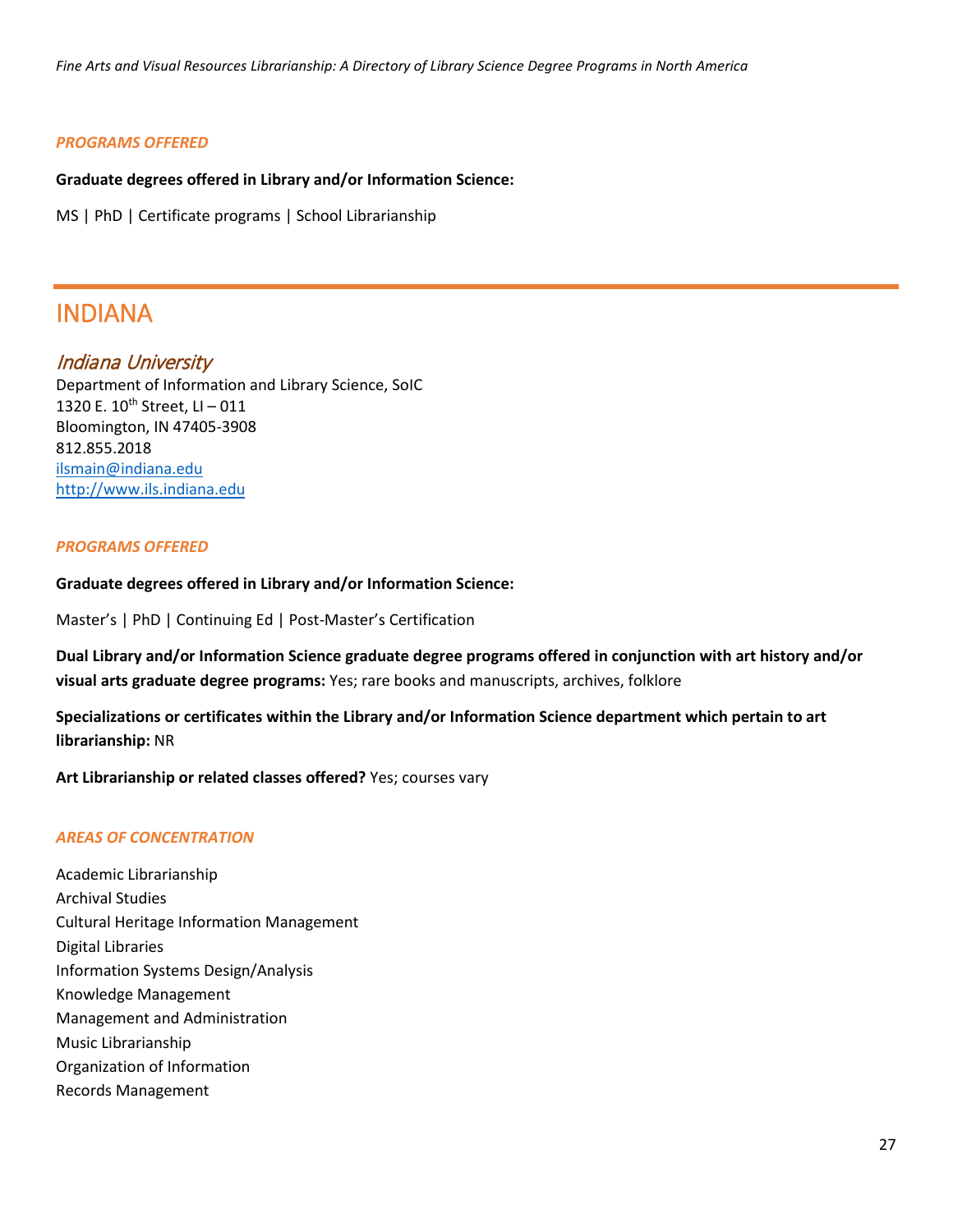Reference and User Services Special Collection

**Are specialized courses offered off-site or through distance education?** Yes; primarily face-to-face classes with someone online courses offered

**Are students required to complete a thesis, comprehensive exam, or other evaluation prior to graduation?** No

**Are students required to complete an e-portfolio prior to graduation?** No

#### *CREDIT and EXEMPTION*

**Is it possible to apply course credit in visual arts or art history to the Library Science degree?** NR

**Is it possible to transfer credits from another institution?** NR

**Is credit or exemption granted for a previously-earned graduate level degree?** NR

#### *INTERNSHIPS*

**Are internships and/or practicums available?** Yes

**Does the department offer course credit for the completion of an internship or practicum?** Yes

**Are paid internships eligible for course credit?** Yes

**Is there a faculty or staff member who works with students to coordinate and schedule the internship or practicum?** Yes

**Does the department advertise or facilitate internship and practicum opportunities which are not for credit?** Yes

#### *CAMPUS RESOURCES*

**Resources related to art, museum, and visual resources librarianship at your institution that might be of interest to a prospective student:** IU Fine Arts Library, IU Art Museum, Black Film Center Archive, Mathers Museum of World **Cultures** 

#### *ADMISSION DEADLINES*

**Fall semester application deadline:** Rolling deadlines **Spring semester application deadline: R**olling deadlines **Other admission deadlines:** Scholarship deadlines: January 15<sup>th</sup>

#### *FINANCIAL ASSISTANCE*

**Is financial aid available through the University?** Yes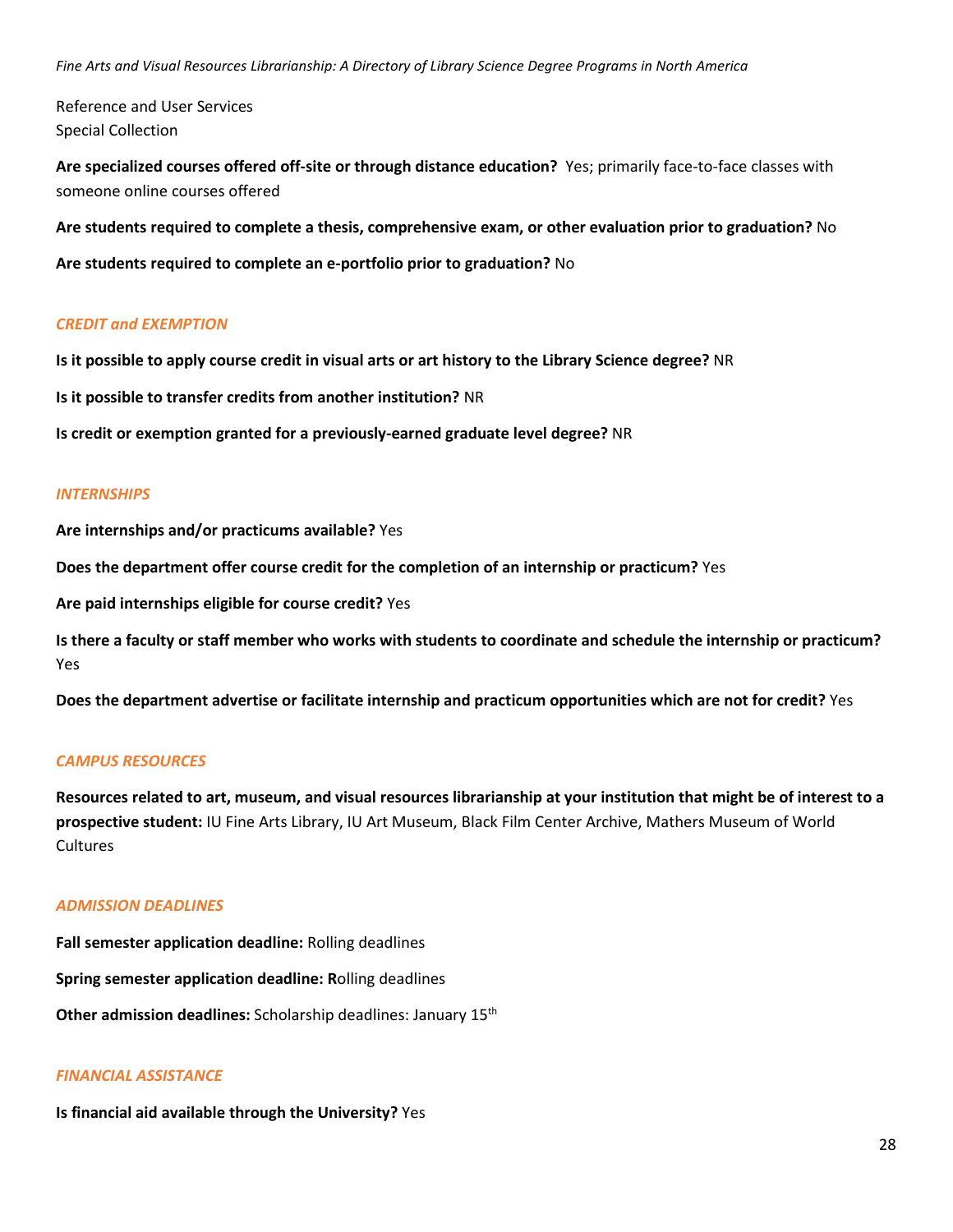**Is additional funding available to students in the Library and/or Information Science program?** Yes **Is additional funding available specifically for students interested Art Librarianship and/or Visual Resources?** NR **Is funding available for conference attendance/special projects?** NR

### IOWA

#### University of Iowa

3087 Main Library University of Iowa Iowa City, IA 52242-1420 319.335.5709 [http://slis.uiowa.edu](http://slis.uiowa.edu/)

#### *PROGRAMS OFFERED*

**Graduate degrees offered in Library and/or Information Science:**

Master's

**Dual Library and/or Information Science graduate degree programs offered in conjunction with art history and/or visual arts graduate degree programs:** Yes; programs vary or may be offered on a case-by-case basis

**Specializations or certificates within the Library and/or Information Science department which pertain to art librarianship:** NR

**Art Librarianship or related courses:** No

#### *AREAS OF CONCENTRATION*

Book Arts Digital Humanities Informatics Teacher Librarian certification

**Are specialized courses offered off-site or through distance education?** Yes; primarily face-to-face with some online classes

**Are students required to complete a thesis, comprehensive exam, or other evaluation prior to graduation?** Yes; thesis or poster presentation required

**Are students required to complete an e-portfolio prior to graduation?** No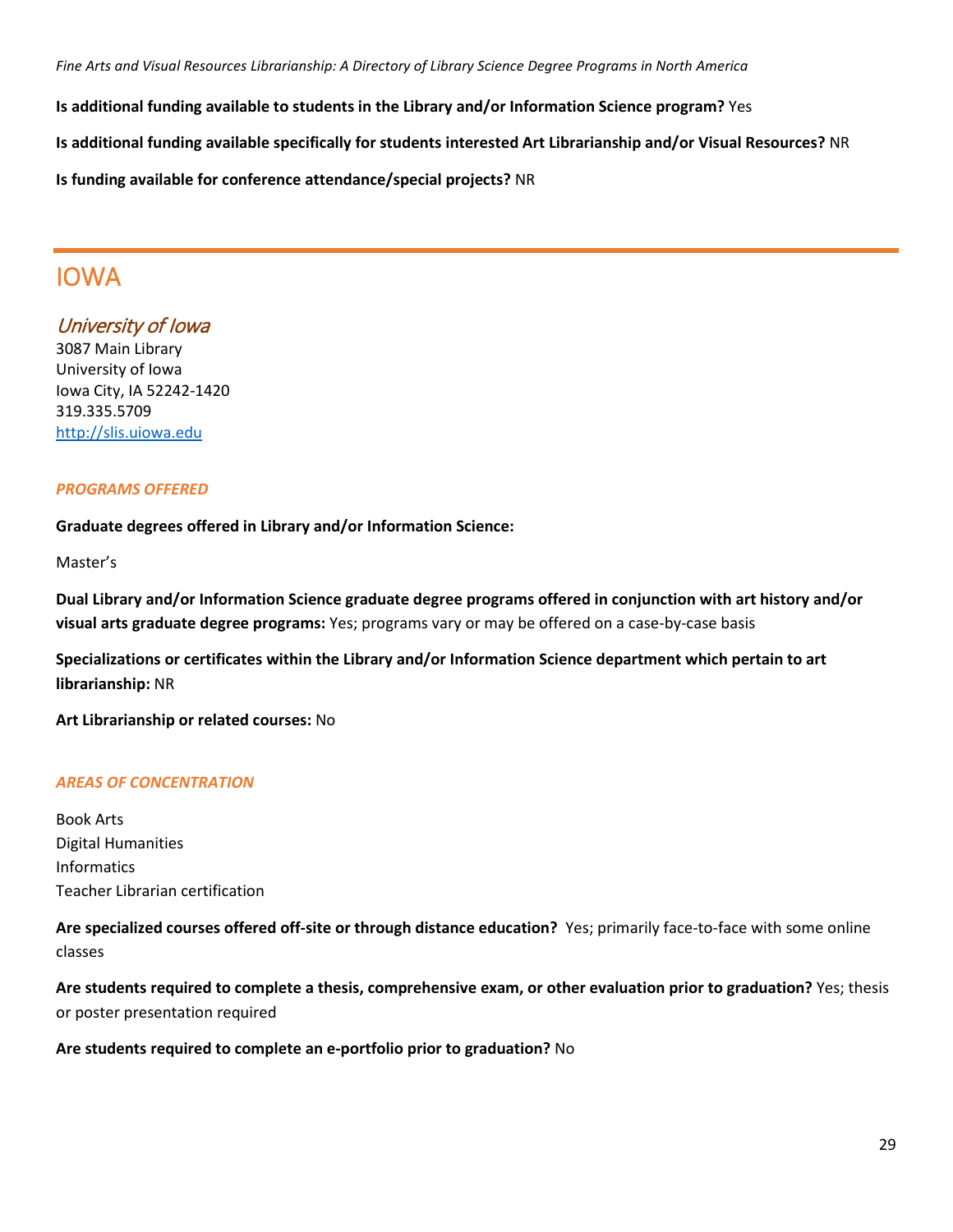#### *CREDIT and EXEMPTION*

**Is it possible to apply course credit in visual arts or art history to the Library Science degree?** Yes; reviewed and considered on a case-by-case basis

**Is it possible to transfer credits from another institution?** Yes; up to 12 s.h. of applicable graduate credit may be accepted

**Is credit or exemption granted for a previously-earned graduate level degree?** No

#### *INTERNSHIPS*

**Are internships and/or practicums available?** Yes

**Does the department offer course credit for the completion of an internship or practicum?** Yes

**Are paid internships eligible for course credit?** No

**Is there a faculty or staff member who works with students to coordinate and schedule the internship or practicum?** Yes

**Does the department advertise or facilitate internship and practicum opportunities which are not for credit?** Yes

#### *CAMPUS RESOURCES*

**Resources related to art, museum, and visual resources librarianship at your institution that might be of interest to a prospective student:** Center for the Book; Digital Humanities Studio

#### *ADMISSION DEADLINES*

**Fall semester application deadline:** February 1st

**Spring semester application deadline:** n/a

**Other admission deadlines:** n/a

#### *FINANCIAL ASSISTANCE*

**Is financial aid available through the University?** Yes; http://financialaid.uiowa.edu/graduate

**Is additional funding available to students in the Library and/or Information Science program?** Yes; scholarships and graduate assistantships. Scholarship deadline February  $1<sup>st</sup>$ ; graduate assistantships are ongoing

**Is additional funding available specifically for students interested Art Librarianship and/or Visual Resources?** No

**Is funding available for conference attendance/special projects?** Yes; **l**imited departmental funding is available for approved student travel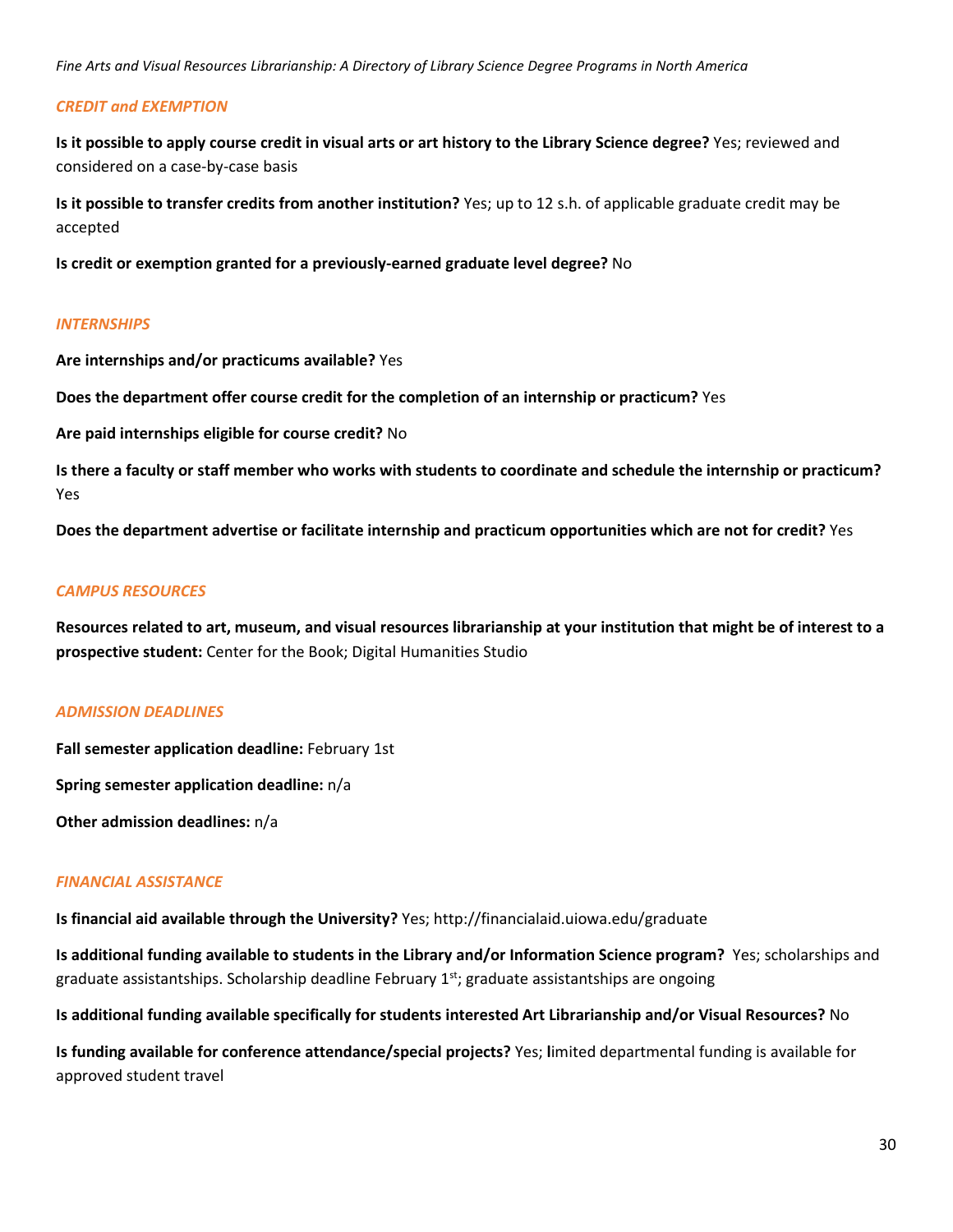### **KANSAS**

#### Emporia State University

1 Kellogg Circle Emporia, KS 66801 620.341.1200 [gradinfo@emporia.edu](mailto:gradinfo@emporia.edu) <https://www.emporia.edu/info/degrees-courses/grad/library-science>

#### *PROGRAMS OFFERED*

**Graduate degrees offered in Library and/or Information Science:**

MLS

### **KENTUCKY**

University of Kentucky 320 Little Library Building Lexington, KY 40506-0224 859.218.2290 [Uklis.student.affairs@gmail.com](mailto:Uklis.student.affairs@gmail.com) <https://ci.uky.edu/lis>

#### *PROGRAMS OFFERED*

#### **Graduate degrees offered in Library and/or Information Science:**

Master's

**Dual Library and/or Information Science graduate degree programs offered in conjunction with art history and/or visual arts graduate degree programs:** Yes; All dual degrees must be approved by the Director of Graduate Studies for both programs.

**Specializations or certificates within the Library and/or Information Science department which pertain to art librarianship:** NR

**Art Librarianship or related courses:** No

#### *AREAS OF CONCENTRATION*

Academic Librarianship Information Systems Design/Analysis Knowledge Management Organization of Information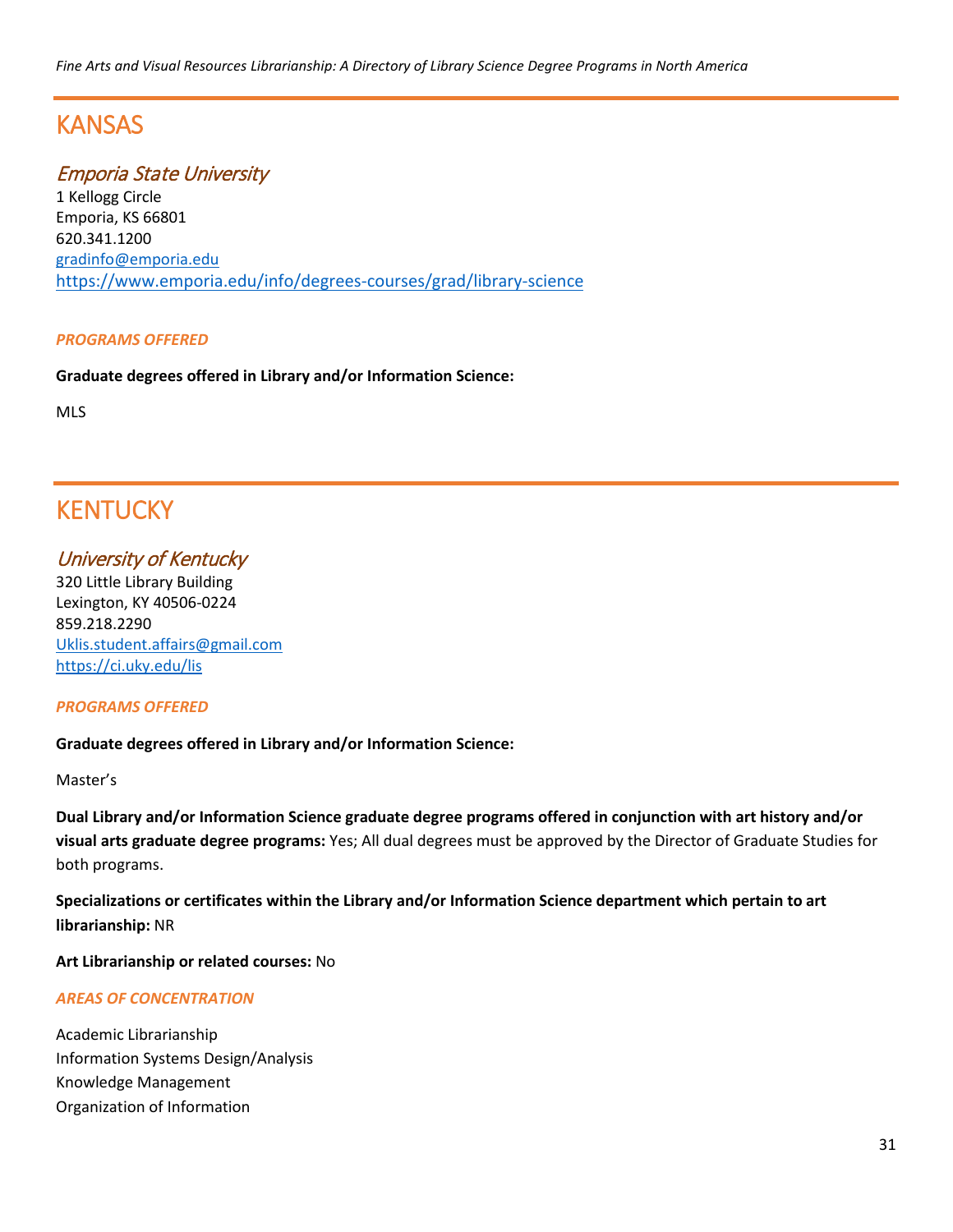Reference and User Services Health Librarianship School Librarianship Youth Services & Literature Public Librarianship

**Are specialized courses offered off-site or through distance education?** Yes; fully online program available

**Are students required to complete a thesis, comprehensive exam, or other evaluation prior to graduation?** Yes; exit portfolio required

**Are students required to complete an e-portfolio prior to graduation?** Yes, see above

#### *CREDIT and EXEMPTION*

**Is it possible to apply course credit in visual arts or art history to the Library Science degree?** Yes, only if the course was taken in another ALA-accredited program

**Is it possible to transfer credits from another institution?** Yes; Transfer credits must come from another ALA-accredited program; 9 hours maximum. Must have earned a grade of "B: or better

**Is credit or exemption granted for a previously-earned graduate level degree?** No

#### *INTERNSHIPS*

**Are internships and/or practicums available?** Yes

**Does the department offer course credit for the completion of an internship or practicum?** Yes

**Are paid internships eligible for course credit?** Yes

**Is there a faculty or staff member who works with students to coordinate and schedule the internship or practicum?** Yes

**Does the department advertise or facilitate internship and practicum opportunities which are not for credit?** Yes

#### *CAMPUS RESOURCES*

**Resources related to art, museum, and visual resources librarianship at your institution that might be of interest to a prospective student:** Singletary Center for the arts; Lucille Little Fine Arts Library

#### *ADMISSION DEADLINES*

**Fall semester application deadline: July 1st** 

**Spring semester application deadline:** November 15<sup>th</sup>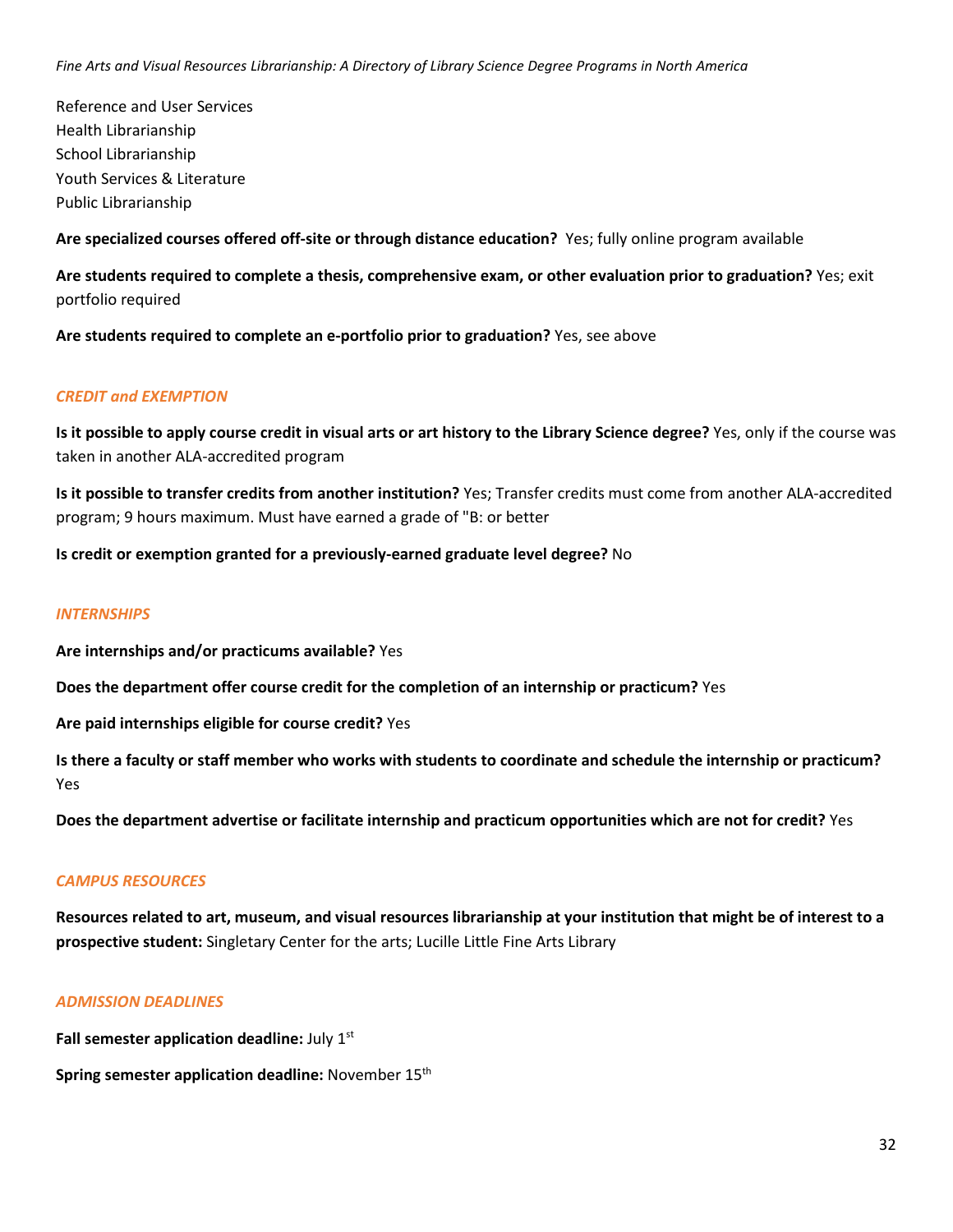**Other admission deadlines:** Summer – April 15<sup>th</sup>

#### *FINANCIAL ASSISTANCE*

**Is financial aid available through the University?** Yes; On-campus students can apply for fellowships, and all students are welcome to apply for student loans

**Is additional funding available to students in the Library and/or Information Science program?** Yes; the program has a limited number of scholarships and graduate assistantships. Assistantship applications are due on March 1; scholarship applications are due 2 weeks prior to the admission deadline for Fall and Spring.

**Is additional funding available specifically for students interested Art Librarianship and/or Visual Resources?** No

**Is funding available for conference attendance/special projects?** Yes; Students can apply for financial assistance from the School to offset conference attendance costs; preference is given to students presenting.

### LOUISIANA

#### Louisiana State University

267 Coates Hall, School of Library and Information Science Louisiana State University Baton Rouge, LA 70803 225.578.3158 [Slis.@lsu.edu](mailto:Slis.@lsu.edu) [http://slis.lsu.edu](http://slis.lsu.edu/)

#### *PROGRAMS OFFERED*

**Graduate degrees offered in Library and/or Information Science:**

Master's | Post-master's Certification

**Dual Library and/or Information Science graduate degree programs offered in conjunction with art history and/or visual arts graduate degree programs:** No

**Specializations or certificates within the Library and/or Information Science department which pertain to art librarianship:** NR

**Art Librarianship or related courses offered:** No

#### *AREAS OF CONCENTRATION*

Academic Librarianship Archival Studies Organization of Information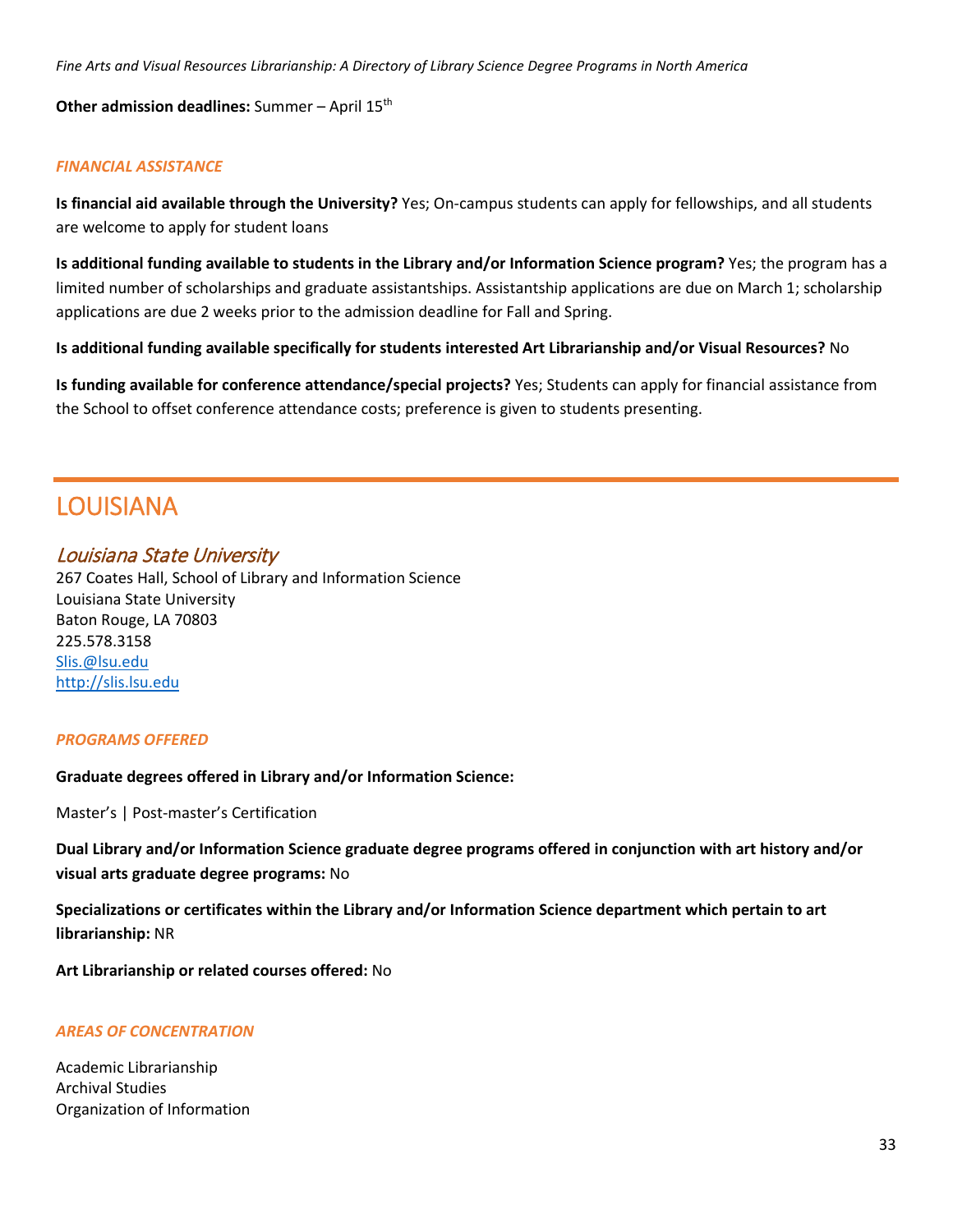**Are specialized courses offered off-site or through distance education?** Fully online program available **Are students required to complete a thesis, comprehensive exam, or other evaluation prior to graduation?** No **Are students required to complete an e-portfolio prior to graduation?** No

#### *CREDIT and EXEMPTION*

**Is it possible to apply course credit in visual arts or art history to the Library Science degree?** Yes; cannot have been used for another degree; number of credits accepted depends on whether from LSU or another institution; permission of director and advisor

**Is it possible to transfer credits from another institution?** Yes; cannot have been used for another degree; maximum of 6 credit hours; permission of director **Is credit or exemption granted for a previously-earned graduate level degree?** No

#### *INTERNSHIPS*

**Are internships and/or practicums available?** Yes

**Does the department offer course credit for the completion of an internship or practicum?** Yes

**Are paid internships eligible for course credit?** No

**Is there a faculty or staff member who works with students to coordinate and schedule the internship or practicum?** Yes

**Does the department advertise or facilitate internship and practicum opportunities which are not for credit?** No

#### *CAMPUS RESOURCES*

**Resources related to art, museum, and visual resources librarianship at your institution that might be of interest to a prospective student:** NR

#### *ADMISSION DEADLINES*

**Fall semester application deadline:** May 15th

**Spring semester application deadline:** December 15th

**Other admission deadlines:** March 15<sup>th</sup> for summer admission

#### *FINANCIAL ASSISTANCE*

**Is financial aid available through the University?** No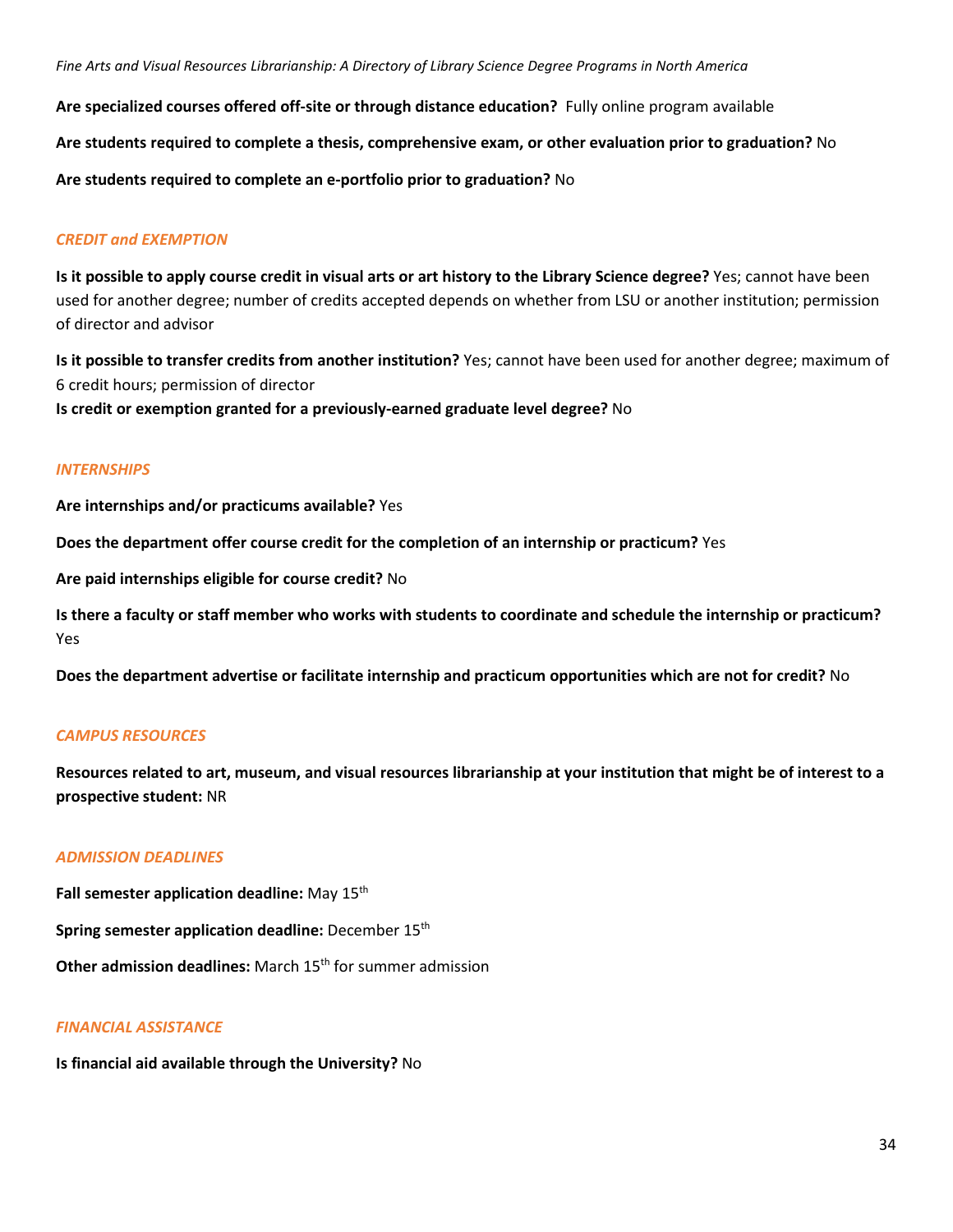**Is additional funding available to students in the Library and/or Information Science program?** Yes; graduate assistantships and scholarships.

**Deadlines:** October 15<sup>th</sup> for Spring semester; May 15<sup>th</sup> for Fall semester

**Is additional funding available specifically for students interested Art Librarianship and/or Visual Resources?** No

**Is funding available for conference attendance/special projects?** Yes; travel scholarships through the school and university

### MARYLAND

#### University of Maryland at College Park

College of Information Studies, University of Maryland Room 4105 Hombake Bldg., South Wing 4130 Campus Drive College Park, MD 20742 301.405.2038 [mlsprogram@umd.edu](mailto:mlsprogram@umd.edu) <http://ischool.umd.edu/mls>

#### *PROGRAMS OFFERED*

**Graduate degrees offered in Library and/or Information Science:**

MLS

### **MASSACHUSETTS**

#### Simmons College

300 the Fenway Boston, MA 02115 617.521.2868 [slisadm@simmons.edu](mailto:slisadm@simmons.edu) [http://www.simmons.edu](http://www.simmons.edu/)

#### *PROGRAMS OFFERED*

#### **Graduate degrees offered in Library and/or Information Science:**

Master's | PhD | Post-Master's Certification | Continuing Ed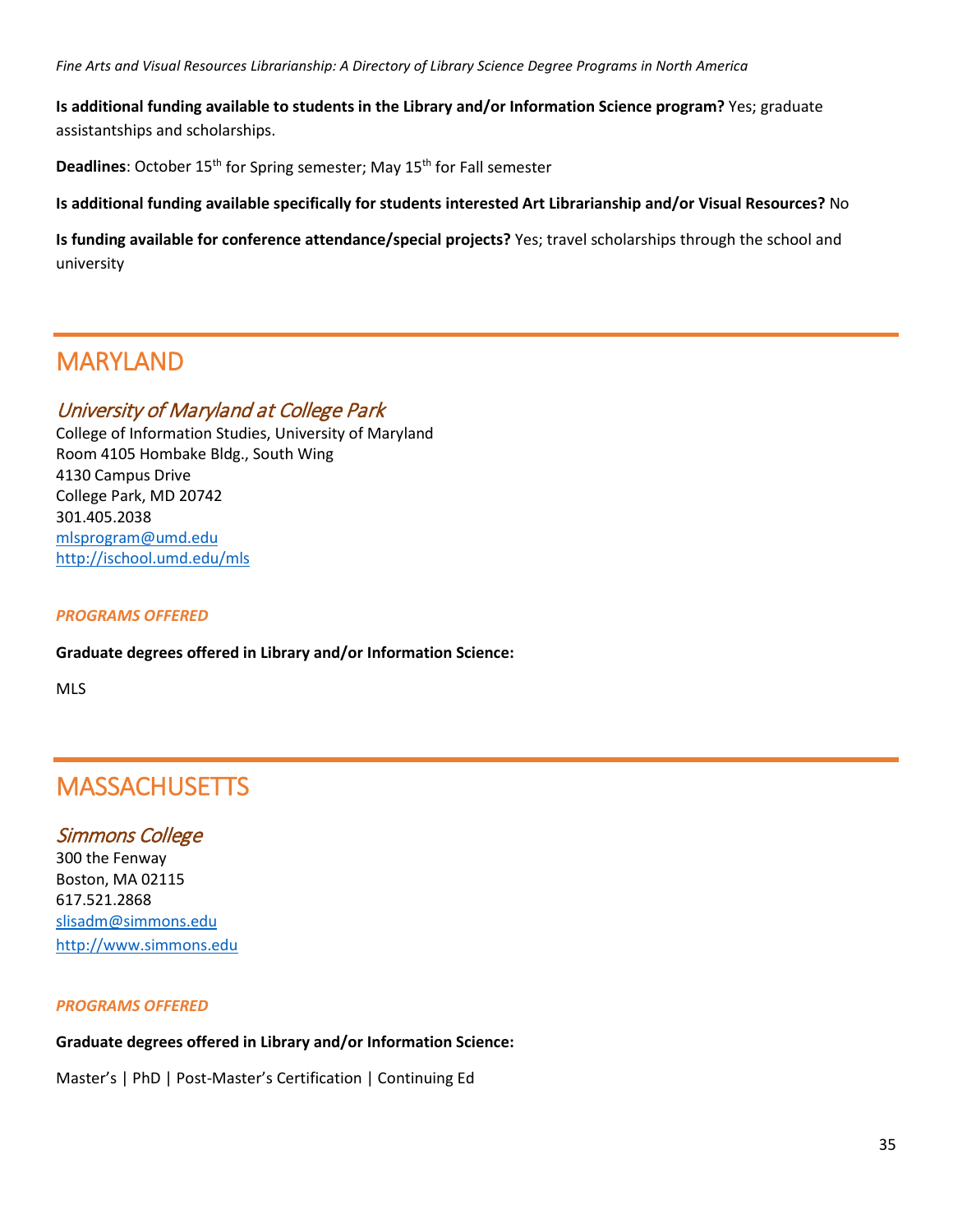## **Dual Library and/or Information Science graduate degree programs offered in conjunction with art history and/or visual arts graduate degree programs:** No

**Specializations or certificates within the Library and/or Information Science department which pertain to art librarianship:** NR

### **Art Librarianship or related classes offered:**

Art Documentation in Museums, Archives, and Libraries Photographic Archives and Visual Communication Visual communication

## *AREAS OF CONCENTRATION*

Academic Librarianship Archival Studies Cultural Heritage Information Management Information Systems Design/Analysis School Library Teacher

**Are specialized courses offered off-site or through distance education?** Yes; face-to-face courses at other locations; primarily face-to-face classes with some online classes; fully online program

**Are students required to complete a thesis, comprehensive exam, or other evaluation prior to graduation?** Yes; capstone experience

**Are students required to complete an e-portfolio prior to graduation?** No

## *CREDIT and EXEMPTION*

**Is it possible to apply course credit in visual arts or art history to the Library Science degree?** No

**Is it possible to transfer credits from another institution?** Yes; up to 6 credits from another ALA-accredited institution. Students must petition faculty for approval of transfer credits

**Is credit or exemption granted for a previously-earned graduate level degree?** No

## *INTERNSHIPS*

**Are internships and/or practicums available?** Yes

**Does the department offer course credit for the completion of an internship or practicum?** Yes

**Are paid internships eligible for course credit?** No

**Is there a faculty or staff member who works with students to coordinate and schedule the internship or practicum?** Yes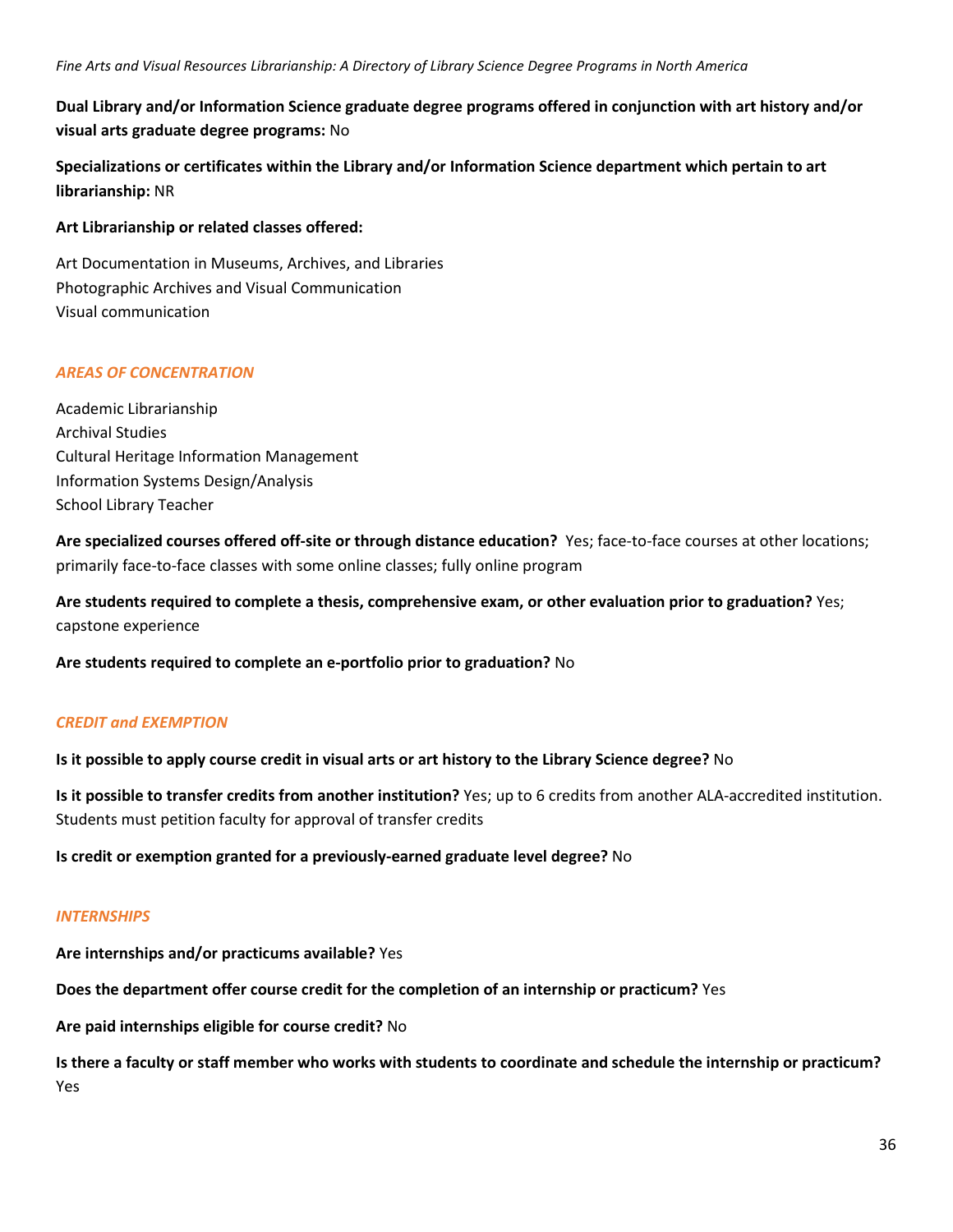**Does the department advertise or facilitate internship and practicum opportunities which are not for credit?** Yes

### *CAMPUS RESOURCES*

**Resources related to art, museum, and visual resources librarianship at your institution that might be of interest to a prospective student:** Arranged internships; Beatley Library resources; discounted admission to local museums

#### *ADMISSION DEADLINES*

**Fall semester application deadline:** March 1st

**Spring semester application deadline:** September 1st

**Other admission deadlines:** February 1<sup>st</sup> – priority scholarship deadline

### *FINANCIAL ASSISTANCE*

**Is financial aid available through the University?** Yes; federal loans

**Is additional funding available to students in the Library and/or Information Science program?** Yes; merit scholarships, assistantships, fellowships**.** Fall deadline: February 1st for priority scholarship; Spring deadline: September 1st

**Is additional funding available specifically for students interested Art Librarianship and/or Visual Resources?** No

**Is funding available for conference attendance/special projects?** Yes; student professional development reimbursement up to \$300 through Library and Information Science Student Association (LISSA)

# MICHIGAN

# University of Michigan

School of Information 4322 North Quad 105 S. State St. Ann Arbor, MI 48109-1285 734.763.2285 [umsi.admissions@umich.edu](mailto:umsi.admissions@umich.edu) [http://www.si.umich.edu](http://www.si.umich.edu/)

### *PROGRAMS OFFERED*

# **Graduate degrees offered in Library and/or Information Science:**

Master's | PhD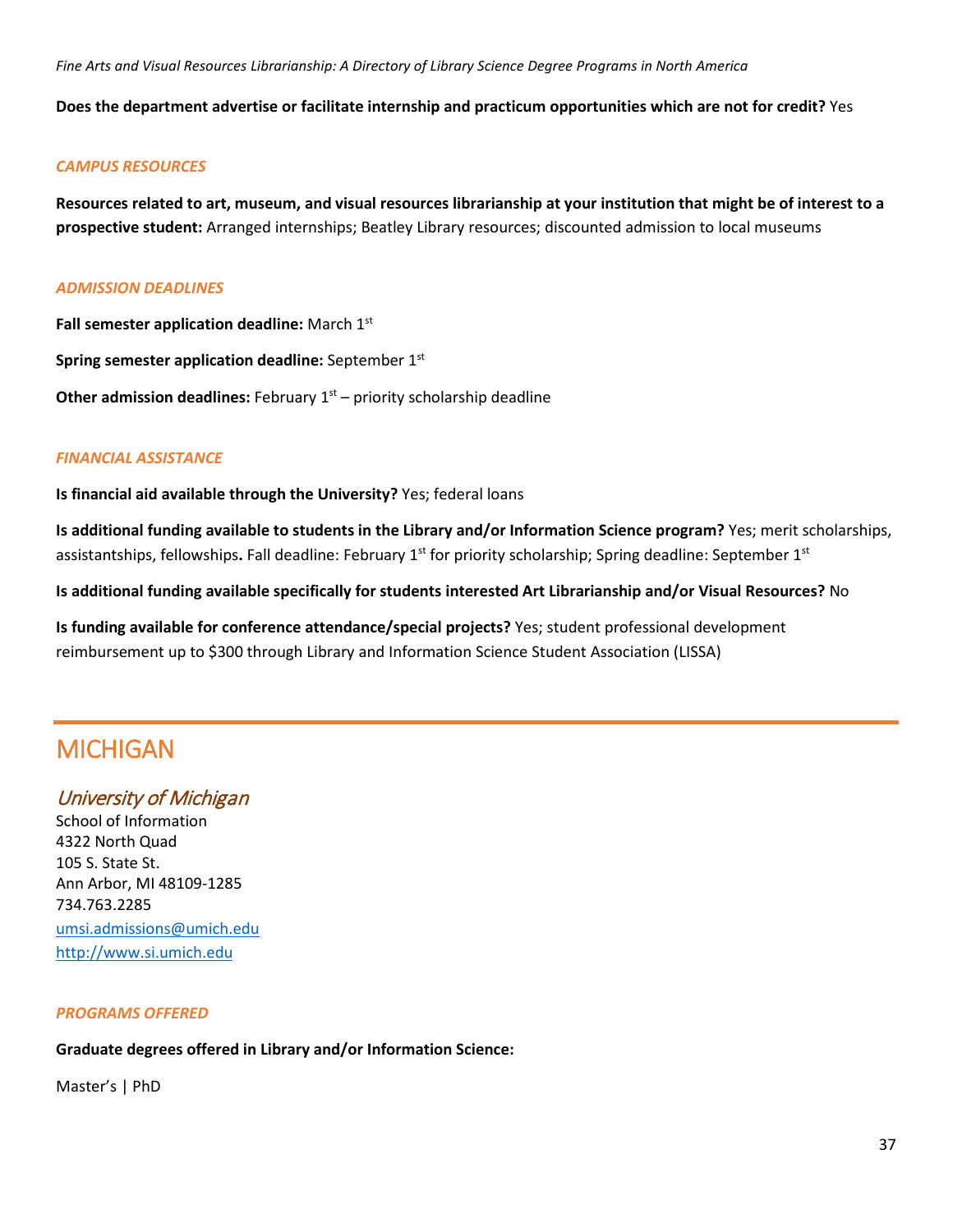**Dual Library and/or Information Science graduate degree programs offered in conjunction with art history and/or visual arts graduate degree programs:** No, but a Museum Studies program and graduate certificate are available: <http://ummsp.rackham.umich.edu/>

**Specializations or certificates within the Library and/or Information Science department which pertain to art librarianship:** NR

**Art Librarianship or related courses offered:** No

#### *AREAS OF CONCENTRATION*

Academic Librarianship Archival Studies Digital Libraries Information Systems Design/Analysis Management and Administration Organization of Information Records Management Reference and User Services Special Collections Other: Human-Computer Interaction, Information Analysis & Retrieval, Information Economics for Management, Social Computing, School Library Media

**Are specialized courses offered off-site or through distance education?** No

**Are students required to complete a thesis, comprehensive exam, or other evaluation prior to graduation?** No

**Are students required to complete an e-portfolio prior to graduation?** Yes

### *CREDIT and EXEMPTION*

**Is it possible to apply course credit in visual arts or art history to the Library Science degree?** Yes; students are required to take 3-6 graduate-level courses outside of the School of Information

**Is it possible to transfer credits from another institution?** Yes; up to 6 credits. Must be graduate level, grade B or better, not used toward any other diploma/certificate, and approved into MSI academic plan.

**Is credit or exemption granted for a previously-earned graduate level degree?** No

#### *INTERNSHIPS*

**Are internships and/or practicums available?** Yes

**Does the department offer course credit for the completion of an internship or practicum?** Yes

**Are paid internships eligible for course credit?** Yes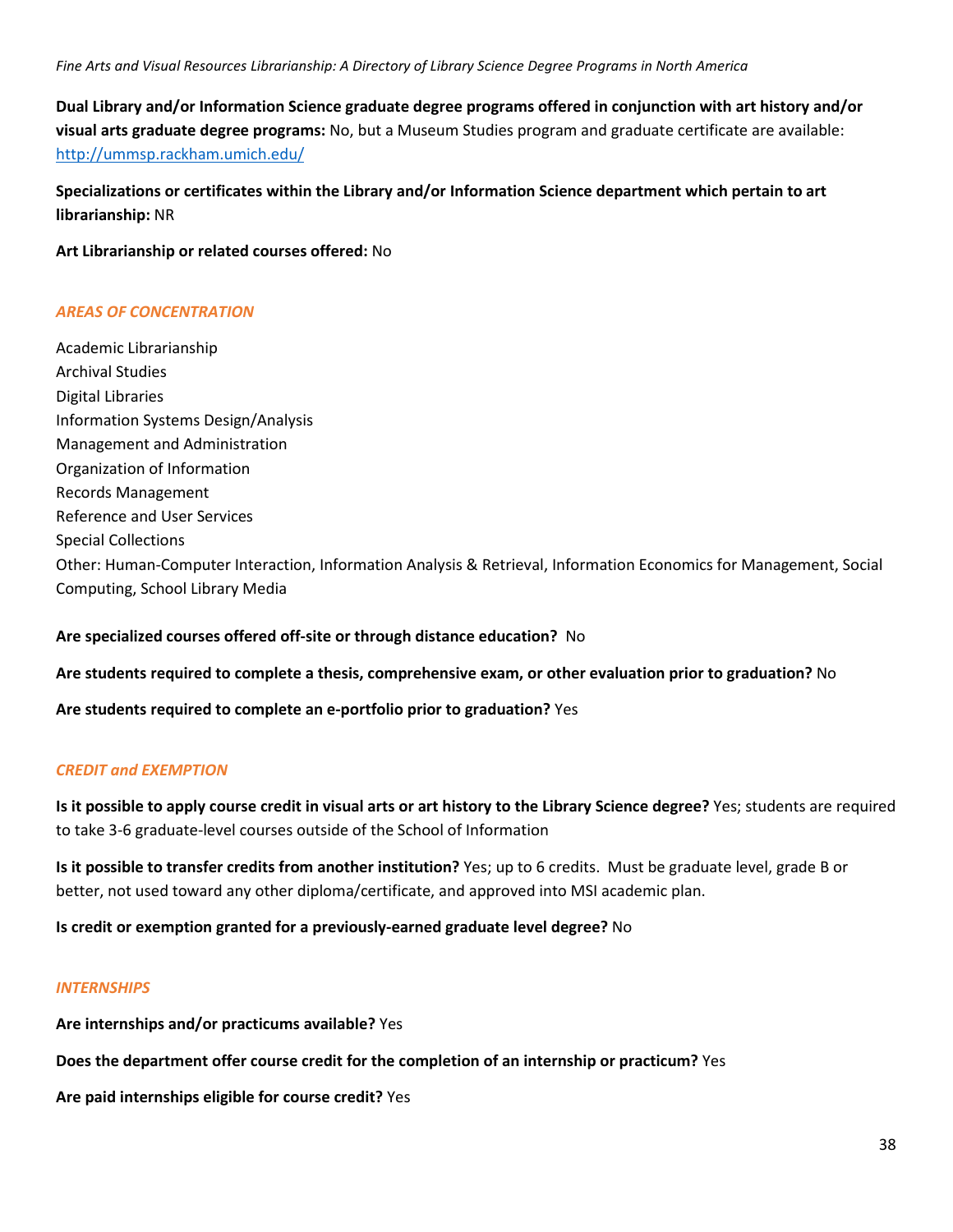**Is there a faculty or staff member who works with students to coordinate and schedule the internship or practicum?** Yes

**Does the department advertise or facilitate internship and practicum opportunities which are not for credit?** Yes

### *CAMPUS RESOURCES*

**Resources related to art, museum, and visual resources librarianship at your institution that might be of interest to a prospective student:** UM Museum of Art; UM Computer and Video Game Archive; UM Libraries: <http://www.lib.umich.edu/libraries-and-departments>

#### *ADMISSION DEADLINES*

Fall semester application deadline: Early: January 15<sup>th</sup>; Final: May 1<sup>st</sup>

**Spring semester application deadline:** N/A

**Other admission deadlines:** N/A

#### *FINANCIAL ASSISTANCE*

**Is financial aid available through the University?** Yes[; https://www.si.umich.edu/academics/funding-your-degree;](https://www.si.umich.edu/academics/funding-your-degree) <http://www.finaid.umich.edu/>

**Is additional funding available to students in the Library and/or Information Science program?** Yes; Merit-based departmental scholarships, matching funds, GSA positions; University Library Associate (ULA) program.

Deadlines: Merit-based departmental scholarships – Apply by January 15 for first round ULA – separate application required by January 15

### **Is additional funding available specifically for students interested Art Librarianship and/or Visual Resources?** No

**Is funding available for conference attendance/special projects?** Yes; MSI Conference Travel Grant for students presenting at a conference.

# Wayne State University

School of Library and Information Science 106 Kresge Library Detroit, MI 48202 313.577.1825 [asklis@wayne.edu](mailto:asklis@wayne.edu) <http://slis.wayne.edu/programs/index.php>

#### *PROGRAMS OFFERED*

**Graduate degrees offered in Library and/or Information Science:**

MLIS | Post-master's certificates | Joint MLIS/MA – History | School Library Media Specialist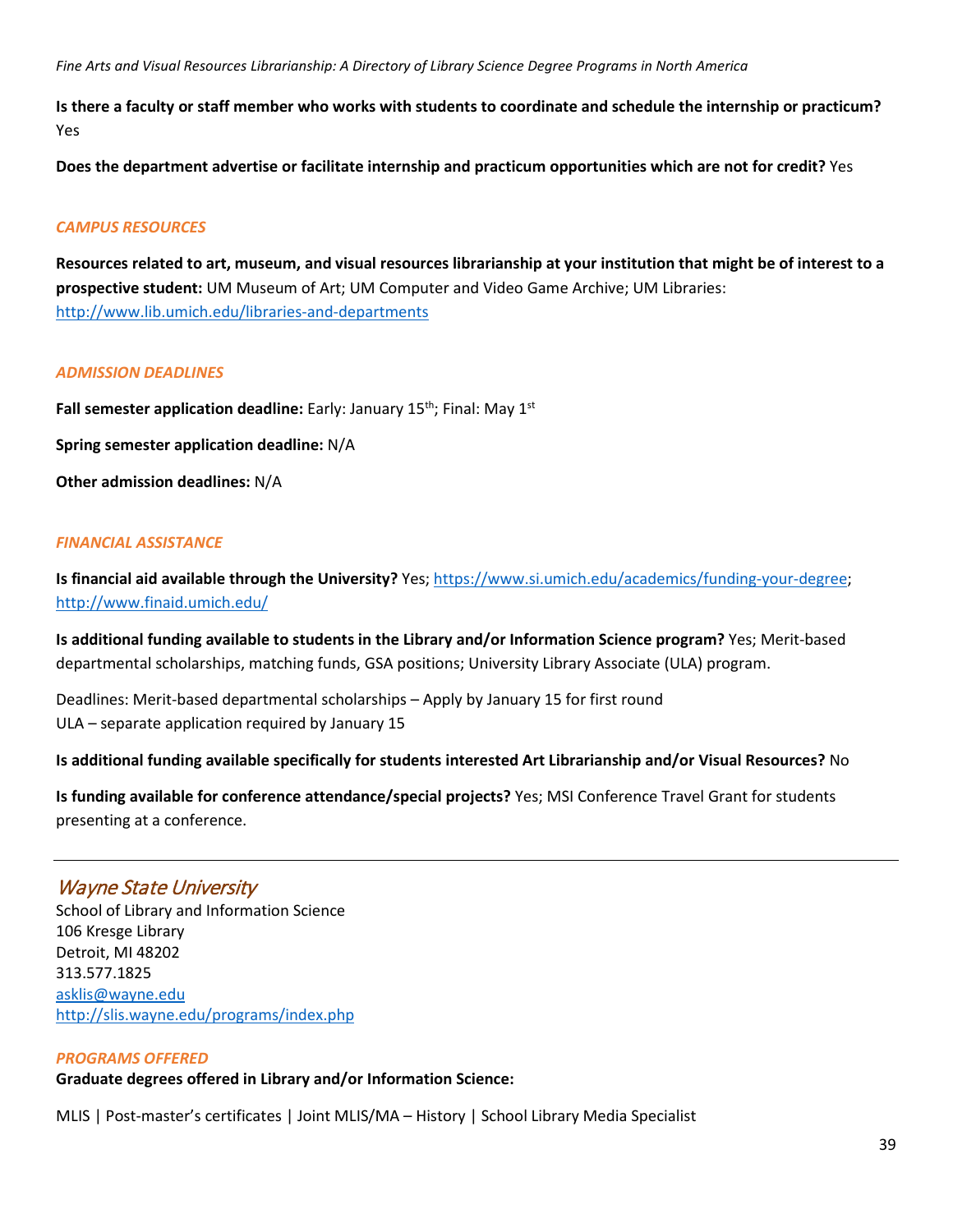# **MINNESOTA**

# St. Catherine University

MLIS Program 2004 Randolph Ave. #4125 St. Paul, MN 55105 651.690.6802 [imdept@stkate.edu](mailto:imdept@stkate.edu) <https://www2.stkate.edu/mlis/home>

## *PROGRAMS OFFERED*

### **Graduate degrees offered in Library and/or Information Science:**

Master's | Post-Master's Certification

**Dual Library and/or Information Science graduate degree programs offered in conjunction with art history and/or visual arts graduate degree programs:** No

**Specializations or certificates within the Library and/or Information Science department which pertain to art librarianship:** NR

**Art librarianship or related classes offered:**

LIS 7120 The History of Print, Early Books and Manuscripts LIS 7130 Preservation Management

### *AREAS OF CONCENTRATION*

Academic Librarianship Archival Studies Digital Libraries Information Systems Design/Analysis Knowledge Management Organization of Information Reference and User Services Special Collections

**Are specialized courses offered off-site or through distance education?** N/A

**Are students required to complete a thesis, comprehensive exam, or other evaluation prior to graduation?** Yes; a capstone or practicum course and ePortfolio

**Are students required to complete an e-portfolio prior to graduation?** Yes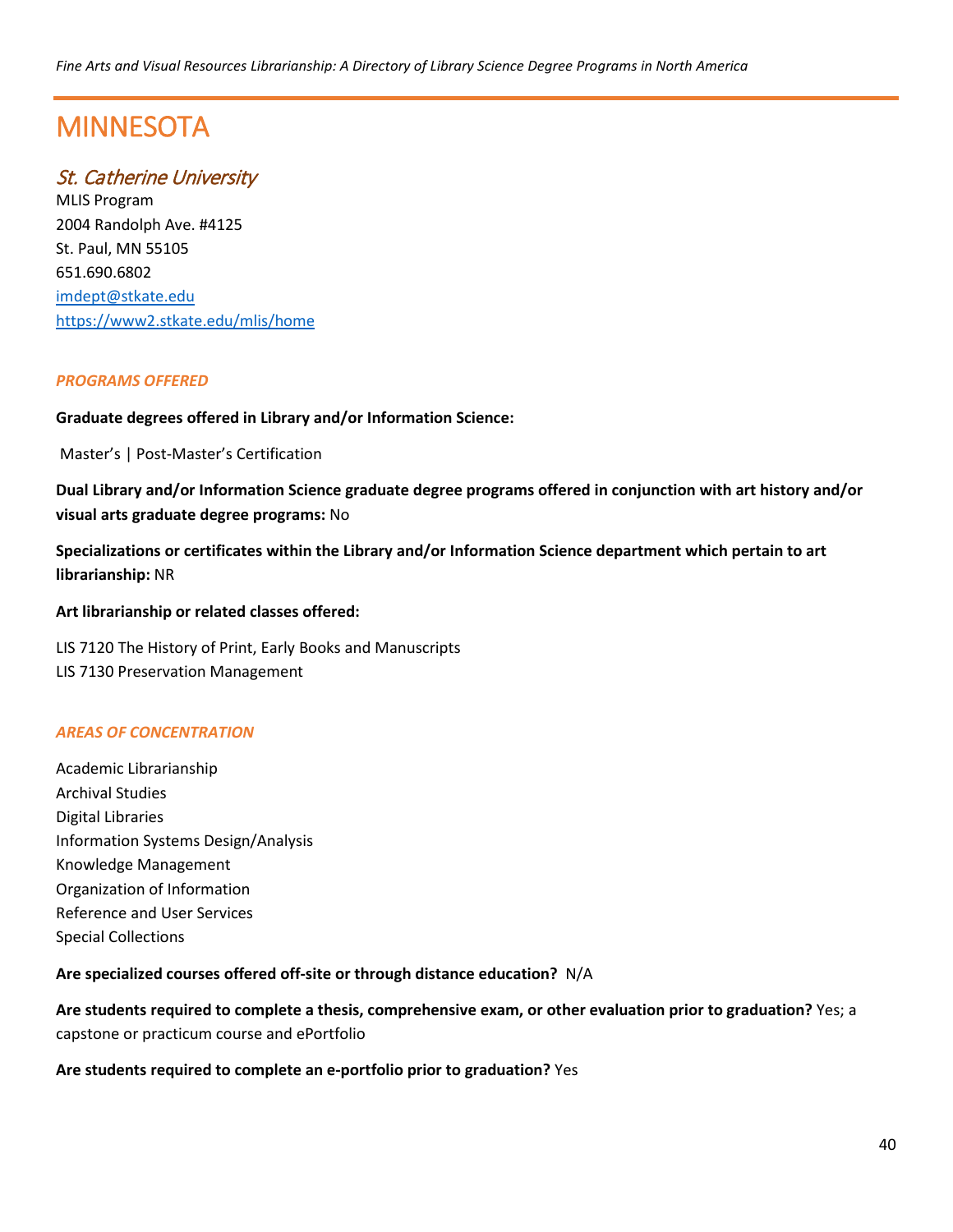#### *CREDIT and EXEMPTION*

**Is it possible to apply course credit in visual arts or art history to the Library Science degree?** Yes; up to 6 credits can be applied to program if: credits were completed within five years of enrolling at St. Catherine University, earned at a program accredited by the American Library Association, and were awarded a grade of B or better.

**Is it possible to transfer credits from another institution?** Yes; must be from ALA-accredited program, 6 hours maximum credits were completed within five years of enrolling at St. Catherine University, earned at a program accredited by the American Library Association, and were awarded a grade of B or better.

**Is credit or exemption granted for a previously-earned graduate level degree?** Yes

#### *INTERNSHIPS*

**Are internships and/or practicums available?** Yes

**Does the department offer course credit for the completion of an internship or practicum?** Yes

**Are paid internships eligible for course credit?** No

**Is there a faculty or staff member who works with students to coordinate and schedule the internship or practicum?** Yes

**Does the department advertise or facilitate internship and practicum opportunities which are not for credit?** Yes

### *CAMPUS RESOURCES*

**Resources related to art, museum, and visual resources librarianship at your institution that might be of interest to a prospective student:** NR

#### *ADMISSION DEADLINES*

**Fall semester application deadline:** March 1

**Spring semester application deadline:** October 15

**Other admission deadlines:** Summer – March 1

### *FINANCIAL ASSISTANCE*

**Is financial aid available through the University?** Yes, federal financial aid

**Is additional funding available to students in the Library and/or Information Science program?** Yes; Graduate Assistantships with faculty, students apply each semester. Various Scholarships: MLIS, FLDS, and H. W. Wilson

**Is additional funding available specifically for students interested Art Librarianship and/or Visual Resources?** No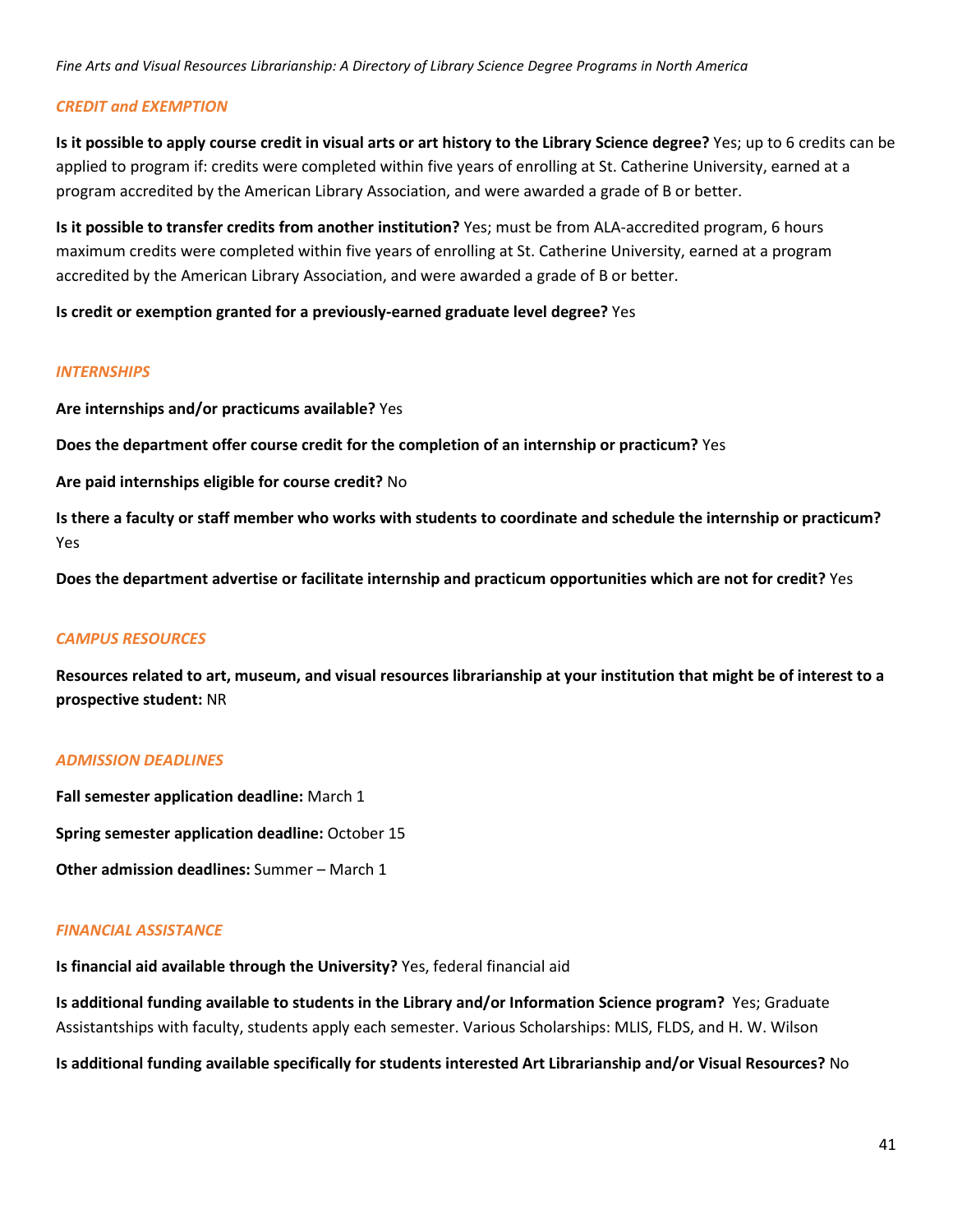**Is funding available for conference attendance/special projects?** Yes; If a student applies to the Graduate Student Advisory Board there is professional development reimbursement funding available.

# **MISSISSIPPI**

# University of Southern Mississippi

118 College Dr., #5146 Hattiesburg, MS 39406-0001 601.266.4228 [slis@usm.edu](mailto:slis@usm.edu) <http://www.usm.edu/library-information-science>

## *PROGRAMS OFFERED*

## **Graduate degrees offered in Library and/or Information Science:**

Master's | Continuing Ed | Post-Master's Certification

**Dual Library and/or Information Science graduate degree programs offered in conjunction with art history and/or visual arts graduate degree programs:** No

**Specializations or certificates within the Library and/or Information Science department which pertain to art librarianship:** NR

**Art Librarianship or related classes offered:** No

## *AREAS OF CONCENTRATION*

Academic Librarianship Archival Studies Management and Administration Organization of Information Reference and User Services

**Are specialized courses offered off-site or through distance education?** Fully online program available

**Are students required to complete a thesis, comprehensive exam, or other evaluation prior to graduation?** Yes; comprehensive exam and final research project (no thesis)

**Are students required to complete an e-portfolio prior to graduation?** No

### *CREDIT and EXEMPTION*

**Is it possible to apply course credit in visual arts or art history to the Library Science degree?** No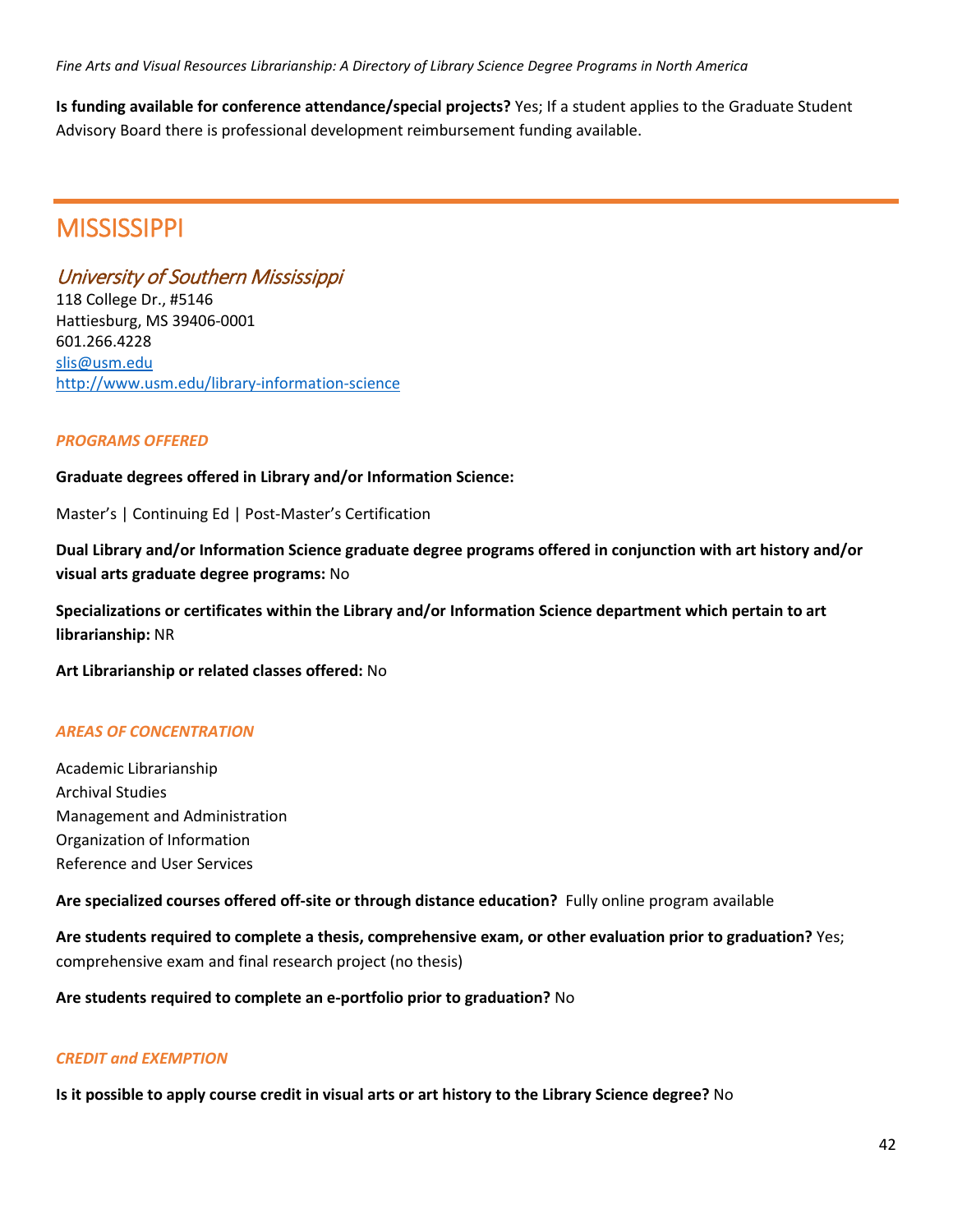**Is it possible to transfer credits from another institution?** Yes; must be from ALA-accredited program, 6 hours maximum

**Is credit or exemption granted for a previously-earned graduate level degree?** No

#### *INTERNSHIPS*

**Are internships and/or practicums available?** Yes

**Does the department offer course credit for the completion of an internship or practicum?** Yes

**Are paid internships eligible for course credit?** Yes

**Is there a faculty or staff member who works with students to coordinate and schedule the internship or practicum?** Yes

**Does the department advertise or facilitate internship and practicum opportunities which are not for credit?** Yes

#### *CAMPUS RESOURCES*

**Resources related to art, museum, and visual resources librarianship at your institution that might be of interest to a prospective student:** NR

#### *ADMISSION DEADLINES*

**Fall semester application deadline:** August 1 **Spring semester application deadline:** December 15 **Other admission deadlines:** Summer – May 15

#### *FINANCIAL ASSISTANCE*

**Is financial aid available through the University?** Yes, federal loans

**Is additional funding available to students in the Library and/or Information Science program?** Yes; scholarships, graduate assistantships

**Is additional funding available specifically for students interested Art Librarianship and/or Visual Resources?** No

**Is funding available for conference attendance/special projects?** No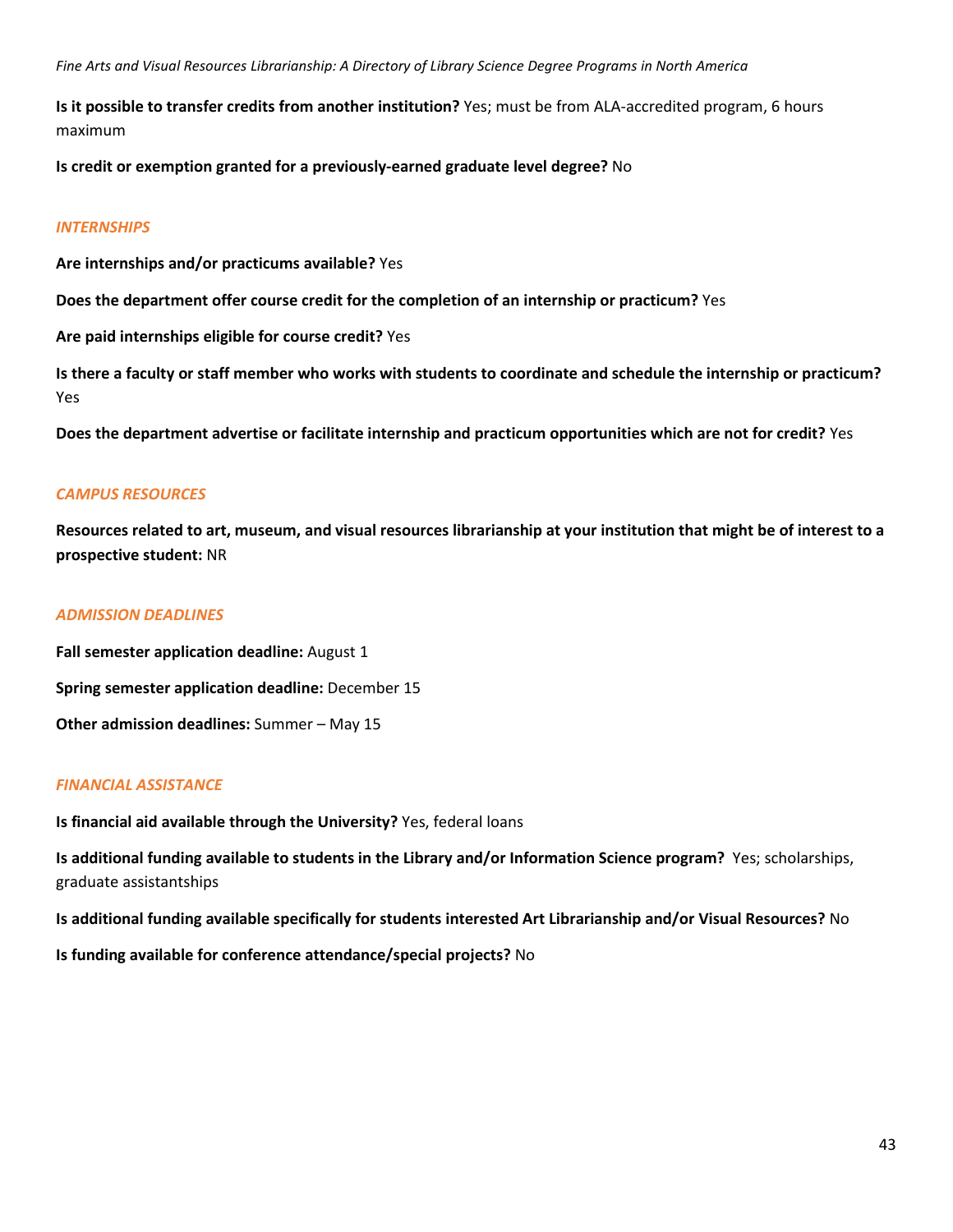# **MISSOURI**

# University of Missouri

303 Townsend Hall Columbia, MO 65211 877.747.5868 [sislt@missouri.edu](mailto:sislt@missouri.edu) [http://lis.missouri.edu](http://lis.missouri.edu/)

### *PROGRAMS OFFERED*

#### **Graduate degrees offered in Library and/or Information Science:**

MA – Information Science & Learning Technologies

# NEW JERSEY

# Rutgers, the State University of New Jersey

School of Communication and Information 4 Huntington St. New Brunswick, NJ 08901 848.932.7500 [mlis@comminfo.rutgers.edu](mailto:mlis@comminfo.rutgers.edu) [http://comminfo.rutgers.edu](http://comminfo.rutgers.edu/)

### *PROGRAMS OFFERED*

### **Graduate degrees offered in Library and/or Information Science:**

Master's | PhD

**Dual Library and/or Information Science graduate degree programs offered in conjunction with art history and/or visual arts graduate degree programs:** NR

**Specializations or certificates within the Library and/or Information Science department which pertain to art librarianship:** NR

**Art Librarianship or related classes offered:** MLIS elective class, "Art Librarianship"

### *AREAS OF CONCENTRATION*

Digital Libraries Knowledge Management School Librarianship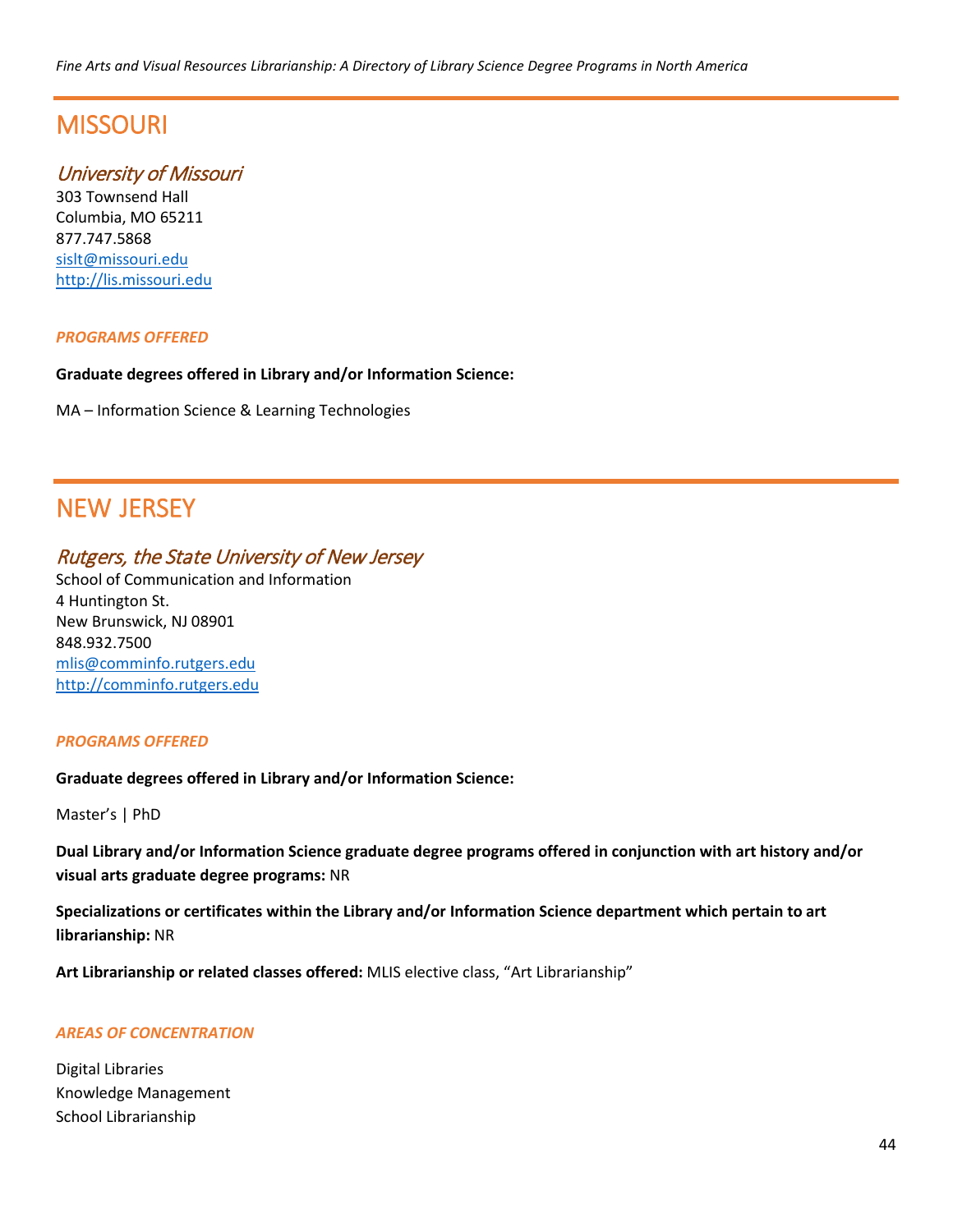**Are specialized courses offered off-site or through distance education?** Fully online program available **Are students required to complete a thesis, comprehensive exam, or other evaluation prior to graduation?** No **Are students required to complete an e-portfolio prior to graduation?** Yes

### *CREDIT and EXEMPTION*

**Is it possible to apply course credit in visual arts or art history to the Library Science degree?** Yes; Credit transfers (up to 6 credits) can be from ALA-accredited program or Masters level at Rutgers

**Is it possible to transfer credits from another institution?** Yes; see above

**Is credit or exemption granted for a previously-earned graduate level degree?** No

#### *INTERNSHIPS*

**Are internships and/or practicums available?** Yes

**Does the department offer course credit for the completion of an internship or practicum?** Yes

**Are paid internships eligible for course credit?** No

**Is there a faculty or staff member who works with students to coordinate and schedule the internship or practicum?** Yes

**Does the department advertise or facilitate internship and practicum opportunities which are not for credit?** Yes

### *CAMPUS RESOURCES*

**Resources related to art, museum, and visual resources librarianship at your institution that might be of interest to a prospective student:** Rutgers Universiity has a dedicated Art Library on the College Avenue Campus of Rutgers University <http://www.libraries.rutgers.edu/art>

#### *ADMISSION DEADLINES*

**Fall semester application deadline:** February 1 early acceptance; July 31 final

**Spring semester application deadline:** September 15 early acceptance; December 15 final

**Other admission deadlines:** Summer – February 1 early acceptance; April 15 deadline.

(Note: Deadlines vary for international student applicants.)

#### *FINANCIAL ASSISTANCE*

**Is financial aid available through the University?** Yes; funding and scholarships are available – see website for more details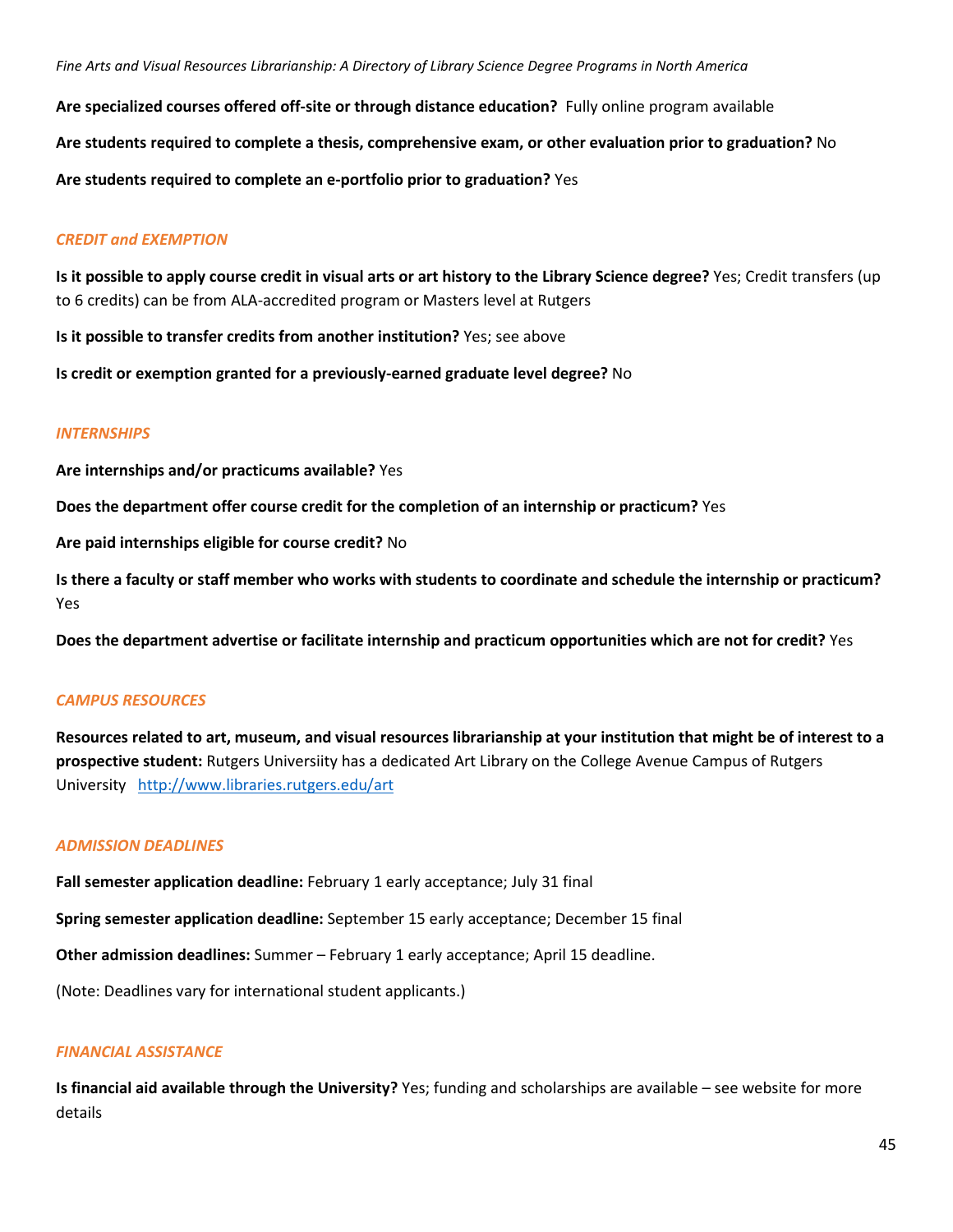**Is additional funding available to students in the Library and/or Information Science program?** Yes; see above

**Is additional funding available specifically for students interested Art Librarianship and/or Visual Resources?** No

**Is funding available for conference attendance/special projects?** Yes; some specific grants are available

# NEW YORK

# Long Island University

LIU Post-Palmer School of Library and Information Science 720 Northern Blvd. Brookville, NY 11548 516.299.2866 [Post-palmer@liu.edu](mailto:Post-palmer@liu.edu) <http://www.liu.edu/palmer>

## *PROGRAMS OFFERED*

**Graduate degrees offered in Library and/or Information Science:**

Master's | PhD | Post-Master's Certification

**Dual Library and/or Information Science graduate degree programs offered in conjunction with art history and/or visual arts graduate degree programs:** No

**Specializations or certificates within the Library and/or Information Science department which pertain to art librarianship:** NR

**Art Librarianship or related courses offered:** NR

### *AREAS OF CONCENTRATION*

**Are specialized courses offered off-site or through distance education?** Primarily face-to-face with some online classes; primarily online with some face-to-face classes

**Are students required to complete a thesis, comprehensive exam, or other evaluation prior to graduation?** No

**Are students required to complete an e-portfolio prior to graduation?** Yes

## *CREDIT and EXEMPTION*

**Is it possible to apply course credit in visual arts or art history to the Library Science degree?** NR

**Is it possible to transfer credits from another institution?** Yes

**Is credit or exemption granted for a previously-earned graduate level degree?** NR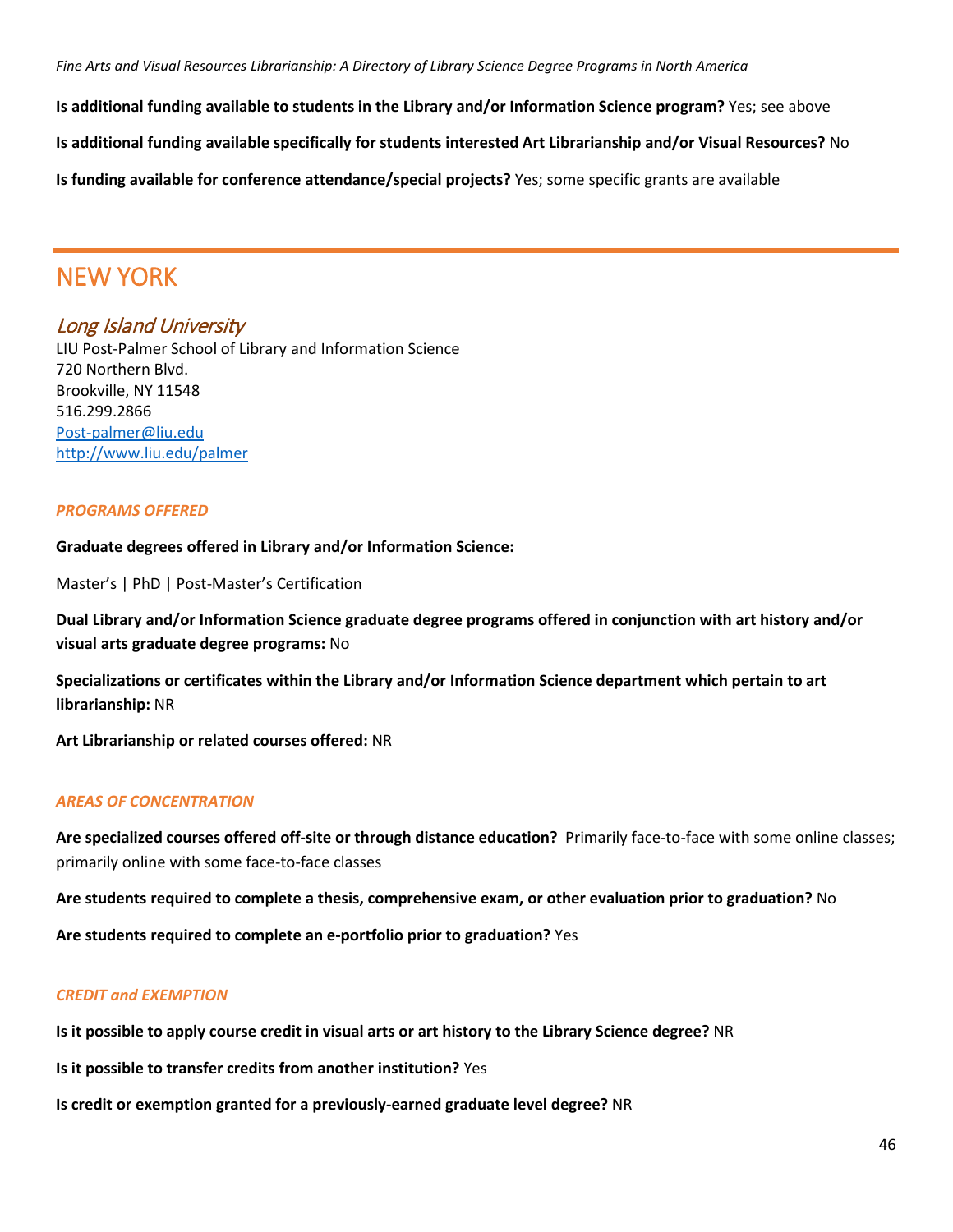#### *INTERNSHIPS*

**Are internships and/or practicums available?** Yes

**Does the department offer course credit for the completion of an internship or practicum?** Yes

**Are paid internships eligible for course credit?** Yes

**Is there a faculty or staff member who works with students to coordinate and schedule the internship or practicum?** Yes

**Does the department advertise or facilitate internship and practicum opportunities which are not for credit?** Yes

#### *CAMPUS RESOURCES*

**Resources related to art, museum, and visual resources librarianship at your institution that might be of interest to a prospective student:** n/a

#### *ADMISSION DEADLINES*

**Fall semester application deadline:** rolling

**Spring semester application deadline:** rolling

**Other admission deadlines:** n/a

#### *FINANCIAL ASSISTANCE*

**Is financial aid available through the University?** Yes

**Is additional funding available to students in the Library and/or Information Science program?** Yes

**Is additional funding available specifically for students interested Art Librarianship and/or Visual Resources?** NR

**Is funding available for conference attendance/special projects?** Yes

## Pratt Institute

School of Information and Library Science 144 West  $14<sup>th</sup>$  St. –  $6<sup>th</sup>$  floor New York, NY 10011 212.647.7682 [infosils@pratt.edu](mailto:infosils@pratt.edu) <http://www.pratt.edu/academics/information-and-library-sciences/>

#### *PROGRAMS OFFERED*

**Graduate degrees offered in Library and/or Information Science:** Master's | Post-Master's Certification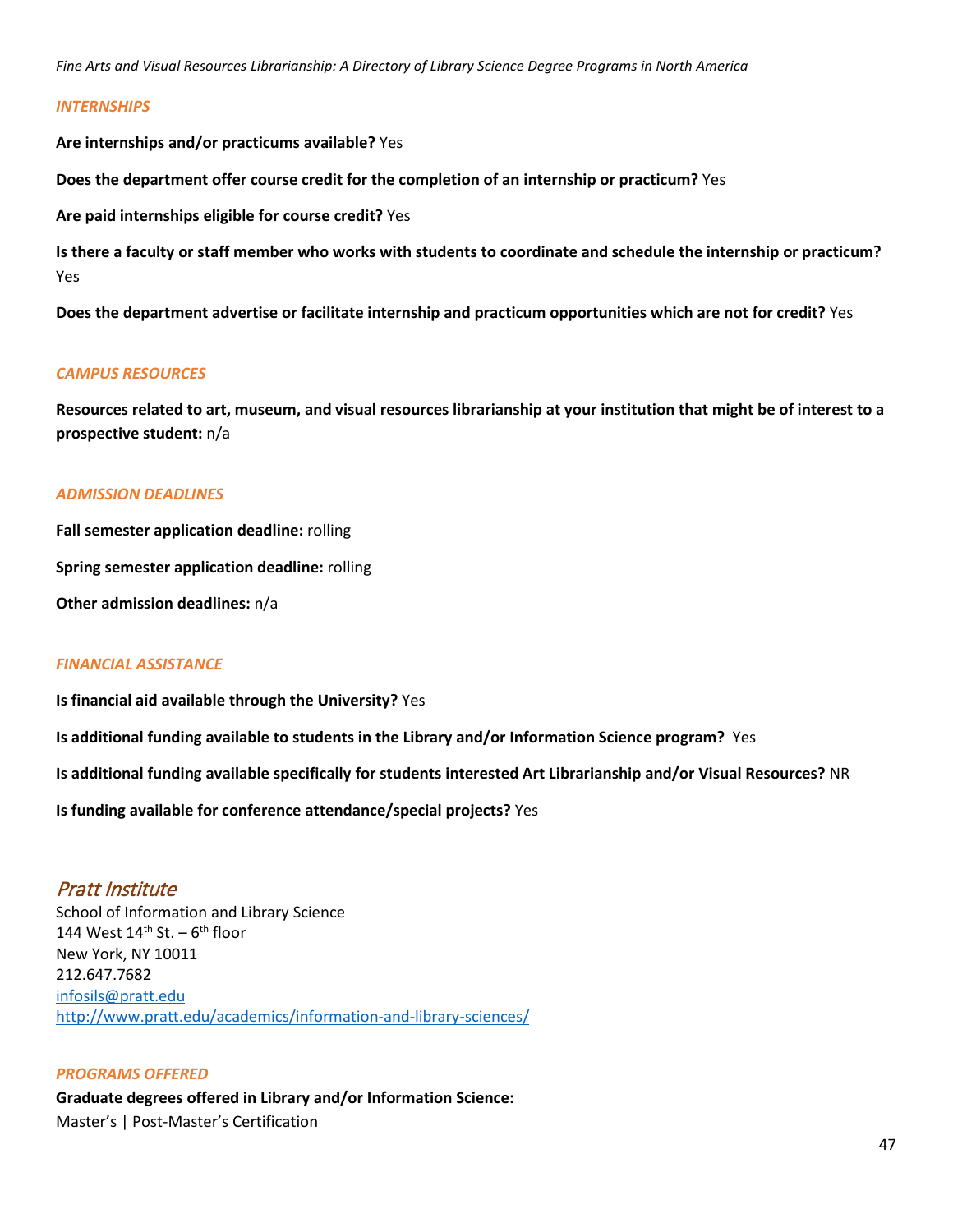**Dual Library and/or Information Science graduate degree programs offered in conjunction with art history and/or visual arts graduate degree programs:** Yes – dual degree in Digital Art and Information (MSLIS/MFA), History of Art and LIS (MSLIS and MS)

**Specializations or certificates within the Library and/or Information Science department which pertain to art librarianship:** Master's in Museums and Digital Culture

**Art Librarianship or related classes offered:** LIS 667: Art Librarianship LIS 629: Museum Library Research

#### *AREAS OF CONCENTRATION*

Academic Librarianship Archival Studies Cultural Heritage Information Management Digital Libraries Information Systems Design/Analysis Knowledge Management Organization of Information Records Management Reference and User Services Special Collections Other: Information Architecture & User Experience; Digital Humanities

**Are specialized courses offered off-site or through distance education?** Some face-to-face courses offered at other locations

**Are students required to complete a thesis, comprehensive exam, or other evaluation prior to graduation?** No

**Are students required to complete an e-portfolio prior to graduation?** Yes

## *CREDIT and EXEMPTION*

**Is it possible to apply course credit in visual arts or art history to the Library Science degree?** No

**Is it possible to transfer credits from another institution?** Yes; 6 credits maximum from another ALA-accredited program

**Is credit or exemption granted for a previously-earned graduate level degree?** Yes

#### *INTERNSHIPS*

**Are internships and/or practicums available?** Yes

**Does the department offer course credit for the completion of an internship or practicum?** Yes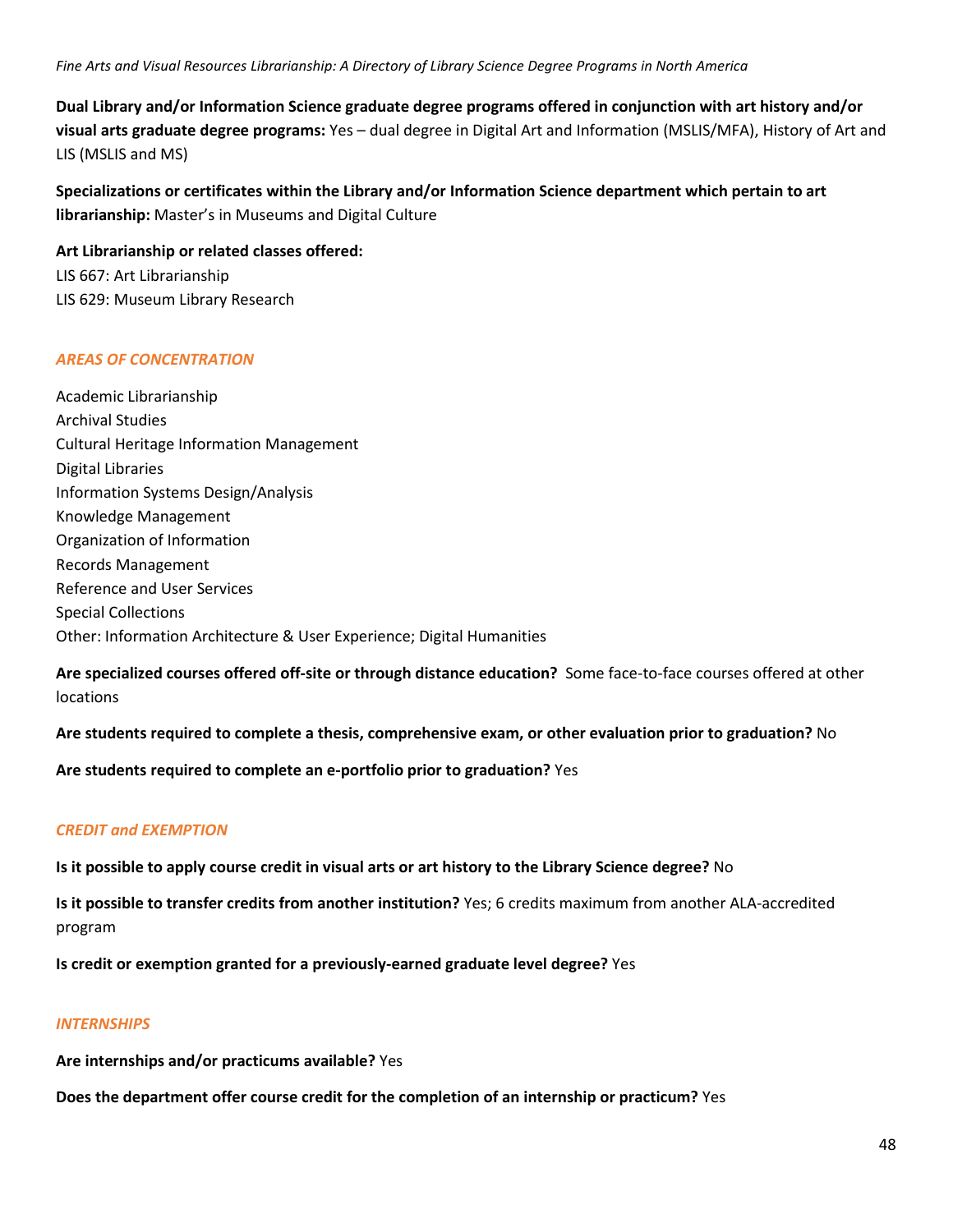**Are paid internships eligible for course credit?** No

**Is there a faculty or staff member who works with students to coordinate and schedule the internship or practicum?** No

**Does the department advertise or facilitate internship and practicum opportunities which are not for credit?** Yes

### *CAMPUS RESOURCES*

**Resources related to art, museum, and visual resources librarianship at your institution that might be of interest to a prospective student:** NR

## *ADMISSION DEADLINES*

**Fall semester application deadline:** Rolling **Spring semester application deadline:** Rolling **Other admission deadlines:** NR

## *FINANCIAL ASSISTANCE*

**Is financial aid available through the University?** Yes; endowed scholarships, departmental scholarships **Is additional funding available to students in the Library and/or Information Science program?** No (see above) **Is additional funding available specifically for students interested Art Librarianship and/or Visual Resources? Yes Is funding available for conference attendance/special projects?** No

# Queens College, CUNY

Rosenthal Library Room 254 65-30 Kissena Blvd. Queens, NY 11367-1597 718.997.5000 [qc\\_gslis@qc.cuny.edu](mailto:qc_gslis@qc.cuny.edu) <https://sites.google.com/a/qc.cuny.edu/gslis/>

*PROGRAMS OFFERED*

## **Graduate degrees offered in Library and/or Information Science:**

MLS | MLS – School Media | MLS/MA, History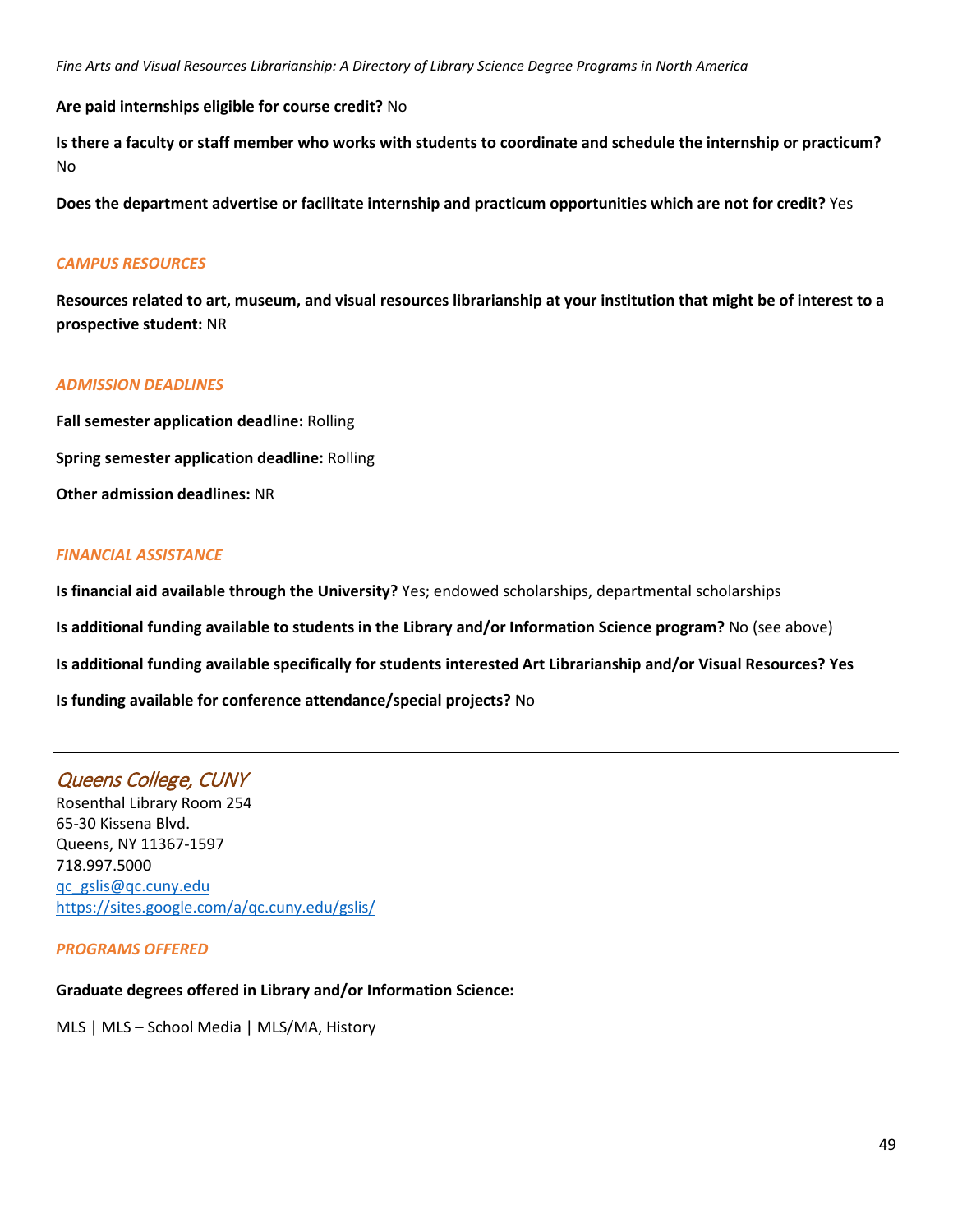St. Johns University Library and Information Science St. Augustine Hall, Room 408A 8000 Utopia Parkway Queens, NY 11439 718.990.1834 [gradhelp@stjohns.edu](mailto:gradhelp@stjohns.edu) [http://www.stjohns.edu/academics/schools-and-colleges/st-johns-college-liberal-arts-and-sciences/programs-and](http://www.stjohns.edu/academics/schools-and-colleges/st-johns-college-liberal-arts-and-sciences/programs-and-majors/library-and-information-science-master-science#overview)[majors/library-and-information-science-master-science#overview](http://www.stjohns.edu/academics/schools-and-colleges/st-johns-college-liberal-arts-and-sciences/programs-and-majors/library-and-information-science-master-science#overview)

#### *PROGRAMS OFFERED*

**Graduate degrees offered in Library and/or Information Science:**

MLIS

## Syracuse

School of Information Studies 343 Hinds Hall Syracuse, NY 13244-1190 315.443.2911 [ischool@syr.edu](mailto:ischool@syr.edu) [http://ischool.syr.edu](http://ischool.syr.edu/)

#### *PROGRAMS OFFERED*

#### **Graduate degrees offered in Library and/or Information Science:**

Master's | Continuing Ed | Post-Master's Certification

**Dual Library and/or Information Science graduate degree programs offered in conjunction with art history and/or visual arts graduate degree programs:** Yes; Museum Studies. A minimum of 80 percent of the combined total of SU credits normally required for each of the degrees.

## **Specializations or certificates within the Library and/or Information Science department which pertain to art librarianship:** NR

**Art Librarianship or related classes offered:** No

#### *AREAS OF CONCENTRATION*

Academic Librarianship Cultural Heritage Information Management Digital Libraries Information Systems Design/Analysis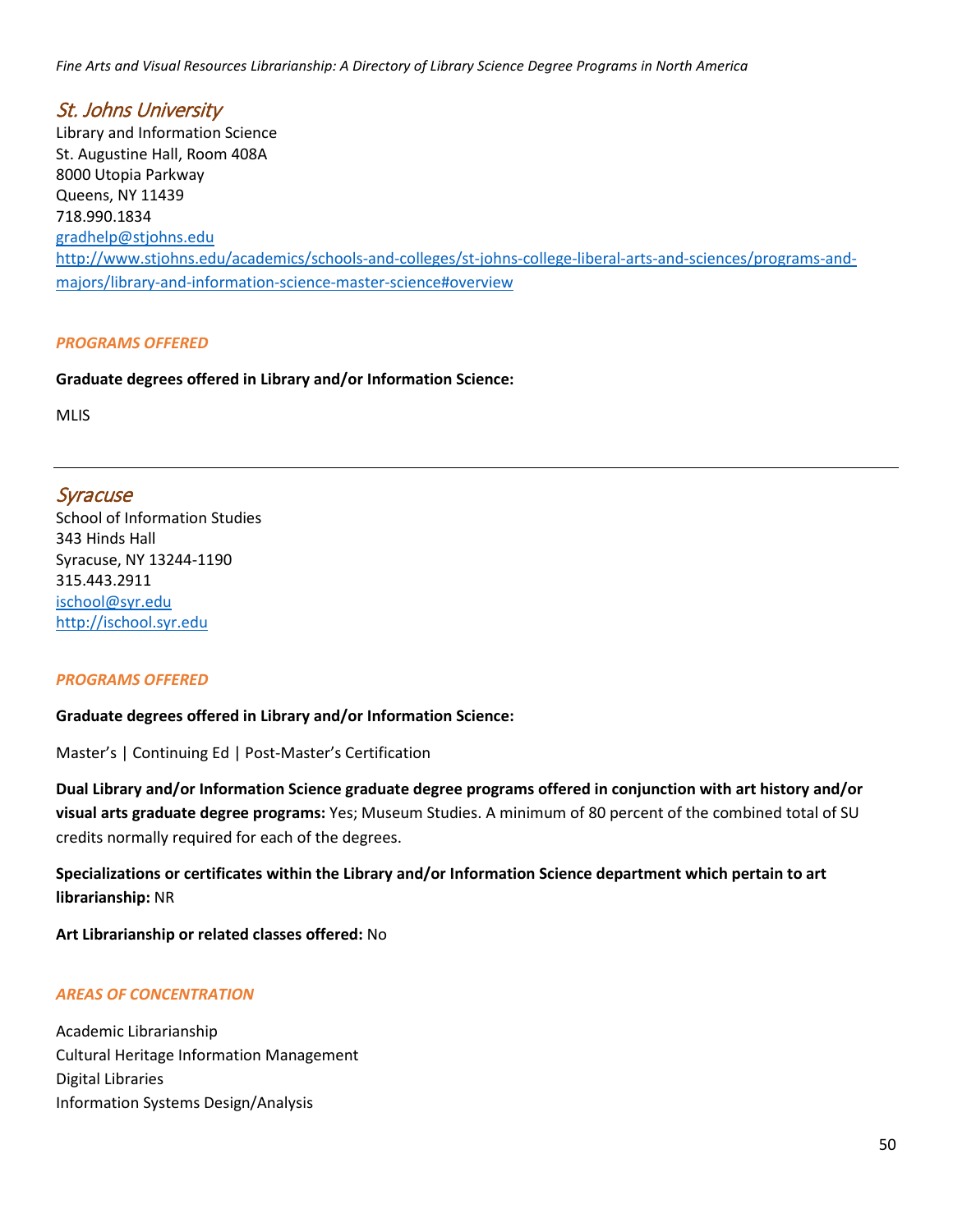Knowledge Management Management and Administration Organization of Information

**Are specialized courses offered off-site or through distance education?** Yes; primarily online with some face-to-face classes offered

**Are students required to complete a thesis, comprehensive exam, or other evaluation prior to graduation?** No

**Are students required to complete an e-portfolio prior to graduation?** N/A

#### *CREDIT and EXEMPTION*

**Is it possible to apply course credit in visual arts or art history to the Library Science degree?** Yes; must be relevant to the student's program of study

**Is it possible to transfer credits from another institution?** Yes, up to 6 credits. Must be relevant to the student's program of study

**Is credit or exemption granted for a previously-earned graduate level degree?** No

#### *INTERNSHIPS*

**Are internships and/or practicums available?** Yes

**Does the department offer course credit for the completion of an internship or practicum?** Yes

**Are paid internships eligible for course credit?** Yes

**Is there a faculty or staff member who works with students to coordinate and schedule the internship or practicum?** Yes

**Does the department advertise or facilitate internship and practicum opportunities which are not for credit?** Yes

### *CAMPUS RESOURCES*

**Resources related to art, museum, and visual resources librarianship at your institution that might be of interest to a prospective student:** Syracuse University Art Galleries, Syracuse University Libraries Special Collections Research Center, Genet Costume Collection, Warehouse Galleries

#### *ADMISSION DEADLINES*

**Fall semester application deadline:** February 1 suggested. Applications beyond this date accepted on space available basis until June 1.

**Spring semester application deadline:** No Spring admission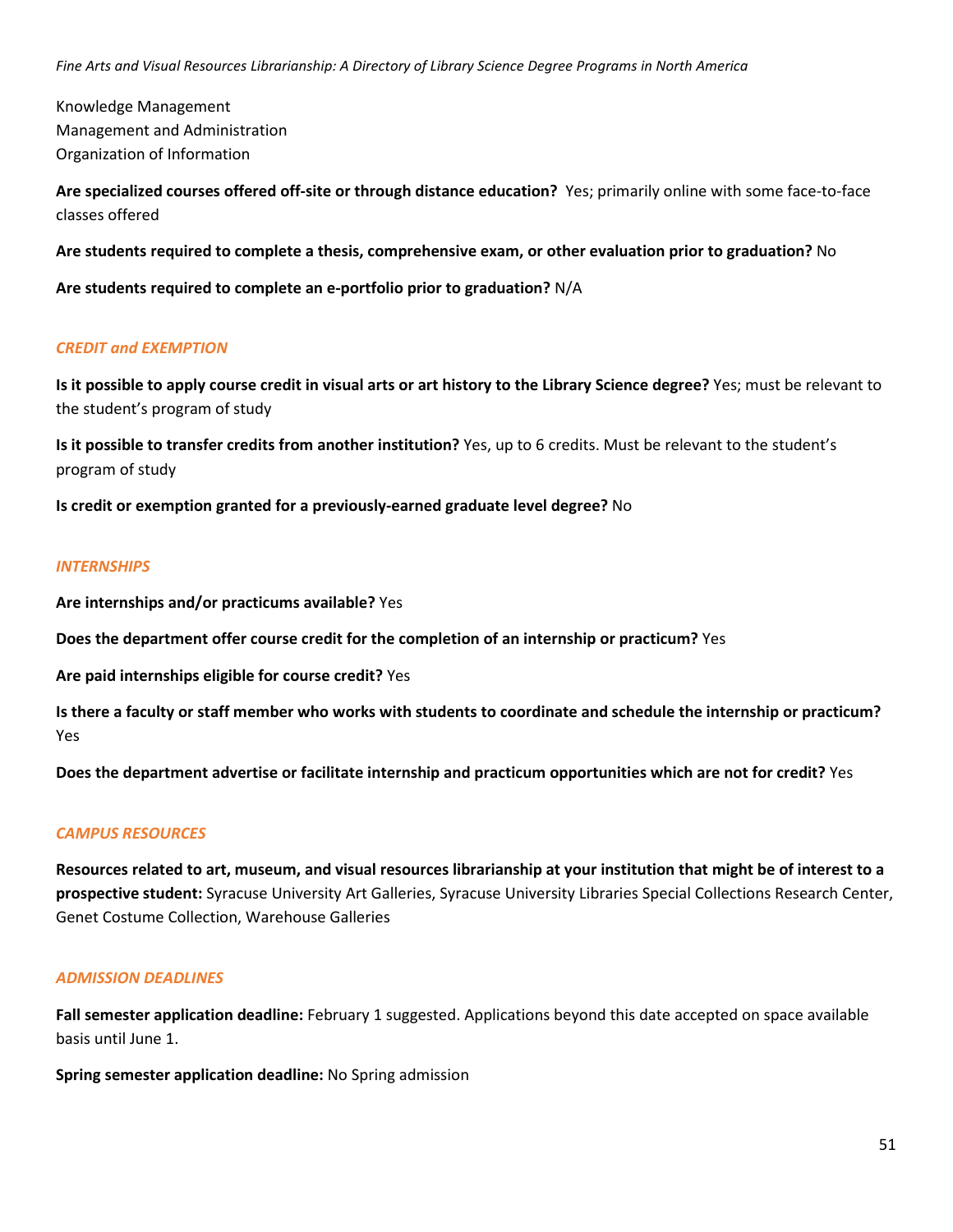**Other admission deadlines:** Summer Admission-February 1 suggested, applications beyond this date accepted on space available basis until June 1.

### *FINANCIAL ASSISTANCE*

**Is financial aid available through the University?** Yes; Need-Based Financial Aid; University Awards: Fellowships, Teaching Assistantships

**Is additional funding available to students in the Library and/or Information Science program?** Yes; Merit Awards; Scholarships; Faculty Assistant Programs. Applications deadline for award consideration is February 1.

**Is additional funding available specifically for students interested Art Librarianship and/or Visual Resources?** No

**Is funding available for conference attendance/special projects?** Yes; limited funding available for specific conferences (e.g., ALA) and by application.

# University at Albany, the State University of New York

Department of Information Studies Draper Hall, Room 116 135 Western Ave. Albany, NY 12222 518.442.5110 [infostudies@albany.edu](mailto:infostudies@albany.edu) <http://www.albany.edu/informationstudies>

### *PROGRAMS OFFERED*

### **Graduate degrees offered in Library and/or Information Science:**

MSIS | Dual MA/MSIS

# University at Buffalo, the State University of New York

Department of Library and Information Studies 534 Baldy Hall, University at Buffalo Buffalo, NY 14260 716.645.2412 [Lis-information@buffalo.edu](mailto:Lis-information@buffalo.edu) <http://gse.buffalo.edu/lis>

### *PROGRAMS OFFERED*

### **Graduate degrees offered in Library and/or Information Science:**

Master's | Continuing Ed | Post-Master's Certifications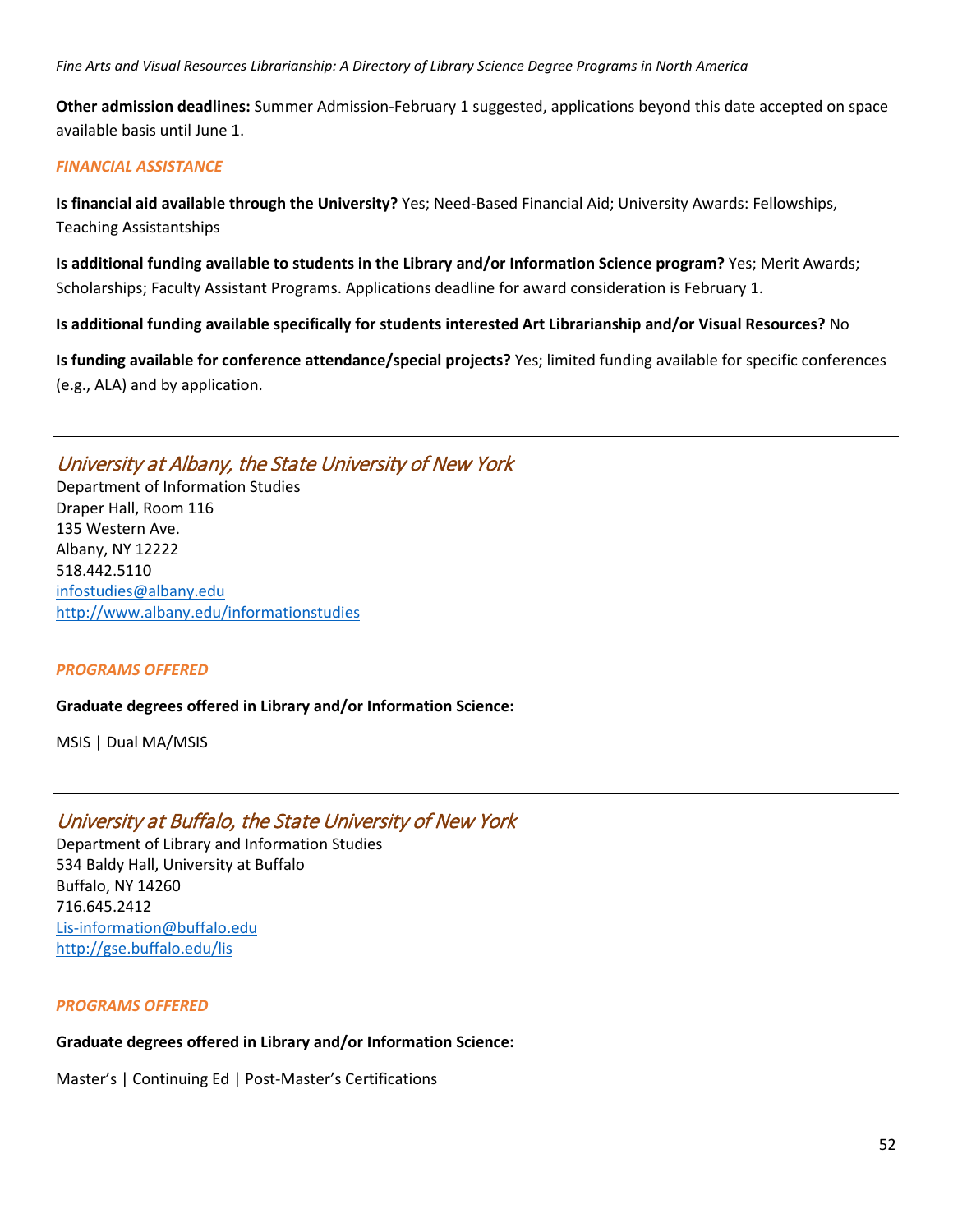**Dual Library and/or Information Science graduate degree programs offered in conjunction with art history and/or visual arts graduate degree programs:** No

**Specializations or certificates within the Library and/or Information Science department which pertain to art librarianship:** NR

**Art Librarianship or related courses offered:** No

#### *AREAS OF CONCENTRATION*

No formal concentrations; MS in Information & Library Science and MS in School Librarianship offered.

**Are specialized courses offered off-site or through distance education?** Fully online program available

**Are students required to complete a thesis, comprehensive exam, or other evaluation prior to graduation?** No

**Are students required to complete an e-portfolio prior to graduation?** Yes

#### *CREDIT and EXEMPTION*

**Is it possible to apply course credit in visual arts or art history to the Library Science degree?** Yes; up to 6 credit hours of acceptable coursework can be transferred if approved by the department

**Is it possible to transfer credits from another institution?** Yes; up to 6 credit hours of acceptable coursework can be transferred if approved by the department

**Is credit or exemption granted for a previously-earned graduate level degree?** Yes

#### *INTERNSHIPS*

**Are internships and/or practicums available?** Yes **Does the department offer course credit for the completion of an internship or practicum?** Yes **Are paid internships eligible for course credit?** No **Is there a faculty or staff member who works with students to coordinate and schedule the internship or practicum?** Yes

**Does the department advertise or facilitate internship and practicum opportunities which are not for credit?** Yes

### *CAMPUS RESOURCES*

**Resources related to art, museum, and visual resources librarianship at your institution that might be of interest to a prospective student:** NR

### *ADMISSION DEADLINES*

**Fall semester application deadline:** Rolling

**Spring semester application deadline:** Rolling

**Other admission deadlines:** NR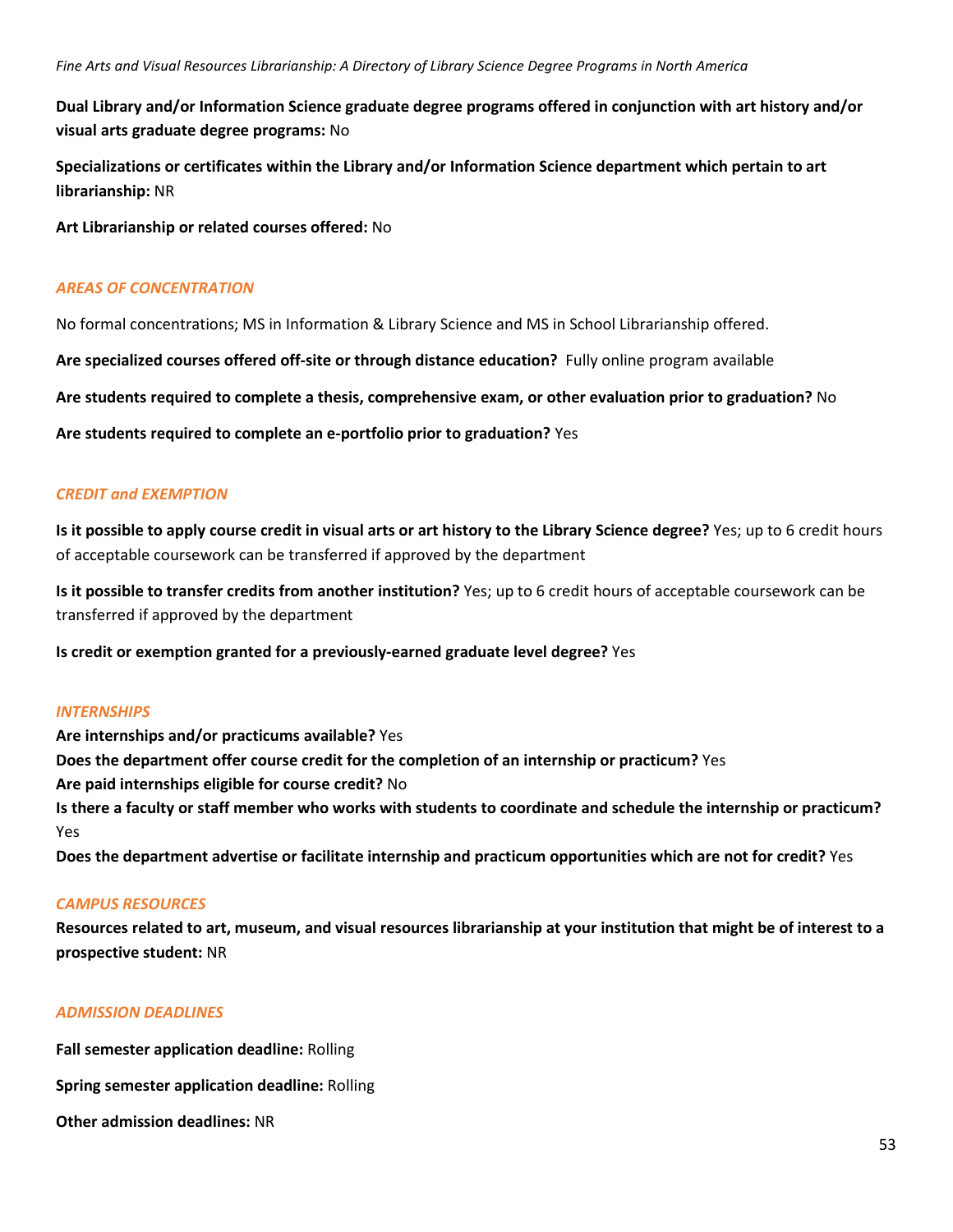#### *FINANCIAL ASSISTANCE*

**Is financial aid available through the University?** Yes; scholarships and fellowships

**Is additional funding available to students in the Library and/or Information Science program?** Yes; scholarships, loans, graduate assistantships

**Is additional funding available specifically for students interested Art Librarianship and/or Visual Resources?** No

**Is funding available for conference attendance/special projects?** Yes; Conference travel funding available for students presenting original research

# NORTH CAROLINA

# East Carolina University

College of Education – Interdisciplinary Professions 2318 Bate Building – Mail Stop 519 Greenville, NC 27858 252.328.6983 <http://www.ecu.edu/cs-educ/idp/lsed/index.cfm>

*PROGRAMS OFFERED*

**Graduate degrees offered in Library and/or Information Science:**

MLS

# North Carolina Central University

School of Library and Information Sciences Library 3rd Floor, James E. Shepard Memorial Library 1801 Fayetteville Street Durham, North Carolina 27707 919.530.7323 <http://nccuslis.org/library/>

### *PROGRAMS OFFERED*

### **Graduate degrees offered in Library and/or Information Science:**

MIS | MLS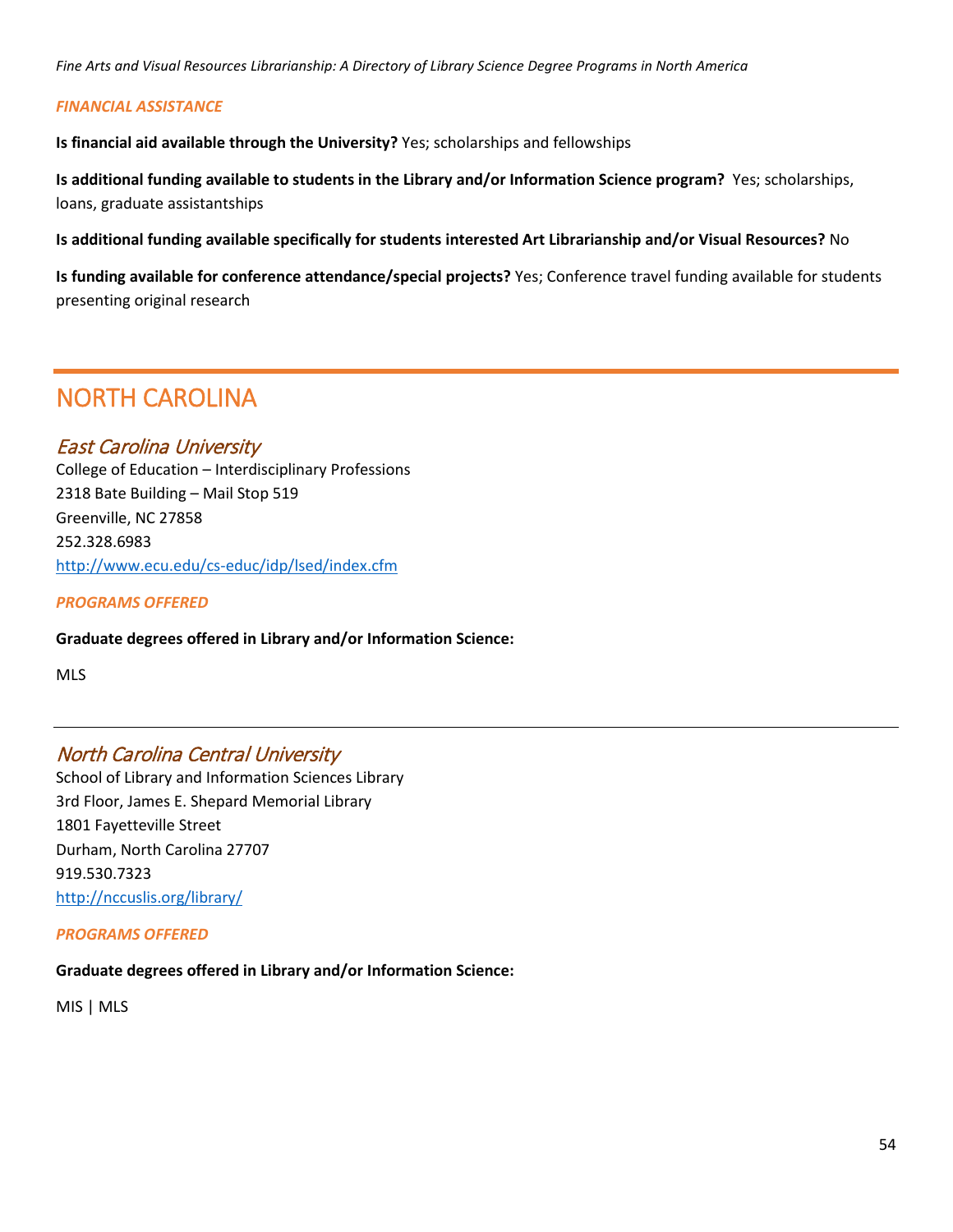# University of North Carolina – Chapel Hill

216 Lenoir Drive, CB 3360 100 Manning Hall Chapel Hill, NC 27599-3360 919.962.8366 [info@ils.unc.edu](mailto:info@ils.unc.edu) [http://sils.unc.edu](http://sils.unc.edu/)

#### *PROGRAMS OFFERED*

#### **Graduate degrees offered in Library and/or Information Science:**

Master's | PhD | Post-master's Certification

**Dual Library and/or Information Science graduate degree programs offered in conjunction with art history and/or visual arts graduate degree programs:** Yes – Art History dual degree option

**Specializations or certificates within the Library and/or Information Science department which pertain to art librarianship: NR**

**Art Librarianship or related classes offered:** INLS 749: Art and Visual Information Management INLS 554: Cultural Institutions INLS 752: Digital Preservation & Access

### *AREAS OF CONCENTRATION*

Academic Librarianship Archival Studies Digital Libraries Information Systems Design/Analysis Knowledge Management Organization of Information Records Management Reference and User Services Special Collection

**Are specialized courses offered off-site or through distance education?** Yes; primarily face-to-face option with someone online courses

**Are students required to complete a thesis, comprehensive exam, or other evaluation prior to graduation?** Yes; Masters Paper or project, comprehensive exam

**Are students required to complete an e-portfolio prior to graduation?** No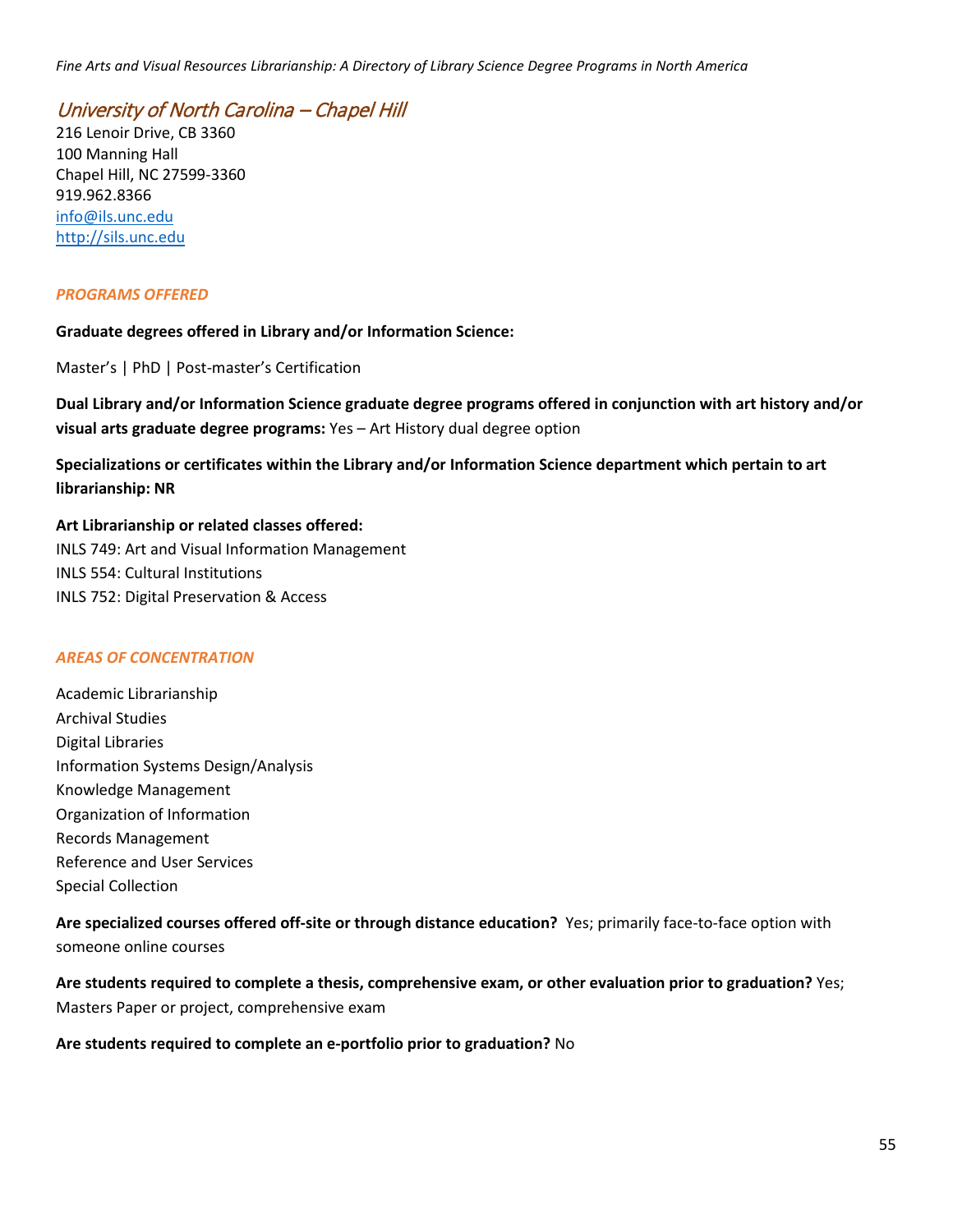#### *CREDIT and EXEMPTION*

**Is it possible to apply course credit in visual arts or art history to the Library Science degree?** Yes; Dual Degree Art History/MSLS or MSIS students: 9 hours of art count toward their SILS degree and 6 hours of SILS courses count toward their art degree.

**Is it possible to transfer credits from another institution?** Yes; 9 credit hours (3 classes) must be graduate level classes

**Is credit or exemption granted for a previously-earned graduate level degree?** No

#### *INTERNSHIPS*

**Are internships and/or practicums available?** Yes

**Does the department offer course credit for the completion of an internship or practicum?** Yes

**Are paid internships eligible for course credit?** Yes

**Is there a faculty or staff member who works with students to coordinate and schedule the internship or practicum?** Yes

**Does the department advertise or facilitate internship and practicum opportunities which are not for credit?** Yes

#### *CAMPUS RESOURCES*

**Resources related to art, museum, and visual resources librarianship at your institution that might be of interest to a prospective student:** Art Library; Ackland Art Museum

#### *ADMISSION DEADLINES*

**Fall semester application deadline:** April 12

**Spring semester application deadline:** October 13

**Other admission deadlines:** PhD (Fall only): December 15; Summer: March 8

### *FINANCIAL ASSISTANCE*

**Is financial aid available through the University?** Yes: Merit based (Graduate school or department); Need based (Financial aid office)

**Is additional funding available to students in the Library and/or Information Science program?** Yes; Limited funding is available from SILS.

**Deadlines:** December 15 (graduate school aid), January 1 (SILS/departmental aid)

**Is additional funding available specifically for students interested Art Librarianship and/or Visual Resources?** No

**Is funding available for conference attendance/special projects?** No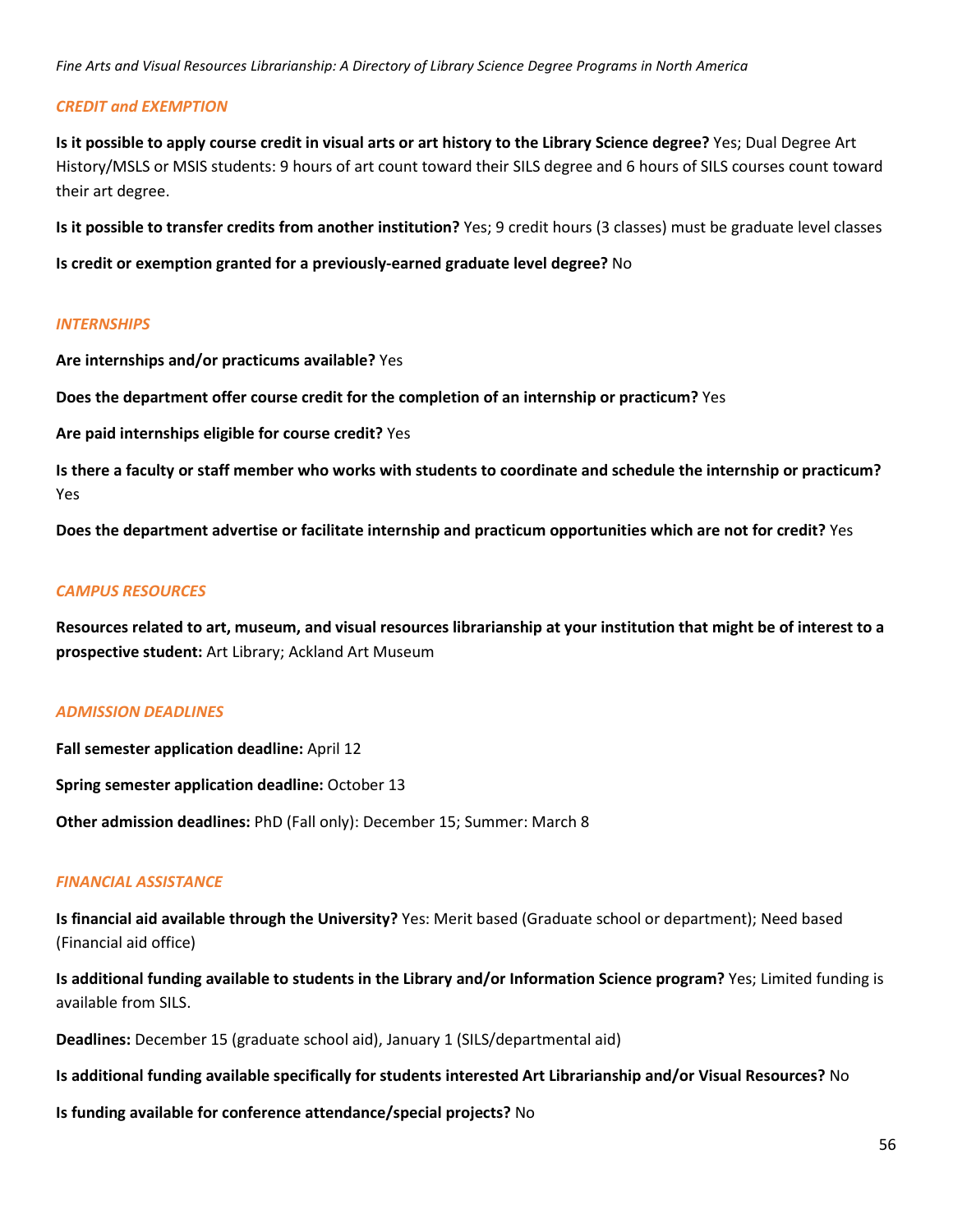University of North Carolina - Greensboro

School of Education Building Greensboro, NC 27402 336.334.3477 [http://lis.uncg.edu](http://lis.uncg.edu/)

#### *PROGRAMS OFFERED*

**Graduate degrees offered in Library and/or Information Science:**

Master's | Continuing Ed

**Dual Library and/or Information Science graduate degree programs offered in conjunction with art history and/or visual arts graduate degree programs:** No

**Specializations or certificates within the Library and/or Information Science department which pertain to art librarianship:** NR

**Art Librarianship or related classes offered:** No

### *AREAS OF CONCENTRATION*

*(Specializations determined by Advisement)*

**Are specialized courses offered off-site or through distance education?** Fully online program available

**Are students required to complete a thesis, comprehensive exam, or other evaluation prior to graduation?** No

**Are students required to complete an e-portfolio prior to graduation?** Yes

### *CREDIT and EXEMPTION*

**Is it possible to apply course credit in visual arts or art history to the Library Science degree?** Yes; must be by advisement, must be graduate level

**Is it possible to transfer credits from another institution?** Yes; must be from an ALA-accredited institution

**Is credit or exemption granted for a previously-earned graduate level degree?** No

#### *INTERNSHIPS*

**Are internships and/or practicums available?** Yes

**Does the department offer course credit for the completion of an internship or practicum?** Yes

**Are paid internships eligible for course credit?** Yes

**Is there a faculty or staff member who works with students to coordinate and schedule the internship or practicum?** Yes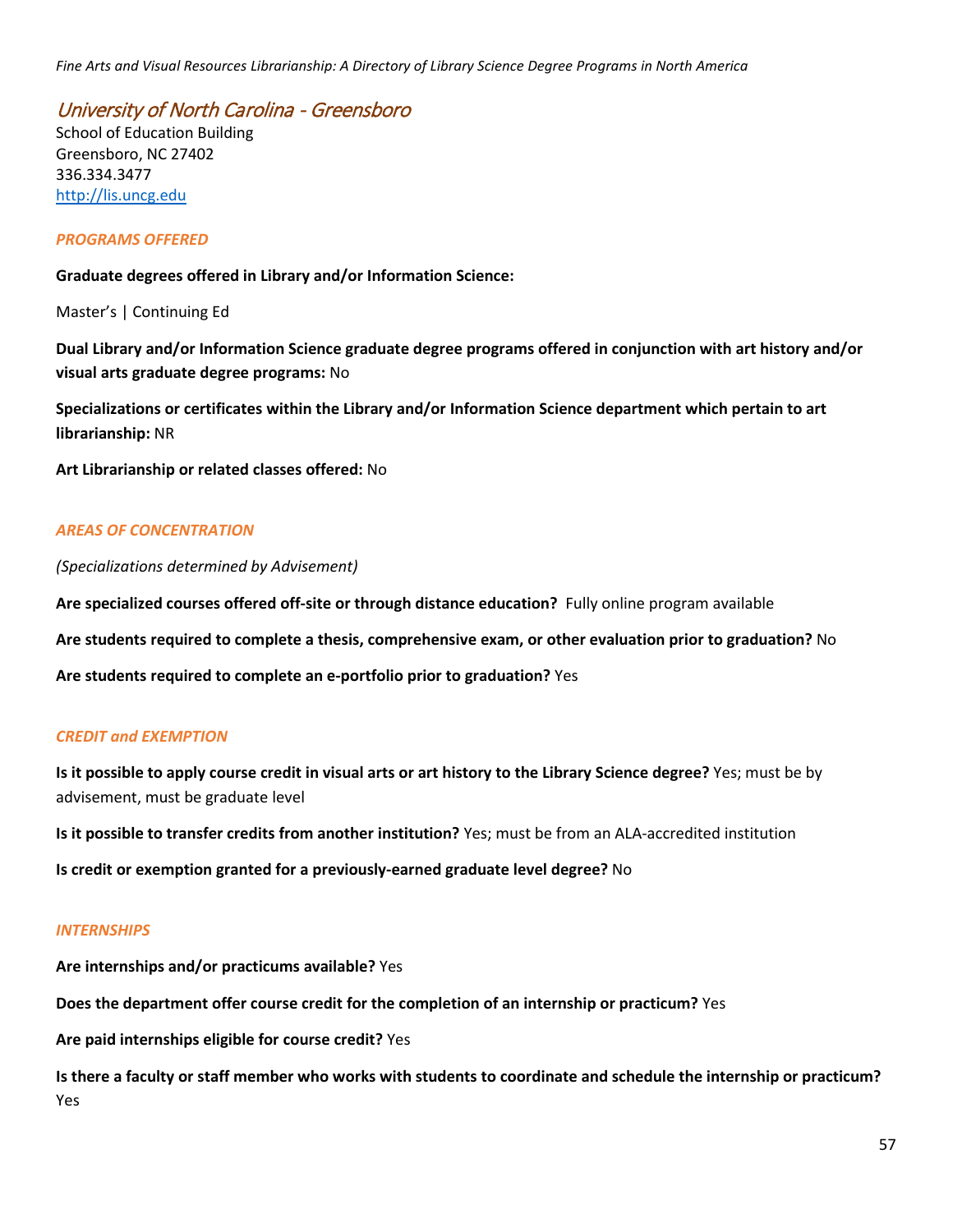**Does the department advertise or facilitate internship and practicum opportunities which are not for credit?** Yes

### *CAMPUS RESOURCES*

**Resources related to art, museum, and visual resources librarianship at your institution that might be of interest to a prospective student:** Weatherspoon Art Museum; Art department focus on museums

#### *ADMISSION DEADLINES*

**Fall semester application deadline:** June 30

**Spring semester application deadline:** October 30

**Other admission deadlines:** NR

## *FINANCIAL ASSISTANCE*

**Is financial aid available through the University?** Yes

**Is additional funding available to students in the Library and/or Information Science program?** Yes; Some departmental scholarships, some graduate assistantships

**Is additional funding available specifically for students interested Art Librarianship and/or Visual Resources?** No

**Is funding available for conference attendance/special projects?** No

# OHIO

# Kent State University

College of Communication and Information 1125 Risman Dr. Kent, OH 44242 330.672.2782 [slisinform@kent.edu](mailto:slisinform@kent.edu) <http://www.kent.edu/slis>

### *PROGRAMS OFFERED*

**Graduate degrees offered in Library and/or Information Science:**

Master's | PhD | Continuing Ed

**Dual Library and/or Information Science graduate degree programs offered in conjunction with art history and/or visual arts graduate degree programs:** No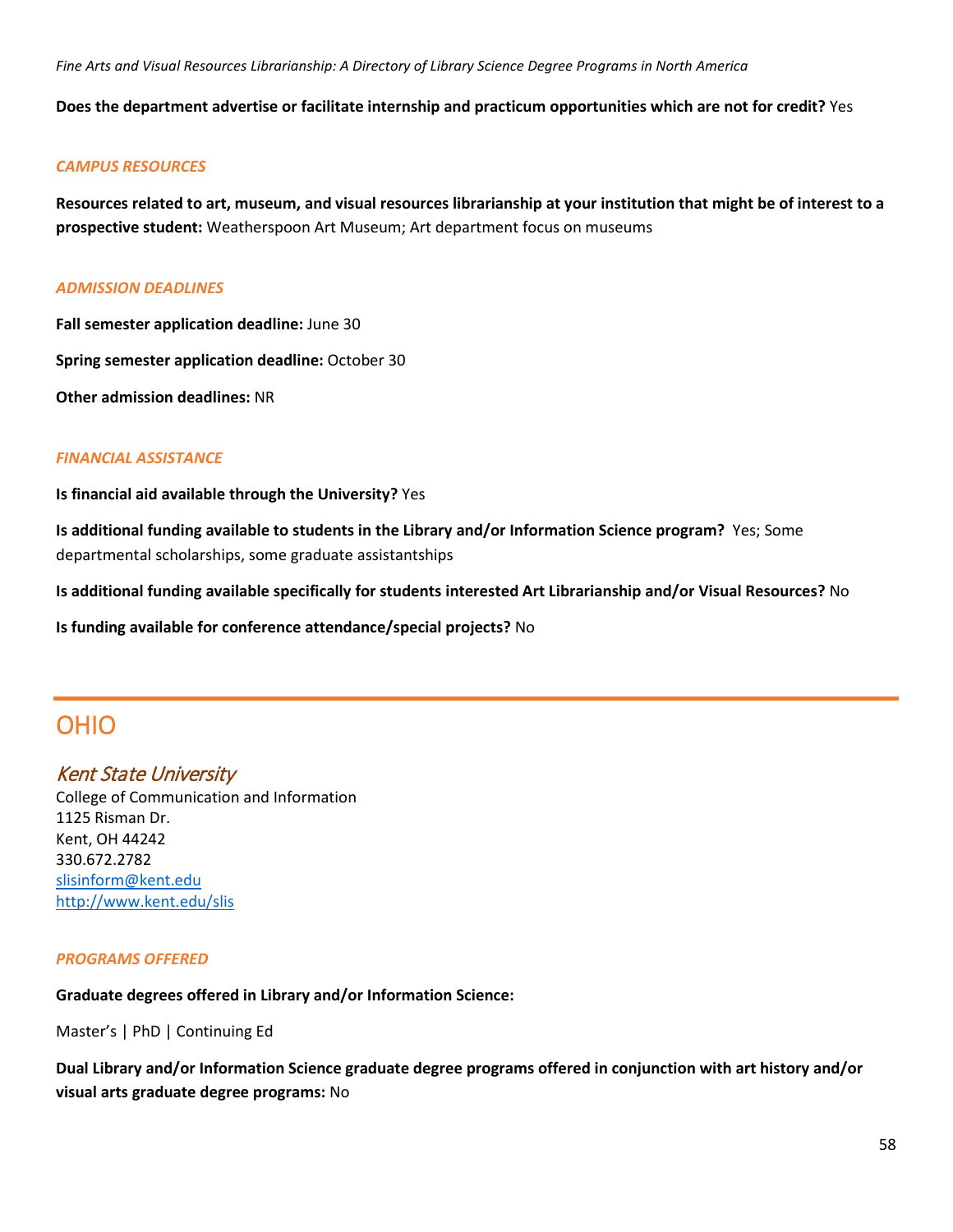## **Specializations or certificates within the Library and/or Information Science department which pertain to art librarianship:** NR

**Art Librarianship or related classes offered:** No

### *AREAS OF CONCENTRATION*

Academic Librarianship Archival Studies Cultural Heritage Information Management Digital Libraries Information Systems Design/Analysis Knowledge Management Management and Administration Organization of Information Reference and User Services Special Collection Other: Museum Studies, Digital Preservation

**Are specialized courses offered off-site or through distance education?** Face-to-face courses offered at other locations; fully online program available

**Are students required to complete a thesis, comprehensive exam, or other evaluation prior to graduation?** Yes; culminating experience (practicum, paper, project) or thesis

**Are students required to complete an e-portfolio prior to graduation?** No

### *CREDIT and EXEMPTION*

**Is it possible to apply course credit in visual arts or art history to the Library Science degree?** Yes; courses would serve as electives and must be approved in consultation with faculty advisor and director; may not use courses earned for a previously completed degree program

**Is it possible to transfer credits from another institution?** Yes; Transfer courses are reviewed upon admission. There is a limit of 6 credit hours. Courses must fulfill the following: student earned a "B" or better in the course; it is no older than 6 years old at the time of graduation from Kent State; it is deemed applicable to the course of study.

### **Is credit or exemption granted for a previously-earned graduate level degree?** Yes

### *INTERNSHIPS*

**Are internships and/or practicums available?** Yes

**Does the department offer course credit for the completion of an internship or practicum?** Yes

**Are paid internships eligible for course credit?** Yes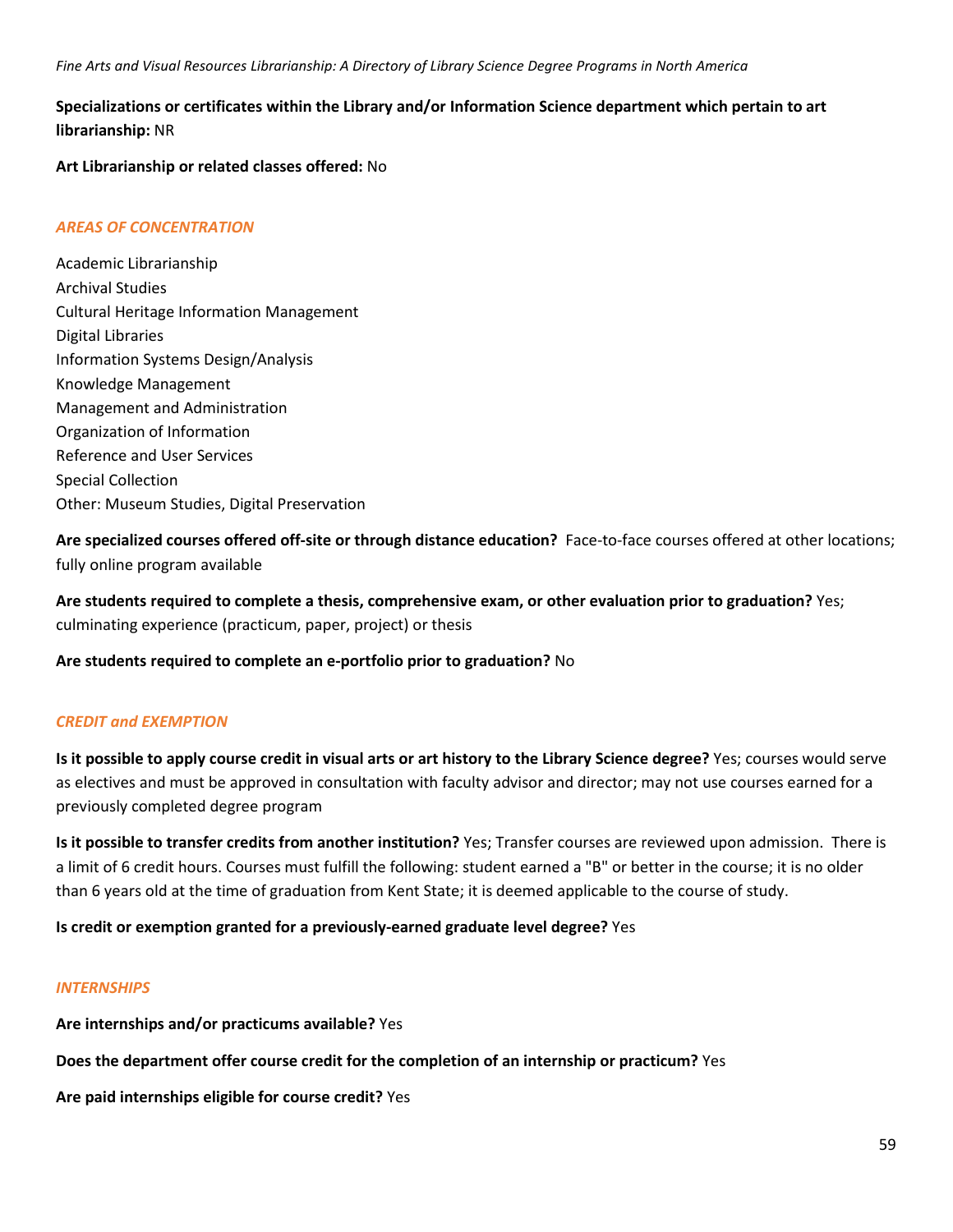**Is there a faculty or staff member who works with students to coordinate and schedule the internship or practicum?** Yes

**Does the department advertise or facilitate internship and practicum opportunities which are not for credit?** Yes

## *CAMPUS RESOURCES*

**Resources related to art, museum, and visual resources librarianship at your institution that might be of interest to a prospective student:** In the School: MuseLab working lab and museum collection space; picture book collection of 30,000 titles catalogued by illustrator; Original art from children's authors; collection of publisher's posters for children's picture books; School of Fashion Design and Fashion Library, Kent State Museum focused on fashion collections and shows; Special Collections in University Library

#### *ADMISSION DEADLINES*

**Fall semester application deadline:** March 15 **Spring semester application deadline:** September 15 **Other admission deadlines:** January 15

#### *FINANCIAL ASSISTANCE*

**Is financial aid available through the University?** Yes; federal student aid and school scholarships

**Is additional funding available to students in the Library and/or Information Science program?** Yes; graduate assistantships (stipend and tuition); student employment (hourly wage).

**Deadlines:** March 1 is the deadline for application to any graduate assistant positions. Students must be admitted to the MLIS program by deadline to be considered.

**Is additional funding available specifically for students interested Art Librarianship and/or Visual Resources?** No

**Is funding available for conference attendance/special projects?** The Graduate Student Senate offers money for travel and conference attendance. Award size depends on available funds and number of applicants.

# **OKLAHOMA**

# University of Oklahoma

401 W. Brooks, Room 120 Norman, OK 73019 405.325.3921 [http://slis.ou.edu](http://slis.ou.edu/)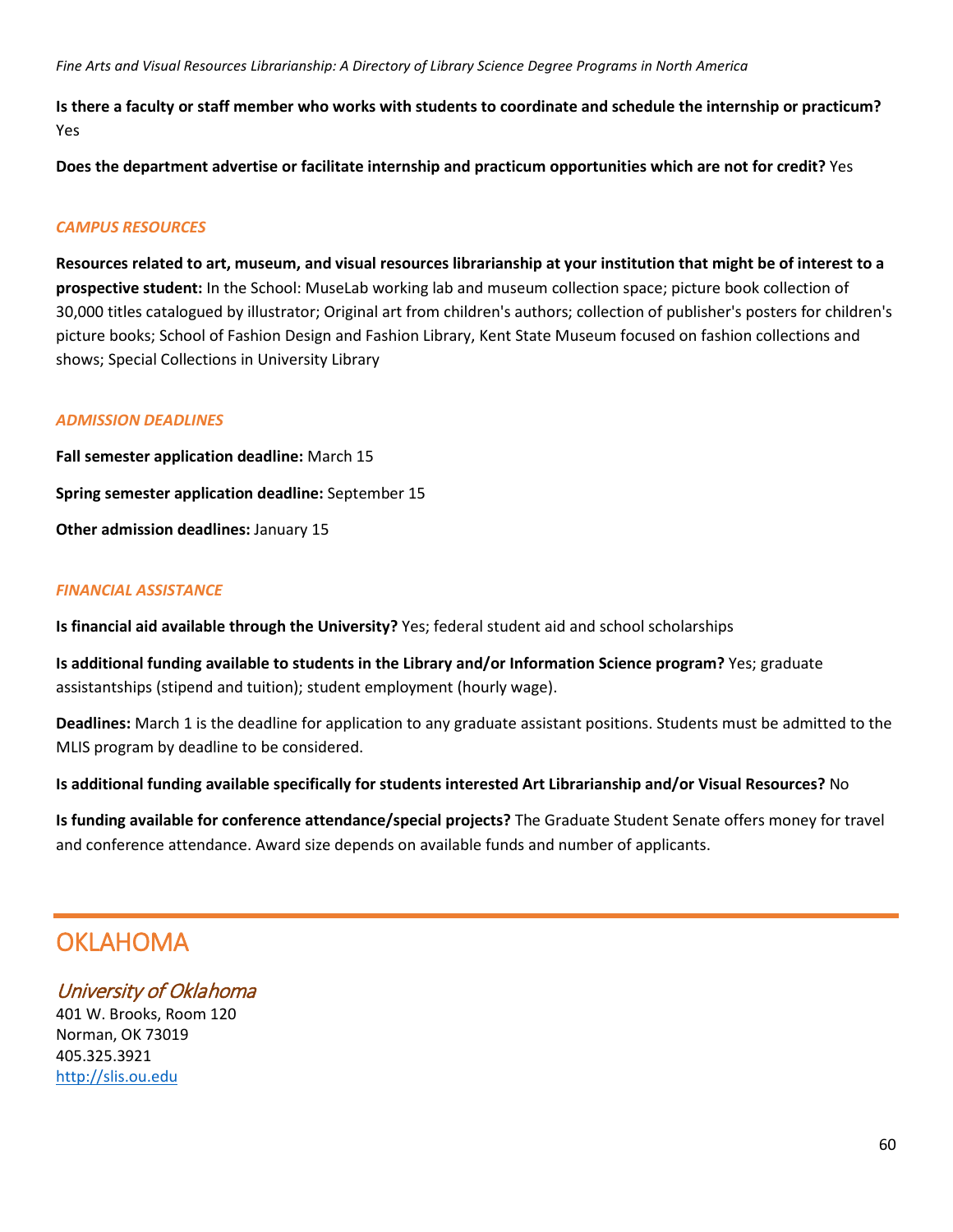### *PROGRAMS OFFERED*

**Graduate degrees offered in Library and/or Information Science:**

#### Master's

**Dual Library and/or Information Science graduate degree programs offered in conjunction with art history and/or visual arts graduate degree programs:** No

**Specializations or certificates within the Library and/or Information Science department which pertain to art librarianship:** NR

**Art Librarianship or related classes offered:** No

#### *AREAS OF CONCENTRATION*

Academic Librarianship Archival Studies Digital Libraries Information Systems Design/Analysis Knowledge Management Management and Administration Organization of Information Reference and User Services Special Collections

**Are specialized courses offered off-site or through distance education?** Face-to-face courses at other locations; primarily online with some face-to-face classes; fully online program

**Are students required to complete a thesis, comprehensive exam, or other evaluation prior to graduation?** Yes; students choose one of the following: comprehensive exam, portfolio, thesis

### **Are students required to complete an e-portfolio prior to graduation?** No

### *CREDIT and EXEMPTION*

**Is it possible to apply course credit in visual arts or art history to the Library Science degree?** Yes; all courses outside of the departments must be approved by the School

**Is it possible to transfer credits from another institution?** Yes; 9 hours can be transfer credits and must be approved by the School

**Is credit or exemption granted for a previously-earned graduate level degree?** No

#### *INTERNSHIPS*

**Are internships and/or practicums available?** Yes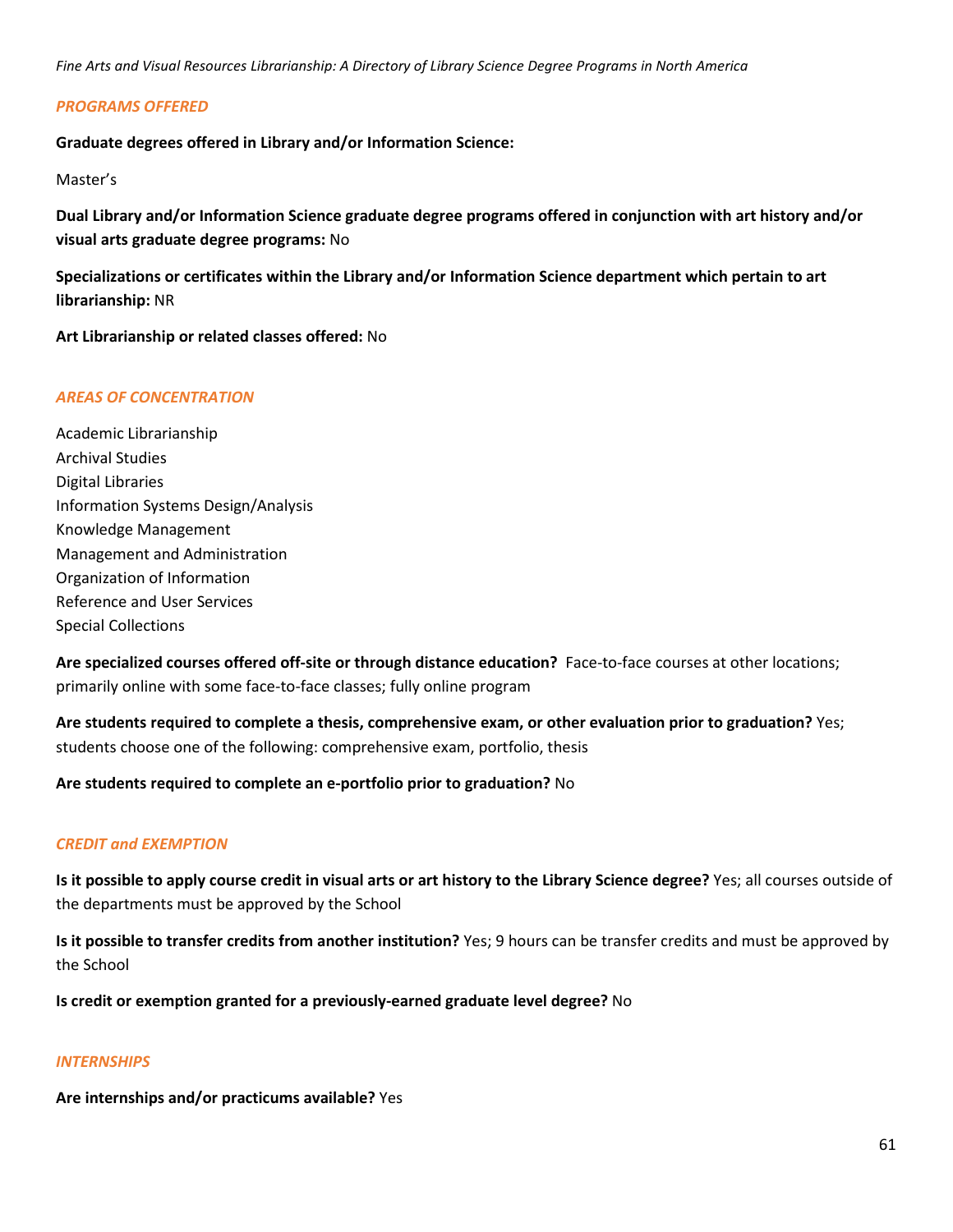**Does the department offer course credit for the completion of an internship or practicum?** Yes

**Are paid internships eligible for course credit?** Yes

**Is there a faculty or staff member who works with students to coordinate and schedule the internship or practicum?** Yes

**Does the department advertise or facilitate internship and practicum opportunities which are not for credit?** Yes

### *CAMPUS RESOURCES*

**Resources related to art, museum, and visual resources librarianship at your institution that might be of interest to a prospective student:** NR

### *ADMISSION DEADLINES*

**Fall semester application deadline:** March 1 **Spring semester application deadline:** October 1 **Other admission deadlines:** NR

#### *FINANCIAL ASSISTANCE*

**Is financial aid available through the University?** Yes

**Is additional funding available to students in the Library and/or Information Science program?** Yes; we offer several scholarships every year, each with specific guidelines. Deadline March 1

**Is additional funding available specifically for students interested Art Librarianship and/or Visual Resources?** No

**Is funding available for conference attendance/special projects?** Yes

# PENNSYLVANIA

## Clarion University of Pennsylvania

Department of Library Science 840 Wood St. Clarion, PA 16214 866.272.5612 [libsci@clarion.edu](mailto:libsci@clarion.edu) <http://www.clarion.edu/libsci>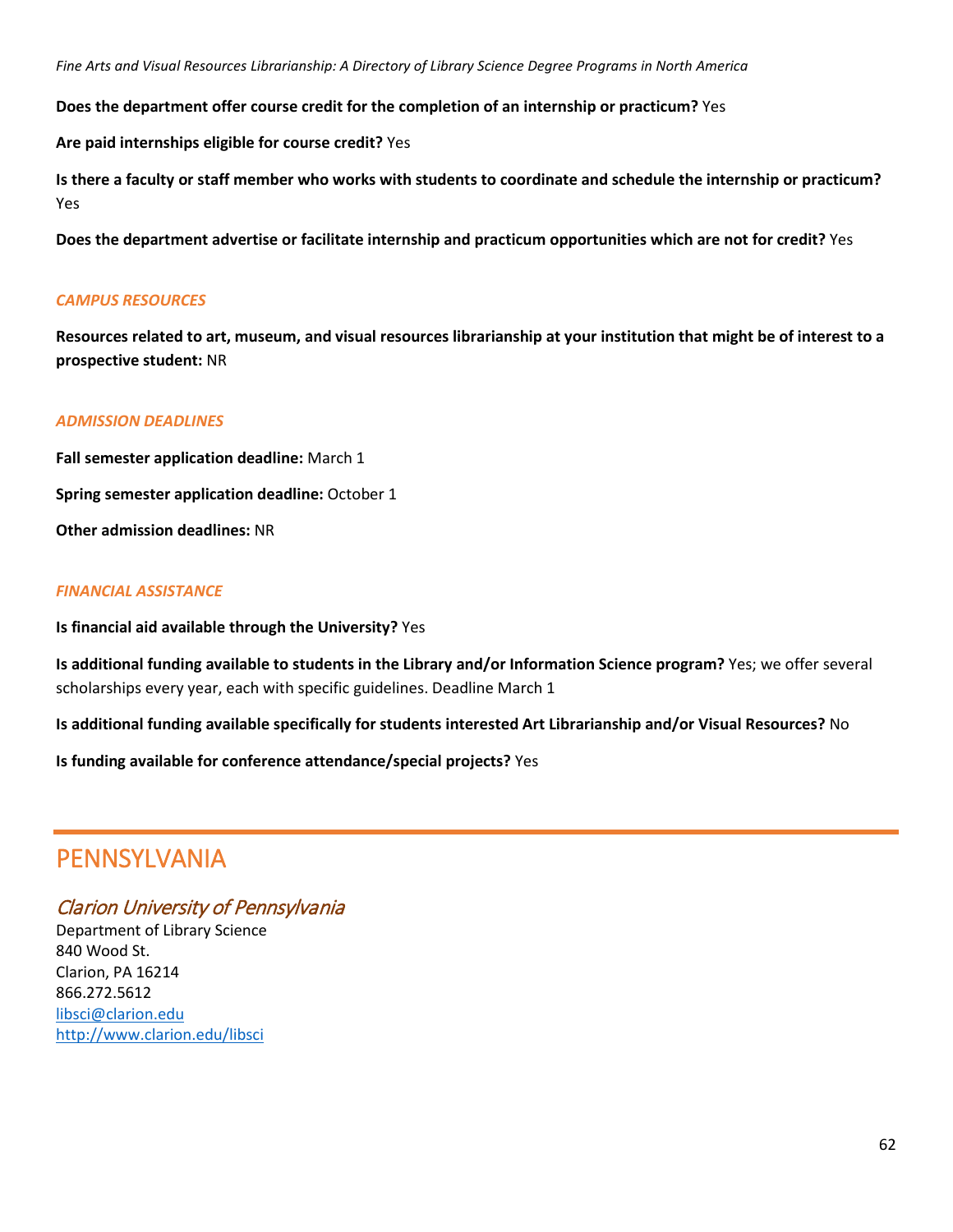#### *PROGRAMS OFFERED*

**Graduate degrees offered in Library and/or Information Science:**

Master's | Post-master's certifications

**Dual Library and/or Information Science graduate degree programs offered in conjunction with art history and/or visual arts graduate degree programs:** No

**Specializations or certificates within the Library and/or Information Science department which pertain to art librarianship:** NR

**Art librarianship or related classes offered:** No

#### *AREAS OF CONCENTRATION*

Academic Librarianship Management and Administration Organization of Information Reference and User Services

**Are specialized courses offered off-site or through distance education?** Fully online program available

**Are students required to complete a thesis, comprehensive exam, or other evaluation prior to graduation?** Yes; capstone course

**Are students required to complete an e-portfolio prior to graduation?** No

#### *CREDIT and EXEMPTION*

**Is it possible to apply course credit in visual arts or art history to the Library Science degree?** No

**Is it possible to transfer credits from another institution?** Yes; 2 classes from another ALA-accredited program

**Is credit or exemption granted for a previously-earned graduate level degree?** n/a

#### *INTERNSHIPS*

**Are internships and/or practicums available?** Yes

**Does the department offer course credit for the completion of an internship or practicum?** Yes

**Are paid internships eligible for course credit?** Yes

**Is there a faculty or staff member who works with students to coordinate and schedule the internship or practicum?** Yes

**Does the department advertise or facilitate internship and practicum opportunities which are not for credit?** No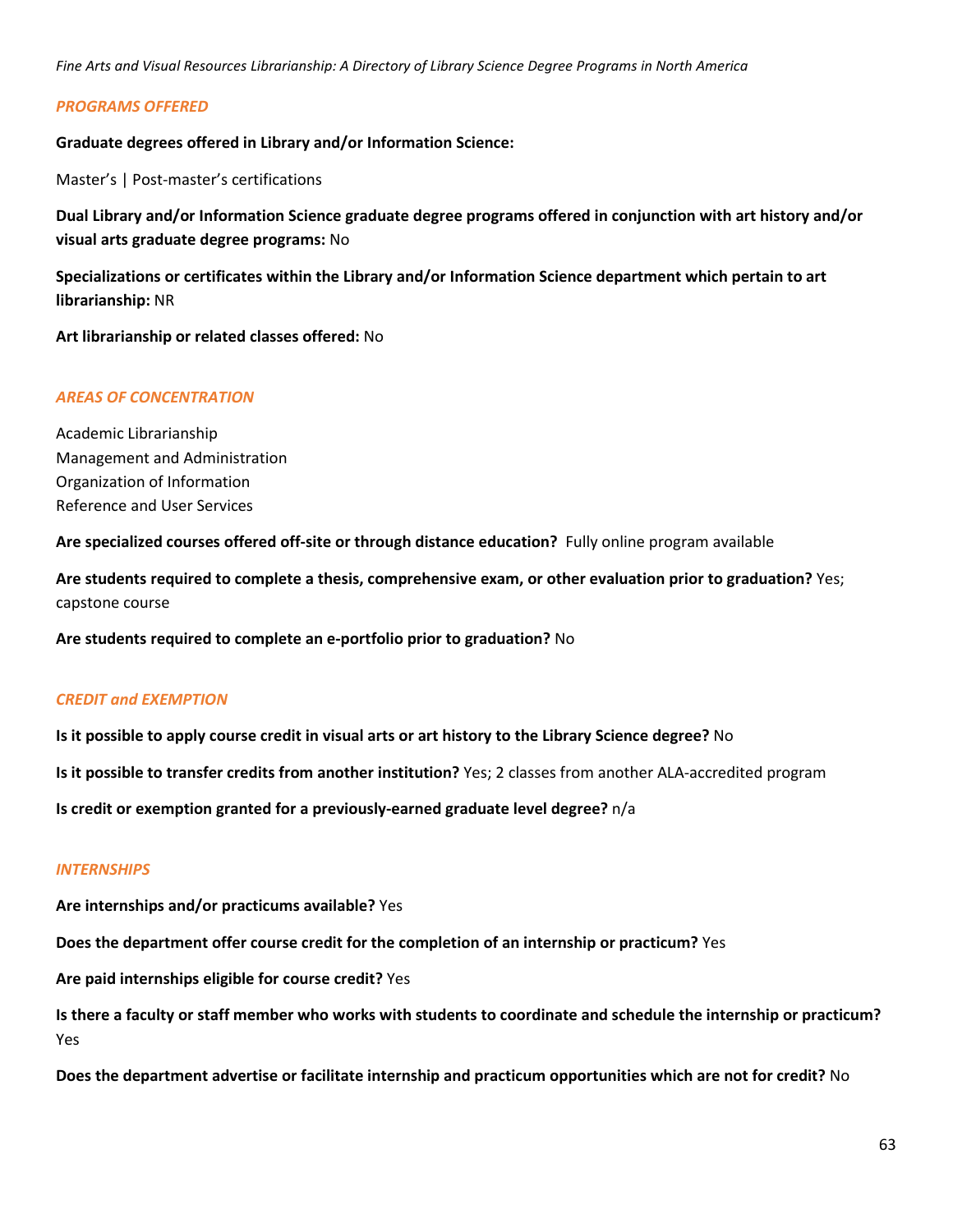### *CAMPUS RESOURCES*

**Resources related to art, museum, and visual resources librarianship at your institution that might be of interest to a prospective student:** NR

### *ADMISSION DEADLINES*

**Fall semester application deadline:** July 15 **Spring semester application deadline:** December 1 **Other admission deadlines:** Summer: April 1

### *FINANCIAL ASSISTANCE*

**Is financial aid available through the University?** Yes; can apply for grants, scholarships, loans

**Is additional funding available to students in the Library and/or Information Science program?** Yes; scholarships, graduate assistantships

**Deadlines:** Scholarships: February 15; Graduate Assistantships: June 1

**Is additional funding available specifically for students interested Art Librarianship and/or Visual Resources?** No

**Is funding available for conference attendance/special projects?** No

# Drexel University

3141 Chestnut St. Philadelphia, PA 19104 215.895.2474 [cciinfo@drexel.edu](mailto:cciinfo@drexel.edu) <http://drexel.edu/cci>

### *PROGRAMS OFFERED*

**Graduate degrees offered in Library and/or Information Science:**

Master's | PhD

**Dual Library and/or Information Science graduate degree programs offered in conjunction with art history and/or visual arts graduate degree programs:** No

**Specializations or certificates within the Library and/or Information Science department which pertain to art librarianship:** NR

**Art librarianship or related classes offered:** No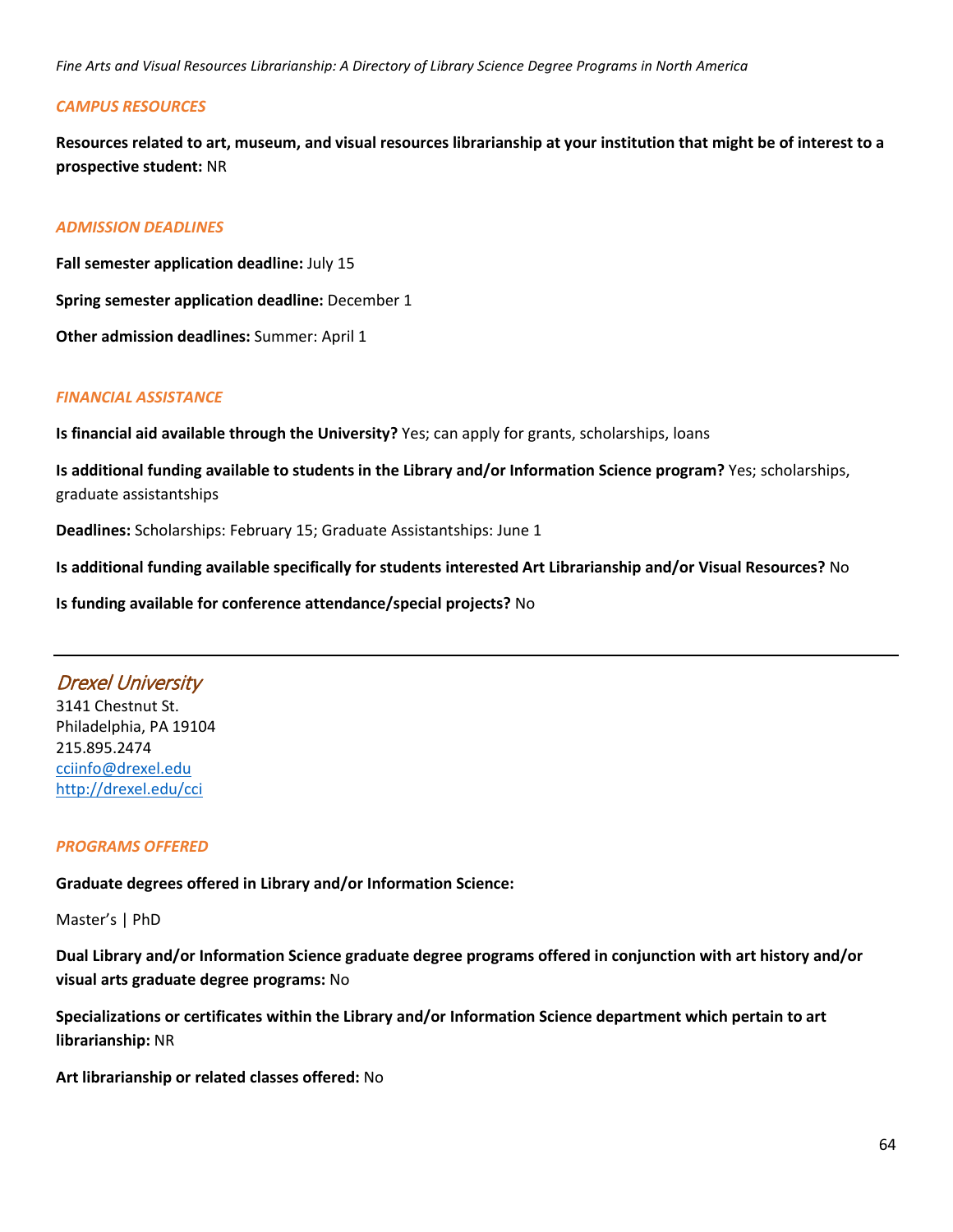### *AREAS OF CONCENTRATION*

Archival Studies Digital Libraries Knowledge Management Digital Curation Library and Information Services Youth Services

**Are specialized courses offered off-site or through distance education?** Fully online program available

**Are students required to complete a thesis, comprehensive exam, or other evaluation prior to graduation?** No

**Are students required to complete an e-portfolio prior to graduation?** No

### *CREDIT and EXEMPTION*

#### **Is it possible to apply course credit in visual arts or art history to the Library Science degree?** No

**Is it possible to transfer credits from another institution?** Yes; Incoming students can receive elective credits for prior relevant professional work experience, maximum of 12 credits. The course must be substantially equivalent to a course offered at Drexel and fulfill a requirement in the student's curriculum, a maximum of 15 quarter credits may be transferred.

**Is credit or exemption granted for a previously-earned graduate level degree?** Yes

### *INTERNSHIPS*

**Are internships and/or practicums available?** Yes

**Does the department offer course credit for the completion of an internship or practicum?** Yes

**Are paid internships eligible for course credit?** Yes

**Is there a faculty or staff member who works with students to coordinate and schedule the internship or practicum?** Yes

**Does the department advertise or facilitate internship and practicum opportunities which are not for credit?** No

### *CAMPUS RESOURCES*

**Resources related to art, museum, and visual resources librarianship at your institution that might be of interest to a prospective student:** NR

#### *ADMISSION DEADLINES*

**Fall semester application deadline:** August 15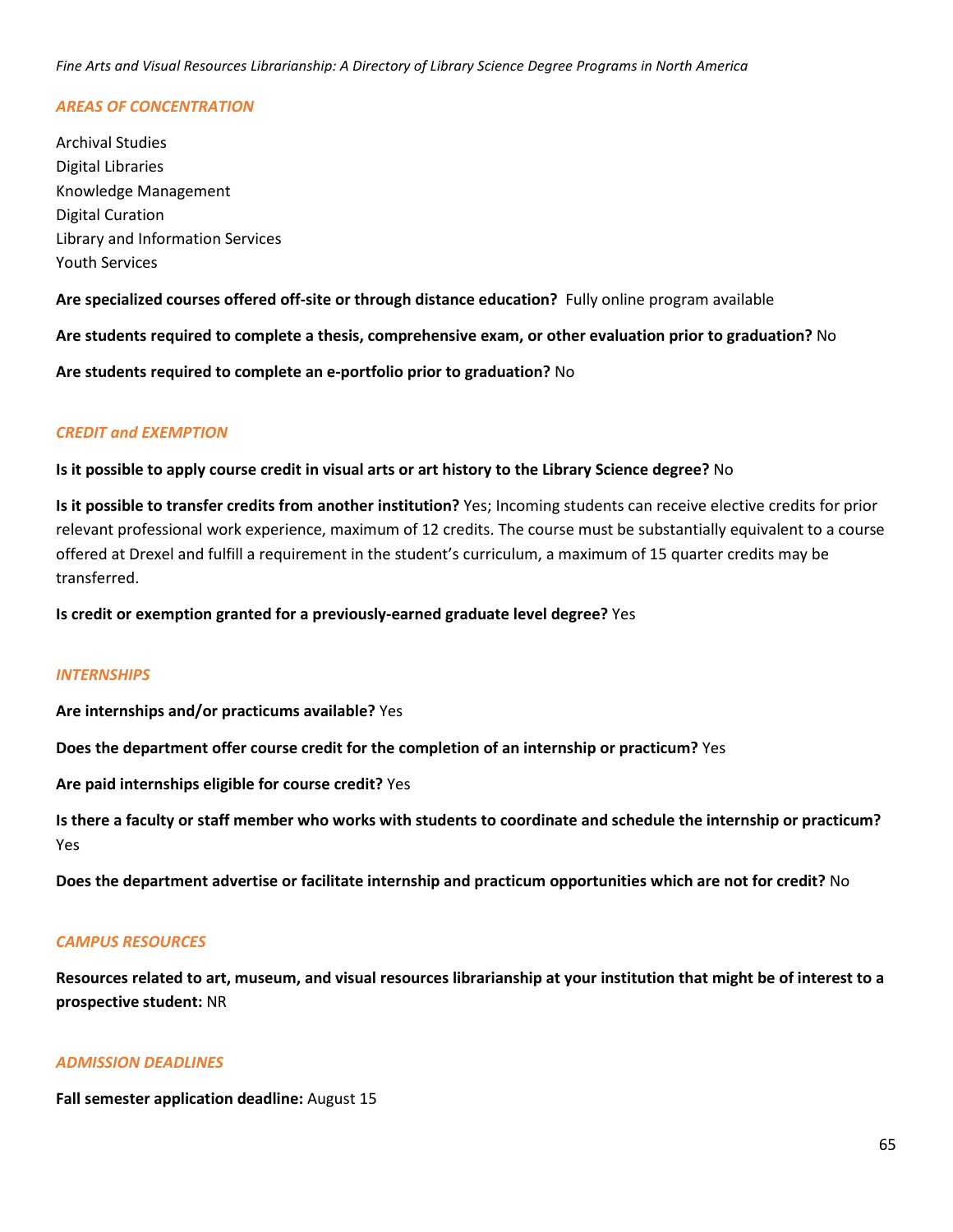**Spring semester application deadline:** March 1

**Other admission deadlines:** PhD: January 4 (full-time) or April 15 (part time)

### *FINANCIAL ASSISTANCE*

**Is financial aid available through the University?** Yes; scholarships, tuition discounts, and federal aid

**Is additional funding available to students in the Library and/or Information Science program?** Yes; some scholarships are specific to Library and Information Science students

**Is additional funding available specifically for students interested Art Librarianship and/or Visual Resources?** No

**Is funding available for conference attendance/special projects?** No

# University of Pittsburgh

The iSchool at Pitt 135 North Bellefield Ave. Pittsburgh, PA 15260 412.624.9420 [http://www.ischool.pitt.edu](http://www.ischool.pitt.edu/)

#### *PROGRAMS OFFERED*

**Graduate degrees offered in Library and/or Information Science:**

Master's | PhD

**Dual Library and/or Information Science graduate degree programs offered in conjunction with art history and/or visual arts graduate degree programs:** No

**Specializations or certificates within the Library and/or Information Science department which pertain to art librarianship:** NR

**Art librarianship or related classes offered:** No

### *AREAS OF CONCENTRATION*

Academic Librarianship Archival Studies Digital Libraries Reference and User Services Children & Youth School Library Certification Public Libraries Information Technology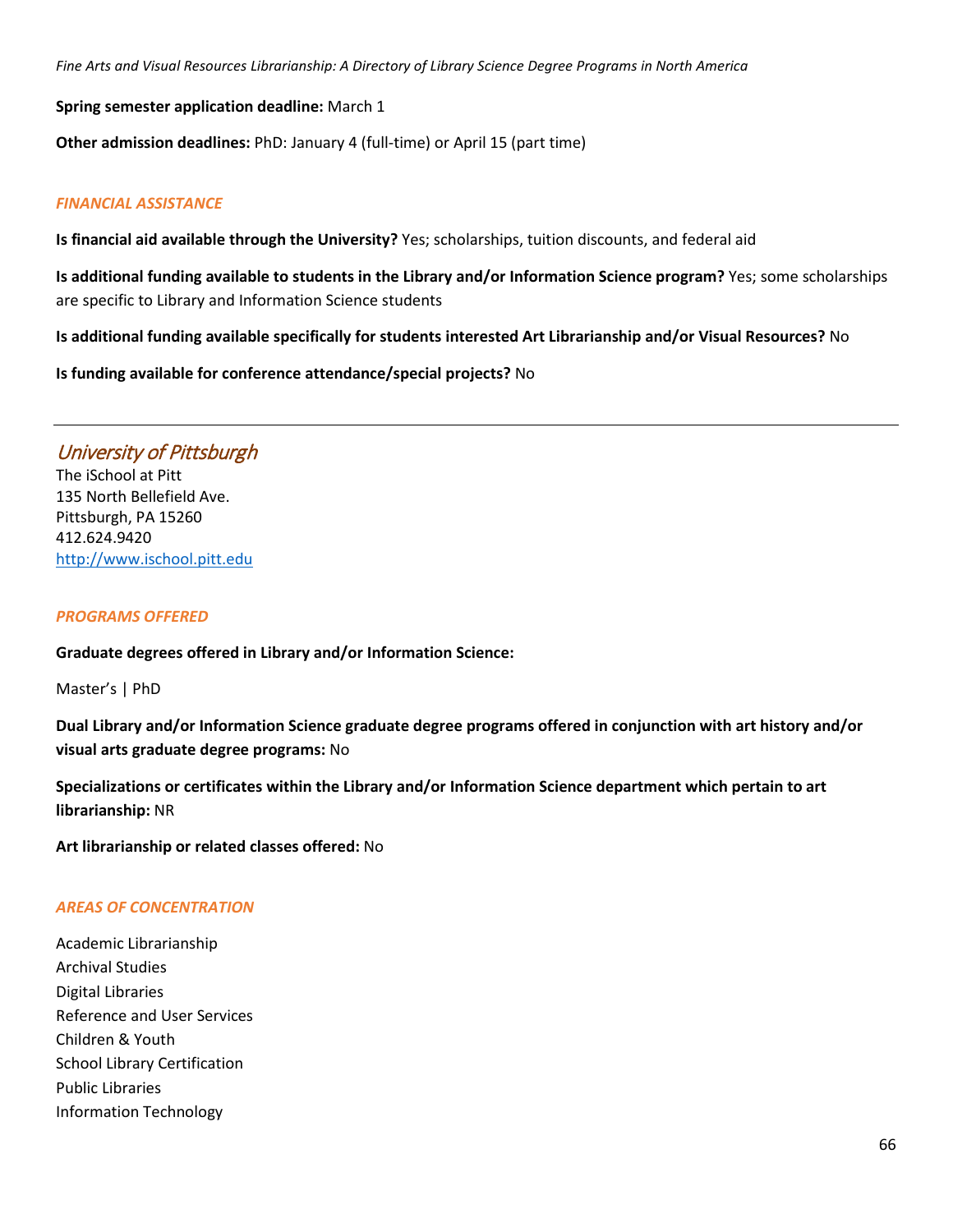Health Individualized

**Are specialized courses offered off-site or through distance education?** Fully online program available

**Are students required to complete a thesis, comprehensive exam, or other evaluation prior to graduation?** No

**Are students required to complete an e-portfolio prior to graduation?** No

### *CREDIT and EXEMPTION*

**Is it possible to apply course credit in visual arts or art history to the Library Science degree?** Yes; must have advisor consent prior to taking the course; must earn the required minimum grade for an elective; must get approval from course instructor

**Is it possible to transfer credits from another institution?** Yes; courses must have been completed in the last 4 years, can't have been used for another degree, must have earned a "B" or better, must supply copy of transcript

**Is credit or exemption granted for a previously-earned graduate level degree?** No

#### *INTERNSHIPS*

**Are internships and/or practicums available?** Yes

**Does the department offer course credit for the completion of an internship or practicum?** Yes

**Are paid internships eligible for course credit?** No

**Is there a faculty or staff member who works with students to coordinate and schedule the internship or practicum?** Yes

**Does the department advertise or facilitate internship and practicum opportunities which are not for credit?** Yes

### *CAMPUS RESOURCES*

**Resources related to art, museum, and visual resources librarianship at your institution that might be of interest to a prospective student:** Field Experience opportunities in all of these various departments across campus for our students. Graduate level courses from other departments can be used as electives with advisor consent.

### *ADMISSION DEADLINES*

**Fall semester application deadline:** January 15 (on campus students)

**Spring semester application deadline:** None

**Other admission deadlines:** July 1 (Pitt online)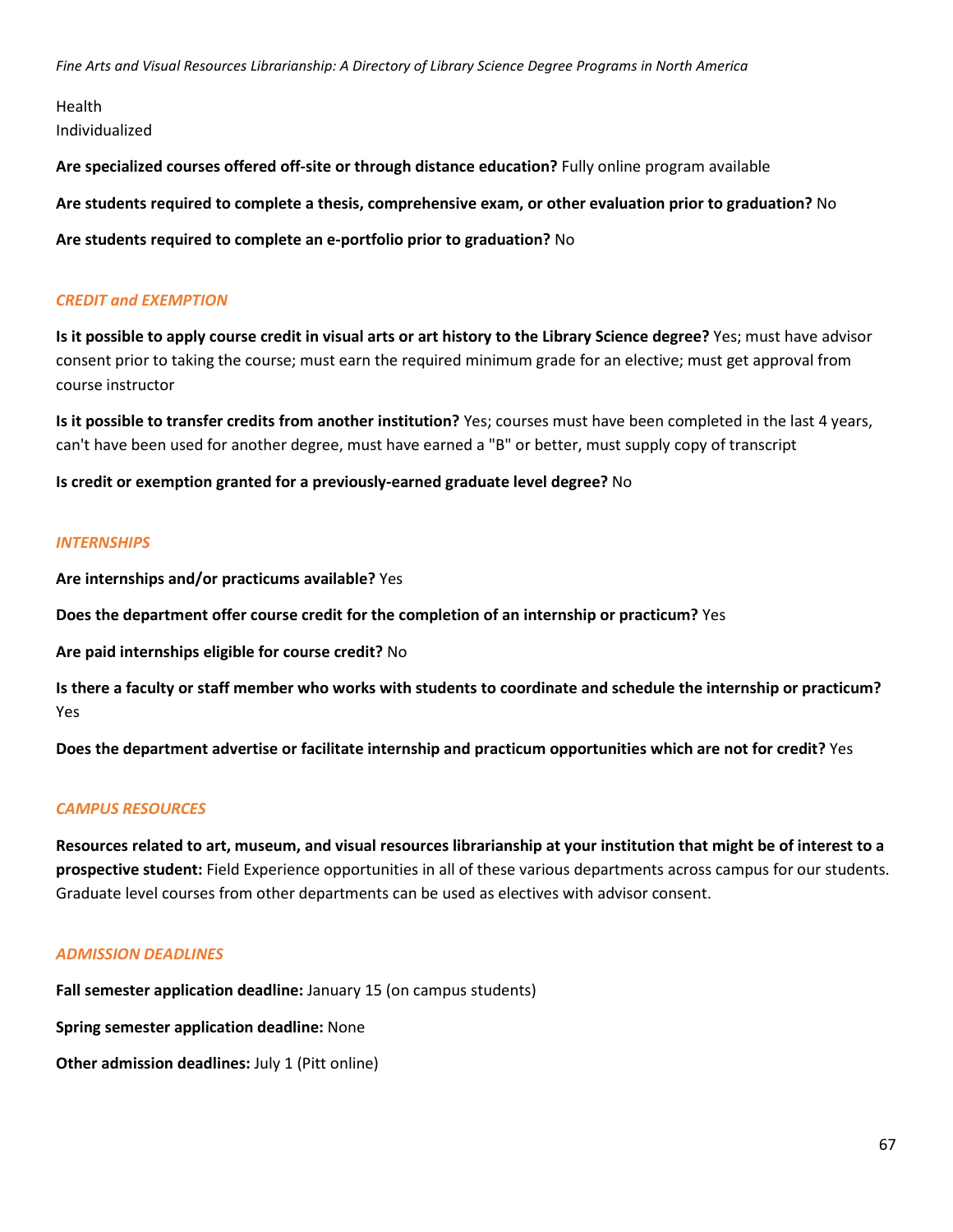### *FINANCIAL ASSISTANCE*

**Is financial aid available through the University?** No

**Is additional funding available to students in the Library and/or Information Science program?** Yes; various special scholarships, some Partners Placements come with financial support; deadline January 15 for Fall

**Is additional funding available specifically for students interested Art Librarianship and/or Visual Resources?** No

**Is funding available for conference attendance/special projects?** Yes; through membership in student organizations, some funding may be available from the LIS program or Dean's office depending on the student's role in the conference.

# RHODE ISLAND

## University of Rhode Island

Graduate School of Library and Information Studies Rodman Hall, Room 108 94 W. Alumni Ave., Rodman 103 Kingston, RI 02881 401.874.2878 <http://harrington.uri.edu/find-u/> <http://harrington.uri.edu/graduate/library-information-studies/>

### *PROGRAMS OFFERED*

#### **Graduate degrees offered in Library and/or Information Science:**

MLIS | School Library Media Specialist

# SOUTH CAROLINA

# University of South Carolina

1501 Greene St. Columbia, SC 29208 803.777.3858 [slisss@mailbox.sc.edu](mailto:slisss@mailbox.sc.edu) [http://www.sc.edu/study/colleges\\_schools/mcix](http://www.sc.edu/study/colleges_schools/mcix)

#### *PROGRAMS OFFERED*

# **Graduate degrees offered in Library and/or Information Science:**

Master's | PhD | Continuing Ed | Post-master's Certifications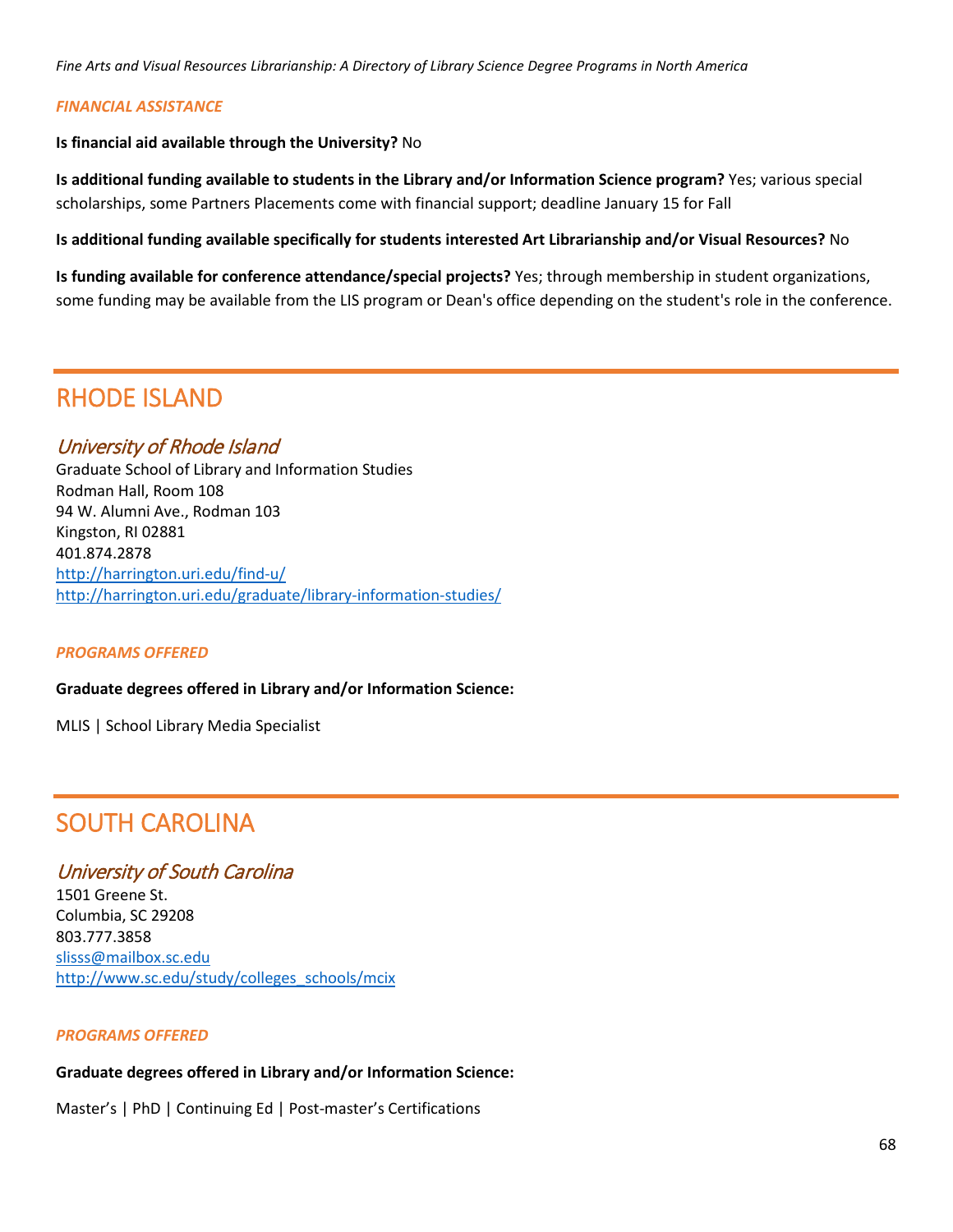**Dual Library and/or Information Science graduate degree programs offered in conjunction with art history and/or visual arts graduate degree programs:** No

**Specializations or certificates within the Library and/or Information Science department which pertain to art librarianship:** NR

**Art librarianship or related courses offered:** No

### *AREAS OF CONCENTRATION*

Academic Librarianship Archival Studies Cultural Heritage Information Management Digital Libraries Information Systems Design/Analysis Knowledge Management Management and Administration Records Management Reference and User Services

**Are specialized courses offered off-site or through distance education?** Fully online program available

**Are students required to complete a thesis, comprehensive exam, or other evaluation prior to graduation?** Electronic portfolio required

**Are students required to complete an e-portfolio prior to graduation?** (see above)

## *CREDIT and EXEMPTION*

**Is it possible to apply course credit in visual arts or art history to the Library Science degree?** Yes, if the course meets requirements

**Is it possible to transfer credits from another institution?** Yes; see [http://www.sc.edu/study/colleges\\_schools/mcis/study/masters/master\\_of\\_library\\_and\\_information\\_science/transfer\\_c](http://www.sc.edu/study/colleges_schools/mcis/study/masters/master_of_library_and_information_science/transfer_credits.php) [redits.php](http://www.sc.edu/study/colleges_schools/mcis/study/masters/master_of_library_and_information_science/transfer_credits.php)

**Is credit or exemption granted for a previously-earned graduate level degree?** No

### *INTERNSHIPS*

**Are internships and/or practicums available?** Yes

**Does the department offer course credit for the completion of an internship or practicum?** Yes

**Are paid internships eligible for course credit?** Yes

**Is there a faculty or staff member who works with students to coordinate and schedule the internship or practicum?** Yes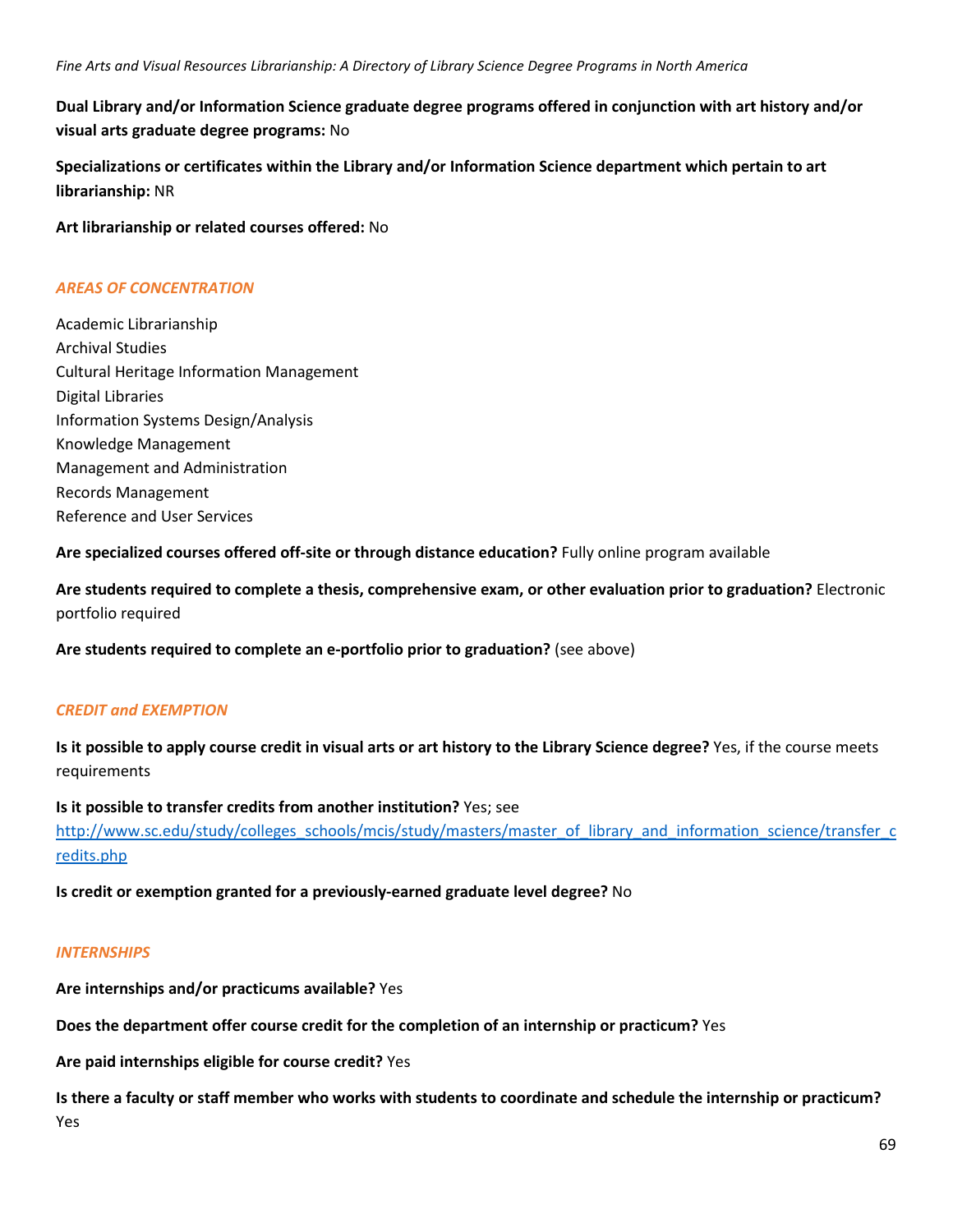**Does the department advertise or facilitate internship and practicum opportunities which are not for credit?** Yes

#### *CAMPUS RESOURCES*

**Resources related to art, museum, and visual resources librarianship at your institution that might be of interest to a prospective student:** McKissick Museum, Caroliniana Library and Archive; 3D scanner and access to a 3D printer; music library; Center for Digital Humanities; special collections; digital projects lab

#### *ADMISSION DEADLINES*

**Fall semester application deadline:** October 15

**Spring semester application deadline:** March 15

**Other admission deadlines:** Summer: March 15

### *FINANCIAL ASSISTANCE*

**Is financial aid available through the University?** Yes; federal financial aid

**Is additional funding available to students in the Library and/or Information Science program?** Yes; scholarships, graduate assistantships

**Deadlines:** Spring – October 15; Summer/Fall – March 15

**Is additional funding available specifically for students interested Art Librarianship and/or Visual Resources?** No

**Is funding available for conference attendance/special projects?** Yes; some travel grants are provided

# **TENNESSEE**

# University of Tennessee, Knoxville

School of Information Sciences 451 Communications Bldg. 1345 Circle Park Dr. Knoxville, TN 37996-0341 865.974.2148 [sis@utk.edu](mailto:sis@utk.edu) [http://www.sis.utk.edu](http://www.sis.utk.edu/)

#### *PROGRAMS OFFERED*

**Graduate degrees offered in Library and/or Information Science:**

Master's | PhD | Post-master's certification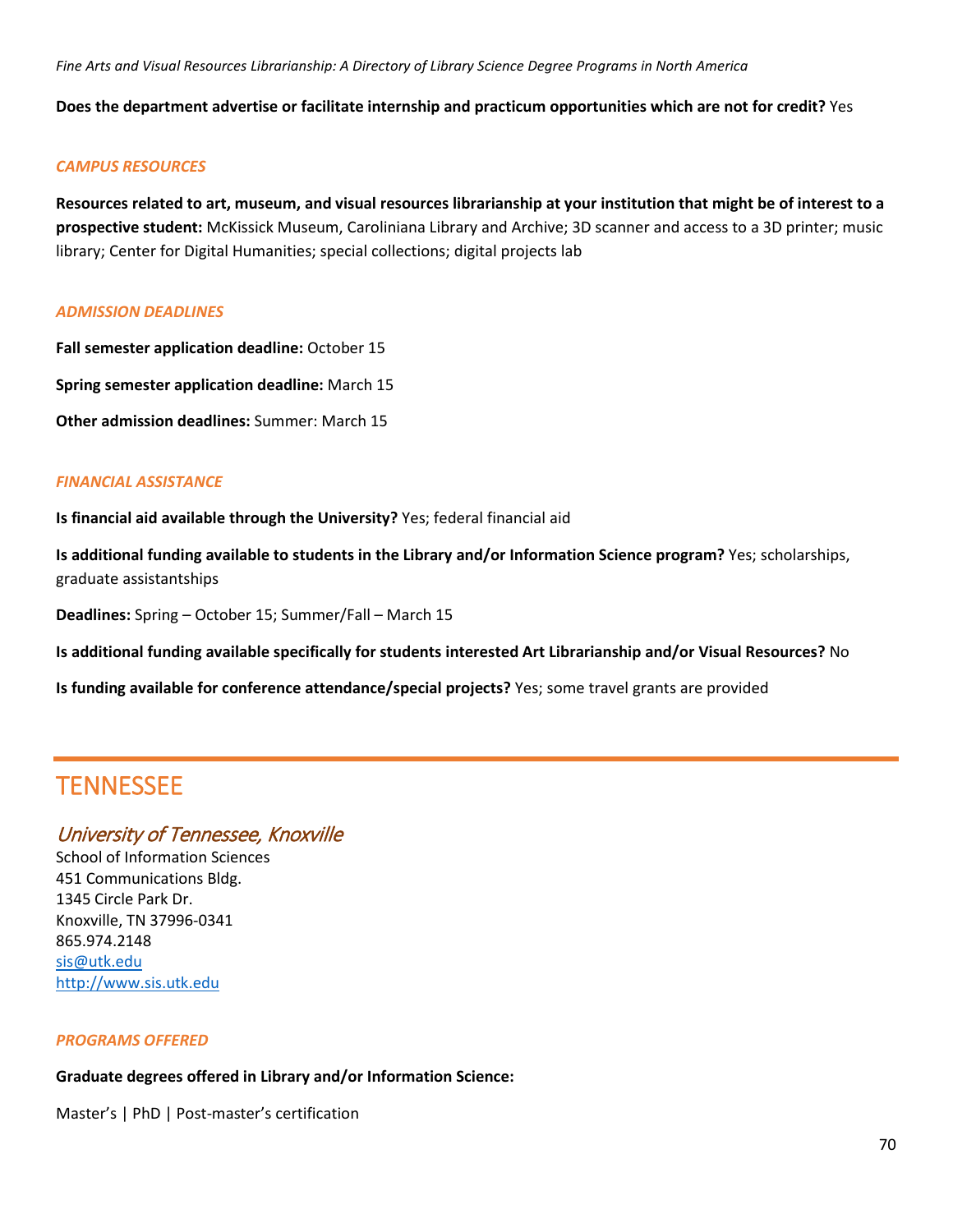**Dual Library and/or Information Science graduate degree programs offered in conjunction with art history and/or visual arts graduate degree programs:** No

**Specializations or certificates within the Library and/or Information Science department which pertain to art librarianship:** NR

### **Art Librarianship or related classes offered:**

INSC 599 Practicum INSC 591 Special Project or Research

## *AREAS OF CONCENTRATION*

Academic Librarianship Archival Studies Digital Libraries Information Systems Design/Analysis Knowledge Management Management and Administration Organization of Information Reference and User Services Special Collections Data Curation STEM Information Geographic Information Services (GIS)

**Are specialized courses offered off-site or through distance education?** Fully online program available

**Are students required to complete a thesis, comprehensive exam, or other evaluation prior to graduation?** Choice of 3 options: ePortfolio, comprehensive exam, or thesis

### **Are students required to complete an e-portfolio prior to graduation?** See above

## *CREDIT and EXEMPTION*

**Is it possible to apply course credit in visual arts or art history to the Library Science degree?** Yes; courses must be approved by faculty advisor and director. Cannot be counted towards another degree program.

**Is it possible to transfer credits from another institution?** Yes; up to 6 hours can transfer from an ALA-accredited program. Relevant non-LIS course credit must be approved by advisor and director, 6 hour max. for all transfer credits.

**Is credit or exemption granted for a previously-earned graduate level degree?** Yes

### *INTERNSHIPS*

**Are internships and/or practicums available?** Yes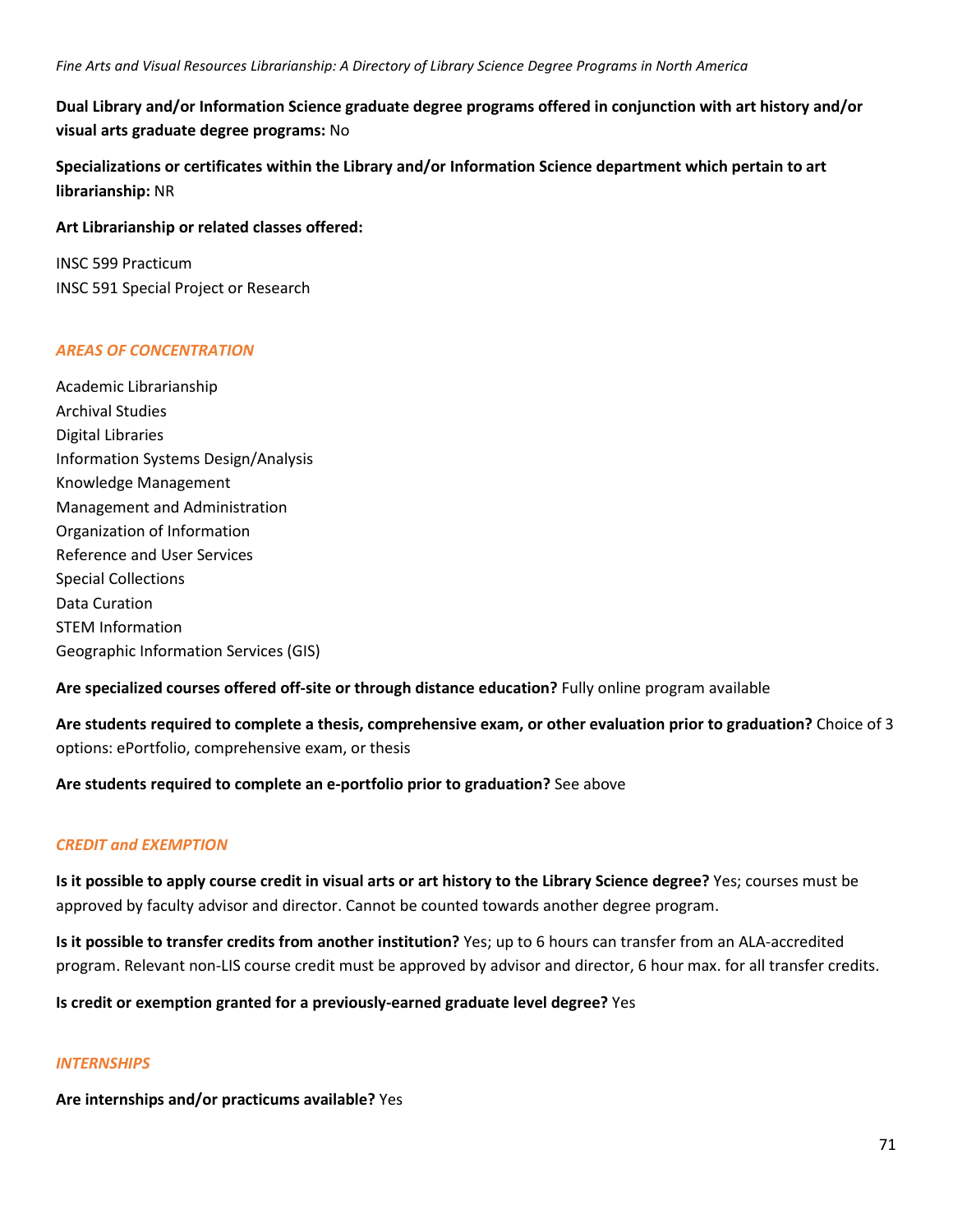**Does the department offer course credit for the completion of an internship or practicum?** Yes

**Are paid internships eligible for course credit?** No

**Is there a faculty or staff member who works with students to coordinate and schedule the internship or practicum?** Yes

**Does the department advertise or facilitate internship and practicum opportunities which are not for credit?** Yes

### *CAMPUS RESOURCES*

**Resources related to art, museum, and visual resources librarianship at your institution that might be of interest to a prospective student:** McClung Museum on campus, includes historical, artistic, & cultural collections, hosts practicums; Ewing Gallery of Art & Architecture; Howard Baker Center & Modern Political archives; UT Special Collections including the Great Smoky Mountains Regional collection

### *ADMISSION DEADLINES*

**Fall semester application deadline:** Early August (rolling) **Spring semester application deadline:** Late December (rolling) **Other admission deadlines:** Apply for assistantships by March 1

### *FINANCIAL ASSISTANCE*

**Is financial aid available through the University?** Yes; University offers some graduate fellowships and scholarships. Check criteria for individual awards.

**Is additional funding available to students in the Library and/or Information Science program?** Yes; School offers 16 assistantships with tuition waivers & work stipend. School offers several scholarships with specified criteria for application. **Deadlines:** Submit separate application for assistantships and/or scholarships by March 1.

**Is additional funding available specifically for students interested Art Librarianship and/or Visual Resources?** No

**Is funding available for conference attendance/special projects?** Yes; Students presenting their research at conferences can apply for travel expense assistance

# **TFXAS**

### Texas Woman's University

School of Library & Information Studies Stoddard Hall, Room 404 P.O. Box 425438 Denton, TX 76204-5438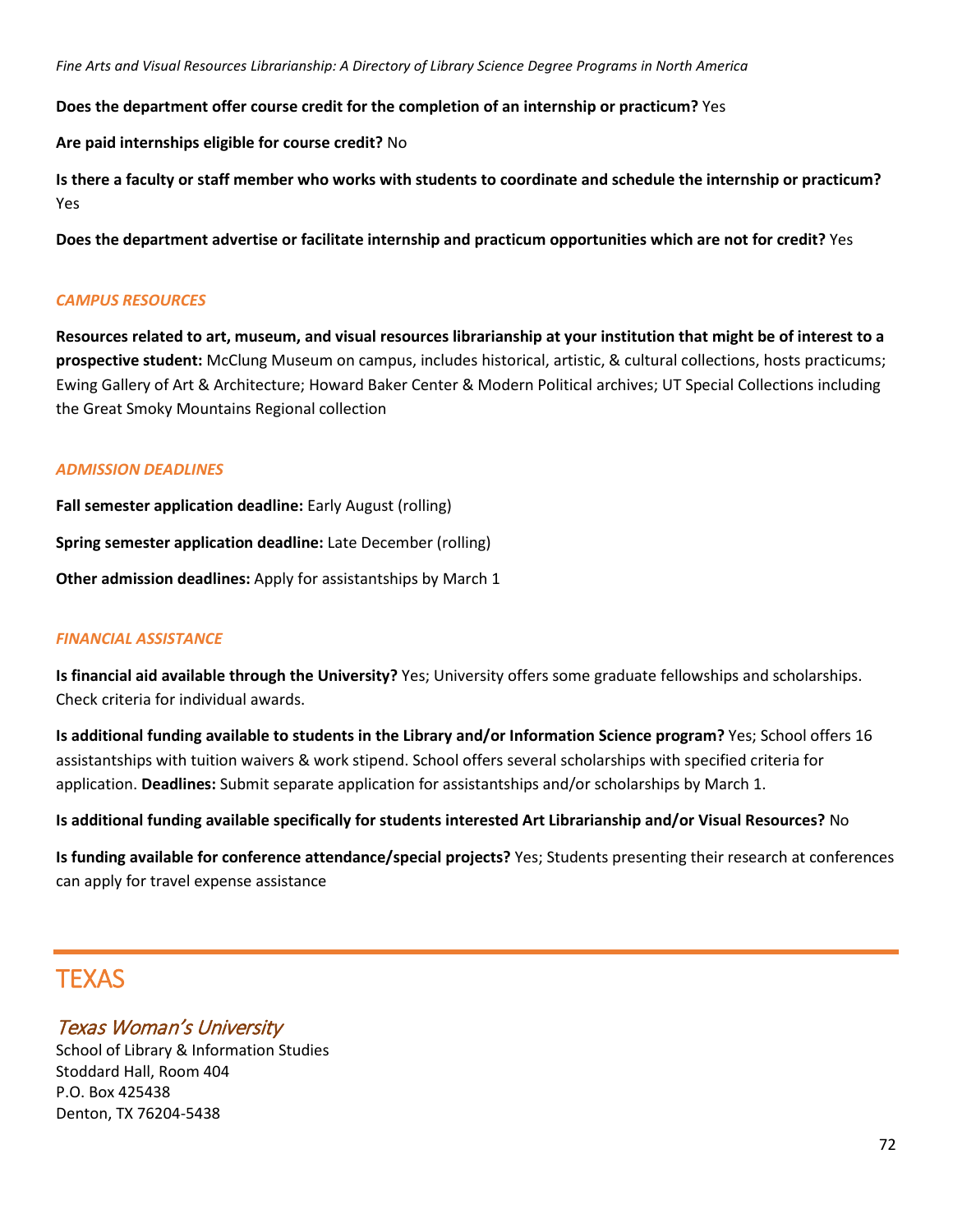940.898.2602 [slis@twu.edu](mailto:slis@twu.edu) <http://www.twu.edu/slis>

### *PROGRAMS OFFERED*

**Graduate degrees offered in Library and/or Information Science:**

MLS | MA, Library Science | MLS/MS Health | School Library Certification

## University of North Texas

Department of Library and Information Sciences UNT Discovery Park 3940 North Elm, Ste. C232 Denton, TX 76203-5017 940.565.2445 [LIS-WebAdmin@unt.edu](mailto:LIS-WebAdmin@unt.edu) [https://lis.unt.edu](https://lis.unt.edu/)

### *PROGRAMS OFFERED*

### **Graduate degrees offered in Library and/or Information Science:**

MS | PhD | School Library Certification | Graduate Certificates

## University of Texas at Austin

School of Information 1616 Guadalupe St., Ste 5202 Austin, TX 78701 512.471.3821 [info@ischool.utexas.edu](mailto:info@ischool.utexas.edu) [http://www.ischool.utexas.edu](http://www.ischool.utexas.edu/)

### *PROGRAMS OFFERED*

### **Graduate degrees offered in Library and/or Information Science:**

Master's | PhD | Continuing Ed | Post-master's certification

**Dual Library and/or Information Science graduate degree programs offered in conjunction with art history and/or visual arts graduate degree programs:** No

**Specializations or certificates within the Library and/or Information Science department which pertain to art librarianship:** NR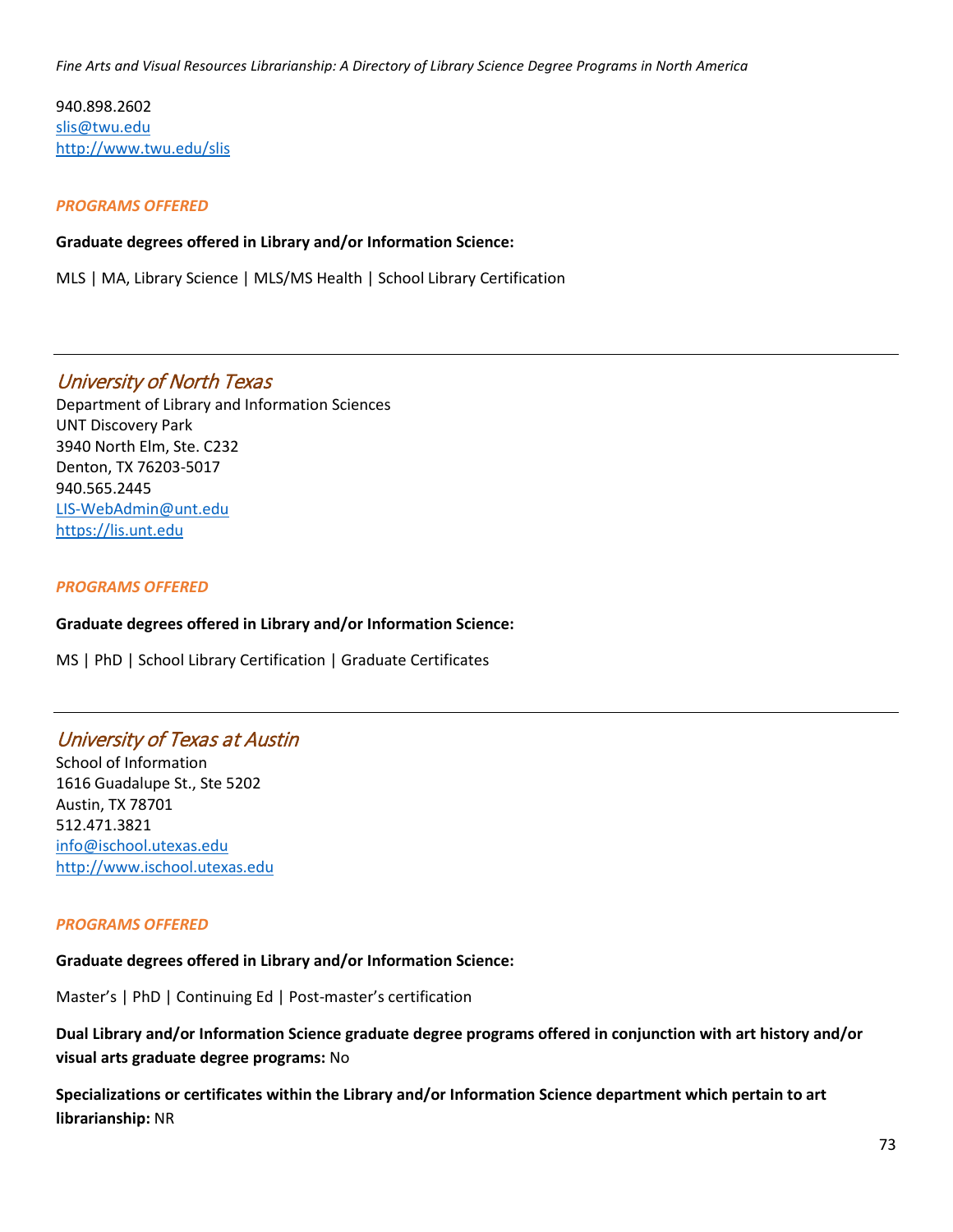### **Art librarianship or related classes offered:** No

### *AREAS OF CONCENTRATION*

Academic Librarianship Archival Studies Cultural Heritage Information Management Digital Libraries Information Systems Design/Analysis Knowledge Management Organization of Information Records Management Thesis Option

**Are specialized courses offered off-site or through distance education?** NR

**Are students required to complete a thesis, comprehensive exam, or other evaluation prior to graduation?** Yes; culminating (capstone) Project or master's thesis

**Are students required to complete an e-portfolio prior to graduation?** Yes

### *CREDIT and EXEMPTION*

**Is it possible to apply course credit in visual arts or art history to the Library Science degree?** Yes; up to 9 credit hours of courses outside the School of Information may be applied to degree program

**Is it possible to transfer credits from another institution?** Yes; up to 9 credit hours of courses outside the School of Information may be applied to degree program

**Is credit or exemption granted for a previously-earned graduate level degree?** No

### *INTERNSHIPS*

**Are internships and/or practicums available?** Yes

**Does the department offer course credit for the completion of an internship or practicum?** Yes

**Are paid internships eligible for course credit?** Yes

**Is there a faculty or staff member who works with students to coordinate and schedule the internship or practicum?** Yes

**Does the department advertise or facilitate internship and practicum opportunities which are not for credit?** Yes

### *CAMPUS RESOURCES*

**Resources related to art, museum, and visual resources librarianship at your institution that might be of interest to a prospective student:** Fine Arts Library, Blanton Museum of Art, Harry Ransom Humanities Research Center, Dolph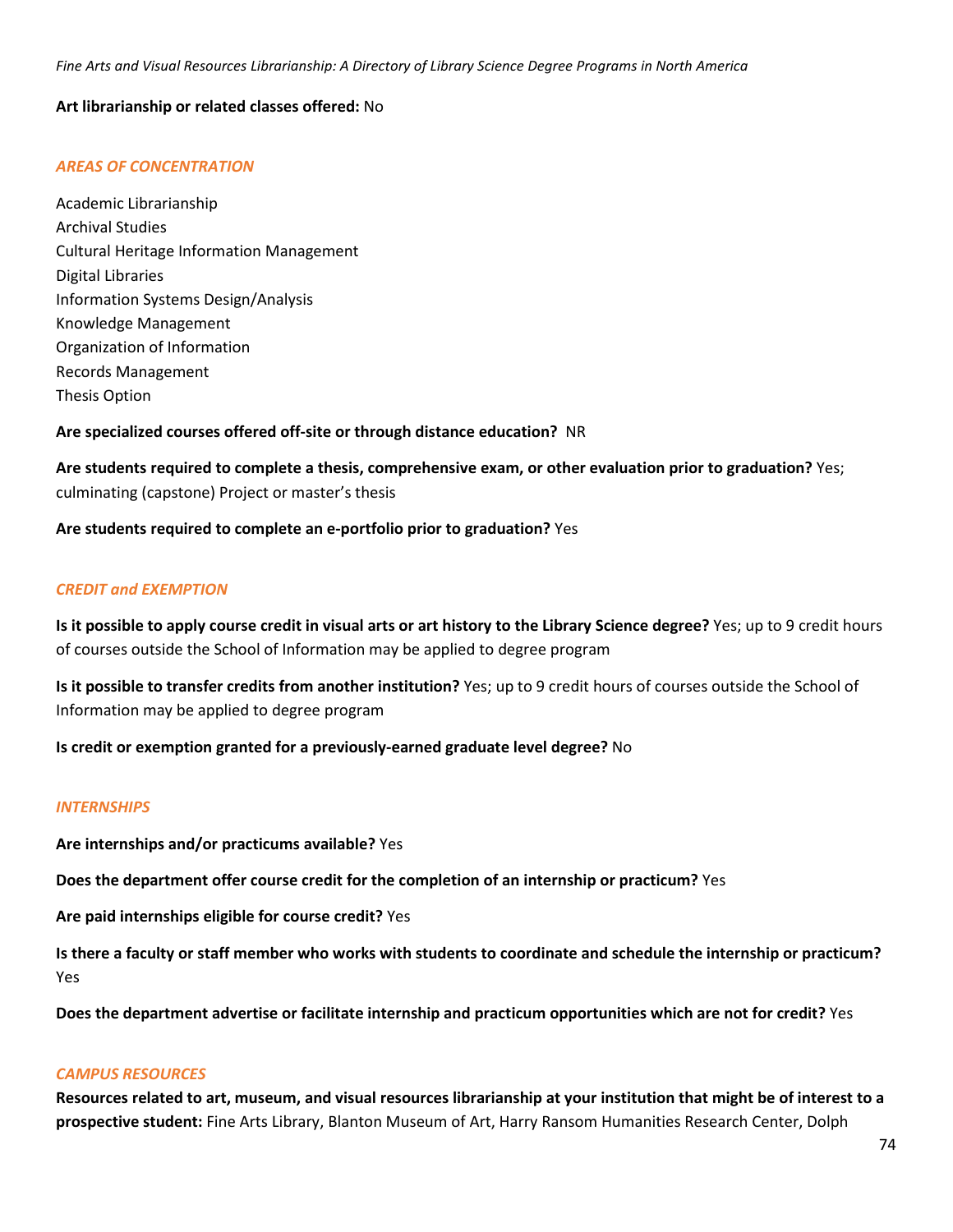Briscoe Center of American History

### *ADMISSION DEADLINES*

**Fall semester application deadline:** December 1

**Spring semester application deadline:** September 1

**Other admission deadlines:** NR

### *FINANCIAL ASSISTANCE*

**Is financial aid available through the University?** Yes; scholarships, fellowships, research assistant appointments and teaching assistant appointments

**Is additional funding available to students in the Library and/or Information Science program?** Yes; see above

**Is additional funding available specifically for students interested Art Librarianship and/or Visual Resources?** No

**Is funding available for conference attendance/special projects?** Yes; travel grants up to \$1000 to attend major professional meetings

# **WASHINGTON**

## University of Washington

Information School Mary Gates Hall, Suite 420 Box 352840 Seattle, WA 98195 206.543.1794 [mlis@uw.edu](mailto:mlis@uw.edu) [http://ischool.uw.edu](http://ischool.uw.edu/)

### *PROGRAMS OFFERED*

**Graduate degrees offered in Library and/or Information Science:**

Master's

**Dual Library and/or Information Science graduate degree programs offered in conjunction with art history and/or visual arts graduate degree programs:** No

**Specializations or certificates within the Library and/or Information Science department which pertain to art librarianship:** NR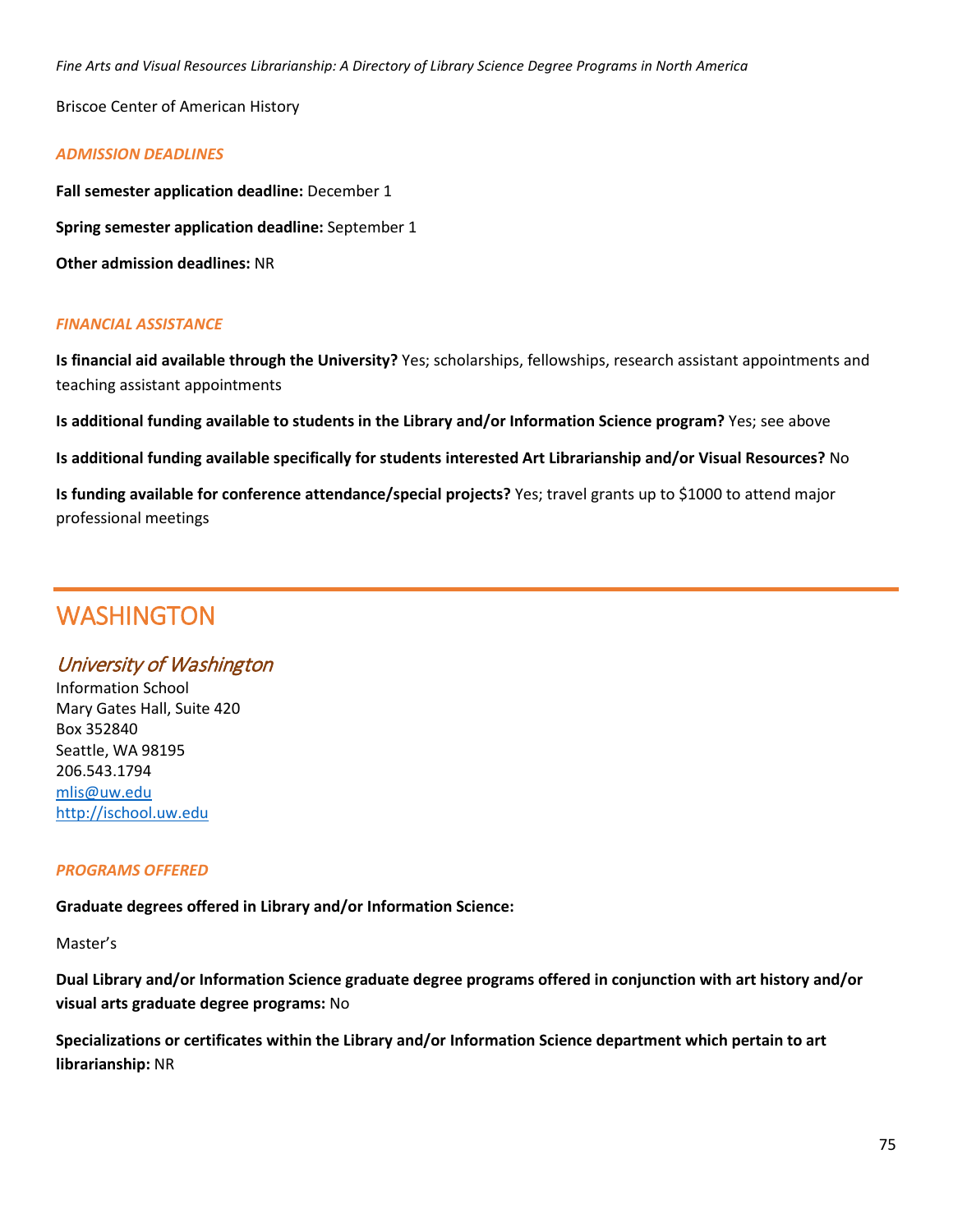### **Art Librarianship or other special courses available:**

MLIS students may take Museology courses towards their MLIS degree; some students do an informal dual degree or certificate program with museology. Students may also take Ethnomusicology courses.

### *AREAS OF CONCENTRATION*

Academic Librarianship Archival Studies Cultural Heritage Information Management Information Systems Design/Analysis Knowledge Management Management and Administration Organization of Information Records Management Reference and User Services Special Collections Other: We only offer a Law Librarianship Certification and the School Library Media Endorsement.

**Are specialized courses offered off-site or through distance education?** Fully online program available

**Are students required to complete a thesis, comprehensive exam, or other evaluation prior to graduation?** Yes; a capstone project is required. Learn more at<http://ischool.uw.edu/current/mlis/final-project>

**Are students required to complete an e-portfolio prior to graduation?** No

### *CREDIT and EXEMPTION*

**Is it possible to apply course credit in visual arts or art history to the Library Science degree?** Yes; must be graduate level. Decision is made by program chair and/or MLIS Academic Advisor

**Is it possible to transfer credits from another institution?** Yes; a maximum of 6 credits are transferrable; approval by MLIS Academic Advisor required

**Is credit or exemption granted for a previously-earned graduate level degree?** No

### *INTERNSHIPS*

**Are internships and/or practicums available?** Yes

**Does the department offer course credit for the completion of an internship or practicum?** Yes

**Are paid internships eligible for course credit?** Yes

**Is there a faculty or staff member who works with students to coordinate and schedule the internship or practicum?** Yes

**Does the department advertise or facilitate internship and practicum opportunities which are not for credit?** Yes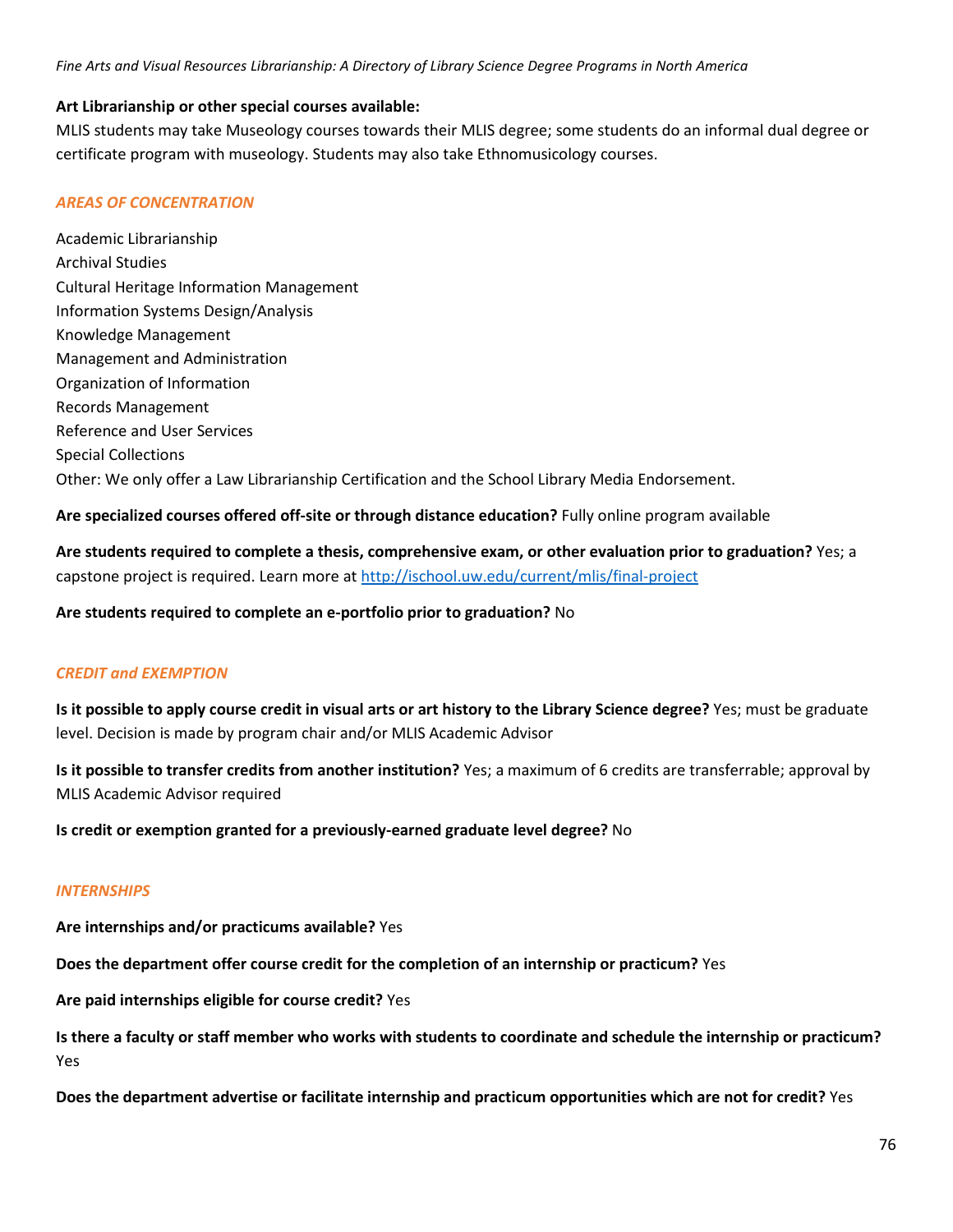### *CAMPUS RESOURCES*

**Resources related to art, museum, and visual resources librarianship at your institution that might be of interest to a prospective student:** NR

### *ADMISSION DEADLINES*

**Fall semester application deadline:** February 1 **Spring semester application deadline:** None **Other admission deadlines:** Only admit once a year

### *FINANCIAL ASSISTANCE*

**Is financial aid available through the University?** Yes; federal student aid, grants, loans, work study, veteran's benefits available

**Is additional funding available to students in the Library and/or Information Science program?** Yes; opportunities for scholarships for both incoming and continuing students; some graduate assistantship positions

**Is additional funding available specifically for students interested Art Librarianship and/or Visual Resources?** No

**Is funding available for conference attendance/special projects?** Yes; funding available for students presenting at a conference

# **WISCONSIN**

## University of Wisconsin-Madison

School of Library & Information Studies 600 N. Park St. Madison, WI 53706 608.263.2900 [uw-slis@slis.wisc.edu](mailto:uw-slis@slis.wisc.edu) [http://www.slis.wisc.edu](http://www.slis.wisc.edu/)

### *PROGRAMS OFFERED*

### **Graduate degrees offered in Library and/or Information Science:**

Master's | PhD | Continuing Ed

**Dual Library and/or Information Science graduate degree programs offered in conjunction with art history and/or visual arts graduate degree programs:** Yes – art history dual degree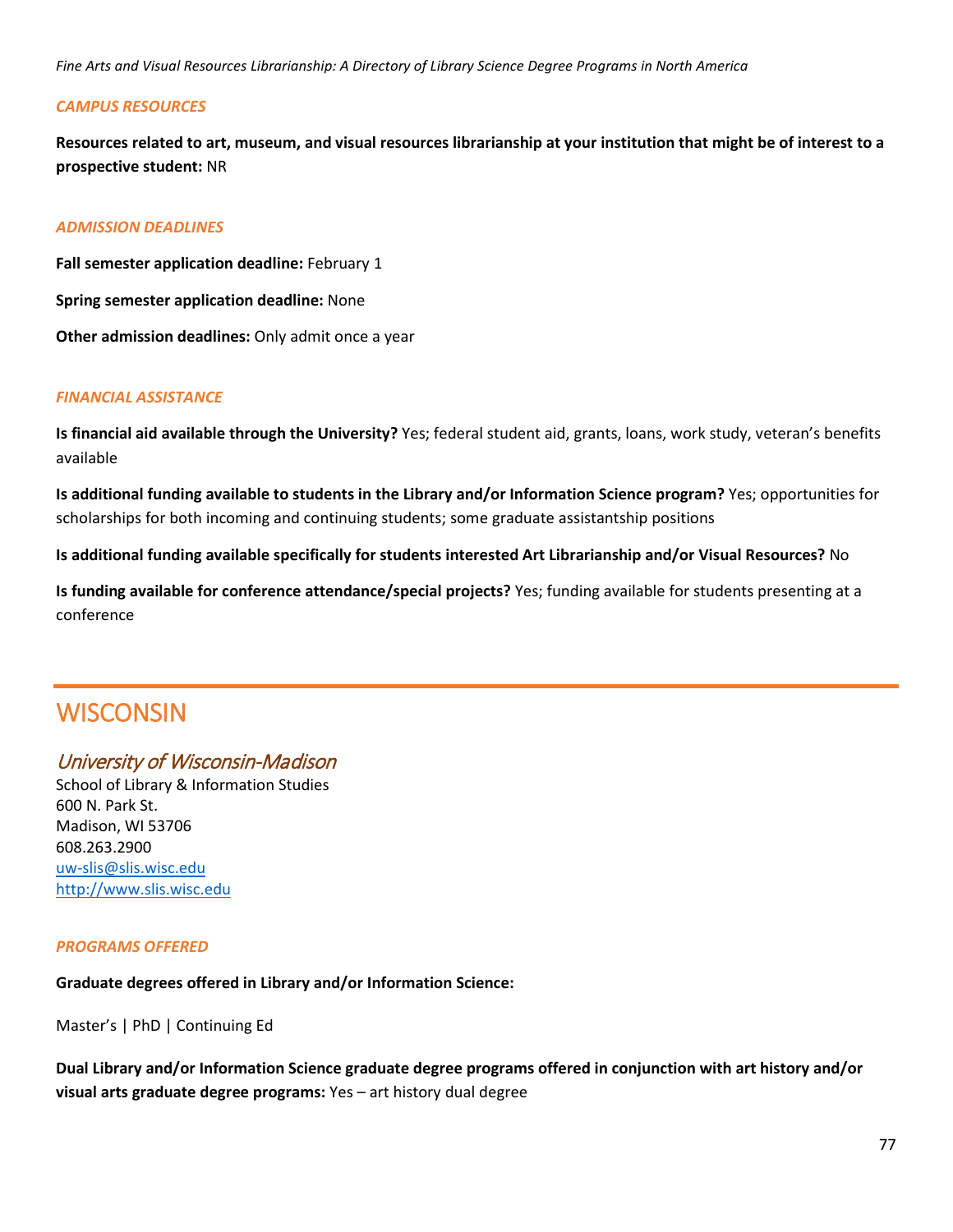### **Specializations or certificates within the Library and/or Information Science department which pertain to art librarianship:** NR

### **Art Librarianship courses offered:**

LIS 855 Art Librarianship LIS 839 Special Collections LIS 678 Preservation and Conservation For complete list see:<http://www.slis.wisc.edu/doubledegree.htm#art>

### *AREAS OF CONCENTRATION*

Academic Librarianship Archival Studies Digital Libraries Music Librarianship Organization of Information Records Management Reference and User Services

**Are specialized courses offered off-site or through distance education?** N/A for Art Librarianship; online program available for MA

**Are students required to complete a thesis, comprehensive exam, or other evaluation prior to graduation?** Yes; eportfolio required

**Are students required to complete an e-portfolio prior to graduation?** Yes

### *CREDIT and EXEMPTION*

**Is it possible to apply course credit in visual arts or art history to the Library Science degree?** Yes; must be at graduate

**Is it possible to transfer credits from another institution?** Yes; 9 credits maximum

**Is credit or exemption granted for a previously-earned graduate level degree?** Yes

### *INTERNSHIPS*

**Are internships and/or practicums available?** Yes

**Does the department offer course credit for the completion of an internship or practicum?** Yes

**Are paid internships eligible for course credit?** No

**Is there a faculty or staff member who works with students to coordinate and schedule the internship or practicum?** Yes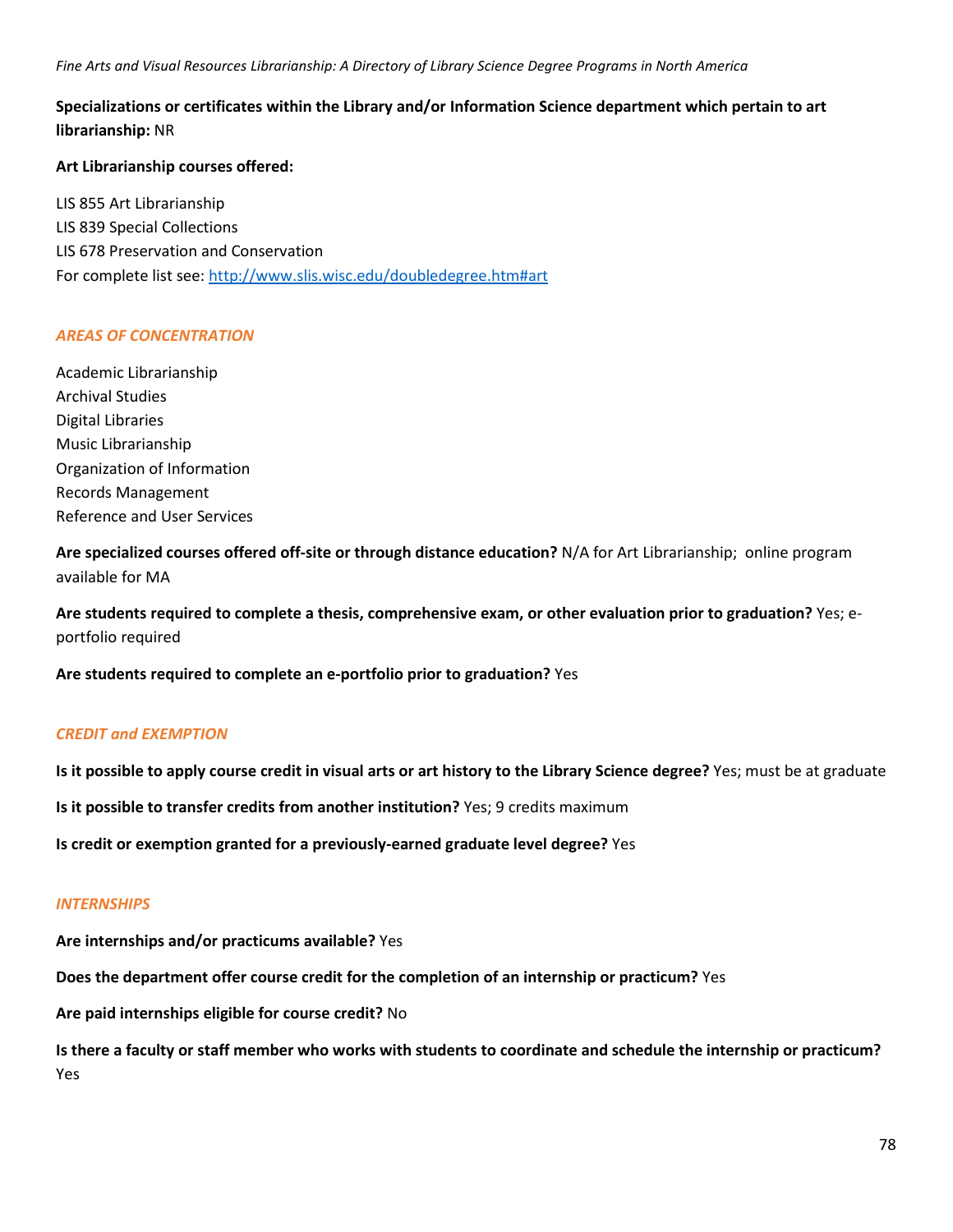**Does the department advertise or facilitate internship and practicum opportunities which are not for credit?** Yes

### *CAMPUS RESOURCES*

**Resources related to art, museum, and visual resources librarianship at your institution that might be of interest to a prospective student:** Kohler Art Library, Special Collections Department, Silver Buckle Press, UW Digital Collections, Art History Dept. (Visual Resources Collection), Chazen Museum of Art (Print Room)

### *ADMISSION DEADLINES*

**Fall semester application deadline:** December 15 for full consideration for scholarships; February 1 final

**Spring semester application deadline:** N/A

**Other admission deadlines:** N/A

### *FINANCIAL ASSISTANCE*

**Is financial aid available through the University?** Yes; work study, teaching assistantships; project assistantships

**Is additional funding available to students in the Library and/or Information Science program?** Yes; scholarships and teaching assistantships

**Deadlines:** December 15

**Is additional funding available specifically for students interested Art Librarianship and/or Visual Resources?** No

**Is funding available for conference attendance/special projects?** Yes; SLIS student travel fund

## University of Wisconsin-Milwaukee

School of Information Studies 2025 E. Newport Ave. – NWQB 3550 Milwaukee, WI 53211 414.229.4707 [soisinfo@uwm.edu](mailto:soisinfo@uwm.edu) [http://ischool.uwm.edu](http://ischool.uwm.edu/)

### *PROGRAMS OFFERED*

## **Graduate degrees offered in Library and/or Information Science:**

Master's | PhD | Post-master's certification

**Dual Library and/or Information Science graduate degree programs offered in conjunction with art history and/or visual arts graduate degree programs:** No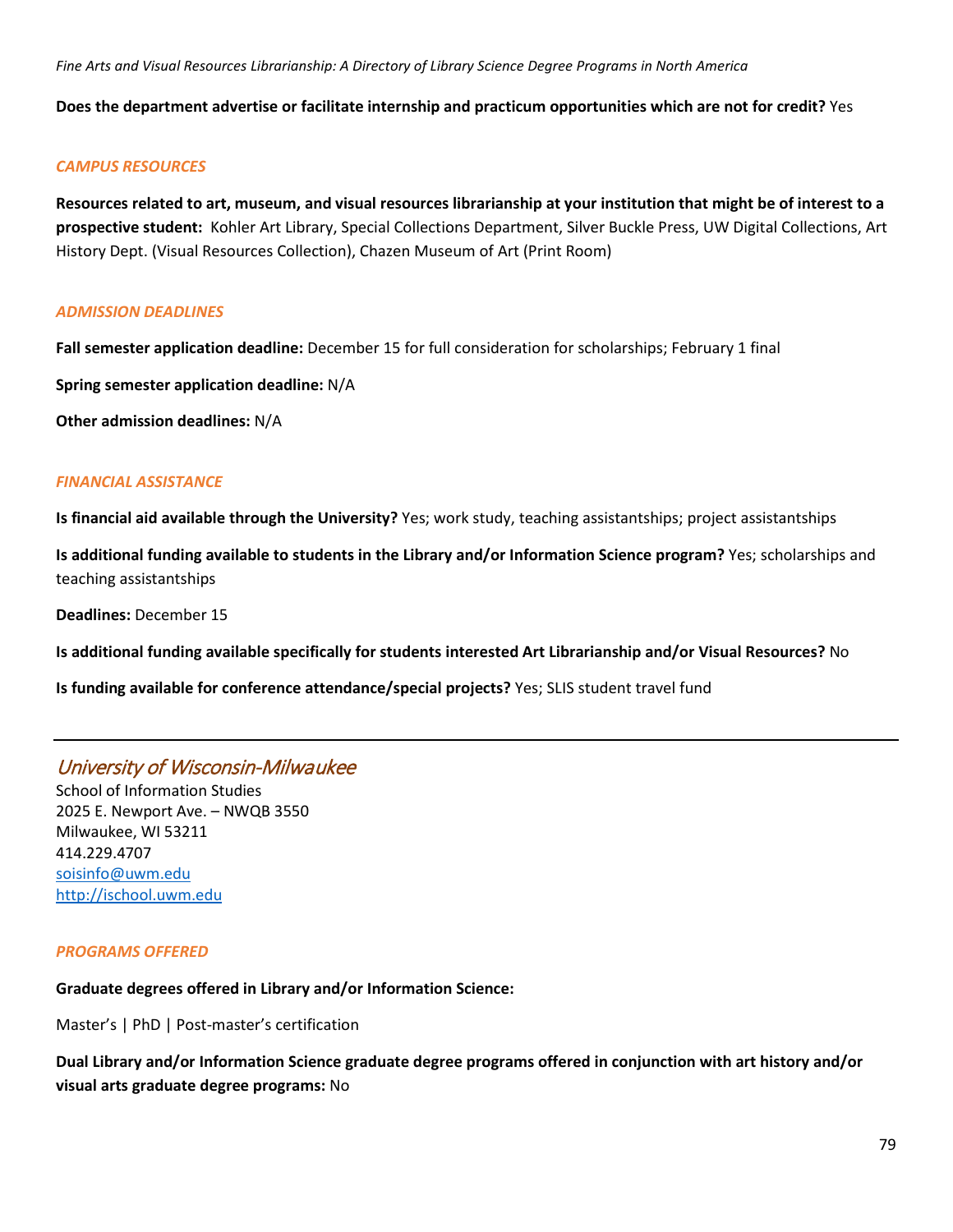### **Specializations or certificates within the Library and/or Information Science department which pertain to art librarianship:** NR

**Art librarianship or related classes offered:** no

### *AREAS OF CONCENTRATION*

Archival Studies Digital Libraries Organization of Information Records Management Thesis Option

**Are specialized courses offered off-site or through distance education?** Fully online program available

**Are students required to complete a thesis, comprehensive exam, or other evaluation prior to graduation?** Yes; thesis, exam, or capstone project

**Are students required to complete an e-portfolio prior to graduation?** No

### *CREDIT and EXEMPTION*

**Is it possible to apply course credit in visual arts or art history to the Library Science degree?** Yes

**Is it possible to transfer credits from another institution?** Yes

**Is credit or exemption granted for a previously-earned graduate level degree?** No

### *INTERNSHIPS*

**Are internships and/or practicums available?** Yes

**Does the department offer course credit for the completion of an internship or practicum?** Yes

**Are paid internships eligible for course credit?** Yes

**Is there a faculty or staff member who works with students to coordinate and schedule the internship or practicum?** Yes

**Does the department advertise or facilitate internship and practicum opportunities which are not for credit?** Yes

### *CAMPUS RESOURCES*

**Resources related to art, museum, and visual resources librarianship at your institution that might be of interest to a prospective student:** NR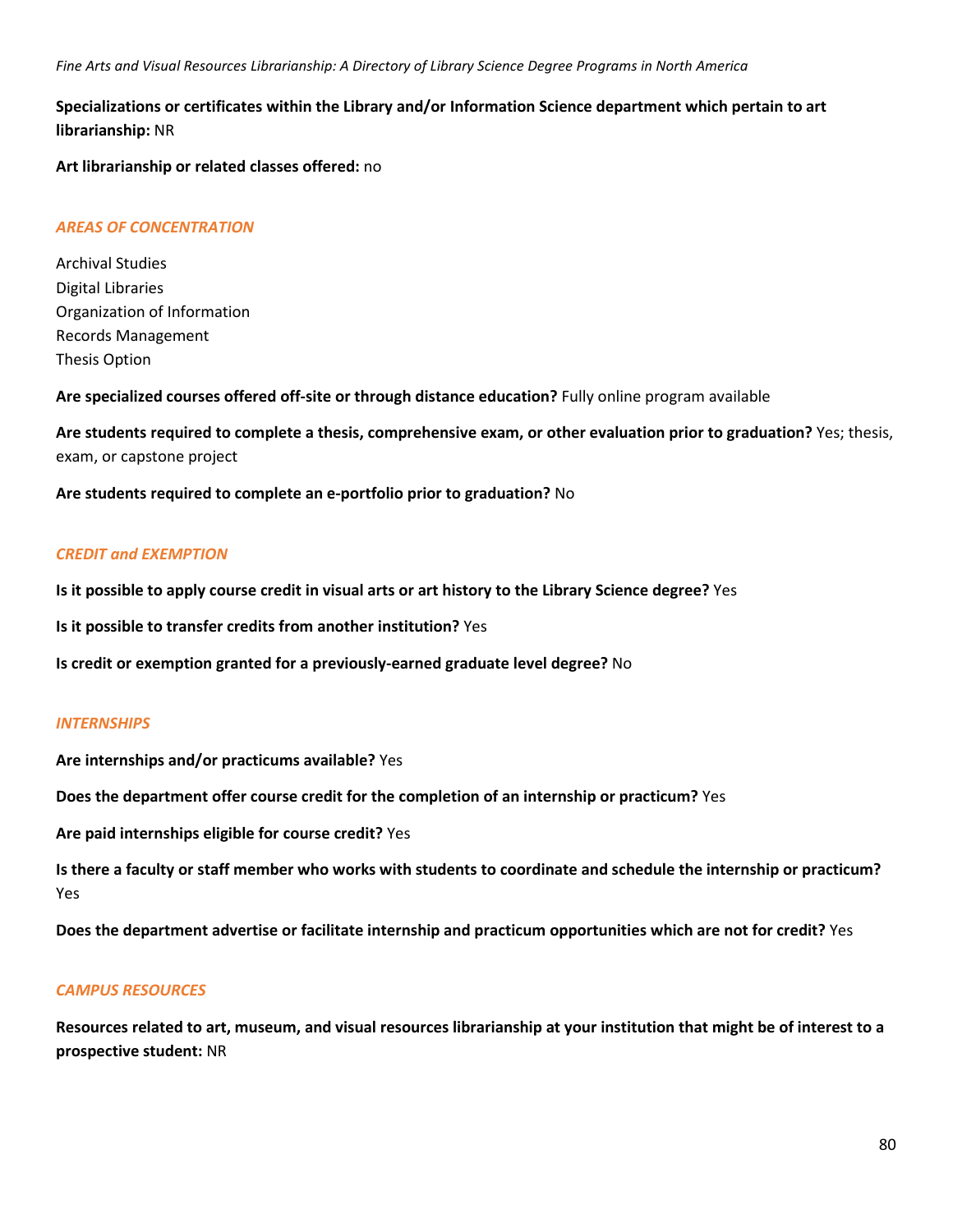### *ADMISSION DEADLINES*

**Fall semester application deadline:** Rolling

**Spring semester application deadline:** Rolling

**Other admission deadlines:** Rolling

### *FINANCIAL ASSISTANCE*

**Is financial aid available through the University?** Yes; federal financial aid

**Is additional funding available to students in the Library and/or Information Science program?** Yes; scholarships, fellowships

**Is additional funding available specifically for students interested Art Librarianship and/or Visual Resources?** No

**Is funding available for conference attendance/special projects?** Yes; students can apply for funding if presenting papers at conferences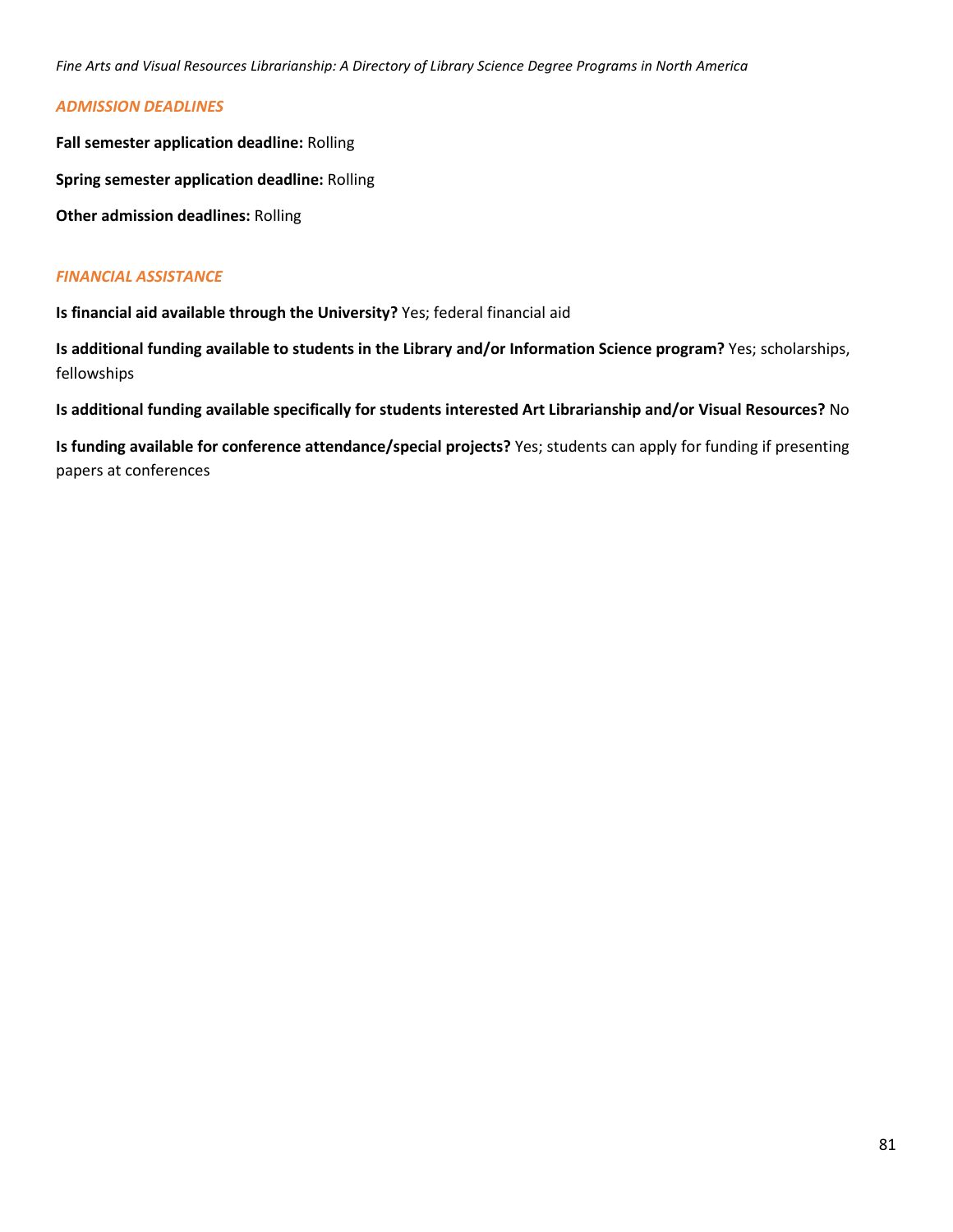# PUERTO RICO

# Universidad de Puerto Rico / University of Puerto Rico

Escuela Graduada de Ciencias y Tecnologías de la Información/ Graduate School of Information Sciences and Technologies Universidad de Puerto Rico/ University of Puerto Rico P.O. Box 21906, San Juan, PR 00931-1906 787.763.6199 [portal.egcti@upr.edu](mailto:portal.egcti@upr.edu) [http://egcti.upr.edu](http://egcti.upr.edu/)

### *PROGRAMS OFFERED*

### **Graduate degrees offered in Library and/or Information Science:**

MIS | School Library Certificate | Archives Certificate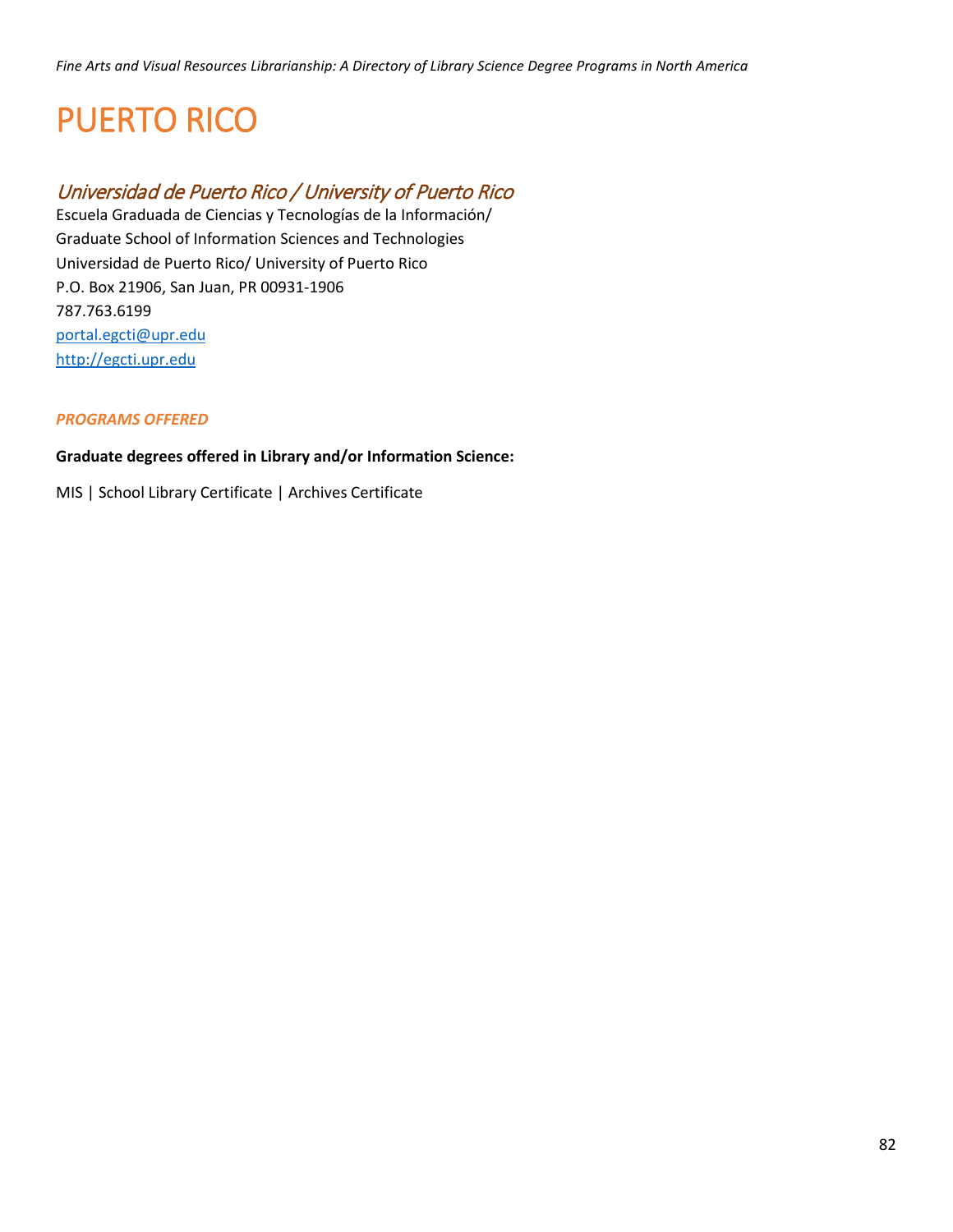# **CANADA**

# Alberta

# University of Alberta

School of Library and Information Studies 3-20 Rutherford South Edmonton, Alberta T6G 2J4 Canada 780.492.4578 [slis@ualberta.ca](mailto:slis@ualberta.ca) [http://www.slis.ualberta.ca](http://www.slis.ualberta.ca/) 

### *PROGRAMS OFFERED*

**Graduate degrees offered in Library and/or Information Science:**

Master's | PhD

**Dual Library and/or Information Science graduate degree programs offered in conjunction with art history and/or visual arts graduate degree programs:** No

**Specializations or certificates within the Library and/or Information Science department which pertain to art librarianship:** NR

**Art Librarianship or related classes offered:** No

### *AREAS OF CONCENTRATION*

Academic Librarianship Digital Libraries Information Systems Design/Analysis Knowledge Management Management and Administration Organization of Information Records Management Reference and User Services Special Collections Thesis Option

**Are specialized courses offered off-site or through distance education?** Fully online program available

**Are students required to complete a thesis, comprehensive exam, or other evaluation prior to graduation?** No

**Are students required to complete an e-portfolio prior to graduation?** Yes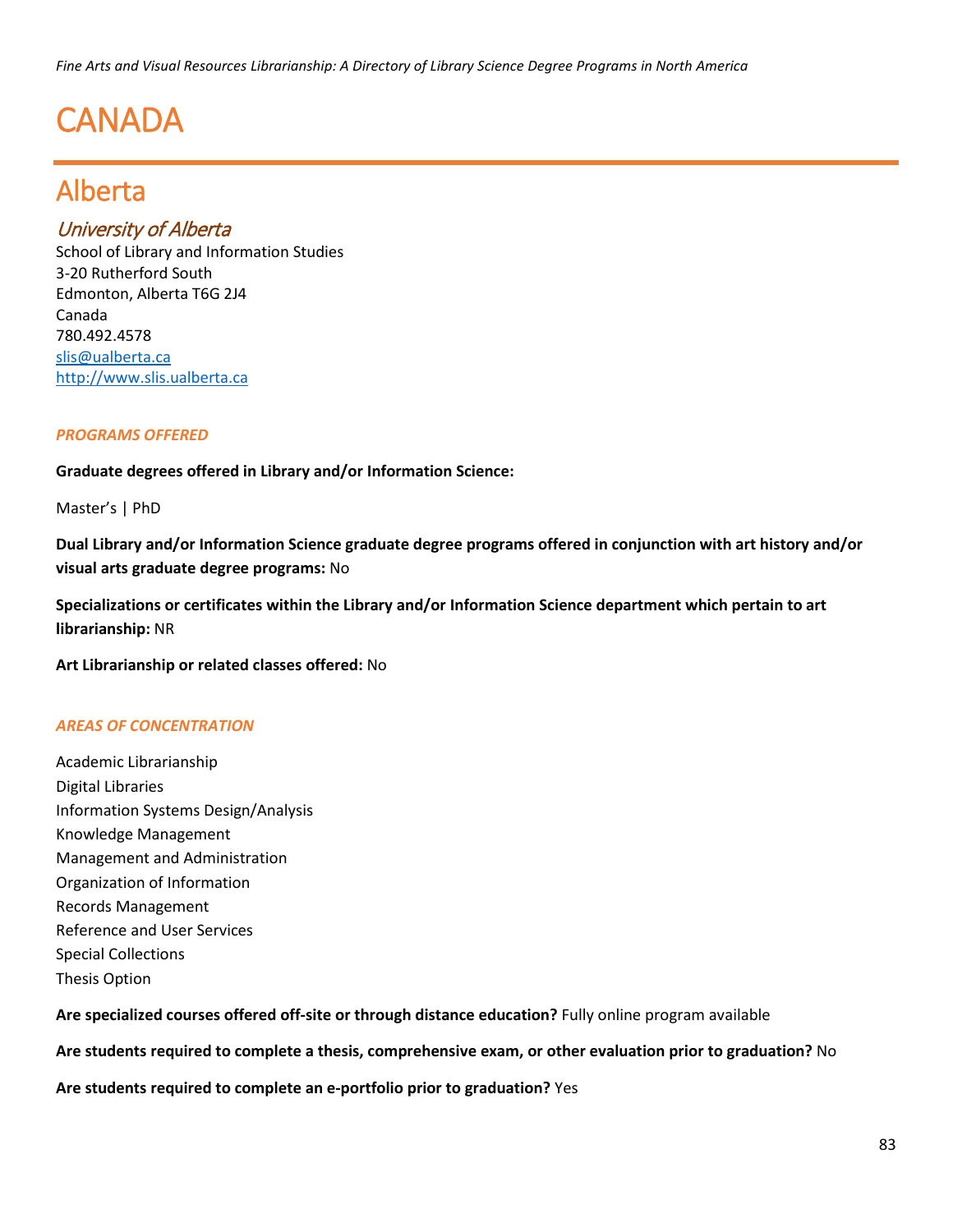### *CREDIT and EXEMPTION*

**Is it possible to apply course credit in visual arts or art history to the Library Science degree?** N/A

**Is it possible to transfer credits from another institution?** Yes

**Is credit or exemption granted for a previously-earned graduate level degree?** Yes

### *INTERNSHIPS*

**Are internships and/or practicums available?** Yes

**Does the department offer course credit for the completion of an internship or practicum?** Yes

**Are paid internships eligible for course credit?** No

**Is there a faculty or staff member who works with students to coordinate and schedule the internship or practicum?** Yes

**Does the department advertise or facilitate internship and practicum opportunities which are not for credit?** No

### *CAMPUS RESOURCES*

**Resources related to art, museum, and visual resources librarianship at your institution that might be of interest to a prospective student:** NR

### *ADMISSION DEADLINES*

**Fall semester application deadline:** February 1 for on-campus program **Spring semester application deadline:** NR **Other admission deadlines:** April 1 for online program

### *FINANCIAL ASSISTANCE*

**Is financial aid available through the University?** Yes

**Is additional funding available to students in the Library and/or Information Science program?** Yes

**Is additional funding available specifically for students interested Art Librarianship and/or Visual Resources?** No

**Is funding available for conference attendance/special projects?** Yes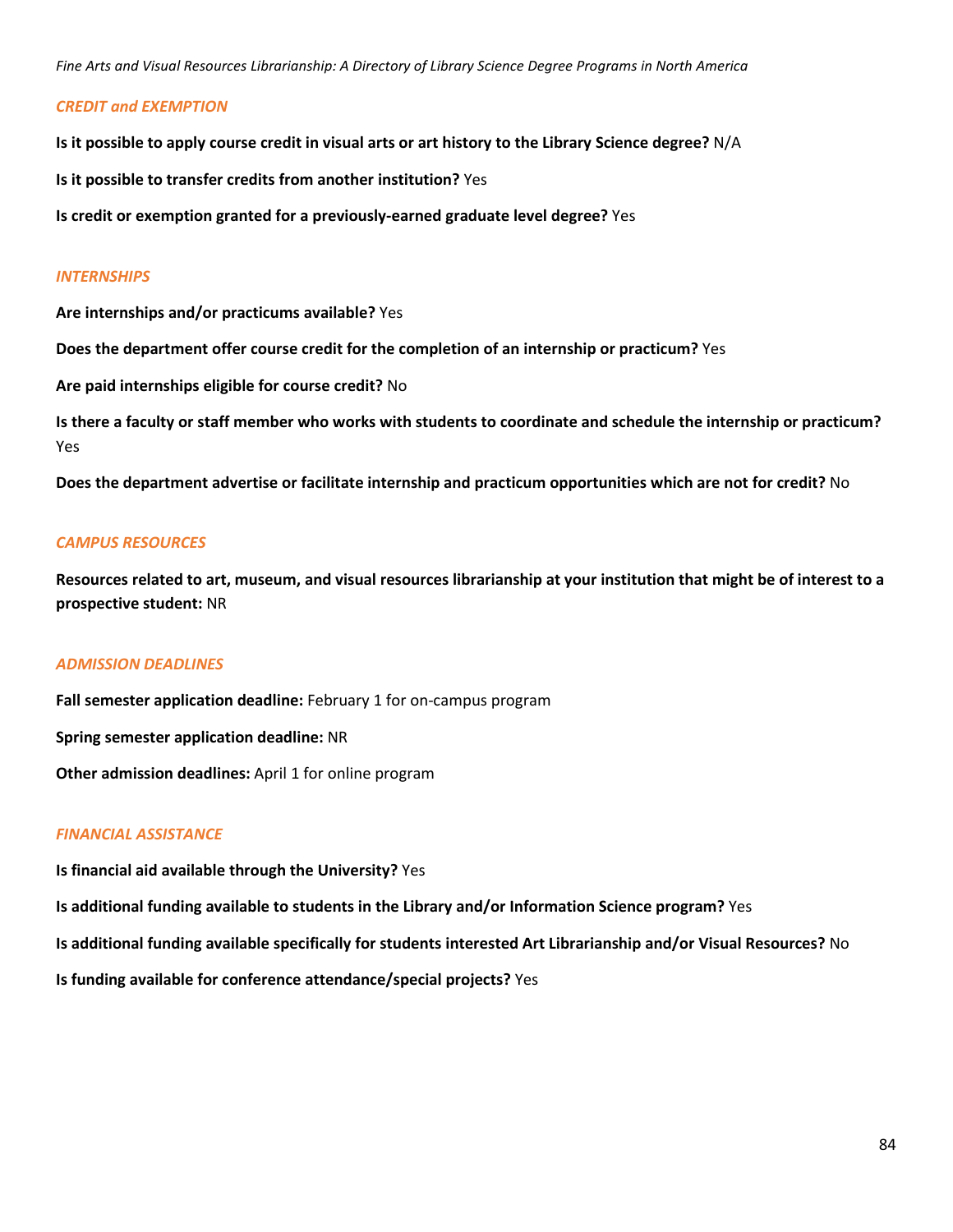# British Columbia

# University of British Columbia

470 – 1961 East Mall Vancouver, BC V6T 1Z1 604.822.2211 [ischool.info@ubc.ca](mailto:ischool.info@ubc.ca) [http://www.slais.ubc.ca](http://www.slais.ubc.ca/)

### *PROGRAMS OFFERED*

### **Graduate degrees offered in Library and/or Information Science:**

Master's | PhD

**Dual Library and/or Information Science graduate degree programs offered in conjunction with art history and/or visual arts graduate degree programs:** N/A; dual MA in Archival Studies and Information Studies available (MASLIS)

**Specializations or certificates within the Library and/or Information Science department which pertain to art librarianship:** NR

**Art librarianship or related classes offered:** No

### *AREAS OF CONCENTRATION*

Archival Studies Information Systems Design/Analysis Other: First Nations Curriculum Concentration (FNCC); Human-Computer Interaction (HCI) Sub-Specialization

**Are specialized courses offered off-site or through distance education?** Primarily face-to-face with some online courses offered

**Are students required to complete a thesis, comprehensive exam, or other evaluation prior to graduation?** Yes; a sixcredit thesis required for MA in Children's Literature; thesis required of all PhD students

**Are students required to complete an e-portfolio prior to graduation?** No

### *CREDIT and EXEMPTION*

**Is it possible to apply course credit in visual arts or art history to the Library Science degree?** Yes

**Is it possible to transfer credits from another institution?** Yes; UBC permits up to 40% of transferred credits towards a master's degree

**Is credit or exemption granted for a previously-earned graduate level degree?** No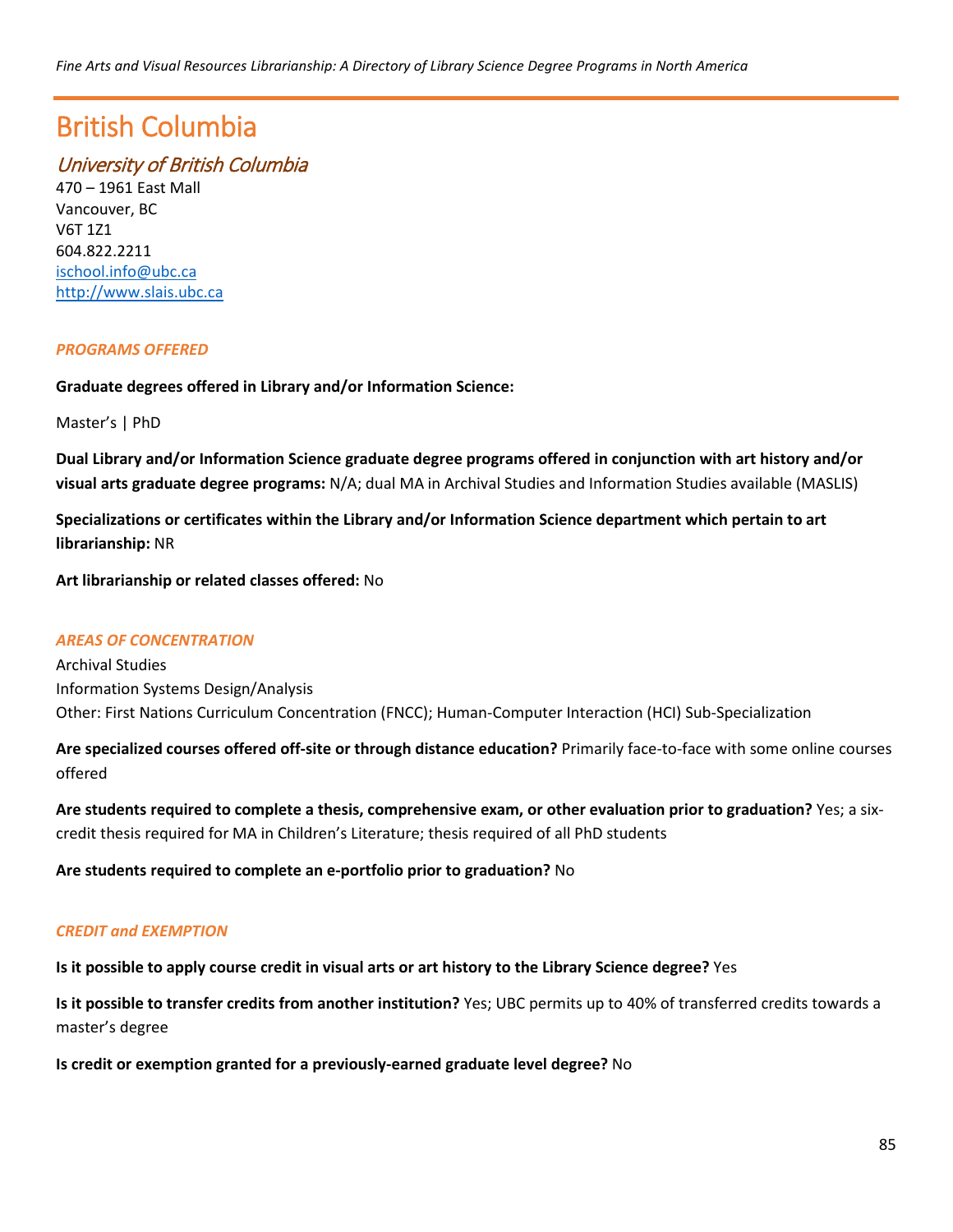#### *INTERNSHIPS*

**Are internships and/or practicums available?** Yes

**Does the department offer course credit for the completion of an internship or practicum?** Yes

**Are paid internships eligible for course credit?** No

**Is there a faculty or staff member who works with students to coordinate and schedule the internship or practicum?** Yes

**Does the department advertise or facilitate internship and practicum opportunities which are not for credit?** Yes

#### *CAMPUS RESOURCES*

**Resources related to art, museum, and visual resources librarianship at your institution that might be of interest to a prospective student:** NR

#### *ADMISSION DEADLINES*

**Fall semester application deadline:** January 15

**Spring semester application deadline:** N/A

**Other admission deadlines:** May 15 for January start date

### *FINANCIAL ASSISTANCE*

**Is financial aid available through the University?** Yes; Awards are available for graduate students: [https://www.grad.ubc.ca/scholarships-awards-funding,](https://www.grad.ubc.ca/scholarships-awards-funding) and an International Tuition award is available for all eligible international students[: https://www.grad.ubc.ca/awards/international-tuition-award](https://www.grad.ubc.ca/awards/international-tuition-award)

**Is additional funding available to students in the Library and/or Information Science program?** Yes; awards are available through the iSchool[: http://slais.ubc.ca/programs/awards-and-scholarships](http://slais.ubc.ca/programs/awards-and-scholarships)

**Deadlines:** Varies, but most continuing and graduating awards have an application deadline of April 15

#### **Is additional funding available specifically for students interested Art Librarianship and/or Visual Resources?** No

**Is funding available for conference attendance/special projects?** Yes; Graduate Student Travel Fund - max \$500 per graduate student per degree program; Student to ACA - travel stipend of up to \$500 for one person or \$250 each for two persons attending the conference.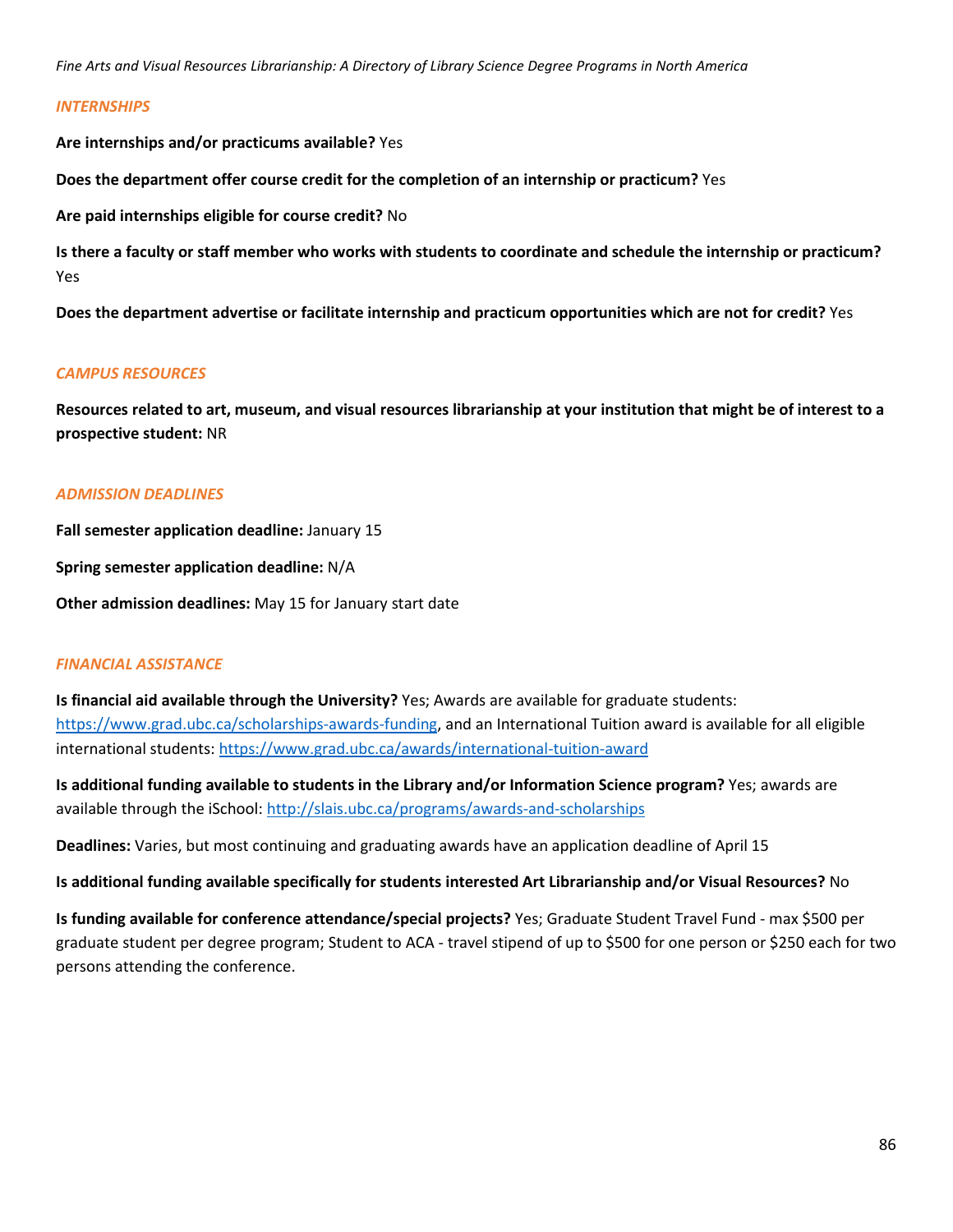# Nova Scotia

# Dalhousie University

School of Information Management PO box 15000 Halifax, Nova Scotia B3H 4R2 902.494.3656 [sim@dal.ca](mailto:sim@dal.ca) <http://www.dal.ca.faculty/management/school-of-information-management.html>

### *PROGRAMS OFFERED*

### **Graduate degrees offered in Library and/or Information Science:**

Master's

**Dual Library and/or Information Science graduate degree programs offered in conjunction with art history and/or visual arts graduate degree programs:** No

**Specializations or certificates within the Library and/or Information Science department which pertain to art librarianship:** NR

**Art librarianship or related classes offered:** No

### *AREAS OF CONCENTRATION*

Se[e http://www.dal.ca/faculty/management/school-of-information-management/current-students-site/areas-of](http://www.dal.ca/faculty/management/school-of-information-management/current-students-site/areas-of-concentration.html)[concentration.html](http://www.dal.ca/faculty/management/school-of-information-management/current-students-site/areas-of-concentration.html) for most current program offerings

**Are specialized courses offered off-site or through distance education?** Primarily face-to-face with some online courses offered

**Are students required to complete a thesis, comprehensive exam, or other evaluation prior to graduation?** NR

**Are students required to complete an e-portfolio prior to graduation?** No

### *CREDIT and EXEMPTION*

### **Is it possible to apply course credit in visual arts or art history to the Library Science degree?** NR

**Is it possible to transfer credits from another institution?** Yes; a transfer credit allows for courses completed outside of the student's program, normally at another institution, to be used as part of the student's degree requirements. Such courses cannot have been used for credit for another degree and normally cannot exceed 33% of the student's overall requirements. This total of 33% would also include any courses taken on Letter of Permission (see Section 7.6.6) and Advanced Placement. Application for transfer credits must be made within the first term following admission and must be approved by the home department and the Faculty of Graduate Studies. An original transcript and course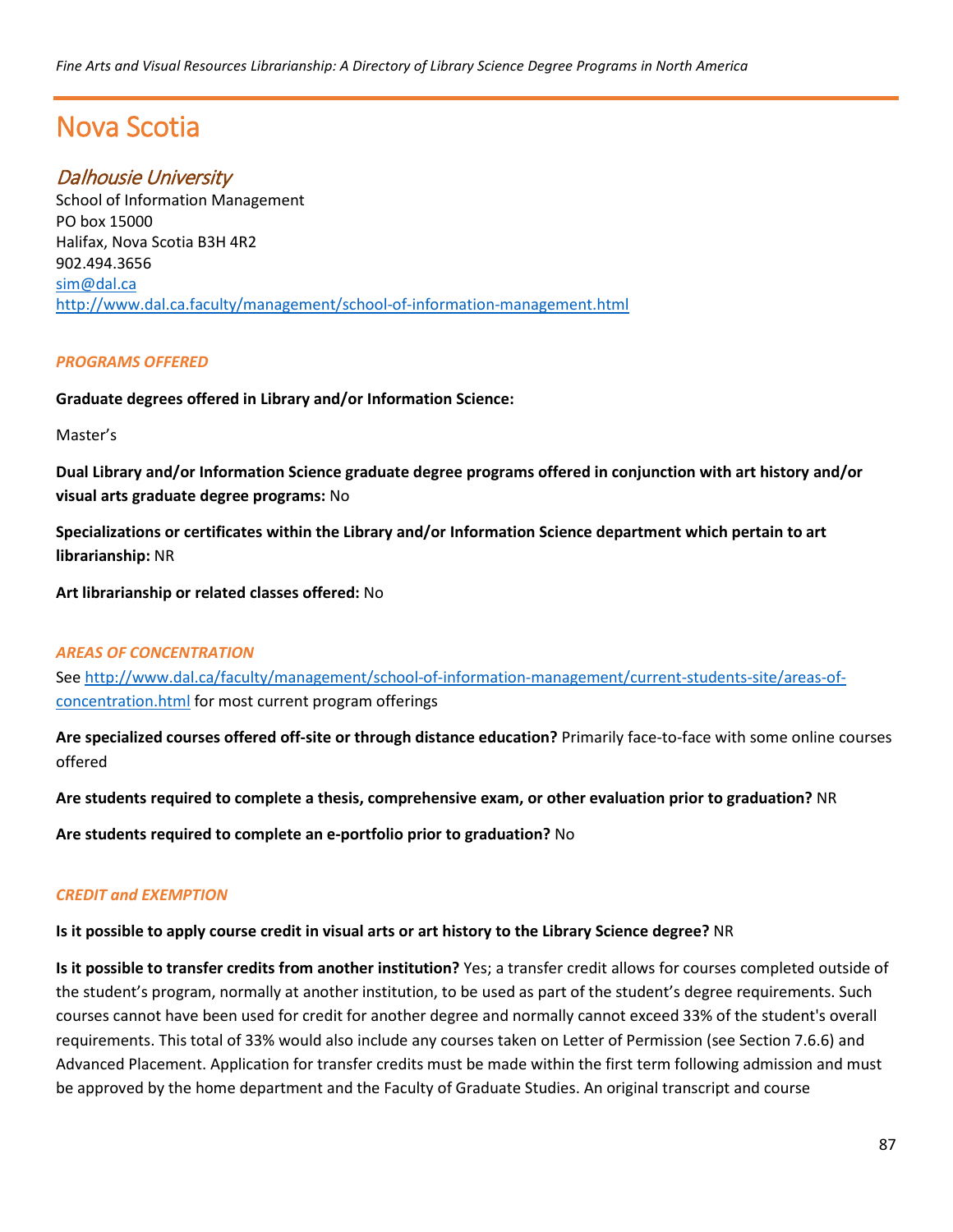equivalency is required if the course was not completed at Dalhousie. In order to be eligible, courses must satisfy any time period restrictions that may apply.

### **Is credit or exemption granted for a previously-earned graduate level degree?** No

### *INTERNSHIPS*

**Are internships and/or practicums available?** Yes

**Does the department offer course credit for the completion of an internship or practicum?** No

**Are paid internships eligible for course credit?** Yes

**Is there a faculty or staff member who works with students to coordinate and schedule the internship or practicum?** Yes

**Does the department advertise or facilitate internship and practicum opportunities which are not for credit?** Yes

### *CAMPUS RESOURCES*

**Resources related to art, museum, and visual resources librarianship at your institution that might be of interest to a prospective student:** NR

### *ADMISSION DEADLINES*

**Fall semester application deadline:** January 1: International applications; March 1 for scholarship consideration; April 1 final deadline

**Spring semester application deadline:** No Spring intake

**Other admission deadlines:** NR

### *FINANCIAL ASSISTANCE*

**Is financial aid available through the University?** Yes; See [http://www.dal.ca/admissions/money\\_matters/funding\\_sources.html](http://www.dal.ca/admissions/money_matters/funding_sources.html)

**Is additional funding available to students in the Library and/or Information Science program?** Yes; see: <http://www.dal.ca/academics/programs/graduate/mlis/funding-and-support/entrance-funding.html>

**Is additional funding available specifically for students interested Art Librarianship and/or Visual Resources?** No

**Is funding available for conference attendance/special projects?** Yes; graduate thesis student conference travel grant available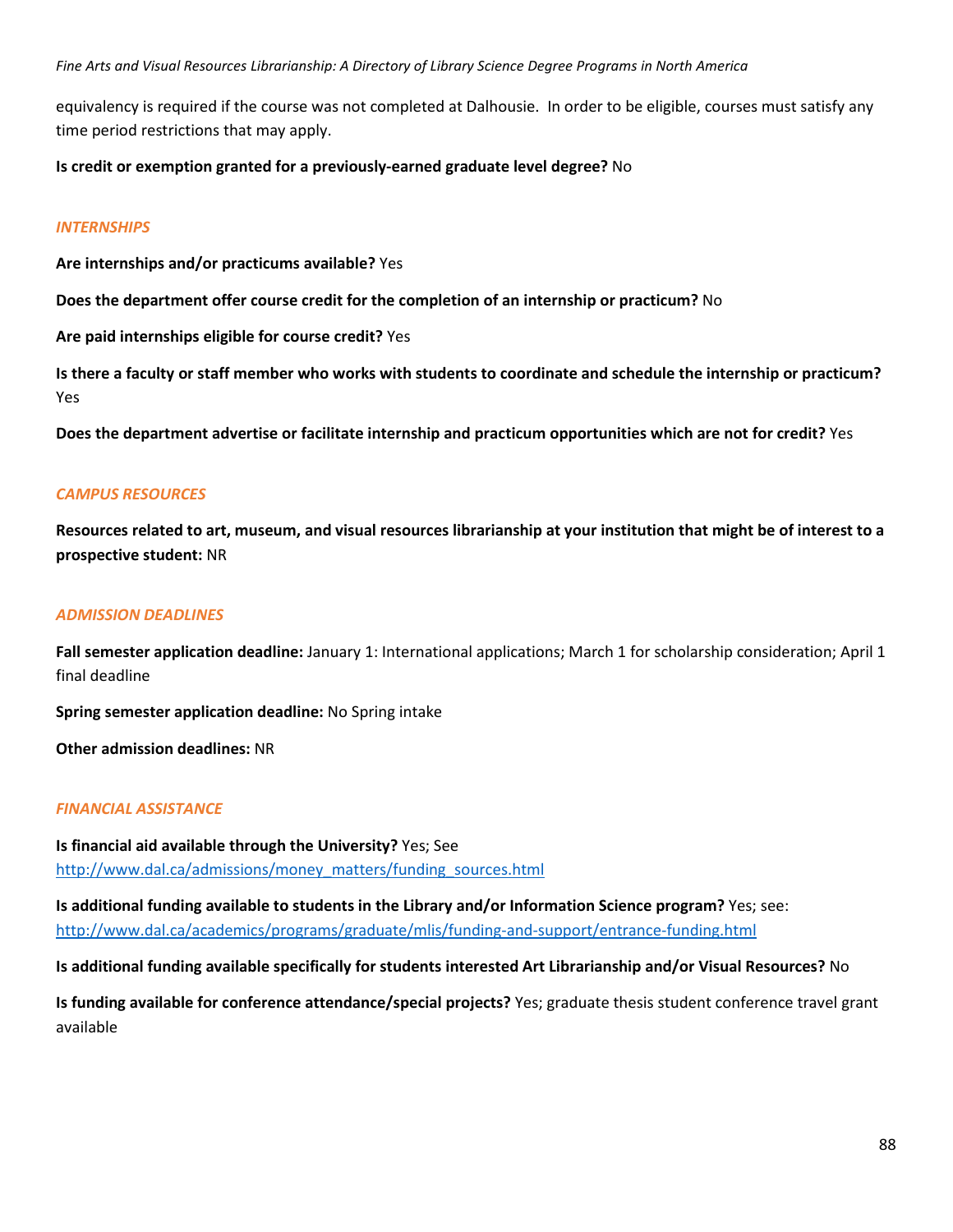# Ontario

# University of Toronto

140 St. George St. Toronto, Ontario M5S 3G6 – Canada 416.978.3234 [inquire.ischool@utoronto.ca](mailto:inquire.ischool@utoronto.ca) [http://www.ischool.utoronto.ca](http://www.ischool.utoronto.ca/) 

### *PROGRAMS OFFERED*

**Graduate degrees offered in Library and/or Information Science:**

Master's | PhD

**Dual Library and/or Information Science graduate degree programs offered in conjunction with art history and/or visual arts graduate degree programs:** No

**Specializations or certificates within the Library and/or Information Science department which pertain to art librarianship:** NR

**Art librarianship or related classes:**

INF2312H: Art Librarianship in Theory and Practice

### *AREAS OF CONCENTRATION*

Academic Librarianship Archival Studies cultural Heritage Information Management Information Systems Design/Analysis Knowledge Management Organization of Information Records Management Reference and User Services Special Collections Thesis Option Other: Library and Information Science, Culture & Technology, Critical Information Policy Studies, Knowledge Media Design

**Are specialized courses offered off-site or through distance education?** Primarily face-to-face with some online courses offered

**Are students required to complete a thesis, comprehensive exam, or other evaluation prior to graduation?** No

**Are students required to complete an e-portfolio prior to graduation?** No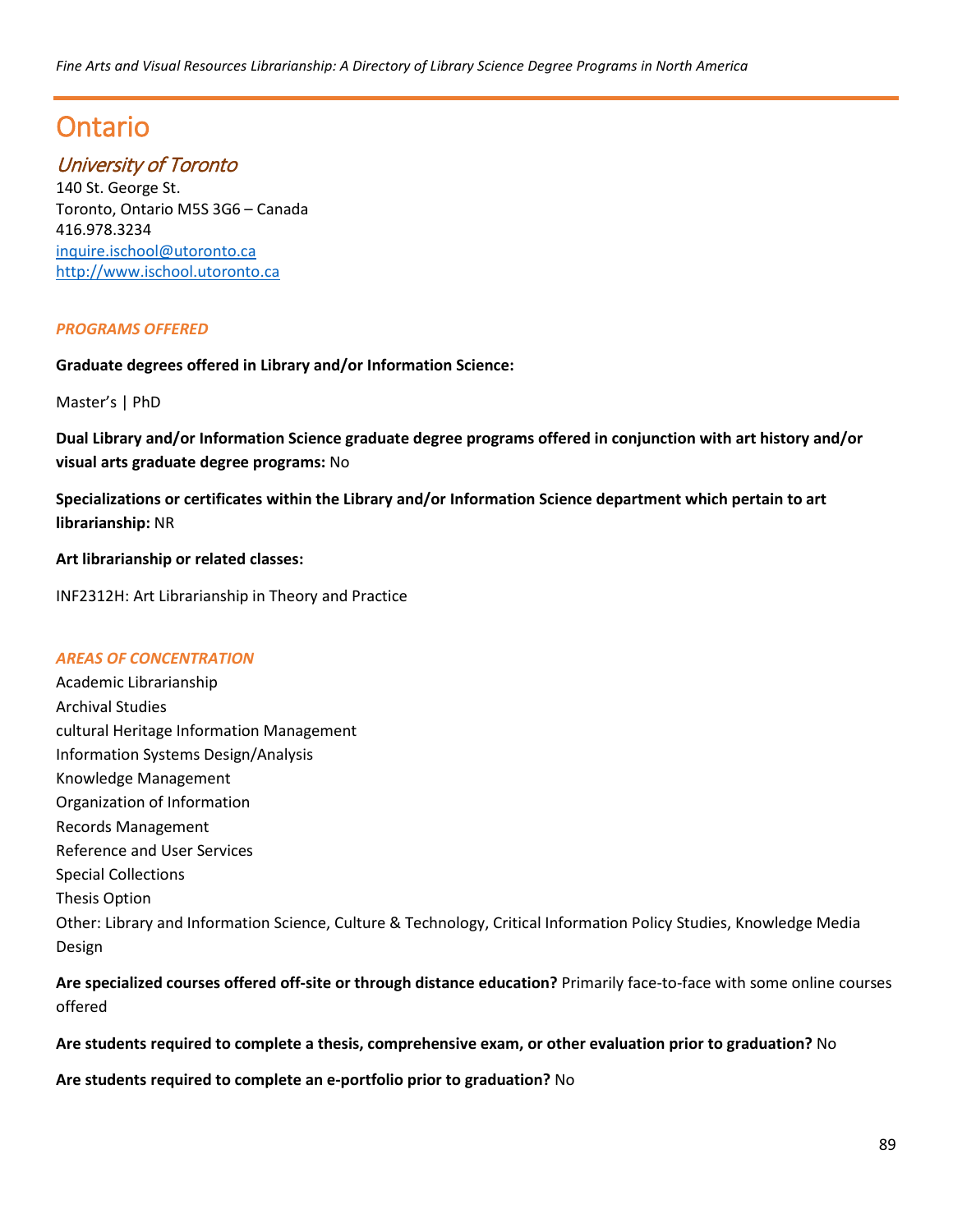### *CREDIT and EXEMPTION*

**Is it possible to apply course credit in visual arts or art history to the Library Science degree?** Yes; Graduate Coordinator's approval required. Courses at the graduate level and academic content not part of previous degrees may be eligible.

**Is it possible to transfer credits from another institution?** Yes; see above

**Is credit or exemption granted for a previously-earned graduate level degree?** No

### *INTERNSHIPS*

**Are internships and/or practicums available?** Yes

**Does the department offer course credit for the completion of an internship or practicum?** Yes

**Are paid internships eligible for course credit?** No

**Is there a faculty or staff member who works with students to coordinate and schedule the internship or practicum?** Yes

**Does the department advertise or facilitate internship and practicum opportunities which are not for credit?** Yes

### *CAMPUS RESOURCES*

**Resources related to art, museum, and visual resources librarianship at your institution that might be of interest to a prospective student:** Art library, Thomas Fisher Rare Book Library, Gail Brooker Ceramic Research Library at the Gardiner Museum, Media Commons (Audiovisual, Media Archives and Microform), Royal Ontario Museum Libraries, Robarts Library, Gallery 1265, University of Toronto Art Centre, Justina M. Barnicke Gallery, Blackwood Gallery, Doris McCarthy Gallery, Eric Arthur Gallery

### *ADMISSION DEADLINES*

**Fall semester application deadline:** Master's: April 30; PhD: January 15

**Spring semester application deadline:** N/A

**Other admission deadlines:** PhD: January 15

### *FINANCIAL ASSISTANCE*

**Is financial aid available through the University?** Yes; Limited internal funding may be available to incoming students with A- or better. In-program bursaries based on financial need may also be available

**Deadlines:** February 1 for incoming students

**Is additional funding available to students in the Library and/or Information Science program?** No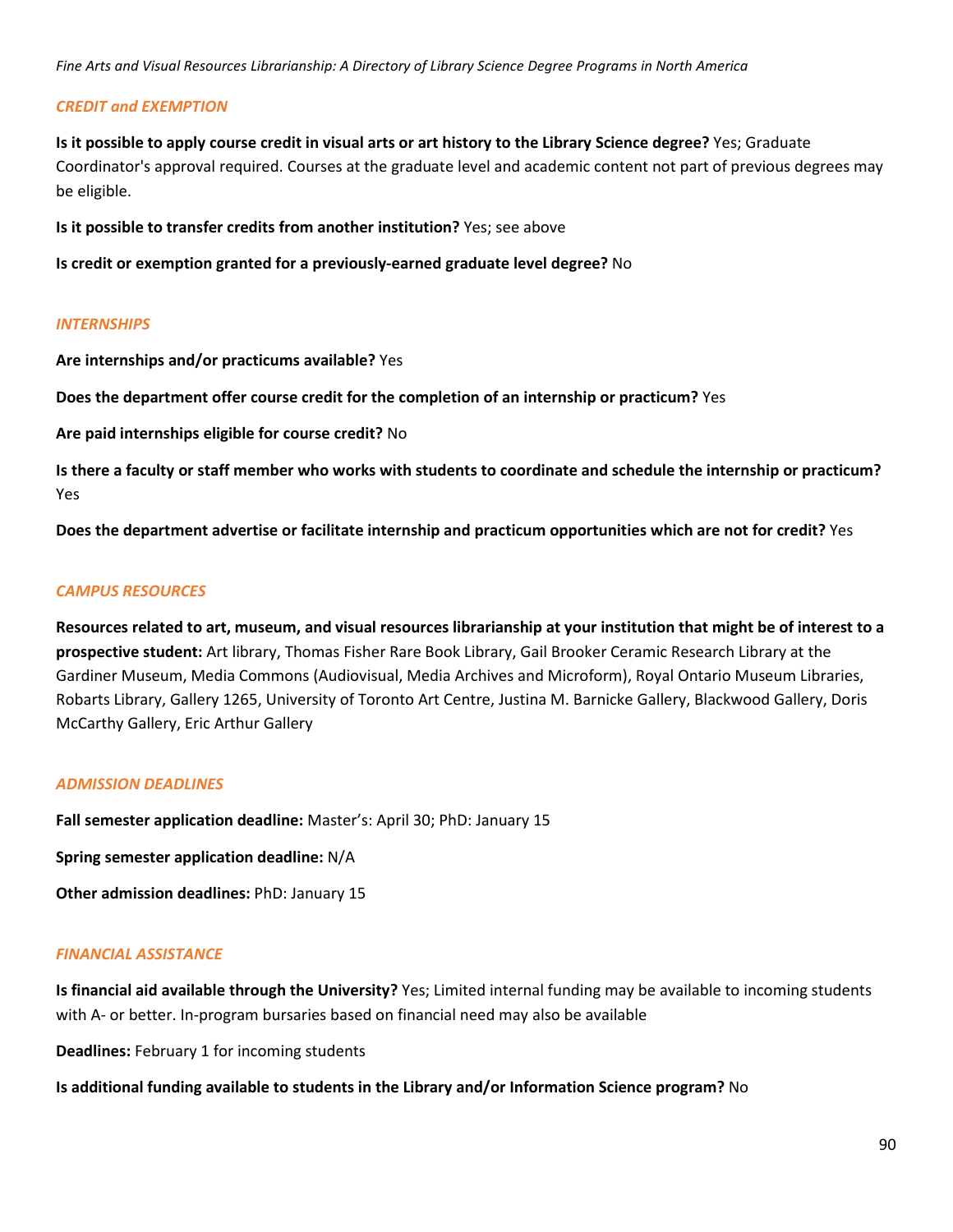### **Is additional funding available specifically for students interested Art Librarianship and/or Visual Resources?** No

**Is funding available for conference attendance/special projects?** Yes; Students must be presenting a paper or poster session or participate as a speaker or panelist

## University of Western Ontario

Faculty of Information and Media Studies North Campus Building London, Ontario N6A 5B7 – Canada 519.661.4017 [mlisinfo@uwo.ca](mailto:mlisinfo@uwo.ca) [http://www.fims.uwo.ca/acad\\_programs/grad/lis.htm](http://www.fims.uwo.ca/acad_programs/grad/lis.htm)

### *PROGRAMS OFFERED*

**Graduate degrees offered in Library and/or Information Science:**

Master's | PhD

**Dual Library and/or Information Science graduate degree programs offered in conjunction with art history and/or visual arts graduate degree programs:** No

**Specializations or certificates within the Library and/or Information Science department which pertain to art librarianship:** NR

**Art librarianship or related classes offered:** No

### *AREAS OF CONCENTRATION*

See full listing here: [http://www.fims.uwo.ca/acad\\_programs/grad/lis/mlis/structure2013.htm](http://www.fims.uwo.ca/acad_programs/grad/lis/mlis/structure2013.htm)

**Are specialized courses offered off-site or through distance education?** Primarily face-to-face with some online courses offered

**Are students required to complete a thesis, comprehensive exam, or other evaluation prior to graduation?** Yes; thesis, proposal or comprehensive exam

**Are students required to complete an e-portfolio prior to graduation?** No

### *CREDIT and EXEMPTION*

**Is it possible to apply course credit in visual arts or art history to the Library Science degree?** Yes; Course must be graduate level and relevant to employment post-degree

**Is it possible to transfer credits from another institution?** Yes; 2 maximum, not already credited toward a degree granted; must be grad level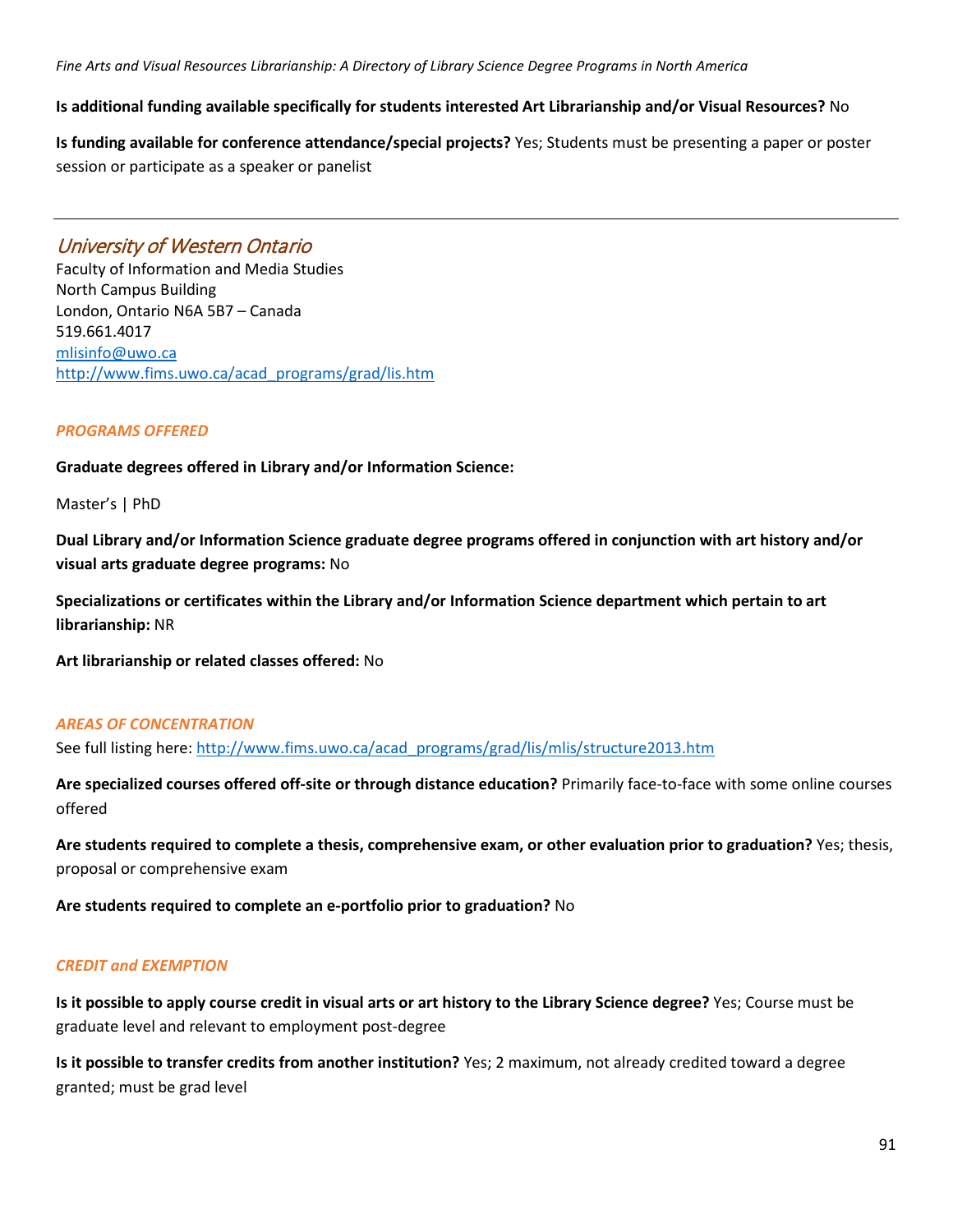### **Is credit or exemption granted for a previously-earned graduate level degree?** No

### *INTERNSHIPS*

**Are internships and/or practicums available?** Yes

**Does the department offer course credit for the completion of an internship or practicum?** No

**Are paid internships eligible for course credit?** No

**Is there a faculty or staff member who works with students to coordinate and schedule the internship or practicum?** Yes

**Does the department advertise or facilitate internship and practicum opportunities which are not for credit?** Yes

### *CAMPUS RESOURCES*

**Resources related to art, museum, and visual resources librarianship at your institution that might be of interest to a prospective student:** Ivey Library, Visual Arts Slide & Visual Resource Centre

### *ADMISSION DEADLINES*

**Fall semester application deadline:** NR **Spring semester application deadline:** NR **Other admission deadlines:** NR

### *FINANCIAL ASSISTANCE*

**Is financial aid available through the University?** Yes; provincial funding, donor awards, operating awards, bursaries, teaching assistantship (PhD), research assistantships

**Is additional funding available to students in the Library and/or Information Science program?** No **Is additional funding available specifically for students interested Art Librarianship and/or Visual Resources?** No **Is funding available for conference attendance/special projects?** Yes; Students must be presenting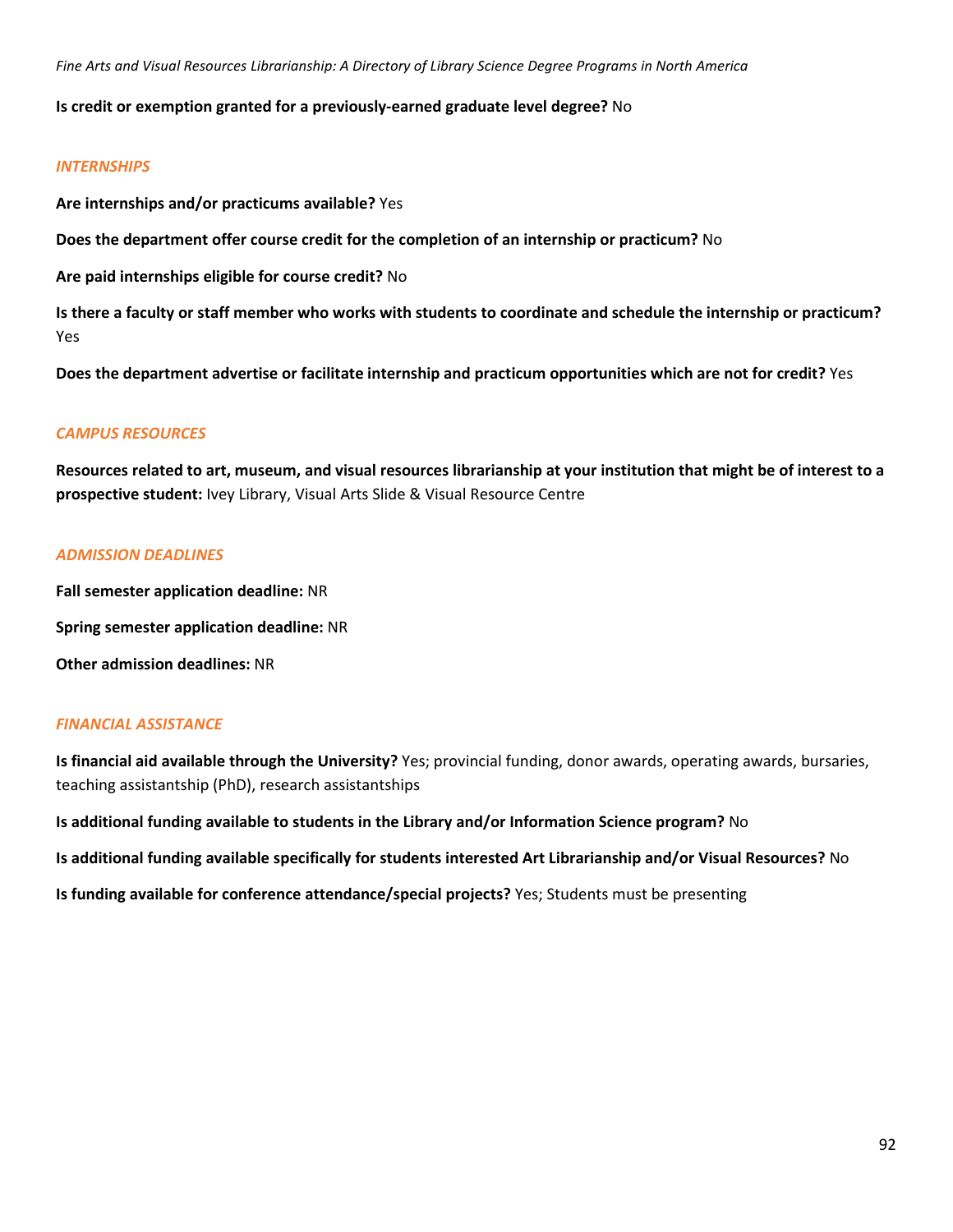# Quebec

# McGill University

School of Information Studies 3661 Peel St. Montreal, Quebec H3A 1X1 – Canada 514.398.4204 <http://www.mcgill.ca/sis/about/contact> <https://www.mcgill.ca/sis/home>

### *PROGRAMS OFFERED*

### **Graduate degrees offered in Library and/or Information Science:**

MIS | PhD | Graduate Certificates

## Université de Montréal

École de bibliothéconomie et des sciences de l'information C.P. 6128, succ. Centre-ville Montreal, Quebec H3C 3J7 – Canada 1.514.343.6044 [ebsiinfo@ebsi.umontreal.ca](mailto:ebsiinfo@ebsi.umontreal.ca) [http://www.ebsi.umontreal.ca](http://www.ebsi.umontreal.ca/)

### *PROGRAMS OFFERED*

**Graduate degrees offered in Library and/or Information Science:**

Master's | PhD

**Dual Library and/or Information Science graduate degree programs offered in conjunction with art history and/or visual arts graduate degree programs:** NR

**Specializations or certificates within the Library and/or Information Science department which pertain to art librarianship:** NR

**Art librarianship or related classes offered:** No

### *AREAS OF CONCENTRATION*

Academic Librarianship Archival Studies Cultural Heritage Information Management Digital Libraries Information Systems Design/Analysis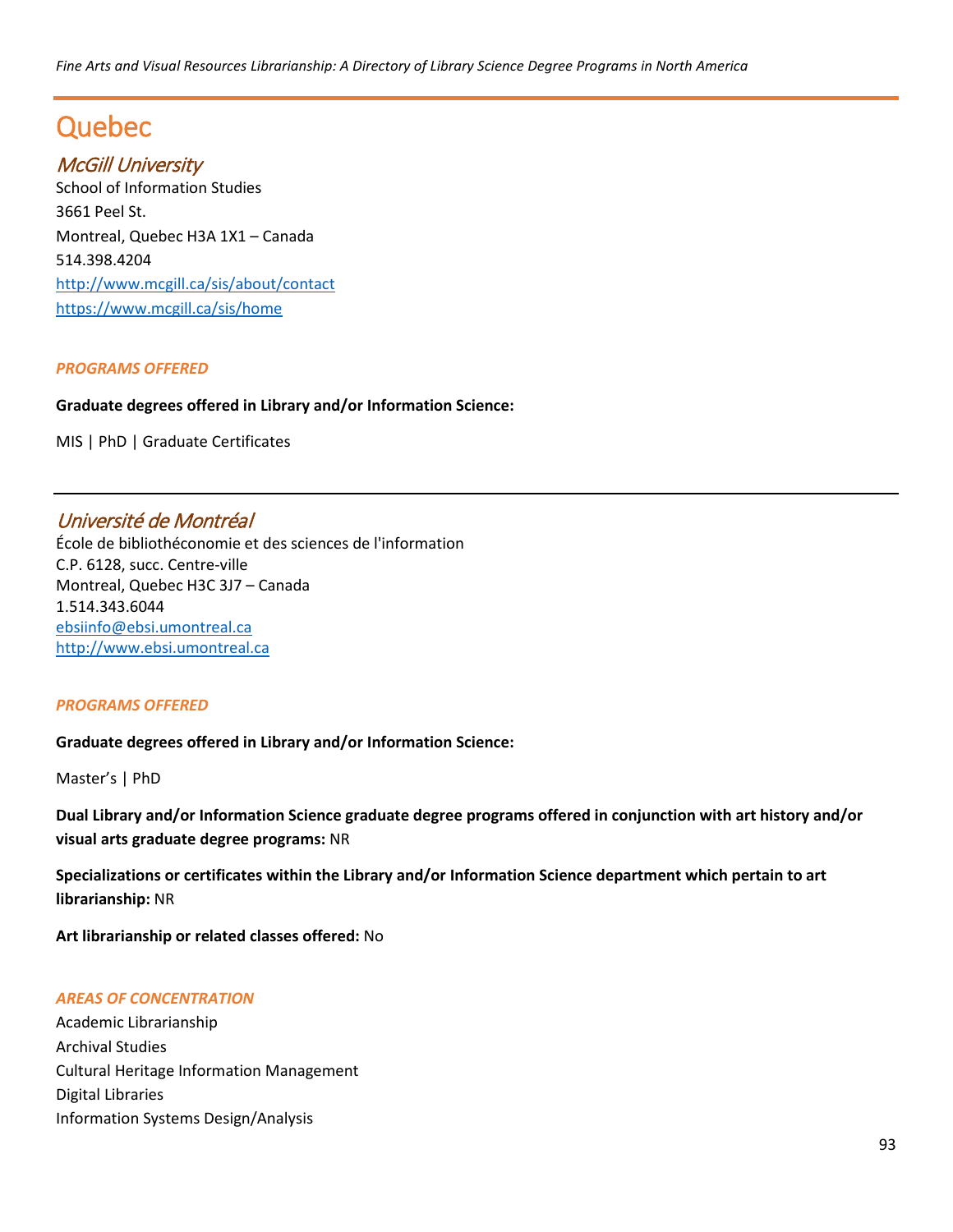Knowledge Management Management and Administration Organization of Information Records Management Reference and User Services Thesis Option

**Are specialized courses offered off-site or through distance education?** Primarily face-to-face with some online courses offered

**Are students required to complete a thesis, comprehensive exam, or other evaluation prior to graduation?** Yes; thesis only required for those students enrolled in the Research stream

**Are students required to complete an e-portfolio prior to graduation?** No

### *CREDIT and EXEMPTION*

**Is it possible to apply course credit in visual arts or art history to the Library Science degree?** No

**Is it possible to transfer credits from another institution?** Yes; Maximum of 6 credits

**Is credit or exemption granted for a previously-earned graduate level degree?** No

#### *INTERNSHIPS*

**Are internships and/or practicums available?** Yes

**Does the department offer course credit for the completion of an internship or practicum?** Yes

**Are paid internships eligible for course credit?** No

**Is there a faculty or staff member who works with students to coordinate and schedule the internship or practicum?** Yes

**Does the department advertise or facilitate internship and practicum opportunities which are not for credit?** Yes

### *CAMPUS RESOURCES*

**Resources related to art, museum, and visual resources librarianship at your institution that might be of interest to a prospective student:** NR

### *ADMISSION DEADLINES*

**Fall semester application deadline: February 1** 

**Spring semester application deadline:** No admissions